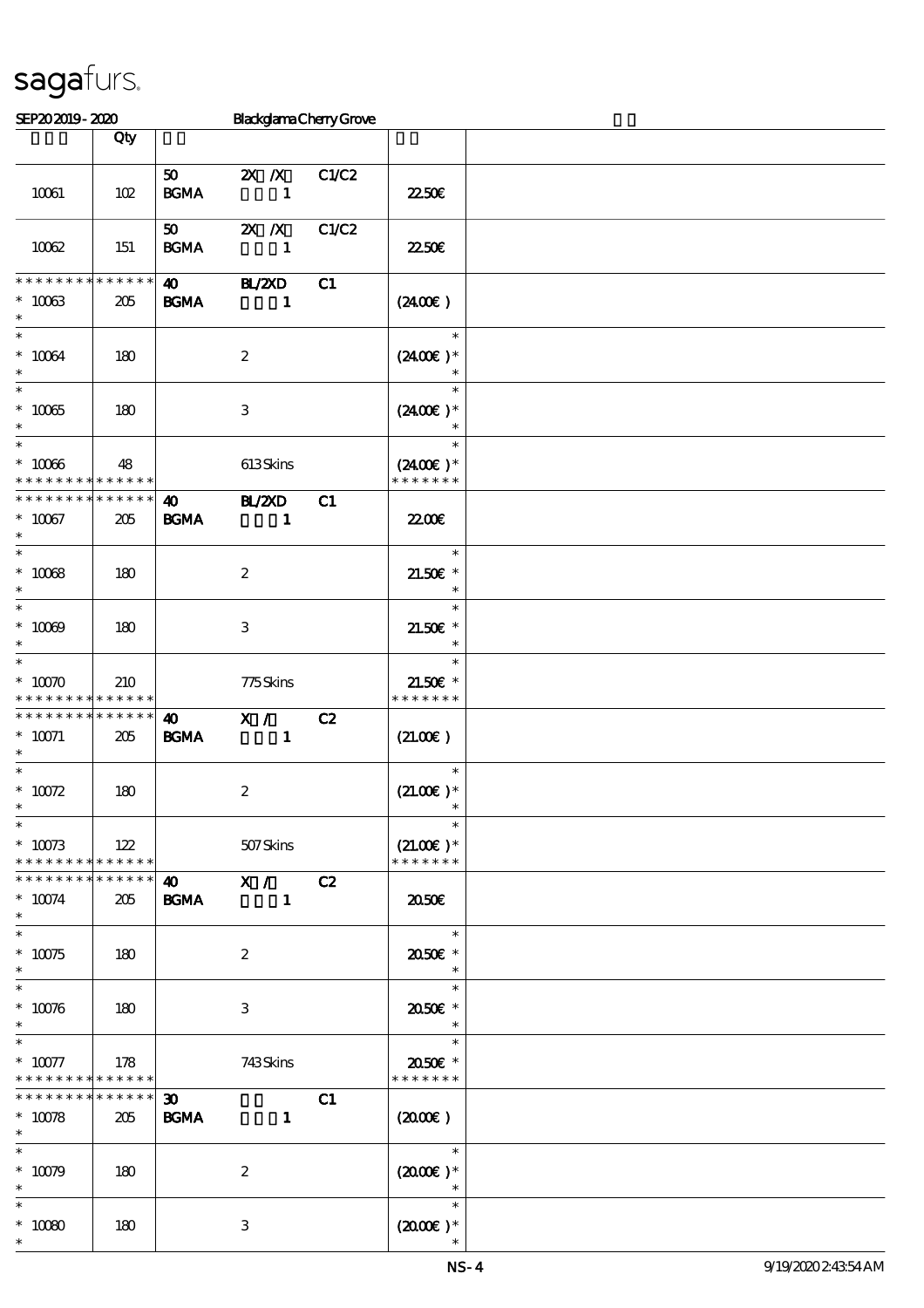| SEP202019-2020                                              |              |                             |                           | <b>BlackglamaChenyGrove</b> |                                    |  |
|-------------------------------------------------------------|--------------|-----------------------------|---------------------------|-----------------------------|------------------------------------|--|
|                                                             | Qty          |                             |                           |                             |                                    |  |
|                                                             |              |                             |                           |                             |                                    |  |
| $\ast$                                                      |              | $\boldsymbol{\mathfrak{D}}$ |                           | C1                          | $\ast$                             |  |
| $^\ast$ 10081                                               | 180          | $\mathbf{B G MA}$           | $\mathbf{1}$              |                             | $(2000\varepsilon)*$               |  |
| $\ast$                                                      |              |                             |                           |                             | $\ast$                             |  |
| $\ast$                                                      |              |                             |                           |                             | $\ast$                             |  |
| $^*$ 10082 $\,$                                             | 65           |                             | 810Skins                  |                             | $(2000\varepsilon)*$               |  |
| * * * * * * *                                               | * * * * * *  |                             |                           |                             | * * * * * * *                      |  |
| * * * * * * *                                               | * * * * * *  | $\boldsymbol{\mathfrak{D}}$ | $\mathbf{H}$ /2XD         | C1                          |                                    |  |
| $* 10083$                                                   | 205          | <b>BGMA</b>                 | 1                         |                             | (200E)                             |  |
| $\ast$                                                      |              |                             |                           |                             |                                    |  |
| $\ast$                                                      |              |                             |                           |                             | $\ast$                             |  |
| $* 10084$                                                   | 180          |                             | $\boldsymbol{2}$          |                             | $(2000)$ *                         |  |
| $\ast$                                                      |              |                             |                           |                             |                                    |  |
| $\ast$                                                      |              |                             |                           |                             | $\ast$                             |  |
| $* 10085$                                                   | 180          |                             | $\ensuremath{\mathsf{3}}$ |                             | $(2000E)*$                         |  |
| $\ast$                                                      |              |                             |                           |                             |                                    |  |
| $\ast$                                                      |              |                             |                           |                             | $\ast$                             |  |
| $^\ast$ 10086                                               | 180          |                             | $\boldsymbol{4}$          |                             | $(2000\varepsilon)*$               |  |
| $\ast$                                                      |              |                             |                           |                             | $\ast$                             |  |
| $\ast$                                                      |              |                             |                           |                             | $\ast$                             |  |
| $^\ast$ 10087                                               | 180          |                             | $\mathbf 5$               |                             | $(2000)$ *                         |  |
| $\ast$                                                      |              |                             |                           |                             | $\ast$                             |  |
| $\ast$                                                      |              |                             |                           |                             | $\ast$                             |  |
| $^\ast$ 10088                                               | 180          |                             | $\,6\,$                   |                             | $(2000)$ *                         |  |
| $\ast$                                                      |              |                             |                           |                             | $\ast$                             |  |
| $\ast$                                                      |              |                             |                           |                             | $\ast$                             |  |
| $^\ast$ 10089                                               | 180          |                             | $\boldsymbol{7}$          |                             | $(2000)$ *                         |  |
| $\ast$                                                      |              |                             |                           |                             | $\ast$                             |  |
| $\ast$                                                      |              |                             |                           |                             | $\ast$                             |  |
| $^*$ 10090 $\,$                                             | 180          |                             |                           |                             | $(2000)$ *                         |  |
| $\ast$                                                      |              |                             | $\bf 8$                   |                             |                                    |  |
| $\ast$                                                      |              |                             |                           |                             | $\ast$                             |  |
| $^*$ 10091 $\,$                                             |              |                             |                           |                             | $(2000\varepsilon)*$               |  |
| $\ast$                                                      | 180          |                             | $\boldsymbol{9}$          |                             |                                    |  |
| $\ast$                                                      |              |                             |                           |                             | $\ast$                             |  |
| $^*$ 10092 $\,$                                             | 108          |                             | 1753Skins                 |                             | $(2000)$ *                         |  |
| * * * * * * * *                                             | * * * * * *  |                             |                           |                             | * * * * * * *                      |  |
| * * * * * * * * * * * * * * *                               |              | $\overline{\mathbf{z}}$     |                           | C1                          |                                    |  |
| $^*$ 10093                                                  | 180          | <b>BGMA</b>                 | $\blacksquare$            |                             | 1900E                              |  |
| $*$                                                         |              |                             |                           |                             |                                    |  |
| $\ast$                                                      |              |                             |                           |                             | $\overline{\phantom{a}}$<br>$\ast$ |  |
|                                                             |              |                             |                           |                             |                                    |  |
| $^*$ 10094 $\,$<br>$\ast$                                   | 180          |                             | $\boldsymbol{2}$          |                             | 1900E *<br>$\ast$                  |  |
| $\ast$                                                      |              |                             |                           |                             | $\ast$                             |  |
|                                                             |              |                             |                           |                             |                                    |  |
| $^\ast$ 10095<br>$\ast$                                     | $30^{\circ}$ |                             | 3                         |                             | 1900E *                            |  |
| $\overline{\phantom{0}}$                                    |              |                             |                           |                             | $\ast$<br>$\ast$                   |  |
|                                                             |              |                             |                           |                             |                                    |  |
| $^\ast$ 10096<br>$\ast$                                     | 180          |                             | 4                         |                             | 1850€ *                            |  |
|                                                             |              |                             |                           |                             | $\ast$<br>$*$                      |  |
|                                                             |              |                             |                           |                             |                                    |  |
| $^*$ 10097                                                  | 180          |                             | $\mathbf{5}$              |                             | 1850E *                            |  |
| $*$<br>$\ast$                                               |              |                             |                           |                             | $\overline{\phantom{a}}$<br>$\ast$ |  |
|                                                             |              |                             |                           |                             | an an                              |  |
| $^*$ 10098 $\,$                                             | 28           |                             | 778Skins                  |                             | 1850E *<br>* * * * * * *           |  |
| * * * * * * * * <mark>* * * * * *</mark><br>* * * * * * * * | ******       |                             |                           |                             |                                    |  |
|                                                             |              |                             | 30 X / C2                 |                             |                                    |  |
| $* 10009$                                                   | 205          | <b>BGMA</b>                 |                           |                             | 17.50€                             |  |
| $*$ $*$                                                     |              |                             |                           |                             | $\overline{\mathbf{r}}$            |  |
| $\ast$                                                      |              |                             |                           |                             |                                    |  |
| $^*$ $\,$ $10100$                                           | 180          |                             | $\boldsymbol{z}$          |                             | 17.50€ *                           |  |
| $\ast$                                                      |              |                             |                           |                             |                                    |  |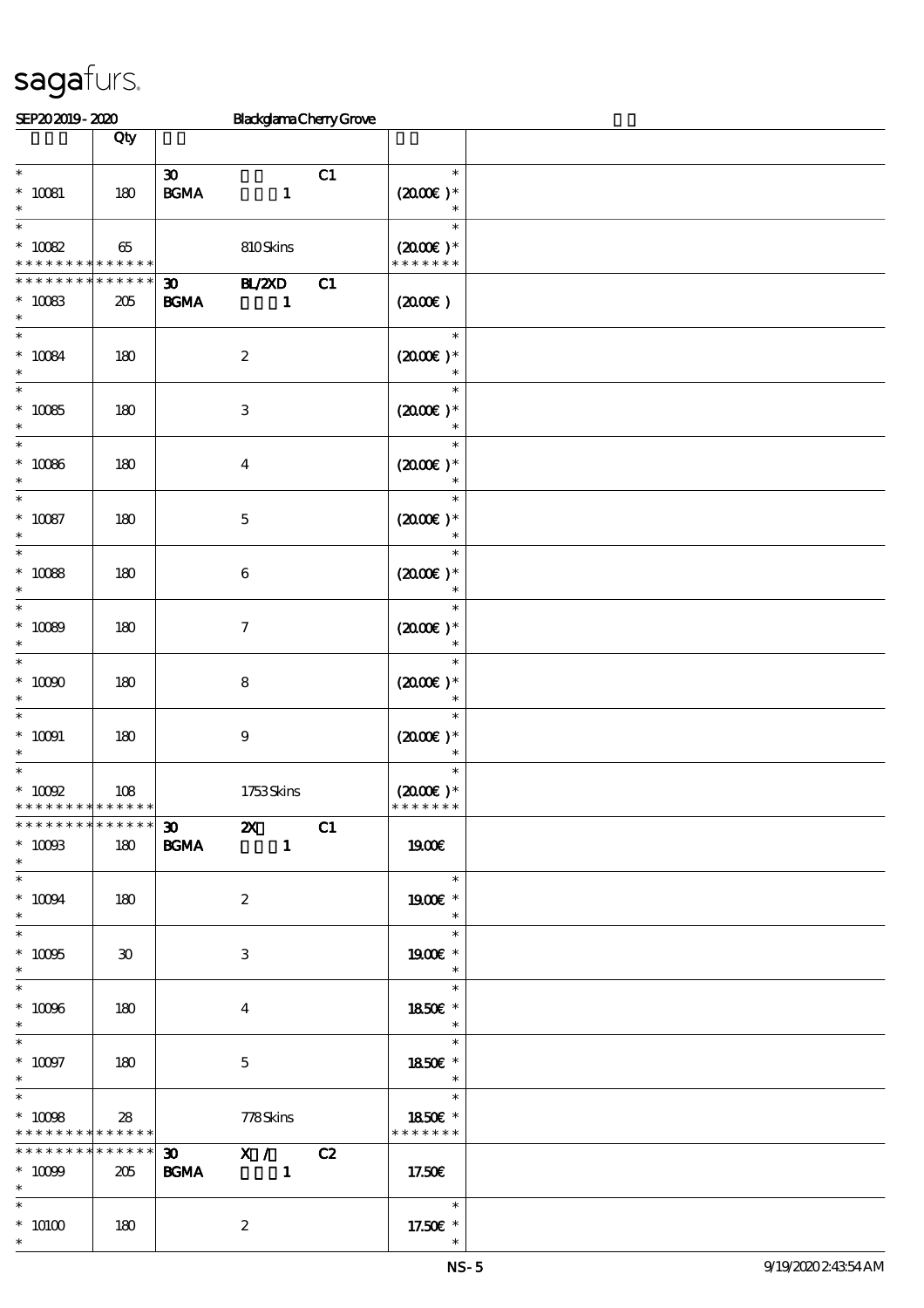| SEP202019-2020                                                    |                    |                                                  |                                | <b>BlackglamaCherryGrove</b> |                                                                  |  |
|-------------------------------------------------------------------|--------------------|--------------------------------------------------|--------------------------------|------------------------------|------------------------------------------------------------------|--|
|                                                                   | Qty                |                                                  |                                |                              |                                                                  |  |
| $\ast$<br>$*$ 10101<br>$\ast$                                     | 180                | $\boldsymbol{\mathfrak{D}}$<br>$\mathbf{B G MA}$ | X /<br>$\mathbf{1}$            | C2                           | $\ast$<br>17.50€ *<br>$\ast$                                     |  |
| $\ast$<br>$^*$ 10102 $\,$<br>$\ast$                               | 180                | $\boldsymbol{4}$                                 |                                |                              | $\ast$<br>17.50€ *<br>$\ast$                                     |  |
| $\ast$<br>$^*$ 10103 $\,$<br>$\ast$                               | 180                | $\mathbf 5$                                      |                                |                              | $\ast$<br>17.50€ *<br>$\ast$                                     |  |
| $\ast$<br>$*10104$<br>$\ast$                                      | 180                | $\,6\,$                                          |                                |                              | $\ast$<br>17.50€ *<br>$\ast$                                     |  |
| $\overline{\phantom{a}^*}$<br>$* 10105$<br>$\ast$                 | 180                | $\boldsymbol{\tau}$                              |                                |                              | $\ast$<br>17.50€ *<br>$\ast$                                     |  |
| $\overline{\phantom{0}}$<br>$^*$ 10106 $\,$<br>$\ast$             | 180                | $\bf 8$                                          |                                |                              | $\ast$<br>17.50€ *<br>$\ast$                                     |  |
| $\ast$<br>$* 10107$<br>* * * * * * * * <mark>* * * * * * *</mark> | $99$               |                                                  | 1564Skins                      |                              | $\ast$<br>17.50€ *<br>* * * * * * *                              |  |
| * * * * * * * *<br>$* 10108$<br>$\ast$                            | * * * * * *<br>205 | $\boldsymbol{\mathfrak{D}}$<br><b>BGMA</b>       | $\mathbf{X}$ /<br>$\mathbf{1}$ | C2                           | 17.50€                                                           |  |
| $\ast$<br>$*$ 10109 $\,$<br>$\ast$                                | 180                | $\boldsymbol{2}$                                 |                                |                              | $\ast$<br>17.50€ *<br>$\ast$                                     |  |
| $\ast$<br>$* 10110$<br>$\ast$                                     | 180                | $\,3$                                            |                                |                              | $\ast$<br>17.50€ *<br>$\ast$                                     |  |
| $\ast$<br>$* 10111$<br>$\ast$                                     | 180                | $\boldsymbol{4}$                                 |                                |                              | $\ast$<br>17.50€ *<br>$\ast$                                     |  |
| $\ast$<br>$^*$ 10112<br>$*$                                       | 180                | $\mathbf 5$                                      |                                |                              | $\ast$<br>17.50€ *<br>$\ast$                                     |  |
| $\ast$<br>$* 10113$<br>$\ast$                                     | 180                | $\,6\,$                                          |                                |                              | $\ast$<br>17.50€ *<br>$\ast$                                     |  |
| $\ast$<br>$* 10114$<br>$\ast$                                     | 180                | $\tau$                                           |                                |                              | $\ast$<br>17.50€ *<br>$\ast$                                     |  |
| $\ast$<br>$* 10115$<br>$\ast$                                     | 180                | 8                                                |                                |                              | $\ast$<br>17.50€ *<br>$\overline{\mathbf{r}}$                    |  |
| $\ast$<br>$^*$ 10116<br>$\ast$                                    | 180                | 9                                                |                                |                              | $\overline{\phantom{0}}$<br>17.50£ *<br>$\ast$                   |  |
| $\ast$<br>$^*$ 10117<br>$*$                                       | 180                | 10                                               |                                |                              | $\ast$<br>17.50 £*<br>$\overline{\phantom{a}}$                   |  |
| $\overline{\ast}$<br>$^*$ 10118<br>$*$ $*$                        | 180                | $11\,$                                           |                                |                              | $\overline{\phantom{a}}$<br>17.50€ *<br>$\overline{\phantom{a}}$ |  |
| $\ast$<br>$* 10119$<br>* * * * * * * * * * * * * *                | 80                 |                                                  | 2085Skins                      |                              | $\overline{\phantom{0}}$<br>$\ast$<br>17.50€ *<br>* * * * * * *  |  |
| * * * * * * * *<br>$*10120$<br>$\ast$                             | * * * * * *<br>245 | $\boldsymbol{\mathsf{20}}$<br><b>BGMA</b>        | $\mathbf{1}$                   | C1                           | (1800)                                                           |  |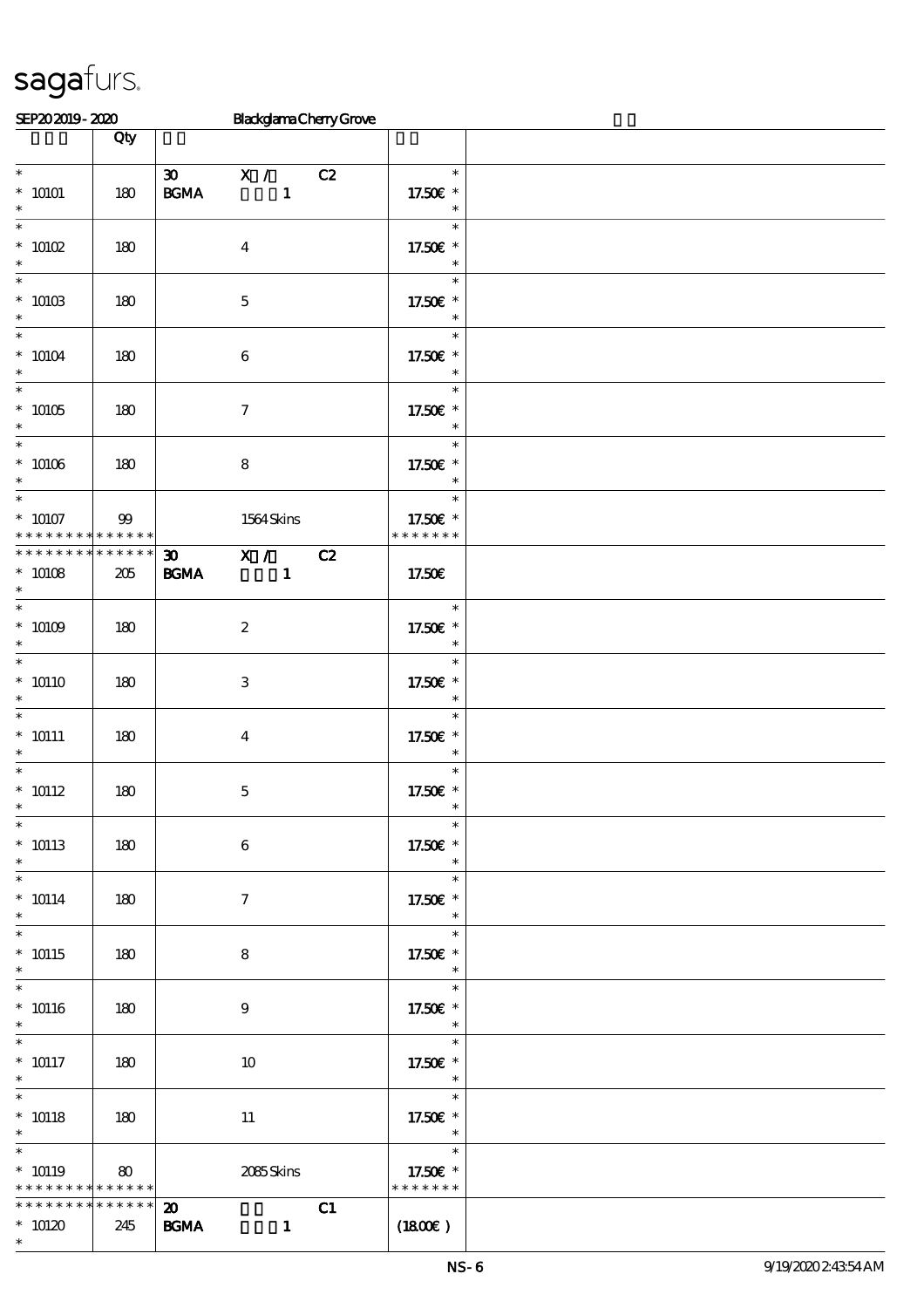| SEP202019-2020                                                |                    |                                                | <b>BlackglamaChenyGrove</b>               |    |                                           |  |
|---------------------------------------------------------------|--------------------|------------------------------------------------|-------------------------------------------|----|-------------------------------------------|--|
|                                                               | Qty                |                                                |                                           |    |                                           |  |
| $\ast$<br>$* 10121$<br>$\ast$                                 | 220                | $\boldsymbol{\mathbf{z}}$<br>$\mathbf{B G MA}$ | $\mathbf{1}$                              | C1 | $\ast$<br>$(1800)$ *<br>$\ast$            |  |
| $\ast$<br>$* 10122$<br>$\ast$                                 | 220                |                                                | $\,3$                                     |    | $\ast$<br>$(1800E)*$<br>$\ast$            |  |
| $\ast$<br>$* 10123$<br>$\ast$<br>$\ast$                       | 220                |                                                | $\boldsymbol{4}$                          |    | $\ast$<br>$(1800E)*$<br>$\ast$            |  |
| $* 10124$<br>* * * * * * * * <mark>* * * * * *</mark>         | 75                 |                                                | 980Skins                                  |    | $\ast$<br>$(1800)$ *<br>* * * * * * *     |  |
| * * * * * * * *<br>$*10125$<br>$\ast$                         | * * * * * *<br>245 | $\boldsymbol{\mathfrak{D}}$<br><b>BGMA</b>     | <b>H_/2XD</b><br>$\mathbf{1}$             | C1 | (17.50E)                                  |  |
| $\overline{\ast}$<br>$* 10126$<br>$\ast$<br>$\overline{\ast}$ | 220                |                                                | $\boldsymbol{2}$                          |    | $\ast$<br>$(17.50)$ *<br>$\ast$<br>$\ast$ |  |
| $* 10127$<br>$\ast$                                           | 220                |                                                | $\,3\,$                                   |    | $(17.50)$ *<br>$\ast$                     |  |
| $\ast$<br>$* 10128$<br>$\ast$                                 | 220                |                                                | $\boldsymbol{4}$                          |    | $\ast$<br>$(17.50)$ *<br>$\ast$           |  |
| $\ast$<br>$*10129$<br>* * * * * * * *                         | 186<br>* * * * * * |                                                | 1091 Skins                                |    | $\ast$<br>$(17.50)$ *<br>* * * * * * *    |  |
| * * * * * * * *<br>$*10130$<br>$\ast$                         | * * * * * *<br>245 | $\boldsymbol{\mathfrak{D}}$<br><b>BGMA</b>     | $\boldsymbol{\mathsf{z}}$<br>$\mathbf{1}$ | C1 | (17.00)                                   |  |
| $\ast$<br>$* 10131$<br>$\ast$                                 | 220                |                                                | $\boldsymbol{2}$                          |    | $\ast$<br>$(17.00)$ *                     |  |
| $\ast$<br>$* 10132$                                           | 220                |                                                | $\,3\,$                                   |    | $\ast$<br>$(17.00)$ *                     |  |
| $\ast$<br>$* 10133$<br>$\ast$                                 | 220                |                                                | $\boldsymbol{4}$                          |    | $\ast$<br>$(17.00)$ *<br>$\ast$           |  |
| $\ast$<br>$* 10134$<br>* * * * * * * * * * * * * *            | 110<br>* * * * * * |                                                | 1015Skins                                 |    | $\ast$<br>$(17.00)$ *<br>* * * * * * *    |  |
| * * * * * * * *<br>$* 10135$<br>$\ast$<br>$\ast$              | 245                | $\boldsymbol{\mathsf{20}}$<br><b>BGMA</b>      | $\mathbf{X}$ /<br>$\mathbf{1}$            | C2 | $(1600\varepsilon)$<br>$\ast$             |  |
| $* 10136$<br>$\ast$                                           | 220                |                                                | $\boldsymbol{2}$                          |    | $(1600E)*$                                |  |
| $\ast$<br>$* 10137$<br>$\ast$<br>$\ast$                       | 220                |                                                | 3                                         |    | $\ast$<br>$(1600E)*$<br>$\ast$            |  |
| $* 10138$<br>$\ast$<br>$\ast$                                 | 220                |                                                | $\bf{4}$                                  |    | $(1600E)*$<br>$\ast$<br>$\ast$            |  |
| $* 10139$<br>$\ast$                                           | 220                |                                                | $\mathbf 5$                               |    | $(1600E)*$<br>$\ast$                      |  |
| $\ast$<br>$* 10140$<br>* * * * * * * * * * * * * *            | 104                |                                                | 1229Skins                                 |    | $\ast$<br>$(1600E)*$<br>* * * * * * *     |  |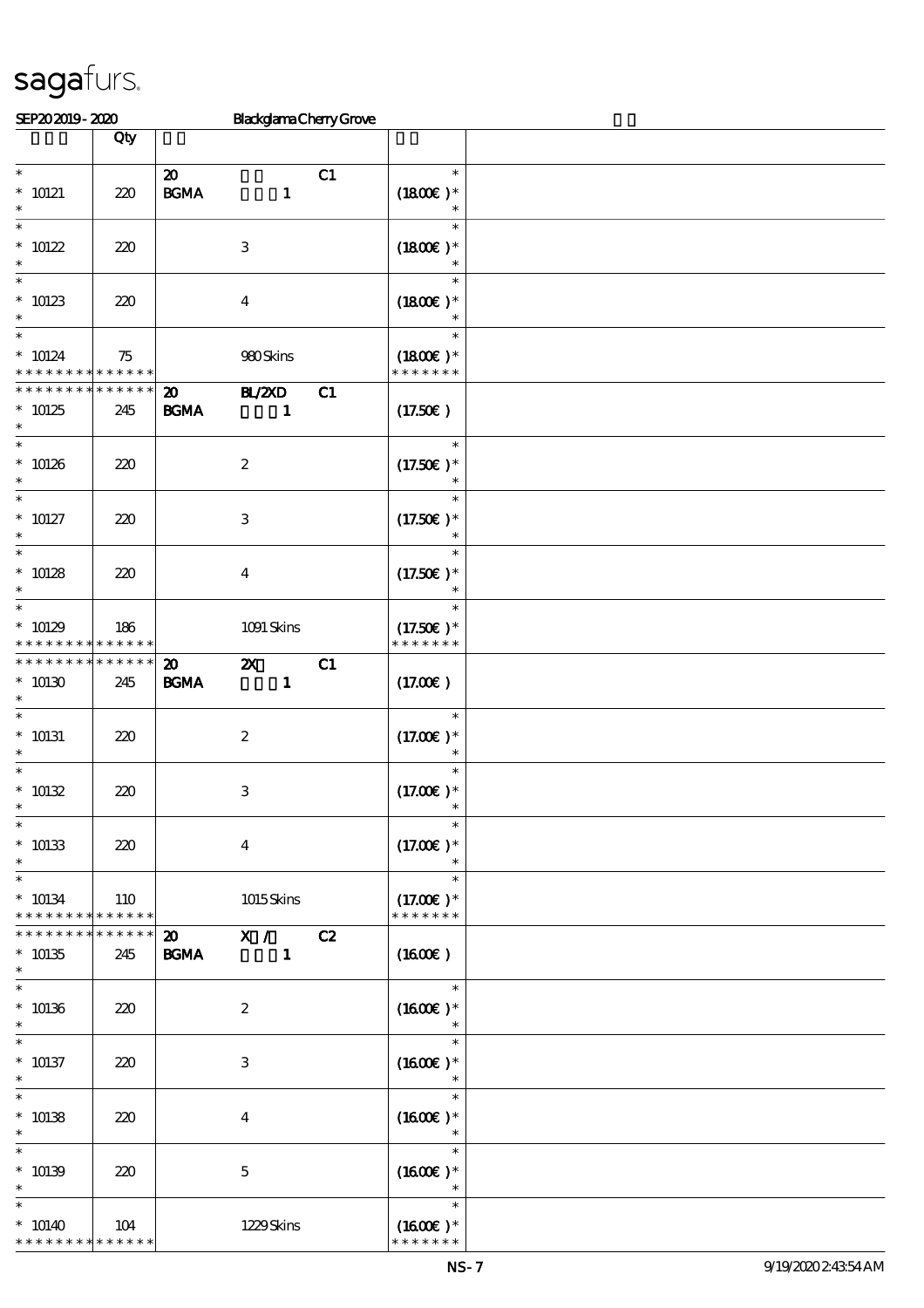| SEP202019-2020                                     |                               |                                                  | <b>BlackglamaChenyGrove</b>                 |              |                                                 |  |
|----------------------------------------------------|-------------------------------|--------------------------------------------------|---------------------------------------------|--------------|-------------------------------------------------|--|
|                                                    | Qty                           |                                                  |                                             |              |                                                 |  |
| * * * * * * * *<br>$* 10141$<br>$\ast$             | * * * * * *<br>245            | $\boldsymbol{\mathfrak{D}}$<br>$\mathbf{B G MA}$ | X /<br>$\mathbf{1}$                         | C2           | (1600)                                          |  |
| $\ast$<br>$* 10142$<br>$\ast$                      | 220                           |                                                  | $\boldsymbol{2}$                            |              | $\ast$<br>$(1600E)*$<br>$\ast$                  |  |
| $\ast$<br>$* 10143$<br>$\ast$                      | 220                           |                                                  | $\,3$                                       |              | $\ast$<br>$(1600E)*$<br>$\ast$                  |  |
| $\ast$<br>$* 10144$<br>$\ast$                      | 220                           |                                                  | $\boldsymbol{4}$                            |              | $\ast$<br>$(1600E)*$                            |  |
| $\overline{\ast}$<br>$* 10145$<br>$\ast$           | 220                           |                                                  | $\mathbf 5$                                 |              | $\ast$<br>$(1600E)*$<br>$\ast$                  |  |
| $\ast$<br>$* 10146$<br>$\ast$                      | 220                           |                                                  | $\boldsymbol{6}$                            |              | $\ast$<br>$(1600E)*$<br>$\ast$                  |  |
| $\ast$<br>$* 10147$<br>$\ast$                      | 220                           |                                                  | $\boldsymbol{7}$                            |              | $\ast$<br>$(1600E)*$<br>$\ast$                  |  |
| $\ast$<br>$* 10148$<br>$\ast$                      | 220                           |                                                  | 8                                           |              | $\ast$<br>$(1600E)*$<br>$\ast$                  |  |
| $\ast$<br>$* 10149$<br>* * * * * * * *             | $\mathfrak{B}$<br>* * * * * * |                                                  | 1877Skins                                   |              | $\ast$<br>$(1600E)*$<br>* * * * * * *           |  |
| * * * * * * * *<br>$*10150$<br>$\ast$              | * * * * * *<br>265            | $\mathbf 0$<br><b>BGMA</b>                       | <b>H_/2XD</b><br>$\mathbf{1}$               | C1           | (1550E)                                         |  |
| $\ast$<br>$^*$ 10151<br>* * * * * * * *            | 167<br>******                 |                                                  | 432Skins                                    |              | $\ast$<br>$(1550E)*$<br>* * * * * * *           |  |
| * * * * * * * *<br>$* 10152$<br>$*$                | $******$<br>265               | $\mathbf{o}$<br><b>BGMA</b>                      | $X$ $N$<br>$\mathbf{1}$                     | <b>C1/C2</b> | $(1450\epsilon)$                                |  |
| $\ast$<br>$* 10153$<br>$\ast$                      | 240                           |                                                  | $\boldsymbol{2}$                            |              | $\ast$<br>$(1450E)^*$<br>$\ast$                 |  |
| $\ast$<br>$* 10154$<br>* * * * * * * *             | 119<br>* * * * * *            |                                                  | 624 Skins                                   |              | $\ast$<br>$(1450\varepsilon)*$<br>* * * * * * * |  |
| * * * * * * *<br>$* 10155$<br>$\ast$               | * * * * * *<br>265            | $\mathbf{o}$<br><b>BGMA</b>                      | X /<br>$\blacksquare$                       | C2           | $(1450\epsilon)$                                |  |
| $\ast$<br>$* 10156$<br>$\ast$                      | 240                           |                                                  | $\boldsymbol{z}$                            |              | $\ast$<br>$(1450E)*$                            |  |
| $\ast$<br>$* 10157$<br>* * * * * * * *             | 178<br>* * * * * *            |                                                  | 683Skins                                    |              | $\ast$<br>$(1450\text{E})*$<br>* * * * * * *    |  |
| * * * * * * *<br>$* 10158$<br>$\ast$               | * * * * * *<br>325            | $1 \quad$<br><b>BGMA</b>                         | $\mathbf{X}$ $\mathbf{X}$<br>$\blacksquare$ | C1/C2        | $(1250\epsilon)$                                |  |
| $\ast$<br>$* 10159$<br>* * * * * * * * * * * * * * | 28                            |                                                  | 353Skins                                    |              | $\ast$<br>$(1250E)*$<br>* * * * * * *           |  |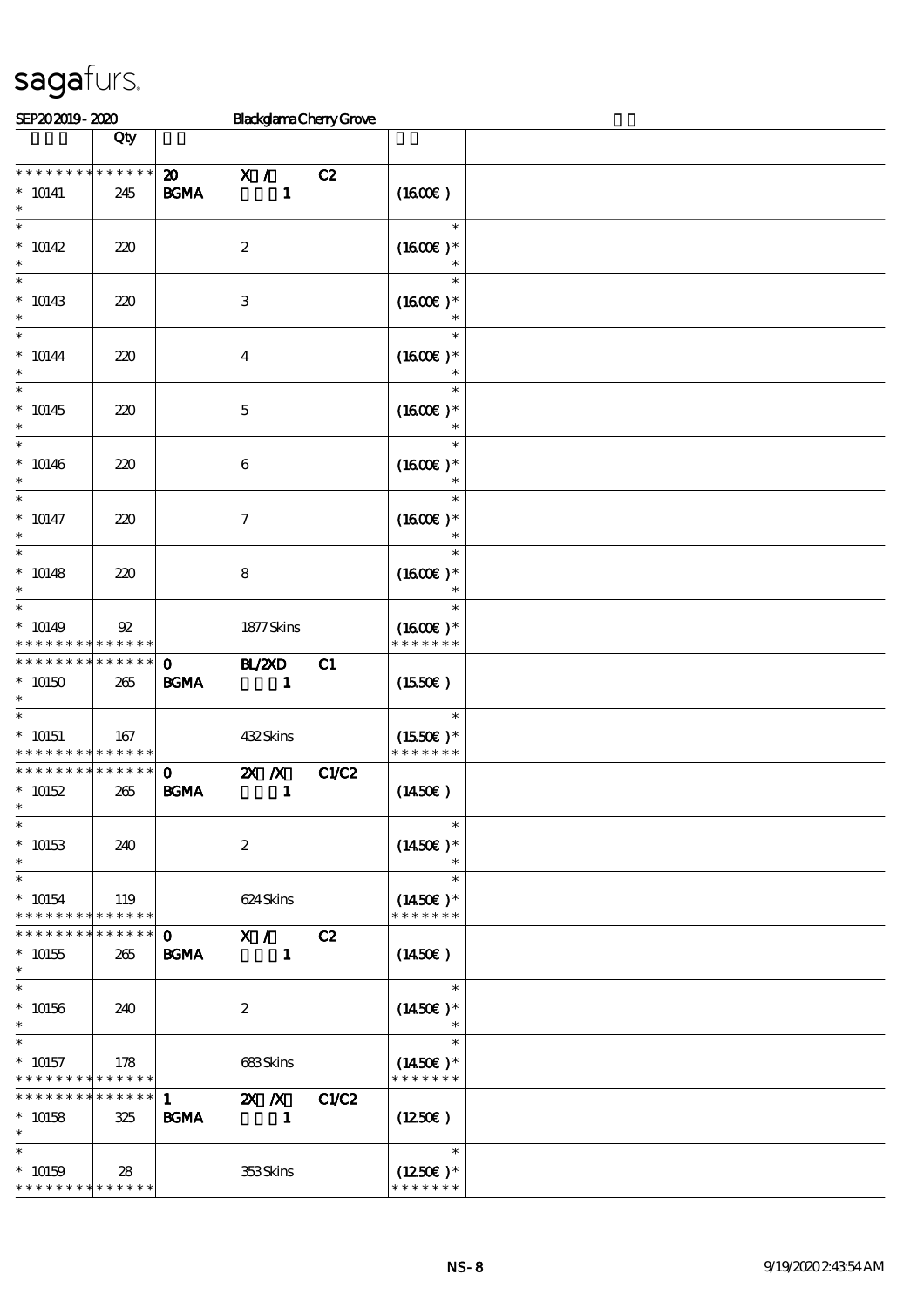#### SEP20 2019 - 2020 Blackglama Woodmont

|                                                                      | Qty         |                                            |                                                                                  |    |                                                                |  |
|----------------------------------------------------------------------|-------------|--------------------------------------------|----------------------------------------------------------------------------------|----|----------------------------------------------------------------|--|
| 10161                                                                | 102         | <b>BGMA</b>                                | 50 2X X C1/C2<br>$\mathbf{3}$                                                    |    | 2350E                                                          |  |
| * * * * * * * * * * * * * *<br>$* 10162$<br>$\ast$                   | 205         | <b>BGMA</b>                                | 40 BL/2XD<br>$\overline{\phantom{a}}$ 3                                          | C1 | <b>2250€</b>                                                   |  |
| $\overline{\phantom{0}}$<br>$^*$ 10163 $\,$<br>$*$                   | 180         |                                            | $\boldsymbol{2}$                                                                 |    | $\overline{\mathbf{r}}$<br>2250E *<br>$\overline{\phantom{a}}$ |  |
| $*$<br>$^*$ 10164 $\,$<br>$\ast$                                     | 180         |                                            | 3                                                                                |    | $\ast$<br>22.50€ *<br>$\overline{\phantom{a}}$                 |  |
| $\ast$<br>$^*$ 10165                                                 | 180         |                                            | $\overline{\mathbf{4}}$                                                          |    | $\ast$<br>22.50€ *<br>$\ast$                                   |  |
| $\overline{\phantom{0}}$<br>$* 10166$<br>* * * * * * * * * * * * * * | $\vert$ 132 |                                            | 877 Skins                                                                        |    | $\ast$<br>22.50€*<br>* * * * * * *                             |  |
| **************<br>$* 10167$<br>$\ast$                                | 205         | <b>BGMA</b>                                | $\overline{40}$ $\overline{2X}$ $\overline{X}$ $\overline{C1}C2$<br>$\mathbf{3}$ |    | 2300                                                           |  |
| $\ast$<br>$* 10168$<br>$\ast$                                        | $\vert$ 180 |                                            | $\boldsymbol{2}$                                                                 |    | $\overline{\phantom{0}}$<br>2300€ *<br>$\ast$                  |  |
| $^*$ 10169 $\,$<br>* * * * * * * * * * * * * *                       | 121         |                                            | 506Skins                                                                         |    | $\ast$<br>22.50€ *<br>* * * * * * *                            |  |
| * * * * * * * * * * * * * *<br>$*10170$<br>$\ast$                    | 205         | <b>BGMA</b>                                | $\sqrt{40}$ X /<br>$\overline{\phantom{a}}$ 3                                    | C2 | 2300                                                           |  |
| $\ast$<br>$^*$ 10171<br>$\ast$                                       | 180         |                                            | $\boldsymbol{2}$                                                                 |    | $\ast$<br>2300€ *<br>$\ast$                                    |  |
| $\ast$<br>$* 10172$<br>* * * * * * * * * * * * * *                   | 54          |                                            | 439Skins                                                                         |    | $\ast$<br>22.50€ *<br>* * * * * * *                            |  |
| * * * * * * * * <mark>* * * * * *</mark><br>$* 10173$<br>$\ast$      | 205         | $\boldsymbol{\mathfrak{D}}$<br><b>BGMA</b> | $\mathbf{3}$                                                                     | C1 | 21.00E                                                         |  |
| $\ast$<br>$* 10174$<br>$\ast$<br>$\overline{\ast}$                   | 180         |                                            | $\boldsymbol{2}$                                                                 |    | $\ast$<br>$21.50E$ *<br>$\ast$                                 |  |
| $* 10175$<br>$\ast$<br>$\overline{\phantom{0}}$                      | 180         |                                            | $\,3$                                                                            |    | $\ast$<br>$21.005*$<br>$\ast$                                  |  |
| $* 10176$<br>$\ast$                                                  | 180         |                                            | $\bf{4}$                                                                         |    | $\ast$<br>$21.00E$ *<br>$\ast$                                 |  |
| $\ast$<br>$* 10177$<br>$\ast$                                        | 180         |                                            | $\mathbf 5$                                                                      |    | $\ast$<br>$21.005*$<br>$\ast$                                  |  |
| $\ast$<br>$* 10178$<br>$\ast$                                        | 180         |                                            | $\boldsymbol{6}$                                                                 |    | $\ast$<br>$21.00$ $\epsilon$ *<br>$\ast$                       |  |
| $\overline{\ast}$<br>$* 10179$<br>$\ast$                             | 180         |                                            | $\tau$                                                                           |    | $\ast$<br>$21.005*$<br>$\ast$                                  |  |
| $\ast$<br>$* 10180$<br>$\ast$                                        | $180\,$     |                                            | 8                                                                                |    | $\ast$<br>$21.005*$<br>$\ast$                                  |  |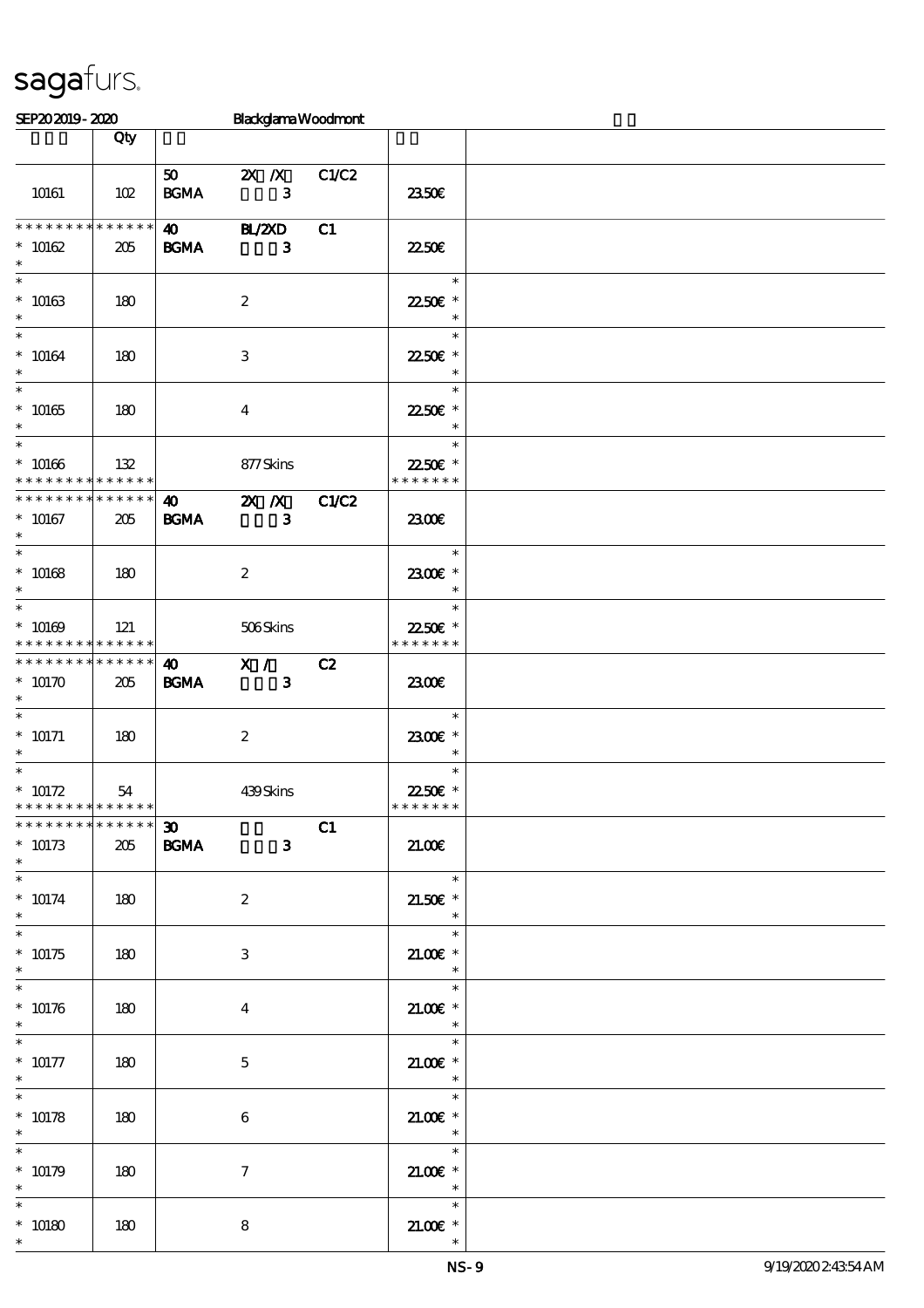| SEP202019-2020                                       |                    |                                                                           | <b>Blackglama Woodmont</b>   |    |                                                  |  |
|------------------------------------------------------|--------------------|---------------------------------------------------------------------------|------------------------------|----|--------------------------------------------------|--|
|                                                      | Qty                |                                                                           |                              |    |                                                  |  |
| $\ast$<br>$* 10181$<br>$\ast$                        | 180                | $\boldsymbol{\mathfrak{D}}$<br>$\mathbf{B}\mathbf{G}\mathbf{M}\mathbf{A}$ | $\mathbf{3}$                 | C1 | $\ast$<br>$21.50E$ *<br>$\ast$                   |  |
| $\ast$<br>$* 10182$<br>$\ast$                        | 180                |                                                                           | $10\,$                       |    | $\ast$<br>$21.00E$ *<br>$\ast$                   |  |
| $\ast$<br>$* 10183$<br>$\ast$                        | 180                |                                                                           | $11\,$                       |    | $\ast$<br>$21.005*$<br>$\ast$                    |  |
| $\ast$<br>$* 10184$<br>$\ast$                        | 180                |                                                                           | $12\,$                       |    | $\ast$<br>$21.005*$<br>$\ast$                    |  |
| $\ast$<br>$* 10185$<br>$\ast$                        | 180                |                                                                           | 13                           |    | $\ast$<br>$21.00E$ *<br>$\ast$                   |  |
| $\ast$<br>$* 10186$<br>$\ast$                        | 180                |                                                                           | 14                           |    | $\ast$<br>$21.005*$<br>$\ast$                    |  |
| $\overline{\ast}$<br>$* 10187$<br>$\ast$             | 180                |                                                                           | 15                           |    | $\ast$<br>$21.005*$<br>$\ast$                    |  |
| $\ast$<br>$* 10188$<br>$\ast$                        | 180                |                                                                           | 16                           |    | $\ast$<br>$21.00E$ *<br>$\ast$                   |  |
| $\ast$<br>$* 10189$<br>* * * * * * * *               | 152<br>$******$    |                                                                           | 3057Skins                    |    | $\ast$<br>$21.005*$<br>* * * * * * *             |  |
| * * * * * * * *<br>$*$ 10190 $\,$<br>$\ast$          | * * * * * *<br>205 | $\boldsymbol{\mathfrak{D}}$<br>$\mathbf{B G MA}$                          | H/ZCD<br>$\mathbf{3}$        | C1 | 21.00                                            |  |
| $\ast$<br>$* 10191$<br>$\ast$                        | 180                |                                                                           | $\boldsymbol{2}$             |    | $\ast$<br>$21.005*$<br>$\ast$                    |  |
| $\ast$<br>$*$ 10192<br>∗                             | 180                |                                                                           | $\ensuremath{\mathbf{3}}$    |    | $\ast$<br>$21.00$ $\epsilon$ *                   |  |
| $\ast$<br>$^*$ 10193<br>$\ast$                       | 180                |                                                                           | $\boldsymbol{4}$             |    | $\ast$<br>$21.00E$ *<br>$\ast$                   |  |
| $\overline{\ast}$<br>$^*$ 10194 $\,$<br>$\ast$       | 180                |                                                                           | $\mathbf{5}$                 |    | $\ast$<br>$21.005$ *<br>$\ast$                   |  |
| $\ast$<br>$* 10195$<br>* * * * * * * * * * * * * * * | 55                 |                                                                           | 980Skins                     |    | $\ast$<br>$21.005*$<br>* * * * * * *             |  |
| * * * * * * * * * * * * * *<br>$* 10196$<br>$\ast$   | 205                | $\overline{\mathbf{30}}$<br><b>BGMA</b>                                   | <b>2X</b> C1<br>$\mathbf{3}$ |    | 21.00E                                           |  |
| $\ast$<br>$^*$ 10197<br>$\ast$                       | 180                |                                                                           | $\boldsymbol{2}$             |    | $\ast$<br>$21.005*$<br>$\ast$                    |  |
| $\ast$<br>$* 10198$<br>$\ast$                        | 180                |                                                                           | 3                            |    | $\ast$<br>$21.005*$<br>$\ast$                    |  |
| $* 10199$<br>$\ast$                                  | 180                |                                                                           | $\overline{4}$               |    | $\ast$<br>$21.00E$ *<br>$\overline{\phantom{a}}$ |  |
| $\ast$<br>$^*$ 10200 $\,$<br>$\ast$                  | 180                |                                                                           | $\mathbf 5$                  |    | $\ast$<br>$21.005*$<br>$\ast$                    |  |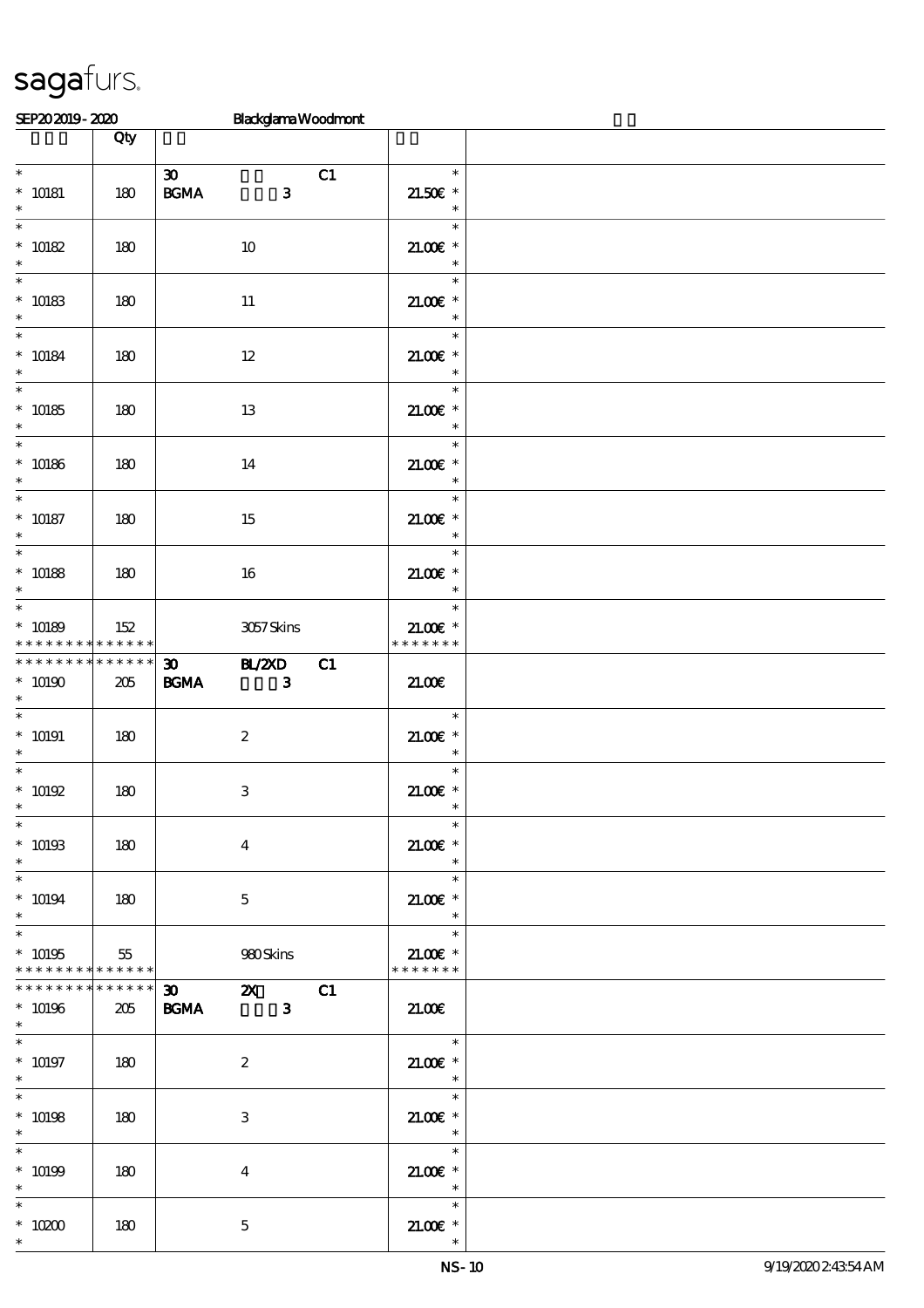| SEP202019-2020                             |                            |                             | <b>Blackglama Woodmont</b> |    |                                      |  |
|--------------------------------------------|----------------------------|-----------------------------|----------------------------|----|--------------------------------------|--|
|                                            | Qty                        |                             |                            |    |                                      |  |
|                                            |                            |                             |                            |    |                                      |  |
| $*$                                        |                            | $\boldsymbol{\mathfrak{D}}$ | $\boldsymbol{\mathsf{Z}}$  | C1 | $\ast$                               |  |
| $*$ 10201                                  | 180                        | <b>BGMA</b>                 | $\mathbf{3}$               |    | $21.00$ $*$                          |  |
| $\ast$                                     |                            |                             |                            |    | $\ast$                               |  |
| $\overline{\ast}$                          |                            |                             |                            |    | $\ast$                               |  |
| $*$ 10202                                  | 180                        |                             | $\tau$                     |    | $21.00E$ *                           |  |
| $\ast$                                     |                            |                             |                            |    | $\ast$                               |  |
|                                            |                            |                             |                            |    | $\ast$                               |  |
| $^*$ 10203                                 | 180                        |                             | 8                          |    | $21.005*$                            |  |
| $\ast$                                     |                            |                             |                            |    | $\ast$                               |  |
| $\overline{\ast}$                          |                            |                             |                            |    | $\ast$                               |  |
| $*10004$                                   | 72                         |                             | 1537Skins                  |    | $21.00E$ *                           |  |
| * * * * * * * * * * * * * *                |                            |                             |                            |    | * * * * * * *                        |  |
| * * * * * * * * * * * * * *                |                            | $\boldsymbol{\mathfrak{D}}$ | X /                        | C2 |                                      |  |
| $*10005$                                   | 205                        | <b>BGMA</b>                 | $\mathbf{3}$               |    | 21.00E                               |  |
| $\ast$                                     |                            |                             |                            |    |                                      |  |
|                                            |                            |                             |                            |    | $\mathcal{L}(\mathcal{L})$<br>$\ast$ |  |
| $^*$ 10206 $\,$                            | 164                        |                             | 369Skins                   |    | $21.005*$                            |  |
| * * * * * * * *                            | $\ast\ast\ast\ast\ast\ast$ |                             |                            |    | * * * * * * *                        |  |
| * * * * * * * *                            | $\ast\ast\ast\ast\ast\ast$ | 30 <sub>o</sub>             | X /                        | C2 |                                      |  |
| $* 10207$                                  | 205                        | <b>BGMA</b>                 | $\mathbf{3}$               |    | 21.00E                               |  |
| $\ast$                                     |                            |                             |                            |    |                                      |  |
| $\overline{\ast}$                          |                            |                             |                            |    | $\ast$                               |  |
| $* 10008$                                  | 180                        |                             | $\boldsymbol{z}$           |    | $21.00$ $*$                          |  |
| $\ast$                                     |                            |                             |                            |    | $\ast$                               |  |
|                                            |                            |                             |                            |    | $\ast$                               |  |
| $* 10009$                                  | 180                        |                             | 3                          |    | $21.00$ $*$                          |  |
| $\ast$                                     |                            |                             |                            |    | $\ast$                               |  |
| $\overline{\ast}$                          |                            |                             |                            |    | $\ast$                               |  |
| $*10210$                                   | 180                        |                             | $\bf{4}$                   |    | $21.005*$                            |  |
| $\ast$                                     |                            |                             |                            |    | $\ast$                               |  |
| $\overline{\phantom{0}}$                   |                            |                             |                            |    | $\ast$                               |  |
| $*$ 10211                                  | 167                        |                             | 912Skins                   |    | $21.00E$ *                           |  |
| * * * * * * * * <mark>* * * * * * *</mark> |                            |                             |                            |    | * * * * * * *                        |  |
| * * * * * * * * * * * * * *                |                            | $\boldsymbol{\mathbf{z}}$   |                            | C1 |                                      |  |
| $* 10212$                                  | 220                        | <b>BGMA</b>                 | $\mathbf{3}$               |    | 17.00E                               |  |
| $*$                                        |                            |                             |                            |    |                                      |  |
| $\ast$                                     |                            |                             |                            |    | $\ast$                               |  |
| $* 10213$                                  | 220                        |                             | $\boldsymbol{2}$           |    | 17.50€ *                             |  |
| $\ast$                                     |                            |                             |                            |    | $\ast$                               |  |
| $\ast$                                     |                            |                             |                            |    | $\ast$                               |  |
| $*10214$                                   | 220                        |                             | 3                          |    | 1800 £*                              |  |
| $\ast$                                     |                            |                             |                            |    | $\ast$                               |  |
| $\overline{\ast}$                          |                            |                             |                            |    | $\ast$                               |  |
| $* 10215$                                  | 220                        |                             | $\bf{4}$                   |    | 17.50€ *                             |  |
| $\ast$                                     |                            |                             |                            |    | $\ast$                               |  |
| $\ast$                                     |                            |                             |                            |    | $\ast$                               |  |
| $*10216$                                   | 220                        |                             | $\overline{5}$             |    | 17.50£ *                             |  |
| $\ast$                                     |                            |                             |                            |    | $\ast$                               |  |
| $\ast$                                     |                            |                             |                            |    | $\ast$                               |  |
| $* 10217$                                  | 34                         |                             | $\boldsymbol{6}$           |    | 17.50€ *                             |  |
| $\ast$                                     |                            |                             |                            |    | $\ast$                               |  |
| $\ast$                                     |                            |                             |                            |    | $\ast$                               |  |
| $* 10218$                                  | 220                        |                             | $\boldsymbol{\tau}$        |    | 17.50 $\varepsilon$ *                |  |
| $\ast$                                     |                            |                             |                            |    | $\ast$                               |  |
| $\ast$                                     |                            |                             |                            |    | $\ast$                               |  |
| $*10219$                                   | 220                        |                             | 1574Skins                  |    | 17.50€ *                             |  |
| * * * * * * * *                            | $* * * * * * *$            |                             |                            |    | * * * * * * *                        |  |
| * * * * * * * *                            | * * * * * *                |                             | 20 BL/2XD                  | C1 |                                      |  |
| $*10220$                                   | 245                        | <b>BGMA</b>                 | $\mathbf{3}$               |    | 1800E                                |  |
| $\ast$                                     |                            |                             |                            |    |                                      |  |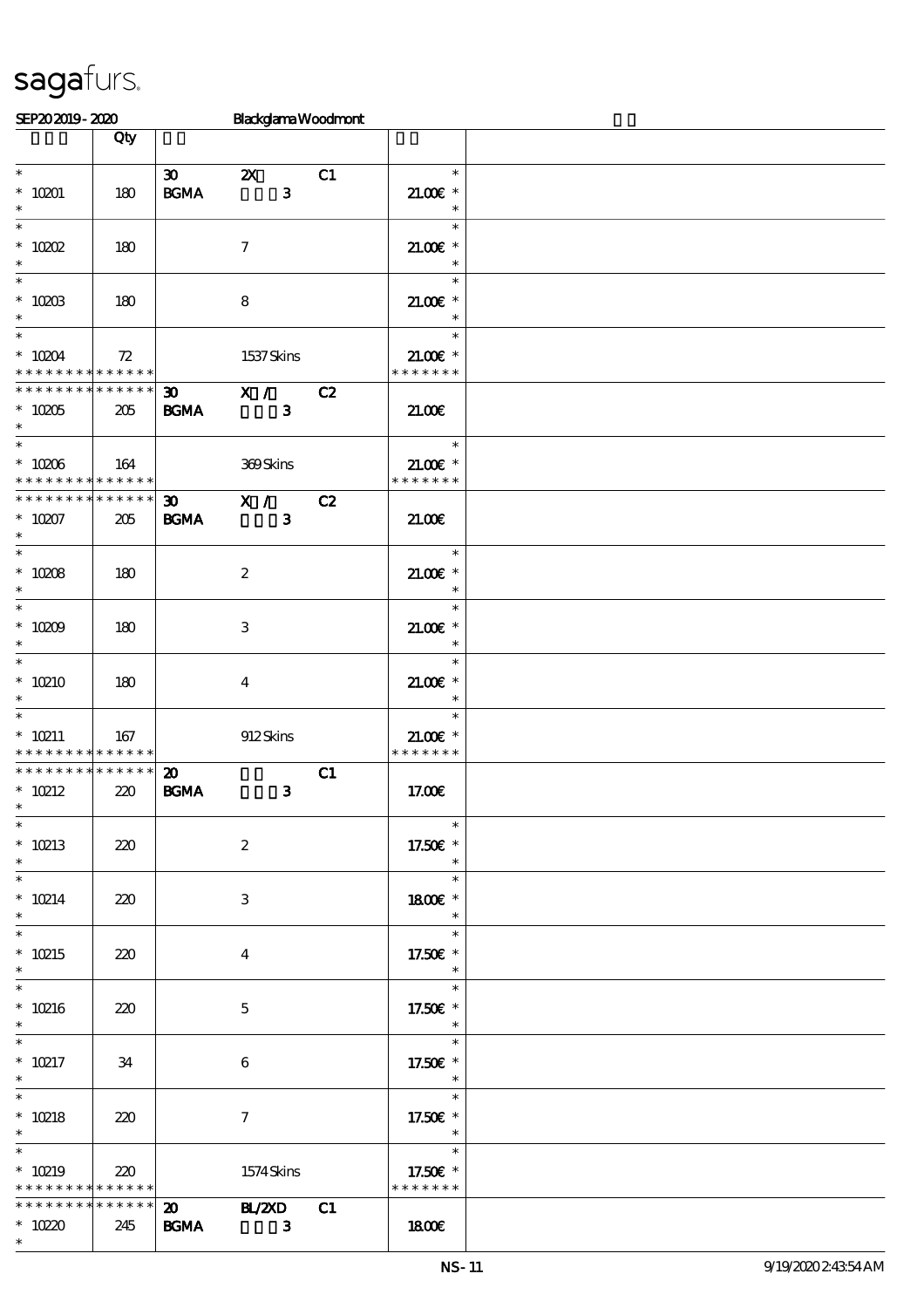| SEP202019-2020                             |                 |                            | <b>BlackglamaWoodmont</b>  |    |                          |  |
|--------------------------------------------|-----------------|----------------------------|----------------------------|----|--------------------------|--|
|                                            | Qty             |                            |                            |    |                          |  |
|                                            |                 |                            |                            |    |                          |  |
| $\ast$                                     |                 | $\boldsymbol{\mathsf{20}}$ | <b>BL/2XD</b>              | C1 | $\ast$                   |  |
| * $10221$                                  | 220             | <b>BGMA</b>                | 3                          |    | 1800E *                  |  |
|                                            |                 |                            |                            |    | $\ast$                   |  |
|                                            |                 |                            |                            |    | $\ast$                   |  |
| * $10222$                                  | 141             |                            | 606Skins                   |    | 17.50 $\varepsilon$ *    |  |
| * * * * * * * * <mark>* * * * * * *</mark> |                 |                            |                            |    | * * * * * * *            |  |
| * * * * * * * *                            |                 |                            |                            |    |                          |  |
|                                            | ******          |                            | $\mathbf{z}$ $\mathbf{z}$  | C1 |                          |  |
| * $1023$                                   | 245             | <b>BGMA</b>                | $\mathbf{3}$               |    | 1800E                    |  |
| $\ast$                                     |                 |                            |                            |    |                          |  |
| $\ast$                                     |                 |                            |                            |    | $\ast$                   |  |
| * $1024$                                   | 220             |                            | $\boldsymbol{2}$           |    | 1800 £*                  |  |
| $\ast$                                     |                 |                            |                            |    | $\ast$                   |  |
|                                            |                 |                            |                            |    | $\ast$                   |  |
| * $1025$                                   | 220             |                            | 3                          |    | 1800 £*                  |  |
| $*$                                        |                 |                            |                            |    | $\ast$                   |  |
| $\overline{\phantom{0}}$                   |                 |                            |                            |    | $\ast$                   |  |
| * $10226$                                  | 232             |                            |                            |    | 1800 £*                  |  |
| $\ast$                                     |                 |                            | 4                          |    | $\ast$                   |  |
| $\overline{\mathbf{r}}$                    |                 |                            |                            |    | $\ast$                   |  |
|                                            |                 |                            |                            |    |                          |  |
| $* 10227$                                  | 220             |                            | $\mathbf{5}$               |    | 1800 £*                  |  |
| $\ast$                                     |                 |                            |                            |    | $\ast$                   |  |
|                                            |                 |                            |                            |    | $\ast$                   |  |
| * $1028$                                   | 162             |                            | 1299Skins                  |    | 1800€ *                  |  |
| * * * * * * * *                            | ******          |                            |                            |    | * * * * * * *            |  |
| * * * * * * * * <mark>* * * * * * *</mark> |                 |                            | 20 X / C2                  |    |                          |  |
| * $1029$                                   | 245             | <b>BGMA</b>                | $\overline{\phantom{a}}$ 3 |    | 1800€                    |  |
| $\ast$                                     |                 |                            |                            |    |                          |  |
| $\overline{\phantom{0}}$                   |                 |                            |                            |    | $\ast$                   |  |
| $*10230$                                   | 78              |                            | 323Skins                   |    | 17.50€ *                 |  |
| * * * * * * * * <mark>* * * * * *</mark>   |                 |                            |                            |    | * * * * * * *            |  |
| ___<br>* * * * * * * * * * * * * *         |                 |                            |                            |    |                          |  |
|                                            |                 | $\boldsymbol{\mathsf{20}}$ | X / C2                     |    |                          |  |
| $* 10231$                                  | 245             | <b>BGMA</b>                | $\overline{\mathbf{3}}$    |    | 1800                     |  |
| $\ast$                                     |                 |                            |                            |    |                          |  |
| $*$                                        |                 |                            |                            |    | $\ast$                   |  |
| * $10232$                                  | 220             |                            | $\boldsymbol{2}$           |    | 1800E *                  |  |
| $\ast$                                     |                 |                            |                            |    | $\overline{\phantom{a}}$ |  |
| $\ast$                                     |                 |                            |                            |    | $\ast$                   |  |
| * $10233$                                  | 220             |                            | 3                          |    | 1800€ *                  |  |
| $\ast$                                     |                 |                            |                            |    | $\ast$                   |  |
| $\ast$                                     |                 |                            |                            |    | $\ast$                   |  |
| $* 10234$                                  | 185             |                            | 870Skins                   |    | 1800E *                  |  |
| * * * * * * * *                            | * * * * * *     |                            |                            |    | * * * * * * *            |  |
| * * * * * * * *                            |                 |                            | ******   0 BL/2XD C1       |    |                          |  |
| $*10235$                                   | 266             |                            | <b>BGMA</b> 3              |    | 1600€                    |  |
| $\ast$                                     |                 |                            |                            |    |                          |  |
| $\ast$                                     |                 |                            |                            |    | $\overline{\phantom{a}}$ |  |
|                                            |                 |                            |                            |    |                          |  |
| $* 10236$                                  | 240             |                            | $\boldsymbol{2}$           |    | 1600€ *                  |  |
| $\ast$                                     |                 |                            |                            |    | $\overline{\phantom{a}}$ |  |
|                                            |                 |                            |                            |    | $\ast$                   |  |
| $* 10237$                                  | 30 <sup>°</sup> |                            | 536Skins                   |    | 1600€ *                  |  |
| * * * * * * * * <mark>* * * * * * *</mark> |                 |                            |                            |    | * * * * * * *            |  |
|                                            |                 | $\mathbf{O}$               | $2X \quad X \quad C1C2$    |    |                          |  |
| 10238                                      | 250             | <b>BGMA</b>                | $\overline{\phantom{a}}$ 3 |    | 1600€                    |  |
|                                            |                 |                            |                            |    |                          |  |
|                                            |                 |                            | $\overline{0}$ X / C2      |    |                          |  |
| 10239                                      | 256             | <b>BGMA</b>                | $\overline{\mathbf{3}}$    |    | 1600E                    |  |
|                                            |                 |                            |                            |    |                          |  |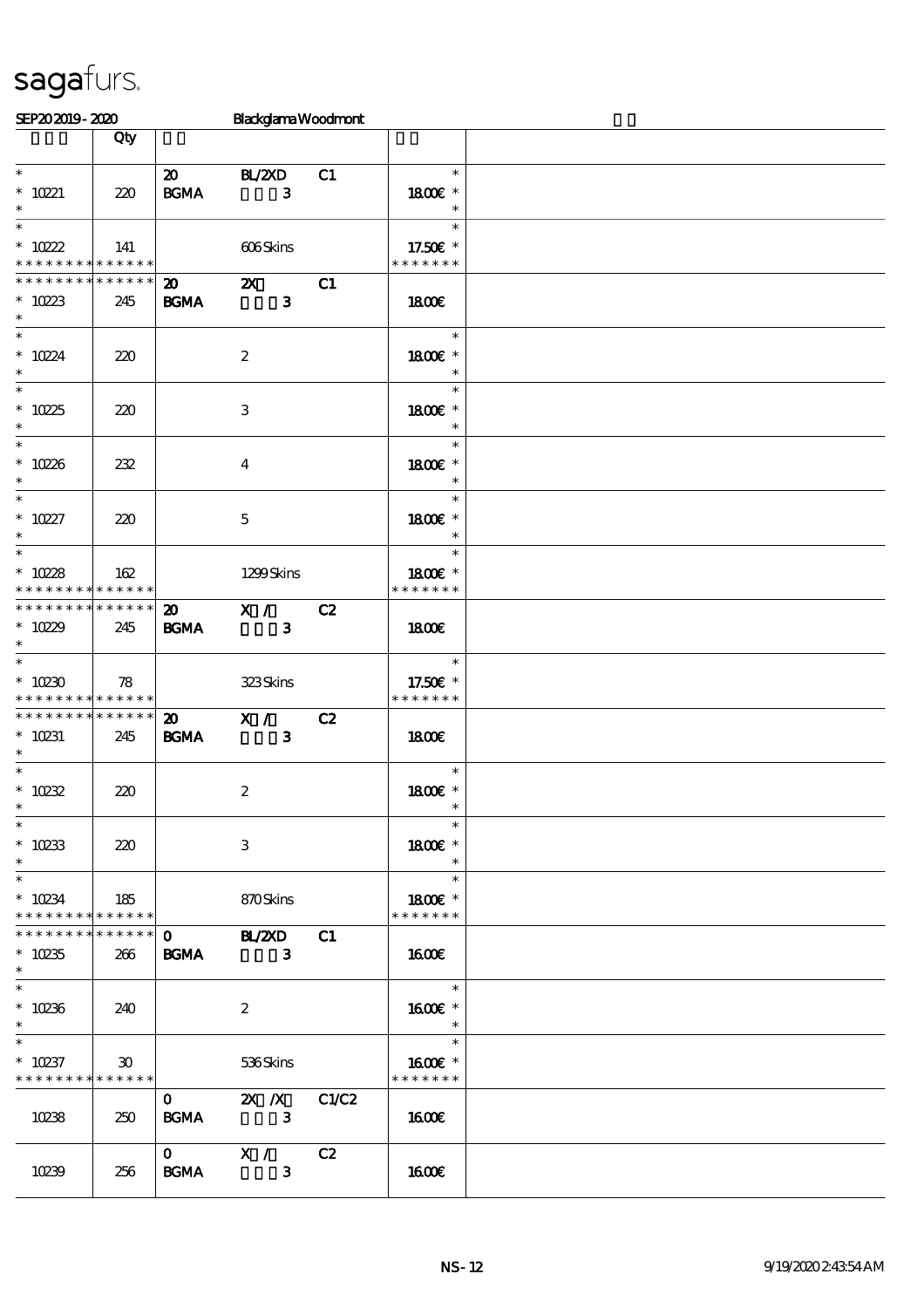| SEP202019-2020 |     |                  | BlackglamaErickson-Hobbs |    |       |  |  |  |  |
|----------------|-----|------------------|--------------------------|----|-------|--|--|--|--|
|                | Qty |                  |                          |    |       |  |  |  |  |
| 10241          | 105 | O<br><b>BGMA</b> | $X \, X$<br>2            | C1 | 1500E |  |  |  |  |
| 10242          | 203 | <b>BGMA</b>      | <b>BL/2XD</b><br>2       | C1 | 1350E |  |  |  |  |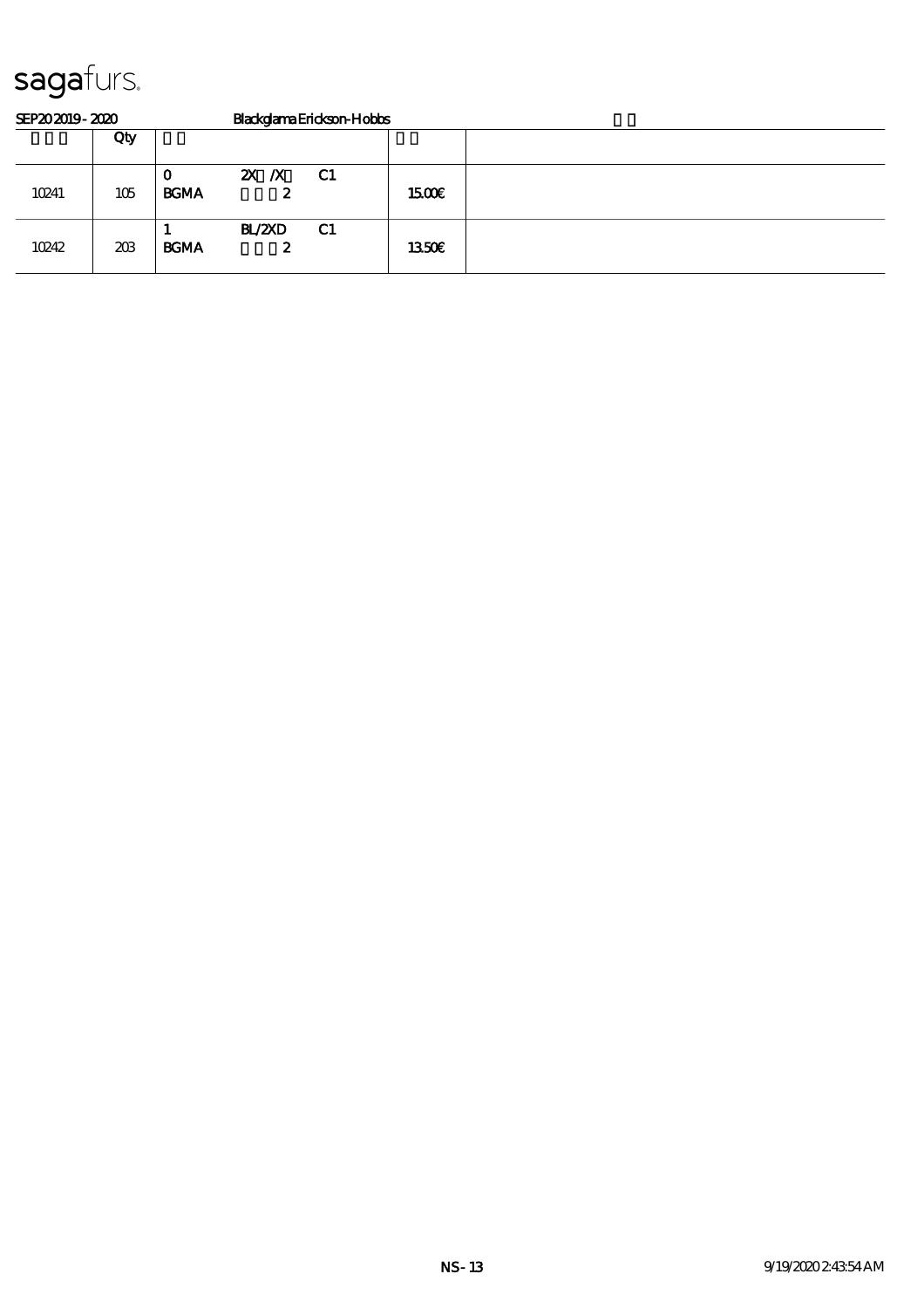| SEP202019-2020                                                |                    |                                            | <b>Blackglama Ames Black Satin</b> |       |                                                                  |  |
|---------------------------------------------------------------|--------------------|--------------------------------------------|------------------------------------|-------|------------------------------------------------------------------|--|
|                                                               | Qty                |                                            |                                    |       |                                                                  |  |
| 10261                                                         | $99$               | 50 <sub>1</sub><br>$\mathbf{B G MA}$       | $X$ $N$<br>$\pmb{2}$               | C1/C2 | (250E)                                                           |  |
| * * * * * * * *                                               | $******$           | $\boldsymbol{\omega}$                      | <b>H_/2XD</b>                      | C1    |                                                                  |  |
| $* 10062$<br>$\ast$<br>$\ast$                                 | 205                | <b>BGMA</b>                                | $\boldsymbol{z}$                   |       | (250)<br>$\ast$                                                  |  |
| $* 10263$<br>$\ast$<br>$\ast$                                 | 180                |                                            | $\boldsymbol{z}$                   |       | $(2500E)*$<br>$\ast$                                             |  |
| $* 10264$<br>$\ast$                                           | 180                |                                            | 3                                  |       | $(2500)$ *                                                       |  |
| $\ast$<br>$* 10265$<br>$\ast$                                 | 180                |                                            | $\bf{4}$                           |       | $\ast$<br>$(2500E)*$<br>$\ast$                                   |  |
| $\ast$<br>$* 10266$<br>$\ast$                                 | 180                |                                            | $\mathbf 5$                        |       | $\ast$<br>$(2500\varepsilon)*$<br>$\ast$                         |  |
| $\ast$<br>$* 10267$<br>* * * * * * * *                        | 156<br>* * * * * * |                                            | 1081 Skins                         |       | $\ast$<br>$(2500)$ *<br>* * * * * * *                            |  |
| * * * * * * * *<br>$* 10268$<br>$\ast$<br>$\ast$              | * * * * * *<br>205 | $\boldsymbol{\omega}$<br><b>BGMA</b>       | <b>HZZD</b><br>$\boldsymbol{z}$    | C1    | (250)<br>$\ast$                                                  |  |
| $* 10269$<br>$\ast$<br>$\ast$                                 | 44                 |                                            | $\boldsymbol{2}$                   |       | $(2500)$ *<br>$\ast$                                             |  |
| $*10270$<br>* * * * * * * *                                   | 172<br>* * * * * * |                                            | 421 Skins                          |       | $(2500)$ *<br>* * * * * * *                                      |  |
| * * * * * * * *<br>$* 10271$<br>$\ast$<br>$\ast$              | * * * * * *<br>205 | $\boldsymbol{\omega}$<br>$\mathbf{B G MA}$ | X /<br>$\boldsymbol{z}$            | C2    | 2250E<br>$\ast$                                                  |  |
| $* 10272$<br>$*$<br>$\ast$                                    | 180                |                                            | $\boldsymbol{2}$                   |       | 22.50€ *<br>$\ast$<br>$\ast$                                     |  |
| $* 10273$<br>$\ast$<br>$\ast$                                 | 180                |                                            | 3                                  |       | 2250E *<br>$\ast$<br>$\ast$                                      |  |
| $* 10274$<br>* * * * * * * * * * * * * * *<br>* * * * * * * * | 52<br>* * * * * *  |                                            | 617Skins                           |       | 22.50€ *<br>* * * * * * *                                        |  |
| $* 10275$<br>$\ast$<br>$\overline{\phantom{0}}$               | 205                | $\boldsymbol{\mathfrak{D}}$<br><b>BGMA</b> | $\overline{\mathbf{z}}$            | C1    | 21.50E<br>$\overline{\phantom{0}}$                               |  |
| $* 10276$<br>$\ast$<br>$\ast$                                 | 180                |                                            | $\boldsymbol{2}$                   |       | 21.50€ *<br>$\overline{\phantom{a}}$<br>$\overline{\phantom{a}}$ |  |
| $^*$ 10277<br>$\ast$<br>$\overline{\ast}$                     | 180                |                                            | 3                                  |       | $21.50E$ *<br>$\overline{\phantom{a}}$<br>$\ast$                 |  |
| $* 10278$<br>$\ast$<br>$\ast$                                 | 180                |                                            | $\bf{4}$                           |       | $21.50E$ *<br>$\overline{\phantom{a}}$<br>$\ast$                 |  |
| $* 10279$<br>$\ast$                                           | 180                |                                            | $\mathbf{5}$                       |       | $21.50E$ *<br>$\overline{\phantom{a}}$                           |  |
| $\ast$<br>$*10280$<br>$\ast$                                  | 180                |                                            | $\boldsymbol{6}$                   |       | $\ast$<br>$21.50E$ *                                             |  |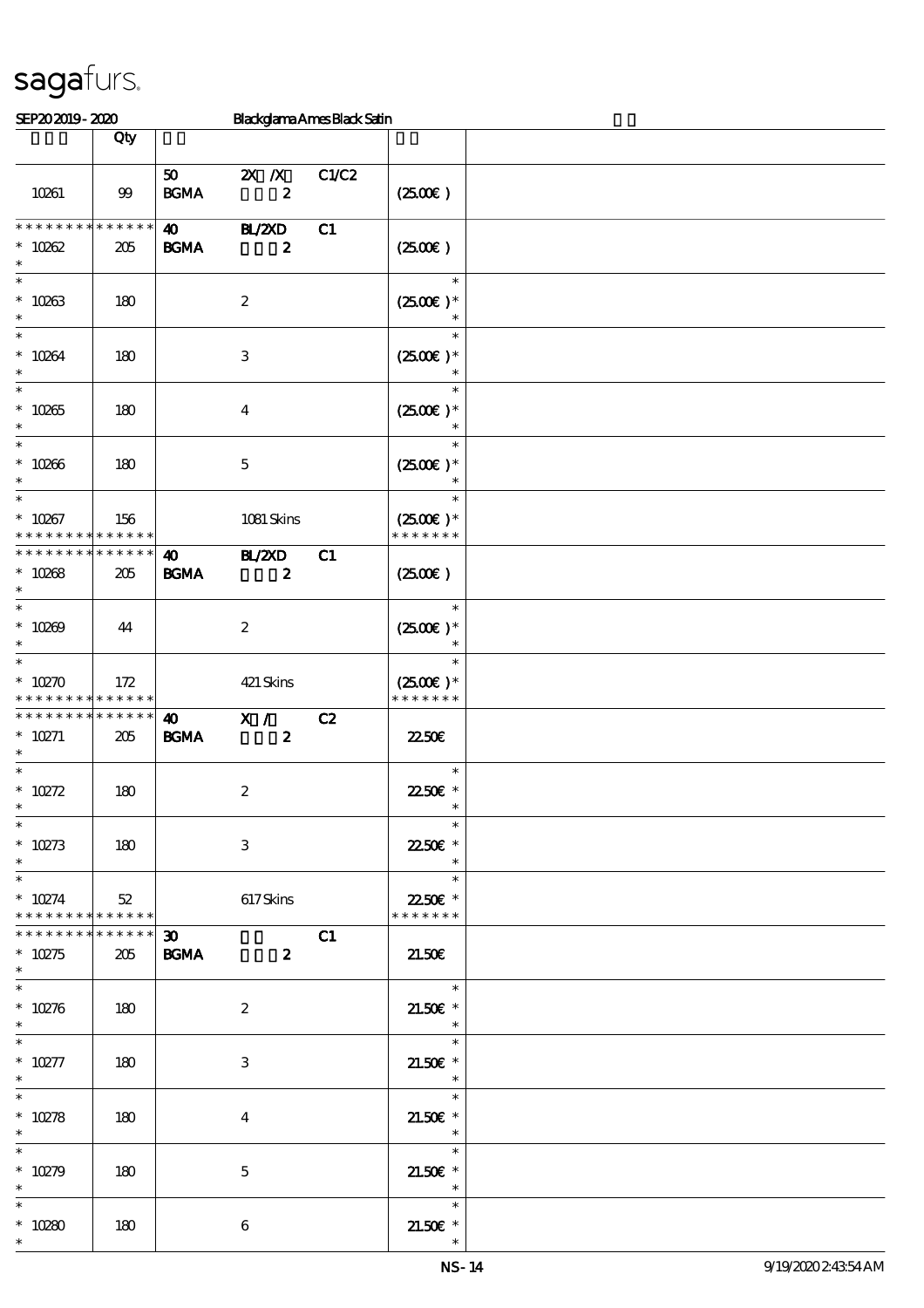| SEP202019-2020                                                     |                        |                                                                         | Blackglama Ames Black Satin |                                                                   |  |
|--------------------------------------------------------------------|------------------------|-------------------------------------------------------------------------|-----------------------------|-------------------------------------------------------------------|--|
|                                                                    | Qty                    |                                                                         |                             |                                                                   |  |
| $\overline{\ast}$<br>$* 10281$<br>$\ast$                           | 180                    | $\boldsymbol{\mathfrak{D}}$<br>$\mathbf{B G MA}$                        | C1<br>$\boldsymbol{z}$      | $\ast$<br>$21.50E$ *<br>$\ast$                                    |  |
| $\ast$<br>$^*$ 10282<br>* * * * * * * * <mark>* * * * * * *</mark> | 159                    | 1444 Skins                                                              |                             | $\ast$<br>21.50€ *<br>* * * * * * *                               |  |
| * * * * * * * *<br>$* 10283$<br>$\ast$                             | ******<br>205          | 30 <sub>o</sub><br><b>BGMA</b>                                          | C1<br>$\boldsymbol{z}$      | 21.50E                                                            |  |
| $\overline{\ast}$<br>$* 10284$<br>$\ast$                           | 180                    | $\boldsymbol{2}$                                                        |                             | $\ast$<br>$21.50E$ *<br>$\ast$                                    |  |
| $\overline{\ast}$<br>$* 10285$<br>$\ast$                           | 180                    | $\,3\,$                                                                 |                             | $\ast$<br>$21.50E$ *<br>$\ast$                                    |  |
| $\overline{\ast}$<br>$* 10286$<br>$\ast$<br>$\overline{\ast}$      | $90\,$                 | $\bf{4}$                                                                |                             | $\ast$<br>$21.50E$ *<br>$\ast$                                    |  |
| $* 10287$<br>$\ast$<br>$\overline{\ast}$                           | 180                    | $\mathbf 5$                                                             |                             | $\ast$<br>$21.50E$ *<br>$\ast$                                    |  |
| $* 10288$<br>$\ast$                                                | 180                    | 6                                                                       |                             | $\ast$<br>$21.50E$ *<br>$\ast$                                    |  |
| $\ast$<br>$* 10289$<br>* * * * * * * *                             | 84<br>* * * * * *      | 1099Skins                                                               |                             | $\ast$<br>$21.50E$ *<br>* * * * * * *                             |  |
| * * * * * * * *<br>$* 10290$<br>$\ast$                             | $* * * * * * *$<br>205 | $\boldsymbol{\mathsf{z}}$<br>$\boldsymbol{\mathfrak{D}}$<br><b>BGMA</b> | C1<br>$\boldsymbol{z}$      | 21.00                                                             |  |
| $\ast$<br>$* 10291$<br>$\ast$<br>$\ast$                            | 180                    | $\boldsymbol{2}$                                                        |                             | $\ast$<br>$21.00E$ *<br>$\ast$<br>$\ast$                          |  |
| $* 10292$<br>$\overline{\ast}$                                     | 180                    | $\,3$                                                                   |                             | $21.005*$<br>$\ast$                                               |  |
| $* 10293$<br>$*$                                                   | 180                    | $\boldsymbol{4}$                                                        |                             | $21.00E$ *<br>$\ast$<br>$\ast$                                    |  |
| $* 10294$<br>$\ast$<br>$\ast$                                      | 180                    | $\mathbf{5}$                                                            |                             | $21.005*$<br>$\overline{\phantom{a}}$<br>$\ast$                   |  |
| $* 10295$<br>$\ast$<br>$\overline{\phantom{0}}$                    | 180                    | 6                                                                       |                             | $21.005$ *<br>$\ast$                                              |  |
| $^\ast$ 10296<br>$\ast$<br>$*$                                     | 180                    | $\tau$                                                                  |                             | $\ast$<br>$21.00E$ *<br>$\ast$                                    |  |
| $* 10297$<br>$\ast$                                                | 180                    | 8                                                                       |                             | $\overline{\phantom{a}}$<br>$21.005*$<br>$\overline{\phantom{a}}$ |  |
| $\ast$<br>$* 10298$<br>* * * * * * * * <mark>* * * * * * *</mark>  | 191                    | 1656Skins                                                               |                             | $\overline{\phantom{0}}$<br>$21.00E$ *<br>* * * * * * *           |  |
| * * * * * * * *<br>$* 10299$<br>$*$ $*$                            | ******<br>205          | $\infty$ $\infty$<br><b>BGMA</b><br>$\overline{\mathbf{z}}$             | C1                          | 21.00                                                             |  |
| $\ast$<br>$^\ast$ 10300<br>$\ast$                                  | 180                    | $\boldsymbol{2}$                                                        |                             | $21.005*$<br>$\ast$                                               |  |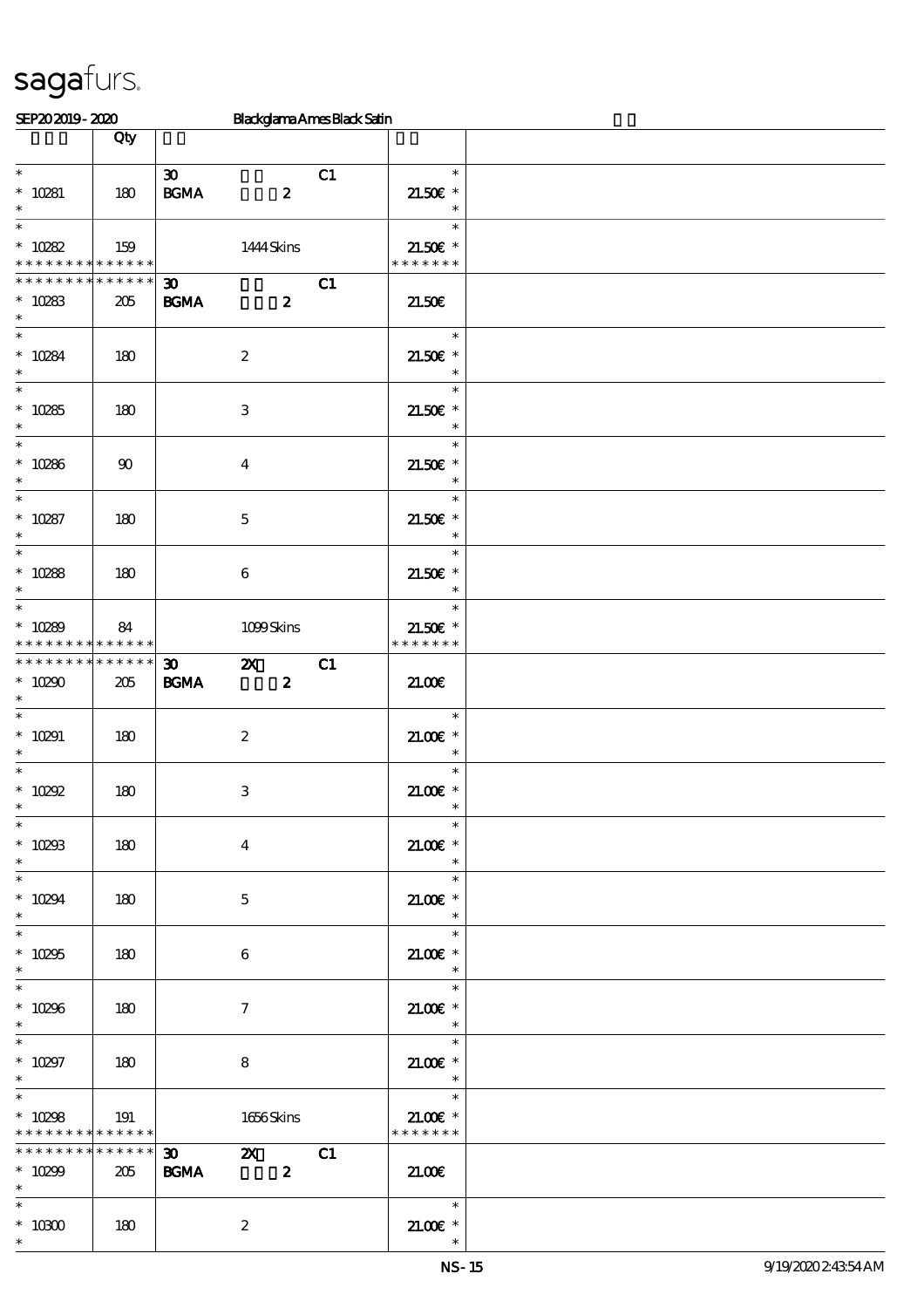| SEP202019-2020                                        |                    |                                                  |                                               | <b>Blackglama Ames Black Satin</b> |                                                                |  |
|-------------------------------------------------------|--------------------|--------------------------------------------------|-----------------------------------------------|------------------------------------|----------------------------------------------------------------|--|
|                                                       | Qty                |                                                  |                                               |                                    |                                                                |  |
| $\overline{\phantom{0}}$<br>$^*$ 10301 $\,$<br>$\ast$ | 180                | $\boldsymbol{\mathfrak{D}}$<br>$\mathbf{B G MA}$ | $\boldsymbol{\mathsf{Z}}$<br>$\boldsymbol{z}$ | C1                                 | $\ast$<br>$21.005*$<br>$\ast$                                  |  |
| $\ast$<br>$^*$ 10302<br>$\ast$                        | 120                |                                                  | $\boldsymbol{4}$                              |                                    | $\ast$<br>$21.00E$ *<br>$\ast$                                 |  |
| $\ast$<br>$^*$ 10303<br>$\ast$                        | 54                 |                                                  | $\mathbf 5$                                   |                                    | $\ast$<br>$21.005*$<br>$\ast$                                  |  |
| $\ast$<br>$^*$ 10304 $\,$<br>$\ast$                   | 180                |                                                  | $\,6\,$                                       |                                    | $\ast$<br>$21.005*$<br>$\ast$                                  |  |
| $\ast$<br>$*$ 10305<br>$\ast$                         | 180                |                                                  | $\boldsymbol{7}$                              |                                    | $\ast$<br>$21.00E$ *<br>$\ast$                                 |  |
| $\ast$<br>$^*$ 10306 $\,$<br>$\ast$                   | 160                |                                                  | $\bf 8$                                       |                                    | $\ast$<br>$21.00E$ *<br>$\ast$                                 |  |
| $\overline{\ast}$<br>$* 10007$<br>* * * * * * * *     | 56<br>* * * * * *  |                                                  | 1315Skins                                     |                                    | $\ast$<br>$21.00E$ *<br>* * * * * * *                          |  |
| * * * * * * * *<br>$* 10008$<br>$\ast$                | * * * * * *<br>205 | $\boldsymbol{\mathfrak{D}}$<br>$\mathbf{B G MA}$ | $\overline{\mathbf{x}}$ /<br>$\boldsymbol{z}$ | C2                                 | 2000                                                           |  |
| $\ast$<br>$^*$ 10309 $\,$<br>$\ast$                   | 180                |                                                  | $\boldsymbol{2}$                              |                                    | $\ast$<br>$2000$ $\epsilon$ *<br>$\ast$                        |  |
| $\ast$<br>$*$ 10310<br>$\ast$                         | 180                |                                                  | 3                                             |                                    | $\ast$<br>2000E*<br>$\ast$                                     |  |
| $\ast$<br>$*$ 10311<br>$\ast$                         | 180                |                                                  | $\bf{4}$                                      |                                    | $\ast$<br>$2000$ $*$<br>$\ast$                                 |  |
| $\ast$<br>$^*$ 10312                                  | 180                |                                                  | $\mathbf 5$                                   |                                    | $\ast$<br>$2000$ $\epsilon$ *                                  |  |
| $\overline{\phantom{0}}$<br>$* 10313$<br>$\ast$       | 180                |                                                  | $\bf 6$                                       |                                    | $\ast$<br>$2000$ $*$<br>$\ast$                                 |  |
| $\ast$<br>$*$ 10314<br>$\ast$                         | 180                |                                                  | $\tau$                                        |                                    | $\ast$<br>$2000$ $*$<br>$\ast$                                 |  |
| $\ast$<br>$* 10315$<br>$\ast$                         | 180                |                                                  | 8                                             |                                    | $\ast$<br>$2000$ $*$<br>$\ast$                                 |  |
| $\ast$<br>$* 10316$<br>* * * * * * * *                | 117<br>******      |                                                  | 1582Skins                                     |                                    | $\ast$<br>$2000$ $*$<br>* * * * * * *                          |  |
| * * * * * * * *<br>$* 10317$<br>$\ast$                | $******$<br>205    | 30 X / C2<br><b>BGMA</b>                         | $\mathbf{2}$                                  |                                    | 2000                                                           |  |
| $\ast$<br>$^*$ 10318<br>$\ast$                        | 180                |                                                  | $\boldsymbol{2}$                              |                                    | $\begin{array}{c c}\n\hline\n\end{array}$<br>2000E*<br>$\star$ |  |
| $\ast$<br>$* 10319$<br>$\ast$                         | 180                |                                                  | 3                                             |                                    | 2000E *<br>$\overline{\phantom{a}}$                            |  |
| $\ast$<br>$^*$ 10320 $\,$<br>$\ast$                   | 180                |                                                  | $\overline{\mathbf{4}}$                       |                                    | $\ast$<br>$2000$ $*$<br>$\ast$                                 |  |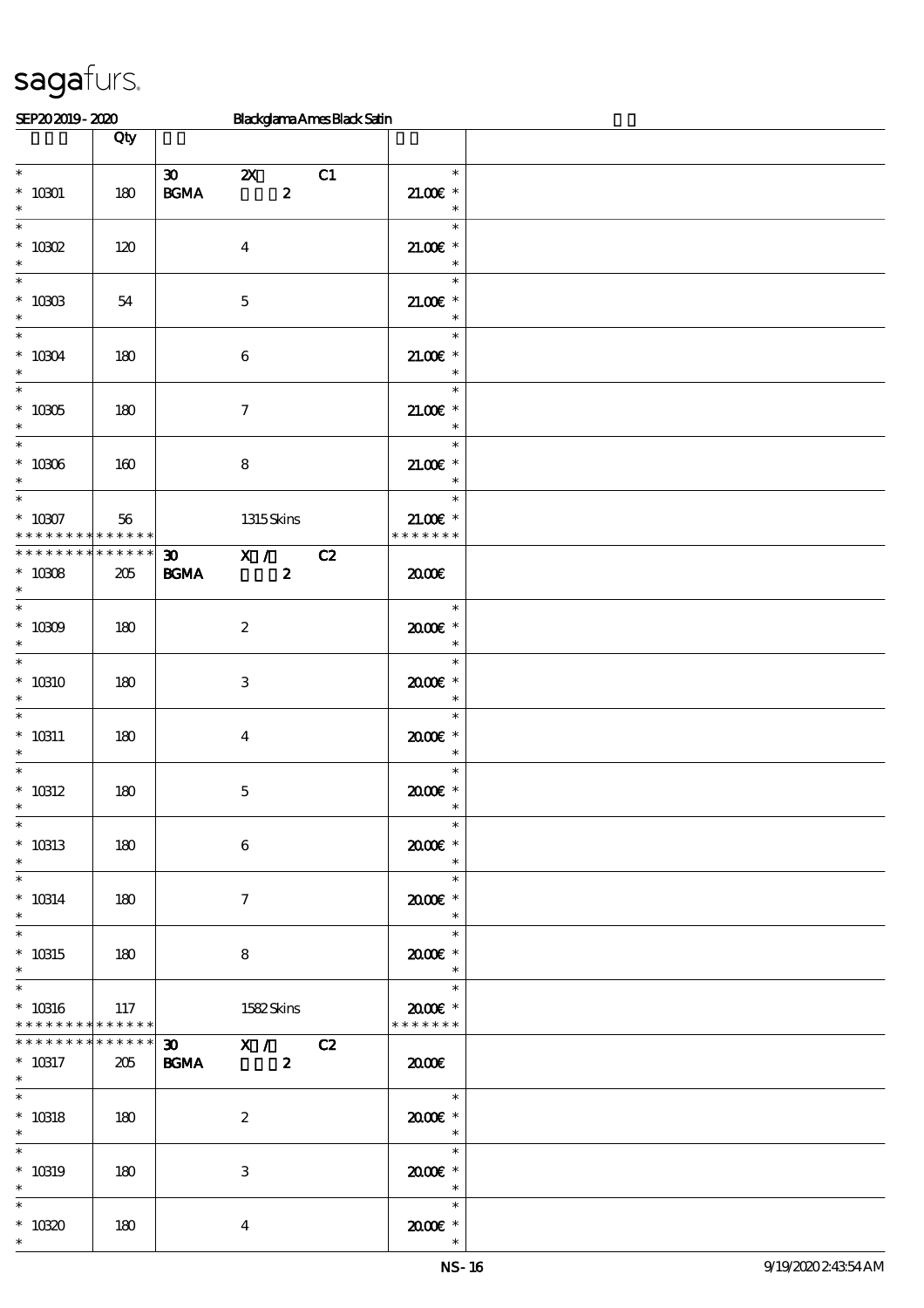| SEP202019-2020                                   |                    |                                                  |                                      | <b>Blackglama Ames Black Satin</b> |                                                            |  |
|--------------------------------------------------|--------------------|--------------------------------------------------|--------------------------------------|------------------------------------|------------------------------------------------------------|--|
|                                                  | Qty                |                                                  |                                      |                                    |                                                            |  |
| $\overline{\phantom{0}}$<br>$^*$ 10321<br>$\ast$ | 180                | $\boldsymbol{\mathfrak{D}}$<br>$\mathbf{B G MA}$ | X / C2<br>$\boldsymbol{z}$           |                                    | $\ast$<br>$2000$ $*$<br>$\ast$                             |  |
| $\ast$<br>$* 10322$<br>$\ast$                    | 180                |                                                  | $\,6\,$                              |                                    | $\ast$<br>2000E*<br>$\ast$                                 |  |
| $\ast$<br>$* 10323$<br>$\ast$                    | ${\bf 33}$         |                                                  | $\boldsymbol{7}$                     |                                    | $\ast$<br>2000E *<br>$\ast$                                |  |
| $\ast$<br>$* 10324$<br>$\ast$                    | 180                |                                                  | $\bf 8$                              |                                    | $\ast$<br>2000E*<br>$\ast$                                 |  |
| $\ast$<br>$* 10325$<br>$\ast$                    | 180                |                                                  | $\boldsymbol{9}$                     |                                    | $\ast$<br>2000E *<br>$\ast$                                |  |
| $\ast$<br>$* 10326$<br>$\ast$                    | 160                |                                                  | $10\,$                               |                                    | $\ast$<br>$2000$ $*$<br>$\ast$                             |  |
| $\overline{\ast}$<br>$* 10327$<br>* * *          | 55<br>* * * * * *  |                                                  | $1713$ Skins                         |                                    | $\ast$<br>2000E*<br>* * * * * * *                          |  |
| * * * * * * * *<br>$* 10328$<br>$\ast$           | * * * * * *<br>205 | $\boldsymbol{\mathbf{z}}$<br><b>BGMA</b>         | $\boldsymbol{z}$                     | C1                                 | $(2000\varepsilon)$                                        |  |
| $\ast$<br>$* 10329$<br>$\ast$                    | 180                |                                                  | $\boldsymbol{2}$                     |                                    | $\ast$<br>$2000$ $*$<br>$\ast$                             |  |
| $\ast$<br>$* 10330$<br>$\ast$                    | 180                |                                                  | 3                                    |                                    | $\ast$<br>$(2000E)*$<br>$\ast$                             |  |
| $\ast$<br>$^*$ 10331<br>$\ast$                   | 180                |                                                  | $\boldsymbol{4}$                     |                                    | $\ast$<br>$(2000)$ *<br>$\ast$                             |  |
| $\ast$<br>$* 10332$                              | 180                |                                                  | $\mathbf 5$                          |                                    | $\ast$<br>$(2000\varepsilon)*$                             |  |
| $\overline{\phantom{0}}$<br>$^*$ 10333<br>$\ast$ | 180                |                                                  | $\bf 6$                              |                                    | $\ast$<br>$(2000\varepsilon)*$<br>$\ast$                   |  |
| $\ast$<br>$^\ast$ 10334<br>$\ast$                | 180                |                                                  | $\tau$                               |                                    | $\ast$<br>$(2000\varepsilon)*$<br>$\ast$                   |  |
| $\ast$<br>$^\ast$ 10335<br>$\ast$                | 139                |                                                  | 8                                    |                                    | $\ast$<br>$(2000\varepsilon)*$<br>$\ast$                   |  |
| $\ast$<br>$* 10336$<br>* * * * * * * *           | 53<br>* * * * * *  |                                                  | 1477Skins                            |                                    | $\ast$<br>$(2000\varepsilon)*$<br>* * * * * * *            |  |
| * * * * * * * *<br>$* 10337$<br>$\ast$           | $******$<br>245    | <b>BGMA</b>                                      | 20 BL/2XD<br>$\overline{\mathbf{z}}$ | C1                                 | $(2000\varepsilon)$                                        |  |
| $\ast$<br>$* 10338$<br>$\ast$                    | 220                |                                                  | $\boldsymbol{2}$                     |                                    | $\ast$<br>$(2000\varepsilon)*$<br>$*$                      |  |
| $\ast$<br>$* 1039$<br>$\ast$                     | 220                |                                                  | 3                                    |                                    | $\ast$<br>$(2000\varepsilon)*$<br>$\overline{\phantom{a}}$ |  |
| $\ast$<br>$*10340$<br>$\ast$                     | 220                |                                                  | $\overline{\mathbf{4}}$              |                                    | $\ast$<br>$(2000\varepsilon)*$<br>$\ast$                   |  |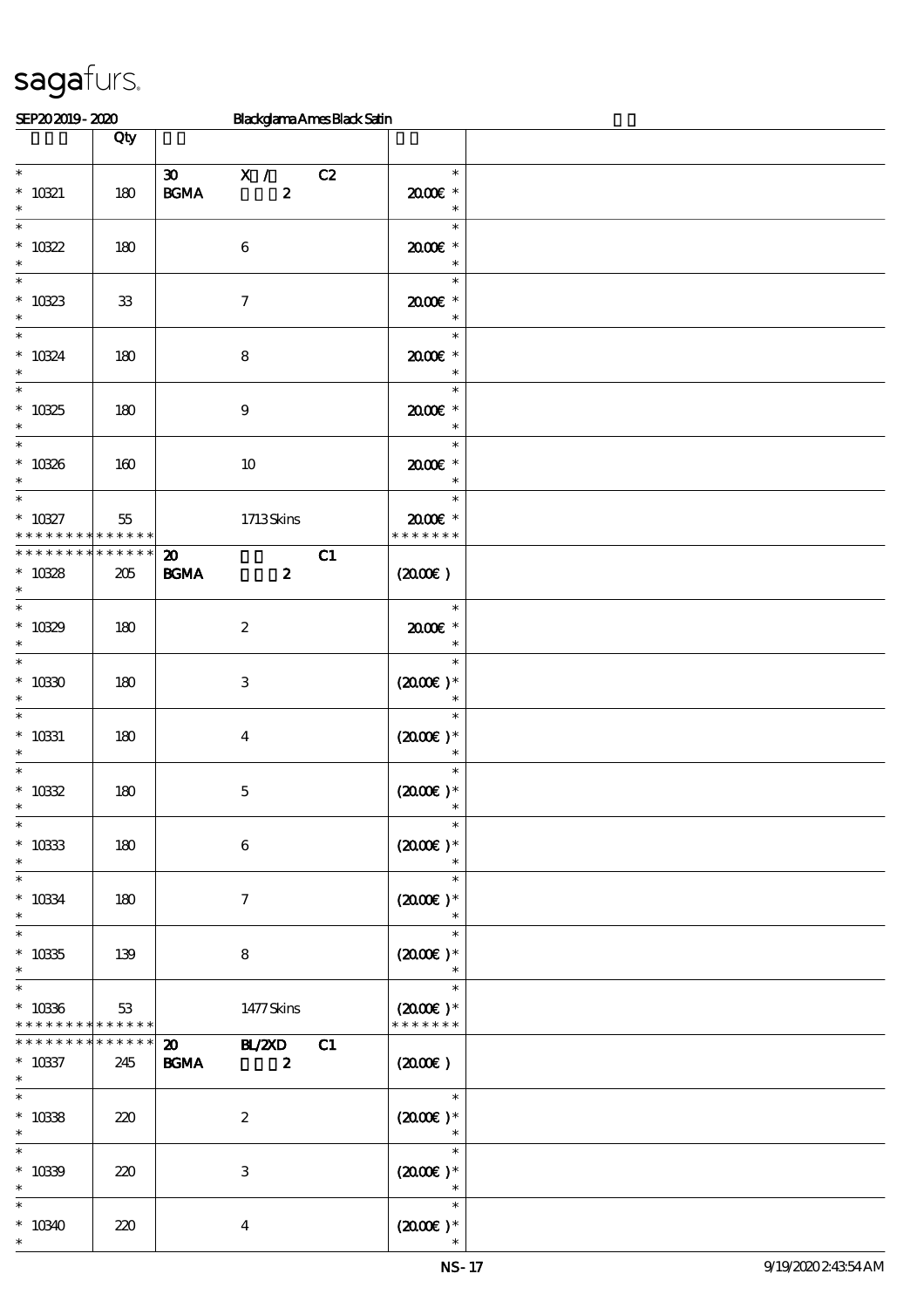| SEP202019-2020                                                  |                    |                                                  | <b>Blackglama Ames Black Satin</b>            |    |                                                                  |  |
|-----------------------------------------------------------------|--------------------|--------------------------------------------------|-----------------------------------------------|----|------------------------------------------------------------------|--|
|                                                                 | Qty                |                                                  |                                               |    |                                                                  |  |
| $\ast$<br>$^*$ 10341<br>$\ast$                                  | 220                | $\boldsymbol{\mathfrak{D}}$<br>$\mathbf{B G MA}$ | BL/2XD<br>$\boldsymbol{z}$                    | C1 | $\ast$<br>$(2000)$ *<br>$\ast$                                   |  |
| $\ast$<br>$* 10342$<br>$\ast$                                   | 220                |                                                  | $\bf 6$                                       |    | $\ast$<br>$(2000)$ *<br>$\ast$                                   |  |
| $\ast$<br>$* 10343$<br>* * * * * * * * <mark>* * * * * *</mark> | 152                |                                                  | 1497Skins                                     |    | $\ast$<br>$(2000\varepsilon)*$<br>* * * * * * *                  |  |
| * * * * * * * *<br>$* 10344$<br>$\ast$                          | * * * * * *<br>245 | $\boldsymbol{\mathfrak{D}}$<br>$\mathbf{B G MA}$ | $\boldsymbol{\mathsf{z}}$<br>$\boldsymbol{z}$ | C1 | (1900)                                                           |  |
| $\ast$<br>$*10345$<br>$\ast$                                    | 220                |                                                  | $\boldsymbol{2}$                              |    | $\ast$<br>$(1900E)*$                                             |  |
| $\ast$<br>$* 10346$<br>$\ast$<br>$\overline{\ast}$              | 220                |                                                  | $\,3$                                         |    | $\ast$<br>$(1900)$ *                                             |  |
| $* 10347$<br>$\ast$                                             | 220                |                                                  | $\boldsymbol{4}$                              |    | $\ast$<br>$(1900E)*$<br>$\ast$                                   |  |
| $\ast$<br>$* 10348$<br>$\ast$                                   | 220                |                                                  | $\mathbf 5$                                   |    | $\ast$<br>$(1900E)*$<br>$\ast$                                   |  |
| $\ast$<br>$* 10349$<br>$\ast$                                   | 220                |                                                  | $\boldsymbol{6}$                              |    | $\ast$<br>$(1900E)*$<br>$\ast$                                   |  |
| $\ast$<br>$* 10350$<br>$\ast$                                   | 192                |                                                  | $\boldsymbol{7}$                              |    | $\ast$<br>$(1900E)*$<br>$\ast$                                   |  |
| $\ast$<br>$* 10351$<br>* * * * * * * *                          | 74<br>* * * * * *  |                                                  | $1611$ Skins                                  |    | $\ast$<br>$(1900E)*$<br>* * * * * * *                            |  |
| * * * * * * * *<br>$* 10352$<br>$\overline{\ast}$               | * * * * * *<br>245 | $\boldsymbol{\mathfrak{D}}$<br>$\mathbf{B G MA}$ | X /<br>$\boldsymbol{z}$                       | C2 | 17.50€                                                           |  |
| $* 10353$<br>$\ast$<br>$\overline{\ast}$                        | 220                |                                                  | $\boldsymbol{2}$                              |    | $\ast$<br>17.50€ *<br>$\ast$<br>$\sim$                           |  |
| $^\ast$ 10354<br>$\ast$<br>$\ast$                               | 220                |                                                  | 3                                             |    | $\ast$<br>17.50€ *<br>$\ast$                                     |  |
| $^\ast$ 10355<br>$\ast$<br>$\ast$                               | 220                |                                                  | $\overline{4}$                                |    | $\ast$<br>17.50€ *<br>$\ast$                                     |  |
| $* 10356$<br>* * * * * * * * <mark>* * * * * * *</mark>         | 157                |                                                  | 1062Skins                                     |    | $\overline{\phantom{a}}$<br>17.50€ *<br>* * * * * * *            |  |
| * * * * * * * *<br>$* 10357$<br>$\ast$                          | $******$<br>245    |                                                  | 20 X / C2<br><b>BGMA</b> 2                    |    | 17.50€                                                           |  |
| $\ast$<br>$* 10358$<br>$\ast$                                   | 220                |                                                  | $\boldsymbol{2}$                              |    | $\overline{\phantom{0}}$<br>17.50€ *<br>$\overline{\phantom{a}}$ |  |
| $\overline{\ast}$<br>$* 10359$<br>$\ast$                        | 220                |                                                  | 3                                             |    | $\overline{\mathbf{r}}$<br>17.50£ *<br>$\overline{\phantom{a}}$  |  |
| $\ast$<br>$^*$ 10360 $\,$<br>$\ast$                             | 220                |                                                  | $\overline{\mathbf{4}}$                       |    | $*$<br>17.50€ *                                                  |  |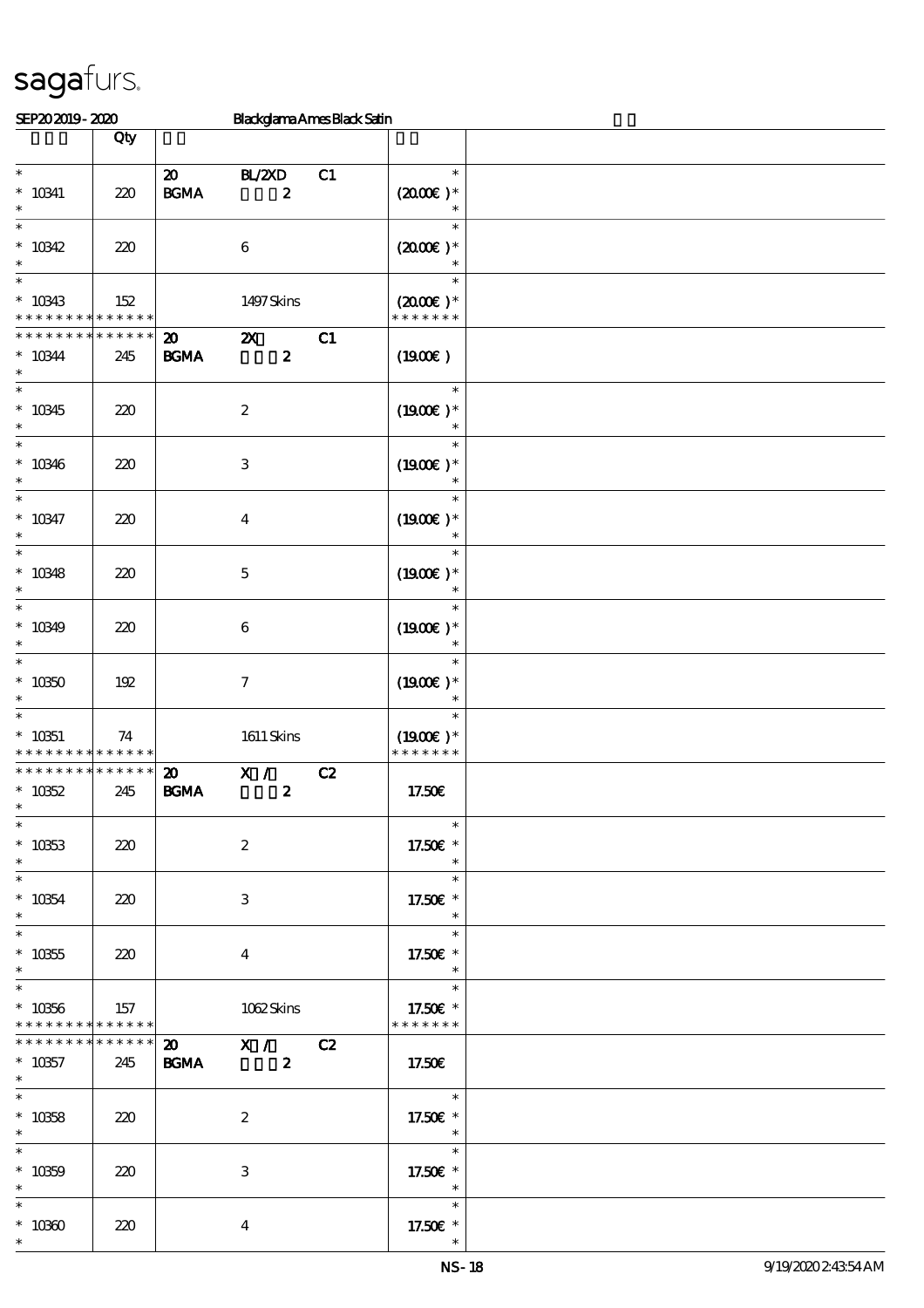| SEP202019-2020                                                  |                    |                                            | <b>Blackglama Ames Black Satin</b>                                               |    |                                                                          |  |
|-----------------------------------------------------------------|--------------------|--------------------------------------------|----------------------------------------------------------------------------------|----|--------------------------------------------------------------------------|--|
|                                                                 | Qty                |                                            |                                                                                  |    |                                                                          |  |
| $\ast$<br>$* 10061$<br>$\ast$                                   | 220                | $\boldsymbol{\omega}$<br>$\mathbf{B G MA}$ | X /<br>$\pmb{2}$                                                                 | C2 | $\ast$<br>17.50€ *<br>$\ast$                                             |  |
| $\ast$<br>$* 10062$<br>$\ast$                                   | 220                |                                            | $\bf 6$                                                                          |    | $\ast$<br>17.50€ *<br>$\ast$                                             |  |
| $\ast$<br>$^\ast$ 10363<br>$\ast$                               | 62                 |                                            | $\mathcal I$                                                                     |    | $\ast$<br>17.50€ *<br>$\ast$                                             |  |
| $\ast$<br>$* 10364$<br>$\ast$                                   | 220                |                                            | $\bf 8$                                                                          |    | $\ast$<br>17.50€ *<br>$\ast$                                             |  |
| $\ast$<br>$* 10365$<br>$\ast$                                   | 220                |                                            | $\boldsymbol{9}$                                                                 |    | $\ast$<br>17.50€ *<br>$\ast$                                             |  |
| $\ast$<br>$^\ast$ 10366<br>$\ast$                               | 220                |                                            | $10\,$                                                                           |    | $\ast$<br>17.50€ *<br>$\ast$                                             |  |
| $\ast$<br>$* 10067$<br>* * * * * * * *                          | 161<br>* * * * * * |                                            | 2228Skins                                                                        |    | $\ast$<br>17.50€ *<br>* * * * * * *                                      |  |
| * * * * * * * *<br>$* 10368$<br>$\ast$                          | * * * * * *<br>265 | $\mathbf{o}$<br><b>BGMA</b>                | <b>HZZD</b><br>$\boldsymbol{z}$                                                  | C1 | (17.00)                                                                  |  |
| $\ast$<br>$* 10000$<br>$\ast$                                   | 240                |                                            | $\boldsymbol{2}$                                                                 |    | $\ast$<br>$(17.00)$ *                                                    |  |
| $\ast$<br>$* 10370$<br>$\ast$                                   | 229                |                                            | $\,3$                                                                            |    | $\ast$<br>$(17.00)$ *<br>$\ast$                                          |  |
| $\ast$<br>$* 10371$<br>$\ast$                                   | 240                |                                            | $\boldsymbol{4}$                                                                 |    | $(17.00)$ *                                                              |  |
| $\ast$<br>$^\ast$ 10372<br>* * * * * * * * * * * * * *          | 207                |                                            | 1181 Skins                                                                       |    | $\ast$<br>$(17.00)$ *<br>* * * * * * *                                   |  |
| ******** <mark>******</mark><br>$* 10373$<br>$\ast$             | 265                | <b>BGMA</b>                                | $\overline{0}$ $\overline{2X}$ $\overline{X}$ $C1/C2$<br>$\overline{\mathbf{z}}$ |    | (1600E)                                                                  |  |
| $\ast$<br>* $10374$   260<br>* * * * * * * * * * * * * * *      |                    |                                            | 525 Skins                                                                        |    | $\begin{array}{c c}\n\hline\n\end{array}$<br>$(1600E)*$<br>* * * * * * * |  |
| $* 10375$<br>$\ast$                                             | 265                | <b>BGMA</b>                                | $\overline{\mathbf{z}}$                                                          |    | 1500                                                                     |  |
| $\ast$<br>$* 10376$<br>$\ast$                                   | 182                |                                            | $\boldsymbol{2}$                                                                 |    | $\overline{\mathbf{r}}$<br>1450E *<br>$\ast$                             |  |
| $\ast$<br>$^\ast$ 10377<br>$*$                                  | 240                |                                            | 3                                                                                |    | $\ast$<br>1450€ *<br>$\star$                                             |  |
| $\overline{\ast}$<br>$* 10378$<br>* * * * * * * * * * * * * * * | 223                |                                            | 910Skins                                                                         |    | $\overline{\phantom{a}}$<br>1450€ *<br>* * * * * * *                     |  |
| ******** <mark>*******</mark><br>$* 10379$<br>$\ast$            | 325                | <b>BGMA</b>                                | $\overline{1}$ $\overline{2}$ X $\overline{2}$ C1/C2<br>$\overline{\mathbf{z}}$  |    | 1250€                                                                    |  |
| $\ast$<br>$^\ast$ 10380<br>$\ast$                               | 300                |                                            | $\boldsymbol{2}$                                                                 |    | $\overline{\mathbf{r}}$<br>1250E *                                       |  |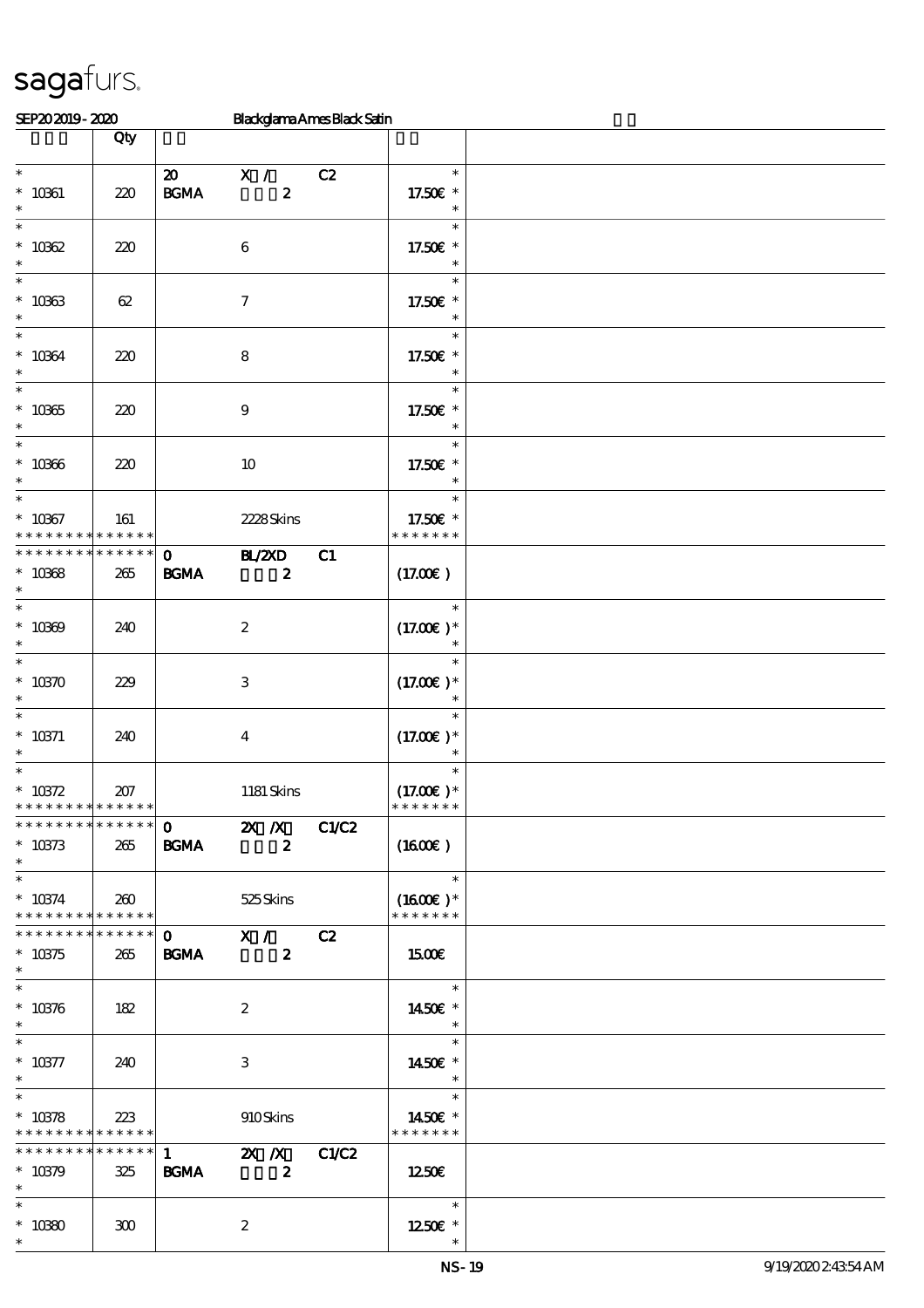| SEP202019-2020                           |     |             | Blackglama Ames Black Satin |  |       |                                   |  |  |
|------------------------------------------|-----|-------------|-----------------------------|--|-------|-----------------------------------|--|--|
|                                          | Qty |             |                             |  |       |                                   |  |  |
| $\ast$                                   |     |             | $\mathbf{X} \times$         |  | C1/C2 |                                   |  |  |
| $* 10381$<br>* * * * * * * * * * * * * * | 427 | <b>BGMA</b> |                             |  |       | $1250$ $\varepsilon$ *<br>******* |  |  |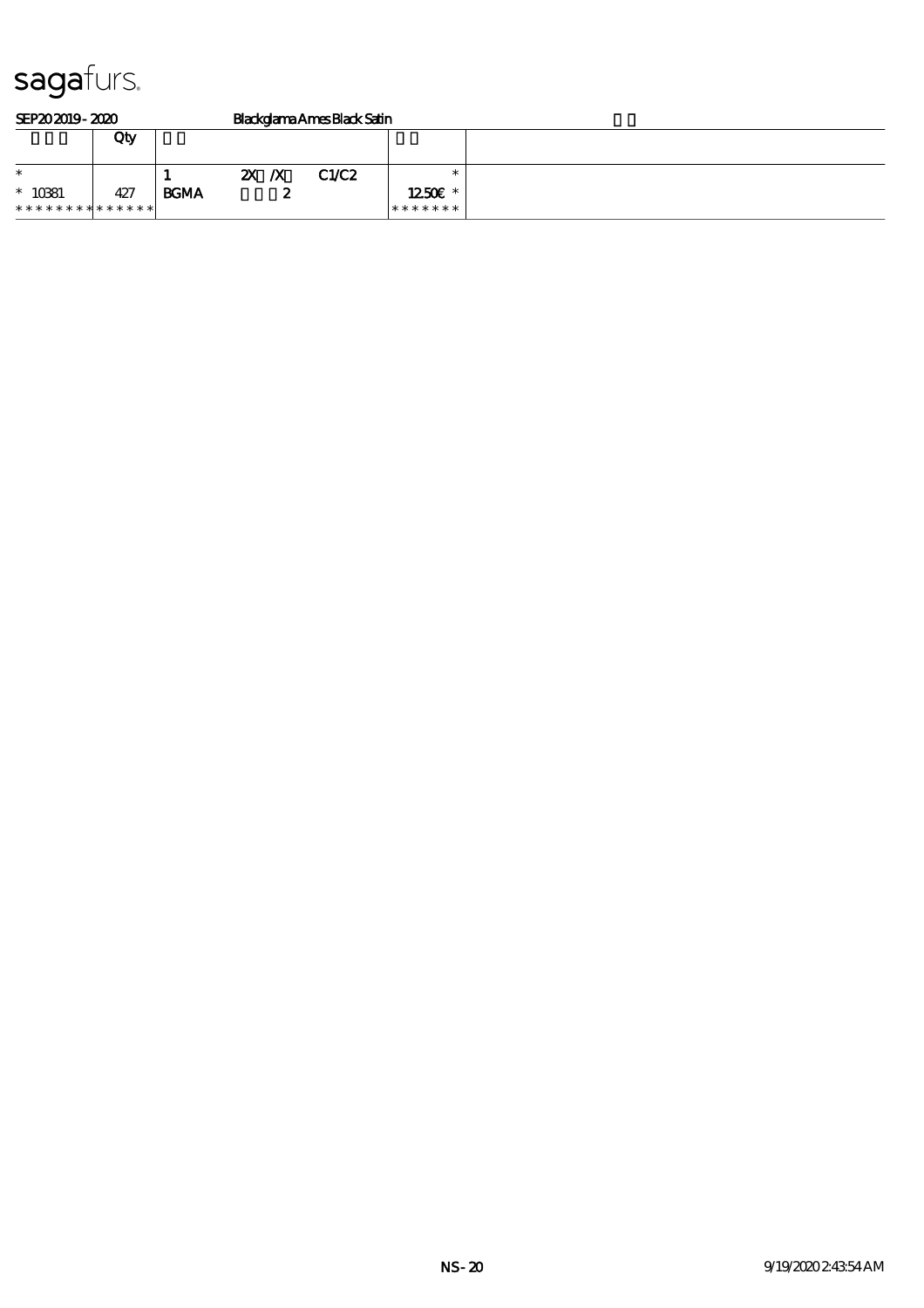\*

| SEP202019-2020                                                              |                 |                                      | BlackglamaSpringbrook                   |       |                                                                                             |  |
|-----------------------------------------------------------------------------|-----------------|--------------------------------------|-----------------------------------------|-------|---------------------------------------------------------------------------------------------|--|
|                                                                             | Qty             |                                      |                                         |       |                                                                                             |  |
| 10401                                                                       | 132             | 50<br><b>BGMA</b>                    | $2X$ $\overline{X}$<br>$\boldsymbol{z}$ | C1/C2 | 2600E                                                                                       |  |
| * * * * * * * * *<br>$*$ 10402<br>$\ast$                                    | $******$<br>205 | $\boldsymbol{\omega}$<br><b>BGMA</b> | <b>HL/ZXD</b><br>$\boldsymbol{z}$       | C1    | 2450E                                                                                       |  |
| $* 10403$<br>$\ast$                                                         | 180             |                                      | $\boldsymbol{2}$                        |       | $\ast$<br>2450 €*<br>$\overline{\phantom{a}}$                                               |  |
| $\ddot{x}$<br>$* 10404$<br>$\ast$                                           | 180             |                                      | 3                                       |       | $\ast$<br>2450€ *<br>$\ast$                                                                 |  |
| $\overline{\ast}$<br>$* 10405$<br>$\ast$                                    | 180             |                                      | $\overline{4}$                          |       | $\ast$<br>2450€ *<br>$\overline{\phantom{a}}$                                               |  |
| $*$<br>$* 10406$<br>* * * * * * * * <mark>* * * * * *</mark>                | $\mathfrak{B}$  |                                      | 838Skins                                |       | $\ast$<br>24.50€ *<br>* * * * * * *                                                         |  |
| * * * * * * * * * * * * * *  <br>$* 10407$<br>$\ast$                        | 205             | $\boldsymbol{40}$<br><b>BGMA</b>     | X /<br>$\boldsymbol{z}$                 | C2    | 24.50E                                                                                      |  |
| $* 10408$<br>$\ast$                                                         | 180             |                                      | $\boldsymbol{2}$                        |       | $\ast$<br>2450 €*<br>$\ast$                                                                 |  |
| $\overline{\phantom{0}}$<br>* $10409$<br>$\ast$<br>$\overline{\phantom{0}}$ | 180             |                                      | 3                                       |       | $\ast$<br>24.50€ *<br>$\overline{\phantom{a}}$                                              |  |
| $*10410$<br>* * * * * * * * <mark>* * * * * *</mark>                        | 59              |                                      | 624 Skins                               |       | $\ast$<br>2400€ *<br>* * * * * * *                                                          |  |
| * * * * * * * * <mark>* * * * * * *</mark><br>$* 10411$<br>$\ast$           | 205             | $\boldsymbol{\omega}$<br><b>BGMA</b> | X /<br>$\mathbf{2}$                     | C2    | 2450E                                                                                       |  |
| $\ast$<br>$* 10412$<br>$\ast$                                               | 180             |                                      | $\boldsymbol{2}$                        |       | $\ast$<br>2450€ *<br>$\overline{\phantom{a}}$                                               |  |
| $\ast$<br>$* 10413$<br>$\ast$                                               | 180             |                                      | 3                                       |       | $\ast$<br>2450€ *<br>$\overline{\phantom{a}}$                                               |  |
| $\ast$<br>$* 10414$<br>* * * * * * * * <mark>* * * * * *</mark>             | $\infty$        |                                      | 655 Skins                               |       | 2450E *<br>* * * * * * *                                                                    |  |
| * * * * * * * * * * * * * * *<br>$* 10415$<br>$\ast$                        | 205             | $\infty$                             | <b>BGMA</b> 2                           | C1    | 2200                                                                                        |  |
| $\ast$<br>$* 10416$<br>$\ast$                                               | 180             |                                      | $\boldsymbol{2}$                        |       | $\overline{\phantom{0}}$<br>$21.50E$ *<br>$\begin{array}{c c}\n\ast \\ \ast \\ \end{array}$ |  |
| $\ast$<br>$* 10417$<br>$\ast$                                               | 180             |                                      | 3                                       |       | $21.50E$ *<br>$\overline{\phantom{a}}$                                                      |  |
| $\ast$<br>$* 10418$                                                         | 180             |                                      | 4                                       |       | $\begin{array}{c c}\n\hline\n\end{array}$<br>$21.50E$ *<br>$\overline{\phantom{a}}$         |  |
| $* 10419$<br>$\ast$                                                         | 180             |                                      | $5\phantom{.0}$                         |       | $21.50E$ *<br>$\overline{\phantom{a}}$                                                      |  |
| $\ast$<br>$*10420$                                                          | 180             |                                      | $\boldsymbol{6}$                        |       | $21.50E$ *                                                                                  |  |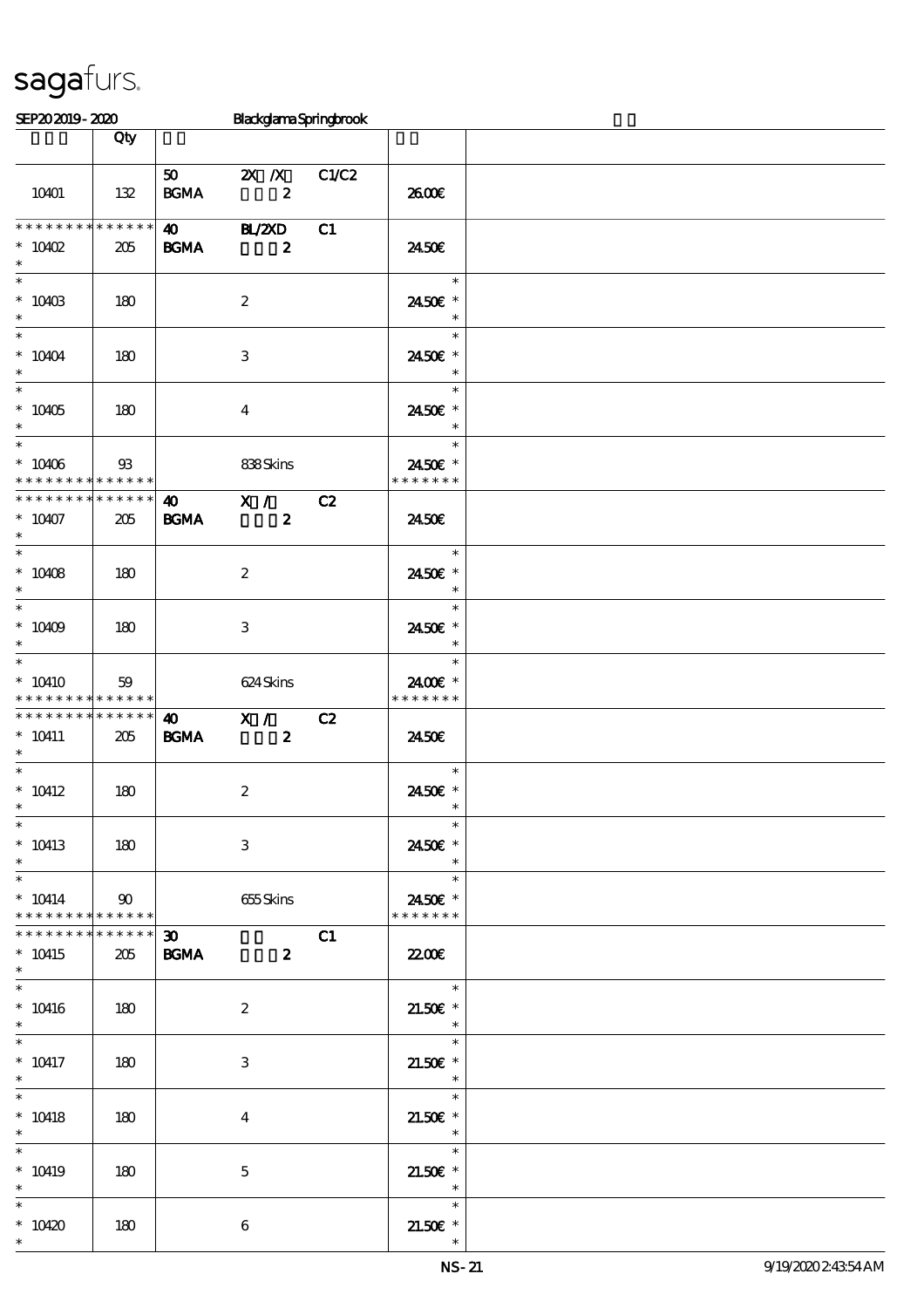| SEP202019-2020                                                             |                | <b>BlackglamaSpringbrook</b>                                               |                                                       |  |
|----------------------------------------------------------------------------|----------------|----------------------------------------------------------------------------|-------------------------------------------------------|--|
|                                                                            | Qty            |                                                                            |                                                       |  |
| $\overline{\phantom{0}}$<br>$* 10421$<br>$\ast$                            | 180            | $\boldsymbol{\mathfrak{D}}$<br>C1<br>$\mathbf{B G MA}$<br>$\boldsymbol{z}$ | $\ast$<br>$21.50E$ *<br>$\overline{\phantom{a}}$      |  |
| $\ast$<br>$* 10422$<br>$\ast$                                              | 180            | $\bf8$                                                                     | $\ast$<br>$21.50E$ *<br>$\overline{\phantom{a}}$      |  |
| $\ast$<br>$*10423$<br>* * * * * * * * <mark>* * * * * *</mark>             | 39             | 1504Skins                                                                  | $\ast$<br>$21.50E$ *<br>* * * * * * *                 |  |
| * * * * * * * * * * * * * * *<br>$* 10424$<br>$\ast$                       | 205            | C1<br>30<br><b>BGMA</b><br>$\boldsymbol{z}$                                | 2200                                                  |  |
| $*$<br>$*10425$<br>$\ast$                                                  | 180            | $\boldsymbol{z}$                                                           | $\overline{\phantom{a}}$<br>$21.50E$ *<br>$\ast$      |  |
| $\overline{\ast}$<br>$*10426$<br>$\ast$<br>$\overline{\ast}$               | 180            | $\,3$                                                                      | $\ast$<br>$21.50E$ *<br>$\ast$                        |  |
| $* 10427$<br>$\ast$<br>$\overline{\ast}$                                   | 180            | $\boldsymbol{4}$                                                           | $\ast$<br>$21.50E$ *<br>$\ast$                        |  |
| $* 10428$<br>$\ast$                                                        | 180            | $\mathbf 5$                                                                | $\ast$<br>$21.50E$ *<br>$\overline{\phantom{a}}$      |  |
| $\ast$<br>$*10429$<br>$\ast$<br>$\overline{\ast}$                          | 180            | 6                                                                          | $\ast$<br>22.00€ *<br>$\ast$                          |  |
| $*10430$<br>$\ast$                                                         | 180            | $\tau$                                                                     | $\ast$<br>22.00 £*<br>$\ast$                          |  |
| $\ast$<br>$* 10431$<br>$\ast$<br>$\ast$                                    | 180            | 8                                                                          | $\ast$<br>$21.50E$ *<br>$\ast$                        |  |
| $* 10432$<br>$\overline{\phantom{0}}$                                      | 180            | $\bf{9}$                                                                   | $\ast$<br>22.00 £*<br>$\ast$                          |  |
| $* 10433$<br>$*$ $*$                                                       | 180            | $10\,$                                                                     | 22.00€ *<br>$\overline{\phantom{a}}$<br>$\ast$        |  |
| $* 10434$<br>$*$<br>$\overline{\ast}$                                      | 180            | 11                                                                         | 22.00E *<br>$\ast$<br>$\ast$                          |  |
| $* 10435$<br>$\ast$<br>$\overline{\phantom{0}}$                            | 180            | 12                                                                         | 22.00E *<br>$\ast$<br>$\ast$                          |  |
| $* 10436$<br>$\ast$<br>$\overline{\ast}$                                   | 88             | 13                                                                         | 22.00 £*<br>$\overline{\phantom{a}}$                  |  |
| $* 10437$<br>* * * * * * * * <mark>* * * * * * *</mark><br>* * * * * * * * | 34<br>$******$ | 2307Skins                                                                  | $\overline{\phantom{a}}$<br>22.00€ *<br>* * * * * * * |  |
| $* 10438$<br>$*$ $*$<br>$\overline{\phantom{0}}$                           | 205            | <b>BGMA</b><br>$\overline{\mathbf{2}}$                                     | 21.50E                                                |  |
| $* 10439$<br>$*$ and $*$                                                   | 180            | $\boldsymbol{z}$                                                           | $21.50E$ *<br>$\overline{\phantom{a}}$                |  |
| $\ast$<br>$*1040$<br>$\ast$                                                | 180            | 3                                                                          | $21.50E$ *<br>$\ast$                                  |  |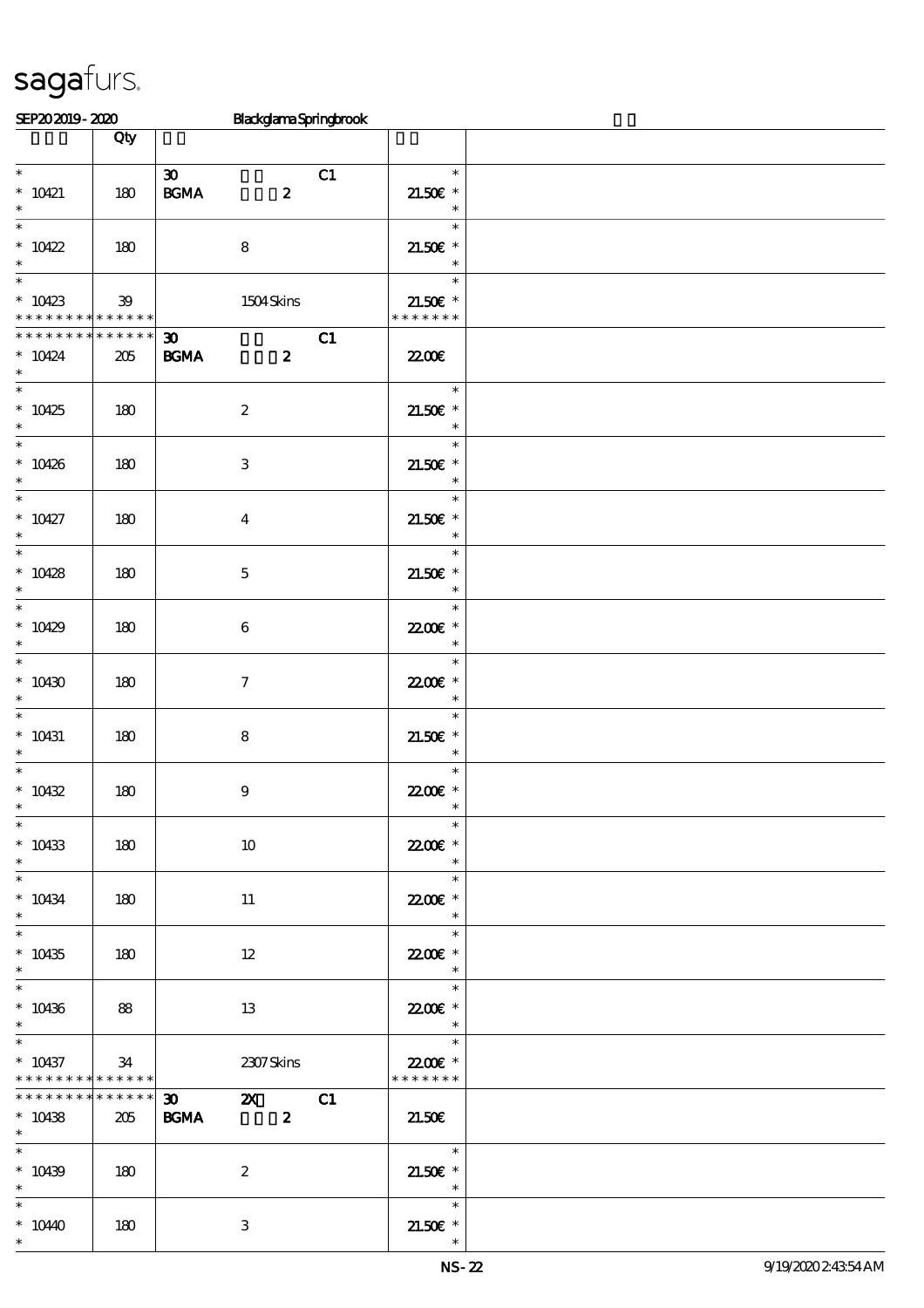| SEP202019-2020                                                                     |                      |                                                                |                           |                  | <b>BlackglamaSpringbrook</b> |                                                  |  |
|------------------------------------------------------------------------------------|----------------------|----------------------------------------------------------------|---------------------------|------------------|------------------------------|--------------------------------------------------|--|
|                                                                                    | Qty                  |                                                                |                           |                  |                              |                                                  |  |
|                                                                                    |                      |                                                                |                           |                  |                              |                                                  |  |
| $\ast$<br>$^*$ 10441<br>$\ast$                                                     | 180                  | $\infty$<br>BGMA                                               | $\mathbf{X}$              | $\boldsymbol{z}$ | C1                           | $\ast$<br>$21.50E$ *<br>$\ast$                   |  |
| $\overline{\phantom{0}}$<br>$*10442$<br>$\ast$                                     | 180                  |                                                                | $\mathbf 5$               |                  |                              | $\ast$<br>$21.50E$ *<br>$\ast$                   |  |
| $\overline{\phantom{0}}$<br>$* 1043$<br>$\ast$                                     | 180                  |                                                                | $\boldsymbol{6}$          |                  |                              | $\ast$<br>$21.50E$ *<br>$\overline{\phantom{a}}$ |  |
| $\ast$<br>$^*$ 10444 $\,$<br>$\ast$                                                | 160                  |                                                                | $\boldsymbol{7}$          |                  |                              | $\ast$<br>$21.50E$ *<br>$\ast$                   |  |
| $\overline{\phantom{0}}$<br>$*10445$<br>* * * * * * * * <mark>* * * * * * *</mark> | 50                   |                                                                | 1315Skins                 |                  |                              | $\ast$<br>$21.50E$ *<br>* * * * * * *            |  |
| * * * * * * * *<br>$*10446$<br>$\ast$                                              | * * * * * *<br>205   | $30 -$<br><b>BGMA</b>                                          | $\mathbf{z}$              | $\boldsymbol{z}$ | C1                           | 21.50E                                           |  |
| $\ast$<br>$* 10447$<br>$\ast$                                                      | 180                  |                                                                | $\boldsymbol{2}$          |                  |                              | $\ast$<br>$21.50E$ *<br>$\ast$                   |  |
| $\overline{\phantom{a}}$<br>$* 10448$<br>$\ast$                                    | 180                  |                                                                | $\ensuremath{\mathbf{3}}$ |                  |                              | $\ast$<br>$21.50E$ *<br>$\ast$                   |  |
| $*$<br>$*1049$<br>$\ast$                                                           | 180                  |                                                                | $\boldsymbol{4}$          |                  |                              | $\ast$<br>$21.50E$ *<br>$\overline{\phantom{a}}$ |  |
| $\ast$<br>$*10450$<br>$\ast$                                                       | 180                  |                                                                | $\mathbf 5$               |                  |                              | $\ast$<br>$21.50E$ *<br>$\ast$                   |  |
| $\ast$<br>$* 10451$<br>$\ast$                                                      | 180                  |                                                                | $\boldsymbol{6}$          |                  |                              | $\ast$<br>$21.50E$ *<br>$\ast$                   |  |
| $\ast$<br>$*10452$<br>$\ast$                                                       | 180                  |                                                                | $\tau$                    |                  |                              | $\ast$<br>$21.50E$ *                             |  |
| $\overline{\ast}$<br>$* 10453$<br>$\ast$                                           | 180                  |                                                                | $\bf8$                    |                  |                              | $\ast$<br>$21.50E$ *<br>$\ast$                   |  |
| $\overline{\phantom{0}}$<br>$* 10454$<br>$*$                                       | 180                  |                                                                | $\boldsymbol{9}$          |                  |                              | $\ast$<br>$21.50E$ *<br>$\ast$                   |  |
| $\overline{\ast}$<br>$* 10455$<br>* * * * * * * * * * * * * *                      | 118                  |                                                                | 1763Skins                 |                  |                              | $\ast$<br>an an<br>$21.50E$ *<br>* * * * * * *   |  |
| * * * * * * * *<br>$* 10456$<br>$\ast$                                             | $***$ * * * *<br>205 | $\overline{30}$ $\overline{X}$ / $\overline{C}$<br><b>BGMA</b> |                           | $\boldsymbol{2}$ |                              | 21.50E                                           |  |
| $\ast$<br>$* 10457$<br>$\ast$                                                      | 180                  |                                                                | $\boldsymbol{2}$          |                  |                              | $*$<br>$21.50E$ *<br>$\rightarrow$               |  |
| $\overline{\ast}$<br>$* 10458$<br>$\ast$                                           | 180                  |                                                                | 3                         |                  |                              | $\ast$<br>$21.50E$ *<br>$\overline{\phantom{a}}$ |  |
| $\ast$<br>$* 10459$<br>$\ast$                                                      | 180                  |                                                                | $\overline{4}$            |                  |                              | $\ast$<br>$21.50E$ *<br>$\overline{\phantom{a}}$ |  |
| $\ast$<br>$* 10460$<br>$\ast$                                                      | 180                  |                                                                | $\mathbf{5}$              |                  |                              | $\ast$<br>$21.50E$ *                             |  |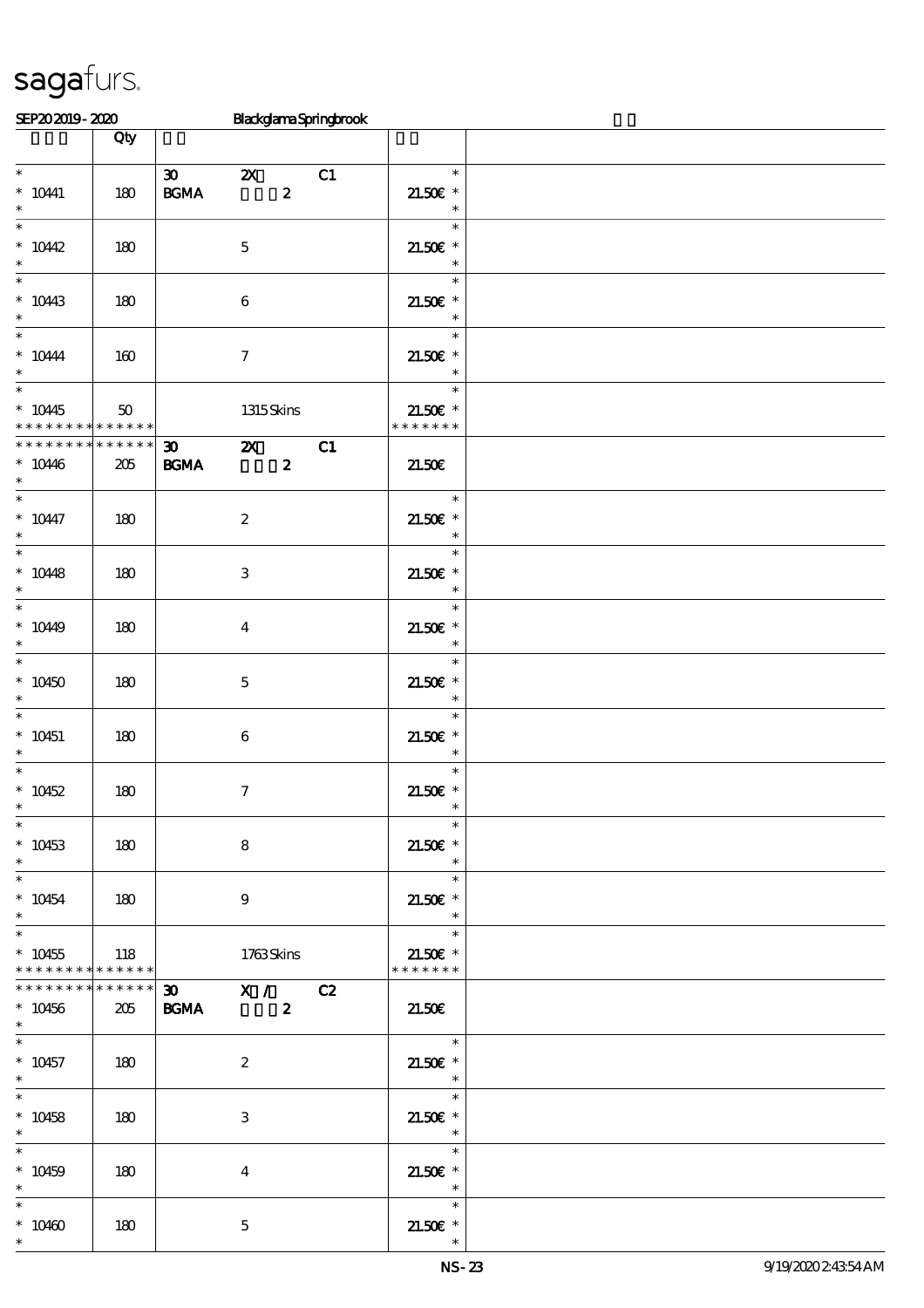| SEP202019-2020                |             |                             | BlackglamaSpringbrook                  |    |                          |  |  |  |  |
|-------------------------------|-------------|-----------------------------|----------------------------------------|----|--------------------------|--|--|--|--|
|                               | Qty         |                             |                                        |    |                          |  |  |  |  |
|                               |             |                             |                                        |    |                          |  |  |  |  |
| $\overline{\phantom{0}}$      |             | $\boldsymbol{\mathfrak{D}}$ | X /                                    | C2 | $\ast$                   |  |  |  |  |
| $* 10461$                     | 180         | $\mathbf{B G MA}$           | $\boldsymbol{z}$                       |    | $21.50E$ *               |  |  |  |  |
| $\ast$                        |             |                             |                                        |    | $\ast$                   |  |  |  |  |
| $\ast$                        |             |                             |                                        |    | $\ast$                   |  |  |  |  |
| $* 10462$                     | 178         |                             | 1283Skins                              |    | 21.50€ *                 |  |  |  |  |
| * * * * * * * *               | * * * * * * |                             |                                        |    | * * * * * * *            |  |  |  |  |
| * * * * * * *                 | * * * * * * | $\boldsymbol{\mathfrak{D}}$ |                                        | C1 |                          |  |  |  |  |
| $* 10463$                     | 245         | <b>BGMA</b>                 | $\boldsymbol{z}$                       |    | (2050)                   |  |  |  |  |
| $\ast$                        |             |                             |                                        |    |                          |  |  |  |  |
| $\ast$                        |             |                             |                                        |    | $\ast$                   |  |  |  |  |
| $* 10464$                     | 220         |                             | $\boldsymbol{2}$                       |    | 2050E *                  |  |  |  |  |
| $\ast$                        |             |                             |                                        |    | $\ast$                   |  |  |  |  |
| $\overline{\ast}$             |             |                             |                                        |    | $\ast$                   |  |  |  |  |
| $* 10465$                     | 220         |                             | $\,3\,$                                |    | $(2050)$ *               |  |  |  |  |
| $\ast$                        |             |                             |                                        |    |                          |  |  |  |  |
| $\ast$                        |             |                             |                                        |    | $\ast$                   |  |  |  |  |
| $* 10466$                     | 220         |                             | $\bf{4}$                               |    | $(2050)$ *               |  |  |  |  |
| $\ast$                        |             |                             |                                        |    |                          |  |  |  |  |
| $\ast$                        |             |                             |                                        |    | $\ast$                   |  |  |  |  |
| $* 10467$                     | 220         |                             | $\mathbf 5$                            |    | $(2050\text{E})$ *       |  |  |  |  |
| $\ast$                        |             |                             |                                        |    | $\ast$                   |  |  |  |  |
| $\ast$                        |             |                             |                                        |    | $\ast$                   |  |  |  |  |
| $* 10468$                     | 220         |                             | $\,6\,$                                |    | $(2050)$ *               |  |  |  |  |
| $\ast$                        |             |                             |                                        |    | $\ast$                   |  |  |  |  |
| $\ast$                        |             |                             |                                        |    | $\ast$                   |  |  |  |  |
| $* 10469$                     | 220         |                             | $\boldsymbol{\tau}$                    |    | $(2050)$ *               |  |  |  |  |
| $\ast$                        |             |                             |                                        |    | $\ast$                   |  |  |  |  |
| $\ast$                        |             |                             |                                        |    | $\ast$                   |  |  |  |  |
| $*10470$                      | 220         |                             | $\bf 8$                                |    | $(2050\text{E})*$        |  |  |  |  |
| $\ast$                        |             |                             |                                        |    | $\ast$                   |  |  |  |  |
| $\ast$                        |             |                             |                                        |    | $\ast$                   |  |  |  |  |
| $* 10471$                     | 220         |                             | $\boldsymbol{9}$                       |    | $(2050)$ *               |  |  |  |  |
| $\ast$                        |             |                             |                                        |    | $\ast$                   |  |  |  |  |
| $\ast$                        |             |                             |                                        |    | $\ast$                   |  |  |  |  |
| $* 10472$                     | 213         |                             | $10\,$                                 |    | $(2050)$ *               |  |  |  |  |
| ∗                             |             |                             |                                        |    |                          |  |  |  |  |
| $\overline{\phantom{0}}$      |             |                             |                                        |    | $\ast$                   |  |  |  |  |
| $* 10473$                     | 71          |                             | 2289Skins                              |    | $(2050)$ *               |  |  |  |  |
| ******** <mark>******</mark>  |             |                             |                                        |    | * * * * * * *            |  |  |  |  |
| * * * * * * * * * * * * * * * |             |                             | $\overline{\text{B} \times \text{B}}$  | C1 |                          |  |  |  |  |
| $* 10474$                     | 245         | <b>BGMA</b>                 | $\overline{\mathbf{z}}$                |    | 1900E                    |  |  |  |  |
| $*$                           |             |                             |                                        |    |                          |  |  |  |  |
| $*$                           |             |                             |                                        |    | $\overline{\phantom{a}}$ |  |  |  |  |
| $* 10475$                     | 220         |                             | $\boldsymbol{2}$                       |    | 1900E *                  |  |  |  |  |
| $\ast$                        |             |                             |                                        |    | $\overline{\phantom{a}}$ |  |  |  |  |
| $\ast$                        |             |                             |                                        |    | $\ast$                   |  |  |  |  |
| $* 10476$                     | 220         |                             | 3                                      |    | $1900E$ *                |  |  |  |  |
| $\ast$                        |             |                             |                                        |    | $\overline{\mathbf{r}}$  |  |  |  |  |
| $\overline{\phantom{0}}$      |             |                             |                                        |    | $\ast$                   |  |  |  |  |
| $* 10477$                     | 236         |                             | 921 Skins                              |    | 1900E *                  |  |  |  |  |
| ******** <mark>******</mark>  |             |                             |                                        |    | * * * * * * *            |  |  |  |  |
| * * * * * * * * * * * * * * * |             |                             | $\mathbf{z}$ $\mathbf{z}$ $\mathbf{z}$ | C1 |                          |  |  |  |  |
| $* 10478$                     | 232         | <b>BGMA</b>                 | $\sim$ 2                               |    | <b>1900€</b>             |  |  |  |  |
| $*$                           |             |                             |                                        |    |                          |  |  |  |  |
| $\ast$                        |             |                             |                                        |    | $\overline{\mathbf{r}}$  |  |  |  |  |
| $* 10479$                     | 245         |                             | $\boldsymbol{2}$                       |    | 1850E *                  |  |  |  |  |
| $\ast$                        |             |                             |                                        |    | $\overline{\phantom{a}}$ |  |  |  |  |
| $\ast$                        |             |                             |                                        |    | $\ast$                   |  |  |  |  |
| $* 10480$                     | 220         |                             | $\,3\,$                                |    | 1850E *                  |  |  |  |  |
| $\ast$                        |             |                             |                                        |    | $\ast$                   |  |  |  |  |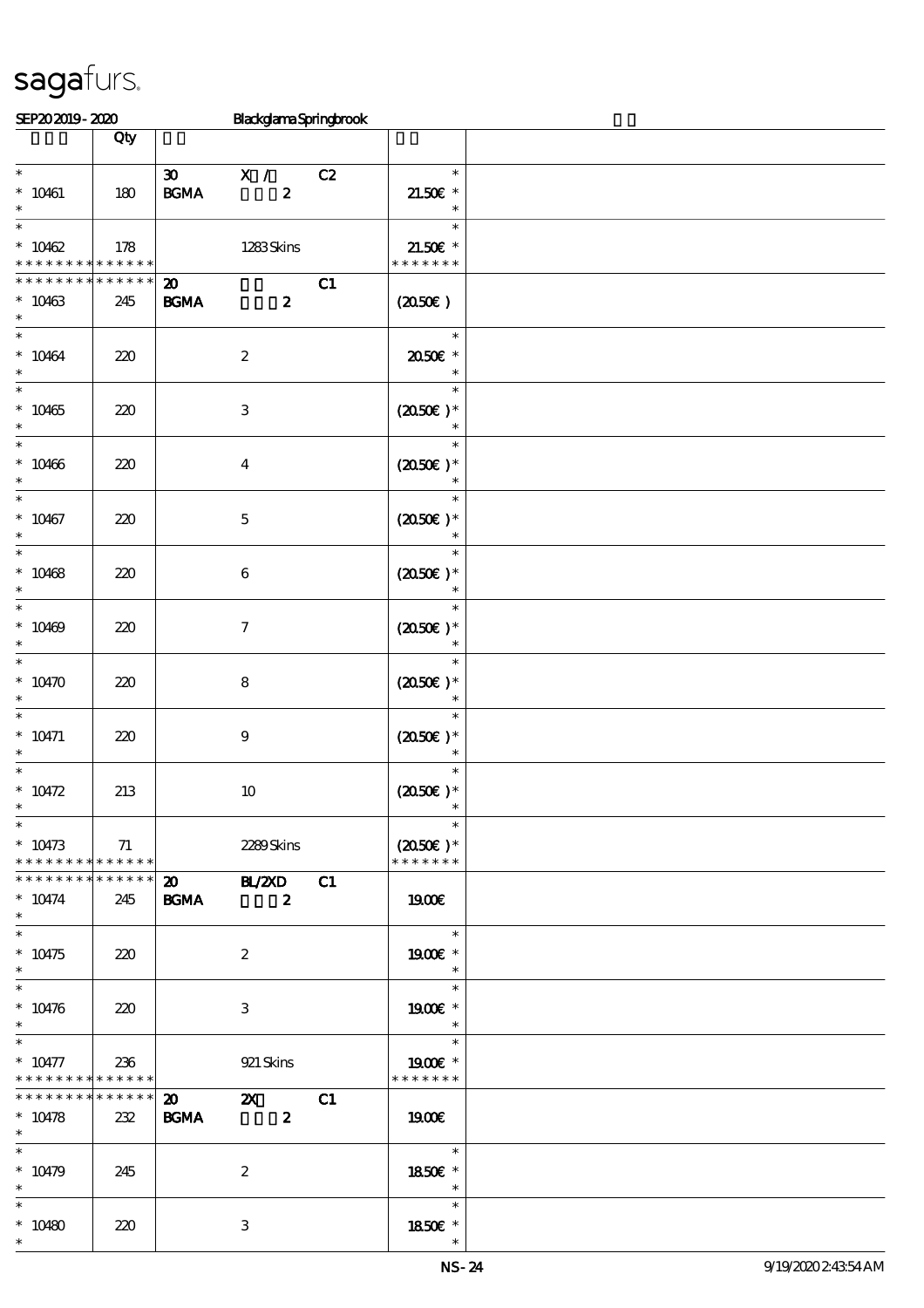| SEP202019-2020                                                               |                    |                                                 | BlackglamaSpringbrook                         |    |                                                       |  |
|------------------------------------------------------------------------------|--------------------|-------------------------------------------------|-----------------------------------------------|----|-------------------------------------------------------|--|
|                                                                              | Qty                |                                                 |                                               |    |                                                       |  |
| $\ast$<br>$* 10481$<br>$\ast$                                                | 220                | $\boldsymbol{\mathsf{20}}$<br>$\mathbf{B G MA}$ | $\mathbf{x}$<br>$\boldsymbol{z}$              | C1 | $\ast$<br>1900E *<br>$\ast$                           |  |
| $\overline{\phantom{0}}$<br>$* 10482$<br>$\ast$                              | 220                |                                                 | $\mathbf 5$                                   |    | $\ast$<br>$1900E$ *<br>$\ast$                         |  |
| $\ast$<br>$* 10483$<br>$\ast$                                                | 220                |                                                 | $\boldsymbol{6}$                              |    | $\ast$<br>1900E *<br>$\ast$                           |  |
| $\ast$<br>$^*$ 10484 $\,$<br>$\ast$<br>$\overline{\phantom{0}}$              | 200                |                                                 | $\tau$                                        |    | $\ast$<br>1900E *<br>$\ast$                           |  |
| $* 10485$<br>* * * * * * * * <mark>* * * * * * *</mark>                      | 42                 |                                                 | 1599Skins                                     |    | $\ast$<br>1900E *<br>* * * * * * *                    |  |
| * * * * * * * *<br>$*10486$<br>$\ast$                                        | * * * * * *<br>245 | $\boldsymbol{\mathsf{20}}$<br><b>BGMA</b>       | X / C2<br>$\boldsymbol{z}$                    |    | 1900E                                                 |  |
| $\ast$<br>$* 10487$<br>$\ast$                                                | 220                |                                                 | $\boldsymbol{2}$                              |    | $\ast$<br>1900€ *<br>$\ast$                           |  |
| $\overline{\phantom{a}}$<br>$* 10488$<br>$\ast$                              | 220                |                                                 | $\ensuremath{\mathbf{3}}$                     |    | $\ast$<br>1900E *<br>$\ast$                           |  |
| $\overline{\ast}$<br>$* 10489$<br>* * * * * * * * <mark>* * * * * * *</mark> | 59                 |                                                 | 744Skins                                      |    | $\ast$<br>1900€ *<br>* * * * * * *                    |  |
| * * * * * * * * * * * * * *<br>$*10490$<br>$\ast$                            | 245                | $\boldsymbol{\mathfrak{D}}$<br><b>BGMA</b>      | $\overline{\mathbf{X}}$ /<br>$\boldsymbol{z}$ | C2 | <b>1900€</b>                                          |  |
| $\ast$<br>$* 10491$<br>$\ast$                                                | 220                |                                                 | $\boldsymbol{z}$                              |    | $\ast$<br>1900€ *<br>$\ast$                           |  |
| $\ast$<br>$*$ 10492<br>$\ast$                                                | 220                |                                                 | $\,3$                                         |    | $\ast$<br>1900E *                                     |  |
| $\ast$<br>$* 10493$<br>$\ast$<br>$\overline{\phantom{0}}$                    | 220                |                                                 | $\boldsymbol{4}$                              |    | $\ast$<br>1900E *<br>$\ast$                           |  |
| $* 10494$<br>$\ast$<br>$\overline{\ast}$                                     | 220                |                                                 | $\mathbf 5$                                   |    | $\ast$<br>1900 £*<br>$\ast$<br>$\ast$                 |  |
| $* 10495$<br>$\ast$<br>$\ast$                                                | 200                |                                                 | $\boldsymbol{6}$                              |    | 1900E *<br>$\ast$<br>$\ast$                           |  |
| $* 10496$<br>$\ast$                                                          | $\mathfrak{B}$     |                                                 | $\tau$                                        |    | 1900E *<br>$\ast$                                     |  |
| $\ast$<br>$* 10497$<br>* * * * * * * * <mark>* * * * * * *</mark>            | 57                 |                                                 | 1475Skins                                     |    | $\ast$<br>1900E *<br>* * * * * * *                    |  |
| * * * * * * * *<br>$* 10498$<br>$\ast$                                       | * * * * * *<br>265 | <b>BGMA</b>                                     | 0 BL/2XD C1<br>$\overline{\mathbf{z}}$        |    | <b>1600€</b>                                          |  |
| $\ast$<br>$* 10499$<br>$\ast$                                                | 240                |                                                 | $\boldsymbol{2}$                              |    | ri T<br>$\ast$<br>1550€ *<br>$\overline{\phantom{a}}$ |  |
| $^\ast$ 10500<br>$\ast$                                                      | 203                |                                                 | 3                                             |    | $\ast$<br>1550E *                                     |  |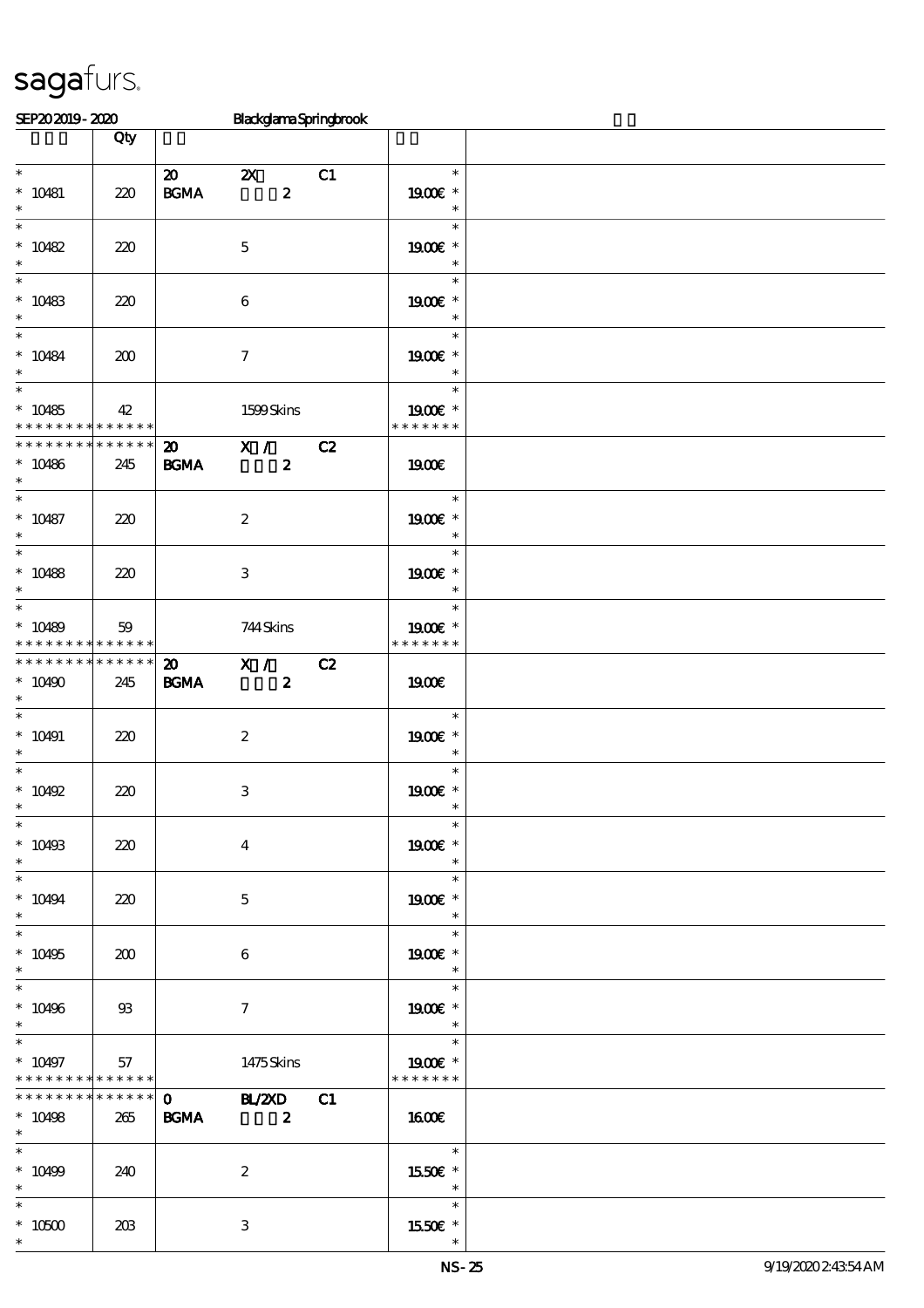| SEP202019-2020               |                    |                             | BlackglamaSpringbrook          |       |                          |  |  |  |  |
|------------------------------|--------------------|-----------------------------|--------------------------------|-------|--------------------------|--|--|--|--|
|                              | Qty                |                             |                                |       |                          |  |  |  |  |
| $\ast$                       |                    | $\mathbf{o}$                | BL/2XD                         | C1    | $\ast$                   |  |  |  |  |
| $* 10501$<br>* * * * * * * * | 34<br>* * * * * *  | <b>BGMA</b>                 | $\boldsymbol{z}$               |       | 1550€ *<br>* * * * * * * |  |  |  |  |
| 10502                        | 265                | $\mathbf{o}$<br><b>BGMA</b> | $ZX$ $/ X$<br>$\boldsymbol{z}$ | C1/C2 | 1550€                    |  |  |  |  |
| * * * * * * * * * * * * * *  |                    | $\mathbf{o}$                | X /                            | C2    |                          |  |  |  |  |
| $*1050B$<br>$\ast$           | 245                | <b>BGMA</b>                 | $\boldsymbol{z}$               |       | 1550€                    |  |  |  |  |
| $\ast$                       |                    |                             |                                |       | $\ast$                   |  |  |  |  |
| $*10504$<br>$\ast$           | 10 <sub>B</sub>    |                             | $\boldsymbol{2}$               |       | 1550E *<br>$\ast$        |  |  |  |  |
| $\ast$                       |                    |                             |                                |       | $\ast$                   |  |  |  |  |
| $* 10505$<br>* * * * * * * * | 109<br>* * * * * * |                             | 457Skins                       |       | 1550E *<br>* * * * * * * |  |  |  |  |
| 10506                        | 324                | 1<br><b>BGMA</b>            | $X$ $X$<br>$\boldsymbol{z}$    | C1/C2 | 1350E                    |  |  |  |  |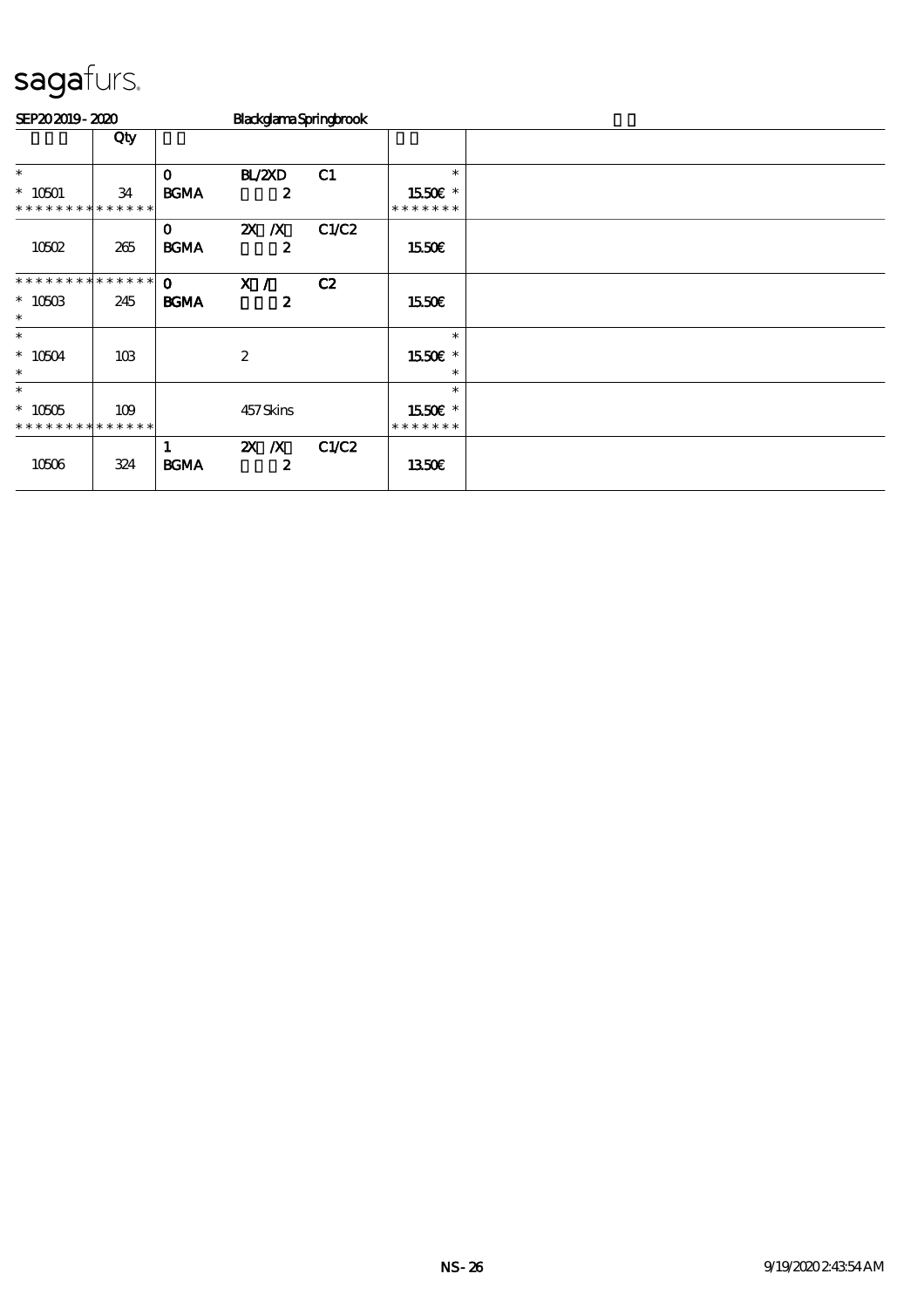#### $SPP202019 - 2020$  Blackglama C & A Mink Ranch

| --------                                            |                    |                                                 |                                                                                      | <b>THURSDAIL</b> CONTINUES AND |                                                  |  |
|-----------------------------------------------------|--------------------|-------------------------------------------------|--------------------------------------------------------------------------------------|--------------------------------|--------------------------------------------------|--|
|                                                     | Qty                |                                                 |                                                                                      |                                |                                                  |  |
| 10521                                               | 136                | <b>BGMA</b>                                     | 40 2X X C1/C2<br>$\overline{\mathbf{z}}$                                             |                                | 2500€                                            |  |
| * * * * * * * *<br>$*10522$<br>$\ast$               | * * * * * *<br>205 | <b>BGMA</b>                                     | $30$ $\overline{B}$ $\overline{Z}$ $\overline{Z}$ $\overline{D}$<br>$\boldsymbol{2}$ | C1                             | (2300)                                           |  |
| $\ast$<br>$*10523$<br>$\ast$                        | 180                |                                                 | $\boldsymbol{2}$                                                                     |                                | $\ast$<br>$(2300E)*$                             |  |
| $\overline{\ast}$<br>$* 10524$                      | 180                |                                                 | 3                                                                                    |                                | $\ast$<br>$(2300)$ *<br>$\ast$                   |  |
| $\overline{\phantom{1}}$<br>$* 10525$<br>$\ast$     | 180                |                                                 | $\bf{4}$                                                                             |                                | $\ast$<br>$(2300)$ *<br>$\overline{\phantom{a}}$ |  |
| $\ast$<br>$* 10526$<br>$\ast$                       | 180                |                                                 | $\mathbf 5$                                                                          |                                | $\ast$<br>$(2300)$ *<br>$\ast$                   |  |
| $\ast$<br>$* 10527$<br>$\ast$<br>$\overline{\ast}$  | 180                |                                                 | $\boldsymbol{6}$                                                                     |                                | $\ast$<br>$(2300E)^*$<br>$\ast$                  |  |
| $*10528$<br>$\ast$<br>$\overline{\ast}$             | 180                |                                                 | $\tau$                                                                               |                                | $\ast$<br>$(2300)$ *                             |  |
| $*10529$<br>* * * * * * *                           | 98<br>* * * * * *  |                                                 | 1383Skins                                                                            |                                | $\ast$<br>$(2300)$ *<br>* * * * * * *            |  |
| * * * * * * * *<br>$*10530$<br>$\ast$               | * * * * * *<br>205 | $30 - 1$<br>$\mathbf{B G MA}$                   | X / C2<br>$\overline{\mathbf{z}}$                                                    |                                | 2200                                             |  |
| $\overline{\ast}$<br>$^*$ 10531<br>$\ast$<br>$\ast$ | 180                |                                                 | $\boldsymbol{2}$                                                                     |                                | an T<br>$\ast$<br>$21.50E$ *<br>$\ast$           |  |
| $* 10532$<br>$\ast$<br>$\ast$                       | 180                |                                                 | $\,3\,$                                                                              |                                | $\ast$<br>$21.50E$ *<br>$\ast$                   |  |
| $* 10533$<br>* * * * * * * *                        | 140<br>* * * * * * |                                                 | <b>705Skins</b>                                                                      |                                | $\ast$<br>$21.50E$ *<br>* * * * * * *            |  |
| * * * * * * *<br>$* 10534$<br>$\ast$                | * * * * * *<br>245 | $\boldsymbol{\mathsf{20}}$<br>$\mathbf{B G MA}$ | <b>BL/ZXD</b><br>$\boldsymbol{z}$                                                    | C1                             | (21.00)                                          |  |
| $\ast$<br>$*10535$<br>$\ast$                        | 220                |                                                 | $\boldsymbol{2}$                                                                     |                                | $\ast$<br>$(21.00)$ *                            |  |
| $\ast$<br>$* 10536$<br>$\ast$                       | 220                |                                                 | $\,3\,$                                                                              |                                | $\ast$<br>$(21.00)$ *<br>$\ast$                  |  |
| $\ast$<br>$* 10537$<br>$\ast$                       | 220                |                                                 | $\overline{\mathbf{4}}$                                                              |                                | $\ast$<br>$(21.00)$ *<br>$\ast$                  |  |
| $\ast$<br>$* 10538$<br>$\ast$                       | 220                |                                                 | $\mathbf 5$                                                                          |                                | $\ast$<br>$(21.00)$ *<br>$\ast$                  |  |
| $\ast$<br>$* 10539$<br>$\ast$                       | 220                |                                                 | 6                                                                                    |                                | $\ast$<br>$(21.00)$ *<br>$\ast$                  |  |
| $\ast$<br>$*10540$<br>$\ast$                        | 220                |                                                 | $\tau$                                                                               |                                | $\ast$<br>$(21.00)$ *                            |  |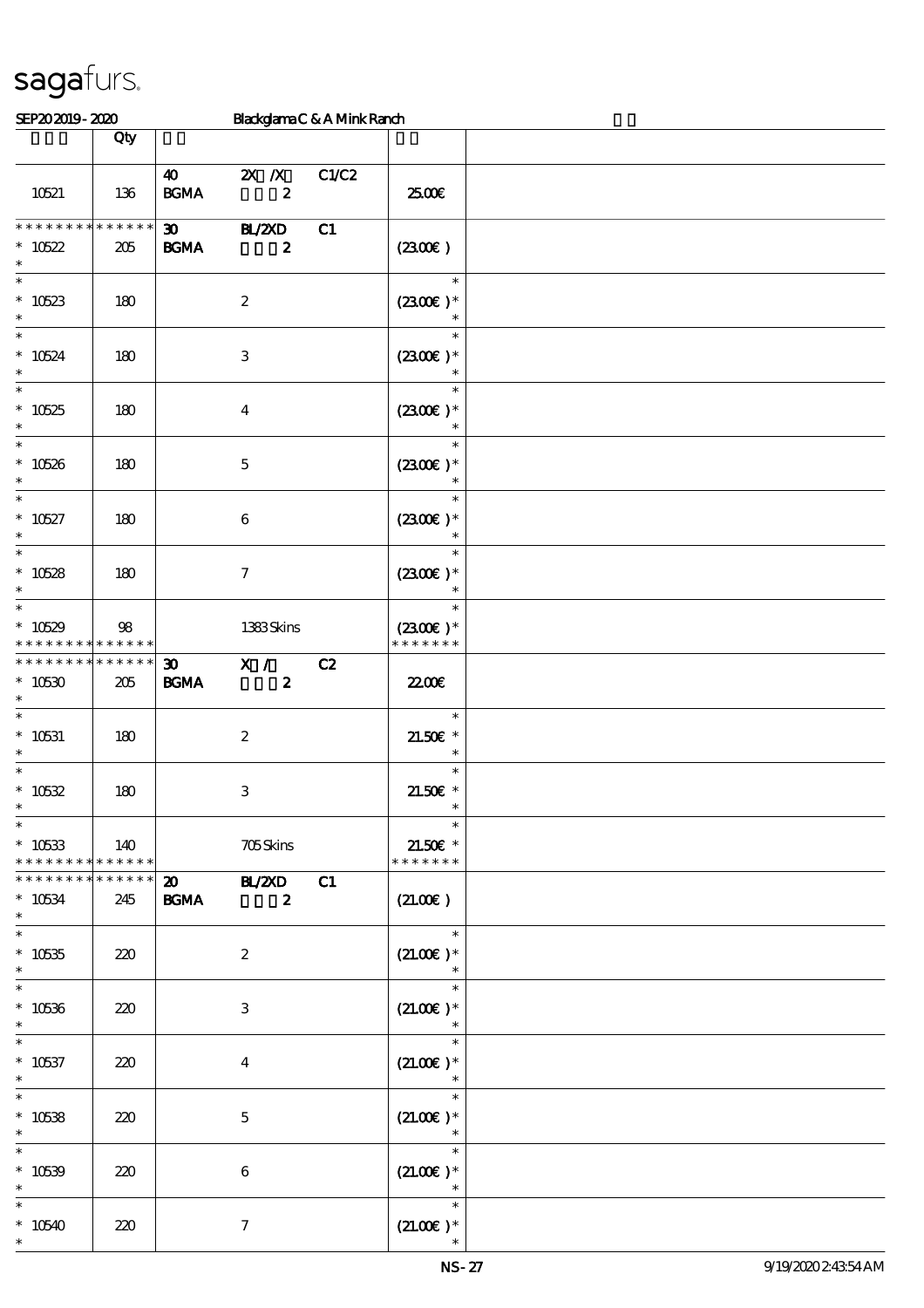| SEP202019-2020                                                    |                                   |                                                  |                             | BlackglamaC & A Mink Ranch |                                        |  |
|-------------------------------------------------------------------|-----------------------------------|--------------------------------------------------|-----------------------------|----------------------------|----------------------------------------|--|
|                                                                   | Qty                               |                                                  |                             |                            |                                        |  |
| $\ast$<br>$* 10541$<br>$\ast$                                     | 220                               | $\boldsymbol{\mathfrak{D}}$<br>$\mathbf{B G MA}$ | BL/ZAD<br>$\boldsymbol{z}$  | C1                         | $\ast$<br>$(21.00)$ *                  |  |
| $\ast$<br>$*10542$<br>$\ast$                                      | 220                               |                                                  | $\boldsymbol{9}$            |                            | $\ast$<br>$(21.00)$ *<br>$\ast$        |  |
| $\ast$<br>$* 10543$<br>$\ast$                                     | 144                               |                                                  | $10\,$                      |                            | $\ast$<br>$(21.00)$ *<br>$\ast$        |  |
| $\ast$<br>$* 10544$<br>* * * * * * * *                            | 220<br>* * * * * *                |                                                  | 2369Skins                   |                            | $\ast$<br>$(21.00)$ *<br>* * * * * * * |  |
| * * * * * * * *<br>$*10545$                                       | $\ast\ast\ast\ast\ast\ast$<br>245 | $\boldsymbol{\mathfrak{D}}$<br>$\mathbf{B G MA}$ | X /<br>$\boldsymbol{z}$     | C2                         | 1850E                                  |  |
| $\ast$                                                            |                                   |                                                  |                             |                            |                                        |  |
| $\ast$<br>$* 10546$<br>$\ast$                                     | 220                               |                                                  | $\boldsymbol{2}$            |                            | $\ast$<br>1900E *<br>$\ast$            |  |
| $\ast$<br>$* 10547$                                               | 220                               |                                                  | $\,3$                       |                            | $\ast$<br>1850€ *<br>$\ast$            |  |
| $\ast$<br>$* 10548$<br>$\ast$                                     | 220                               |                                                  | $\boldsymbol{4}$            |                            | $\ast$<br>1850E *<br>$\ast$            |  |
| $\ast$<br>$*10549$<br>$\ast$                                      | 220                               |                                                  | $\mathbf 5$                 |                            | $\ast$<br>1850E *<br>$\ast$            |  |
| $\ast$<br>$*1050$<br>* * * * * * * *                              | $68$<br>* * * * * *               |                                                  | 1193Skins                   |                            | $\ast$<br>1850€ *<br>* * * * * * *     |  |
| * * * * * * * *<br>$^*$ 10551 $\,$<br>$\ast$                      | $* * * * * * *$<br>265            | $\mathbf{O}$<br><b>BGMA</b>                      | $X$ $N$<br>$\boldsymbol{z}$ | C1/C2                      | 17.00E                                 |  |
| $\ast$<br>$* 10552$<br>$\ast$                                     | 240                               |                                                  | $\boldsymbol{2}$            |                            | $\ast$<br>1650E *<br>$\ast$            |  |
| $\ast$<br>$* 10553$<br>* * * * * * * * <mark>* * * * * * *</mark> | 176                               |                                                  | 681 Skins                   |                            | $\ast$<br>1650€ *<br>* * * * * * *     |  |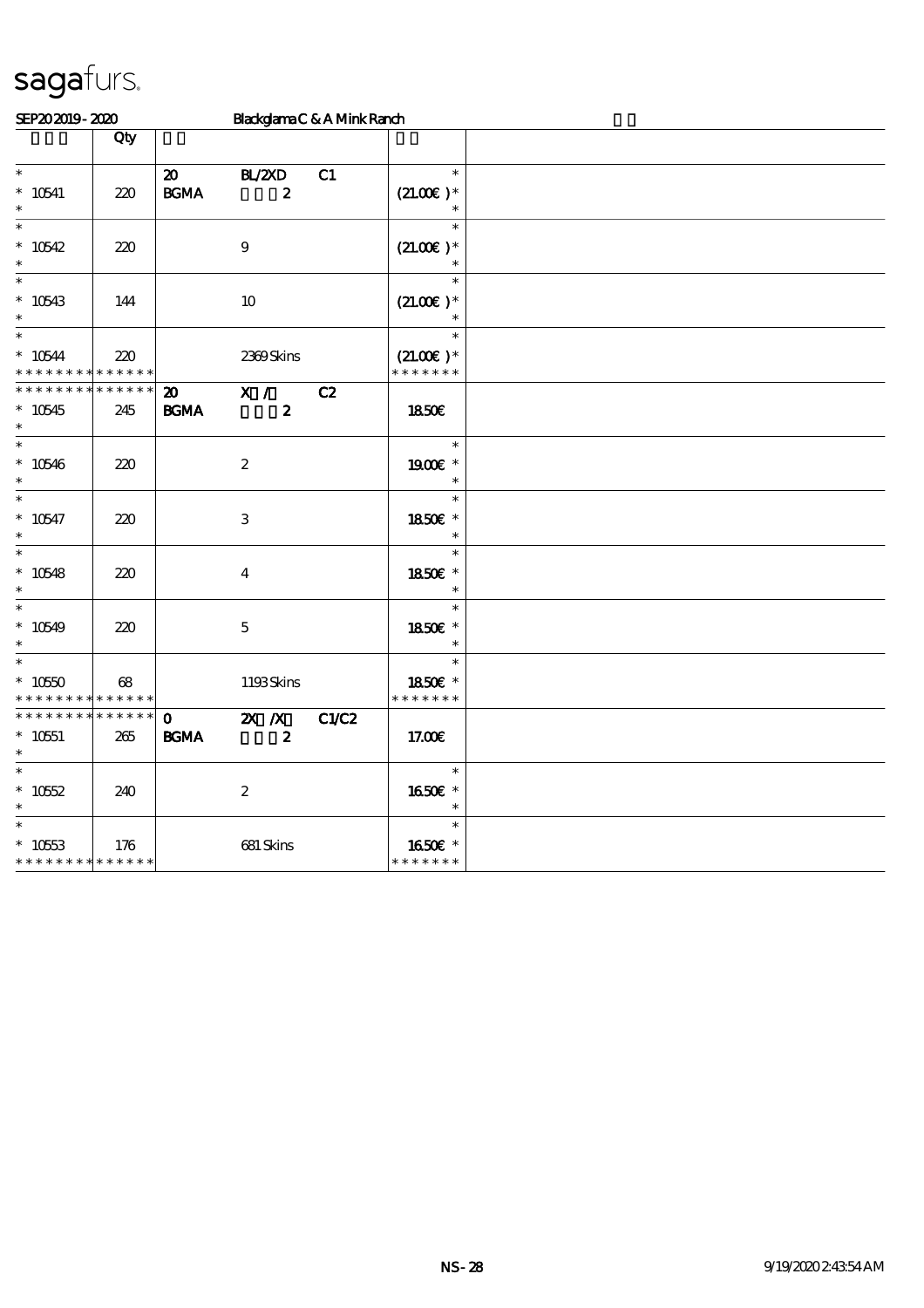| SEP202019-2020                                                                       |                        |                                      | <b>BlackglamaDavidDittrich</b>                |       |                                                                 |  |
|--------------------------------------------------------------------------------------|------------------------|--------------------------------------|-----------------------------------------------|-------|-----------------------------------------------------------------|--|
|                                                                                      | Qty                    |                                      |                                               |       |                                                                 |  |
| * * * * * * * * * * * * * *<br>$^*$ 10561 $\,$<br>$\ast$                             | 185                    | 50<br><b>BGMA</b>                    | $\mathbf{X}$ $\mathbf{X}$<br>$\boldsymbol{z}$ | C1/C2 | 27.50E                                                          |  |
| $\ast$<br>$* 10562$<br>* * * * * * * * <mark>* * * * * * *</mark><br>* * * * * * * * | 131                    |                                      | 316Skins                                      |       | $\ast$<br>27.00€ *<br>* * * * * * *                             |  |
| $* 10563$<br>$\ast$                                                                  | $* * * * * * *$<br>205 | $\boldsymbol{\omega}$<br><b>BGMA</b> | $\boldsymbol{z}$                              | C1    | 2550E                                                           |  |
| $\overline{\ast}$<br>$* 10564$<br>$\ast$                                             | 180                    |                                      | $\boldsymbol{2}$                              |       | $\ast$<br>25.50€ *<br>$\ast$                                    |  |
| $\overline{\phantom{0}}$<br>$^*$ 10565 $\,$<br>$\ast$                                | 180                    |                                      | 3                                             |       | $\ast$<br>2550€ *<br>$\ast$                                     |  |
| $\ast$<br>$^\ast$ 10566<br>$\ast$                                                    | 180                    |                                      | $\boldsymbol{4}$                              |       | $\ast$<br>2550€ *<br>$\ast$                                     |  |
| $\ast$<br>$* 10567$<br>$\ast$                                                        | 180                    |                                      | $\mathbf 5$                                   |       | $\ast$<br>25.50€ *<br>$\ast$                                    |  |
| $\ast$<br>$* 10568$<br>* * * * * * * * <mark>* * * * * *</mark>                      | 105                    |                                      | 1030Skins                                     |       | $\ast$<br>2550€ *<br>* * * * * * *                              |  |
| * * * * * * * * * * * * * * *<br>$* 10569$<br>$\ast$                                 | 205                    | $\boldsymbol{\omega}$<br><b>BGMA</b> | <b>BL/2XD</b><br>$\overline{\mathbf{z}}$      | C1    | 2550E                                                           |  |
| $\ast$<br>$* 10570$<br>$\ast$                                                        | 180                    |                                      | $\boldsymbol{2}$                              |       | $\ast$<br>2550€ *<br>$\ast$                                     |  |
| $\ast$<br>$^\ast$ 10571<br>$\ast$                                                    | 180                    |                                      | 3                                             |       | $\ast$<br>2550€ *<br>$\ast$                                     |  |
| $\ast$<br>$* 10572$<br>$*$                                                           | 180                    |                                      | $\boldsymbol{4}$                              |       | $\ast$<br>2550€ *<br>$\overline{\phantom{a}}$                   |  |
| $\ast$<br>$* 10573$<br>$\ast$                                                        | 180                    |                                      | $\mathbf{5}$                                  |       | $\ast$<br>25.50€ *<br>$\ast$                                    |  |
| $\ast$<br>$* 10574$<br>$\ast$                                                        | 180                    |                                      | 6                                             |       | $\ast$<br>2550€ *<br>$\ast$                                     |  |
| $\ast$<br>$* 10575$<br>$\ast$                                                        | 180                    |                                      | $\tau$                                        |       | $\ast$<br>25.50€ *<br>$\ast$                                    |  |
| $\ast$<br>$* 10576$<br>$\ast$                                                        | 180                    |                                      | 8                                             |       | $\ast$<br>25.50€ *<br>$\star$                                   |  |
| $^\ast$ 10577<br>$\ast$                                                              | 180                    |                                      | $\boldsymbol{9}$                              |       | $\ast$<br>2550€ *<br>$\overline{\phantom{a}}$                   |  |
| $\ast$<br>$*10578$<br>* * * * * * * * <mark>* * * * * * *</mark>                     | 180                    |                                      | 1825Skins                                     |       | $\overline{\phantom{a}}$<br>$\ast$<br>25.50€ *<br>* * * * * * * |  |
| * * * * * * * *<br>$* 10579$<br>$\ast$                                               | * * * * * *<br>205     | $\boldsymbol{\omega}$<br><b>BGMA</b> | <b>BL/2XD</b><br>$\boldsymbol{z}$             | C1    | 25.50E                                                          |  |
| $\ast$<br>$* 10580$<br>$\ast$                                                        | 180                    |                                      | $\boldsymbol{z}$                              |       | $\overline{\phantom{a}}$<br>$2500$ $\epsilon$ *                 |  |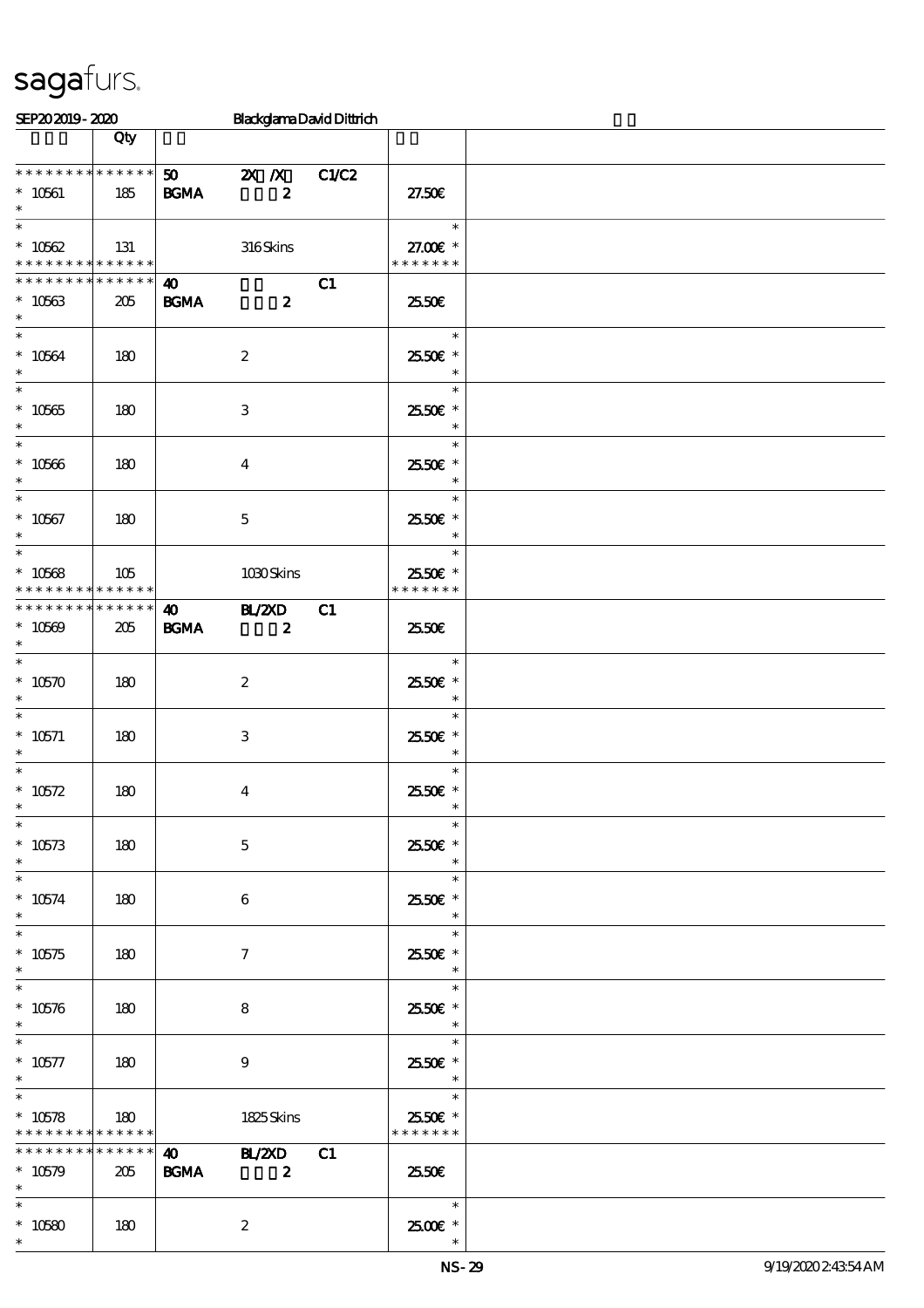| SEP202019-2020                             |             |                       | <b>BlackglamaDavidDittrich</b> |    |                          |  |
|--------------------------------------------|-------------|-----------------------|--------------------------------|----|--------------------------|--|
|                                            | Qty         |                       |                                |    |                          |  |
|                                            |             |                       |                                |    |                          |  |
| $\ast$                                     |             | $\boldsymbol{\omega}$ | BL/2XD                         | C1 | $\ast$                   |  |
| $^*$ 10581 $\,$                            | 180         | $\mathbf{B G MA}$     | $\boldsymbol{z}$               |    | 2500€ *                  |  |
| $\ast$                                     |             |                       |                                |    | $\ast$                   |  |
| $\ast$                                     |             |                       |                                |    | $\ast$                   |  |
| $* 10582$                                  | 180         |                       | $\boldsymbol{4}$               |    | 2500€ *                  |  |
| $\ast$                                     |             |                       |                                |    | $\ast$                   |  |
| $\ast$                                     |             |                       |                                |    | $\ast$                   |  |
| $^\ast$ 10583 $^\ast$                      | 180         |                       | $\mathbf 5$                    |    | 2500€ *                  |  |
|                                            |             |                       |                                |    | $\ast$                   |  |
| $\ast$                                     |             |                       |                                |    | $\ast$                   |  |
| $* 10584$                                  | 180         |                       | $\bf 6$                        |    | 2500€ *                  |  |
| $\ast$                                     |             |                       |                                |    | $\ast$                   |  |
| $\ast$                                     |             |                       |                                |    | $\ast$                   |  |
| $* 10585$                                  | 65          |                       | 1170Skins                      |    | 2500€ *                  |  |
| * * * * * * * * <mark>* * * * * *</mark>   | * * * * * * |                       |                                |    | * * * * * * *            |  |
| * * * * * * * *                            |             | $\boldsymbol{\omega}$ | $\boldsymbol{\mathsf{Z}}$      | C1 |                          |  |
| $* 10586$<br>$\ast$                        | 205         | BGMA                  | $\boldsymbol{z}$               |    | 2550€                    |  |
| $\overline{\ast}$                          |             |                       |                                |    | $\ast$                   |  |
|                                            |             |                       |                                |    |                          |  |
| $* 10587$<br>$\ast$                        | 180         |                       | $\boldsymbol{2}$               |    | 2500€ *<br>$\ast$        |  |
| $\ast$                                     |             |                       |                                |    | $\ast$                   |  |
| $* 10588$                                  | 180         |                       | $\,3$                          |    | 2550€ *                  |  |
| $\ast$                                     |             |                       |                                |    | $\ast$                   |  |
| $\ast$                                     |             |                       |                                |    | $\ast$                   |  |
| $* 10589$                                  | 180         |                       | $\boldsymbol{4}$               |    | 2500€ *                  |  |
| $\ast$                                     |             |                       |                                |    | $\ast$                   |  |
| $\overline{\ast}$                          |             |                       |                                |    | $\ast$                   |  |
| $* 10500$                                  | 180         |                       | $\mathbf 5$                    |    | 2500€ *                  |  |
| $\ast$                                     |             |                       |                                |    | $\ast$                   |  |
| $\ast$                                     |             |                       |                                |    | $\ast$                   |  |
| $* 10591$                                  | 180         |                       | $\boldsymbol{6}$               |    | 2500€*                   |  |
| $\ast$                                     |             |                       |                                |    | $\ast$                   |  |
| $\overline{\phantom{0}}$                   |             |                       |                                |    | $\ast$                   |  |
| $^*$ 10592 $\,$                            | 67          |                       | 1172Skins                      |    | 2500€*                   |  |
| * * * * * * * * <mark>* * * * * * *</mark> |             |                       |                                |    | * * * * * * *            |  |
| * * * * * * * * * * * * * *                |             |                       | 40 X / C2                      |    |                          |  |
| $* 10593$                                  | 205         | <b>BGMA</b>           | $\boldsymbol{z}$               |    | 2500€                    |  |
| $*$                                        |             |                       |                                |    |                          |  |
| $\ast$                                     |             |                       |                                |    | $\overline{\phantom{a}}$ |  |
| $* 10594$                                  | 180         |                       | $\boldsymbol{2}$               |    | 2550€ *                  |  |
| $\ast$                                     |             |                       |                                |    | $\overline{\phantom{a}}$ |  |
| $\ast$                                     |             |                       |                                |    | e e s<br>$*$             |  |
| $^\ast$ 10695<br>$\ast$                    | 180         |                       | 3                              |    | 2550E *<br>$\ast$        |  |
| $\overline{\phantom{0}}$                   |             |                       |                                |    | $\ast$                   |  |
|                                            |             |                       |                                |    |                          |  |
| $* 10596$<br>$\ast$                        | 180         |                       | 4                              |    | 25.50€ *<br>$\ast$       |  |
| $\ast$                                     |             |                       |                                |    | $*$                      |  |
| $* 10597$                                  | $\vert$ 180 |                       | $\mathbf{5}$                   |    | $2550$ $\epsilon$ *      |  |
| $\ast$                                     |             |                       |                                |    | $\overline{\phantom{a}}$ |  |
| $\overline{\phantom{0}}$                   |             |                       |                                |    |                          |  |
| $* 10508$                                  | 42          |                       | 967Skins                       |    | 25.50€ *                 |  |
| * * * * * * * * <mark>* * * * * *</mark>   |             |                       |                                |    | * * * * * * *            |  |
| * * * * * * * * * * * * * *                |             |                       | 40 X / C2                      |    |                          |  |
| $* 10599$                                  | 205         | <b>BGMA</b>           | $\overline{\mathbf{z}}$        |    | 2500E                    |  |
| $*$                                        |             |                       |                                |    |                          |  |
| $\ast$                                     |             |                       |                                |    |                          |  |
| $^\ast$ 10600                              | 180         |                       | $\boldsymbol{2}$               |    | 2500€ *                  |  |
| $\ast$                                     |             |                       |                                |    |                          |  |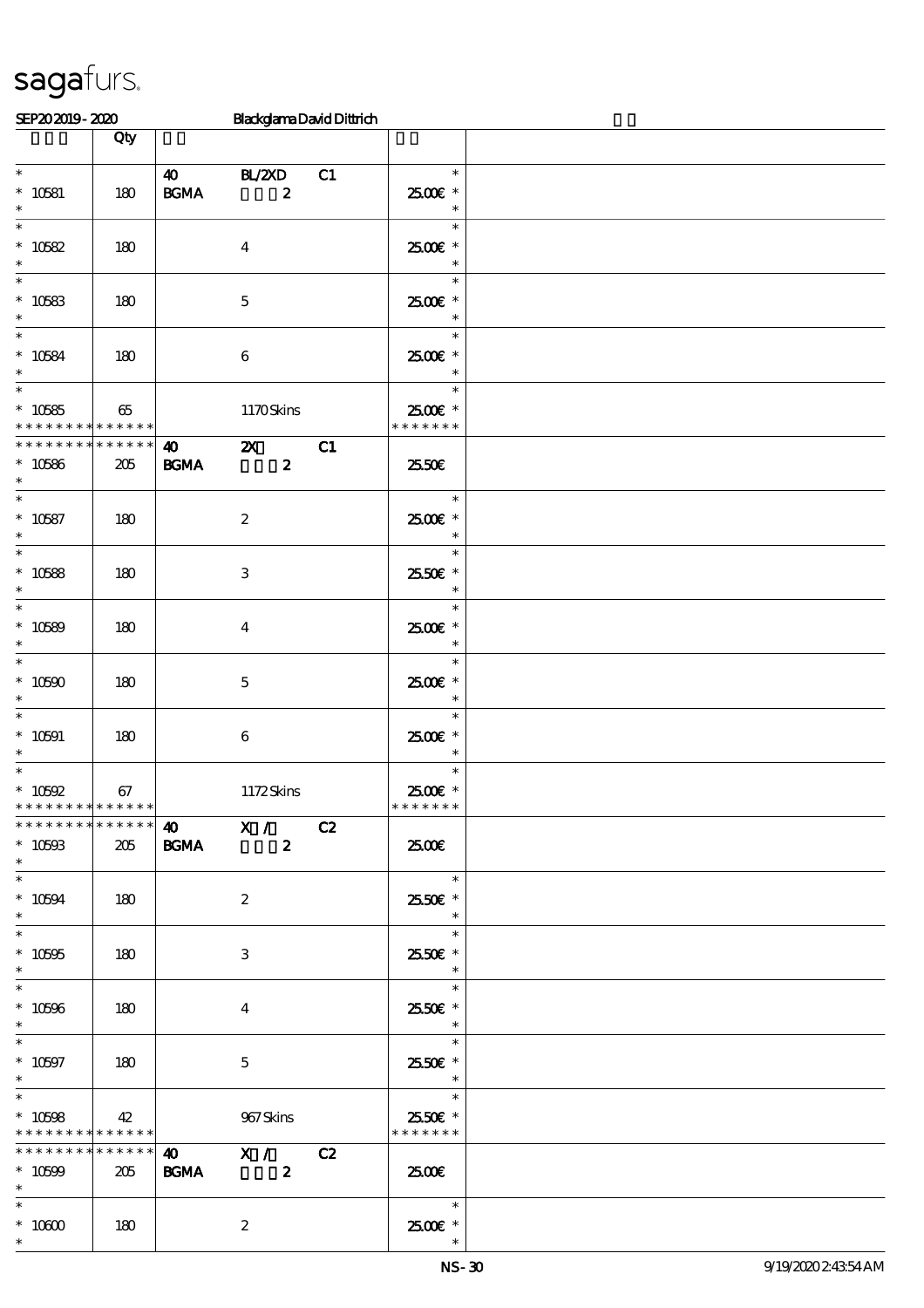| SEP202019-2020                                                           |                    |                                                                     | <b>BlackglamaDavidDittrich</b>     |    |                                                          |  |
|--------------------------------------------------------------------------|--------------------|---------------------------------------------------------------------|------------------------------------|----|----------------------------------------------------------|--|
|                                                                          | Qty                |                                                                     |                                    |    |                                                          |  |
| $\ast$<br>$*$ 10601 $\,$                                                 | 180                | $\boldsymbol{\omega}$<br>$\mathbf{B}\mathbf{G}\mathbf{M}\mathbf{A}$ | $\mathbf{X}$ /<br>$\boldsymbol{z}$ | C2 | $\ast$<br>2550€ *                                        |  |
| $\ast$<br>$\ast$                                                         |                    |                                                                     |                                    |    | $\ast$<br>$\ast$                                         |  |
| $* 10002$<br>$\ast$<br>$\ast$                                            | 180                |                                                                     | $\boldsymbol{4}$                   |    | 25.50€ *<br>$\ast$<br>$\ast$                             |  |
| $*$ 10003<br>$\ast$<br>$\overline{\ast}$                                 | 180                |                                                                     | $\mathbf 5$                        |    | $2500$ $\epsilon$ *<br>$\ast$<br>$\ast$                  |  |
| $^*$ 10604 $\,$<br>* * * * * * * * * * * * * *                           | 137                |                                                                     | 1062Skins                          |    | 2500€ *<br>* * * * * * *                                 |  |
| * * * * * * * *<br>$^*$ 10005 $\,$<br>$\ast$<br>$\overline{\phantom{0}}$ | * * * * * *<br>245 | $\boldsymbol{\omega}$<br><b>BGMA</b>                                | X /<br>$\boldsymbol{z}$            | C2 | 2500€<br>$\ast$                                          |  |
| $^\ast$ 10006<br>$\ast$<br>$\overline{\ast}$                             | 187                |                                                                     | $\boldsymbol{2}$                   |    | 2500€ *<br>$\ast$<br>$\ast$                              |  |
| $* 10007$<br>$\ast$<br>$\ast$                                            | 180                |                                                                     | 3                                  |    | 2500€ *<br>$\ast$<br>$\ast$                              |  |
| $^\ast$ 10008<br>$\ast$<br>$\ast$                                        | 180                |                                                                     | $\overline{\mathbf{4}}$            |    | 2500 £*<br>$\ast$<br>$\ast$                              |  |
| $* 10009$<br>* * * * * * * *<br>* * * * * * * * * * * * * *              | 96<br>* * * * * *  |                                                                     | 888Skins                           |    | 2500€ *<br>* * * * * * *                                 |  |
| $*10610$<br>$\ast$<br>$\ast$                                             | 205                | $\boldsymbol{\mathfrak{D}}$<br><b>BGMA</b>                          | $\boldsymbol{z}$                   | C1 | 2300E                                                    |  |
| $^*$ 10611<br>$\ast$<br>$\ast$                                           | 180                |                                                                     | $\boldsymbol{2}$                   |    | $\ast$<br>2250E *<br>$\ast$<br>$\ast$                    |  |
| $^*$ 10612 $\,$<br>$*$<br>$\ast$                                         | 180                |                                                                     | $\,3\,$                            |    | 22.50€ *<br>$*$                                          |  |
| $* 10613$<br>$\ast$<br>$\ast$                                            | 180                |                                                                     | $\bf{4}$                           |    | $\ast$<br>2250E *<br>$\ast$<br>$\ast$                    |  |
| $^*$ 10614 $\,$<br>$\ast$                                                | 180                |                                                                     | $\mathbf{5}$                       |    | 22.50€ *<br>$\ast$                                       |  |
| $\ast$<br>$* 10615$<br>$\ast$                                            | 180                |                                                                     | $6\phantom{.}6$                    |    | $\ast$<br>22.50€ *<br>$\overline{\phantom{a}}$           |  |
| $\ast$<br>$* 10616$<br>$\ast$                                            | 180                |                                                                     | $\tau$                             |    | $\ast$<br>22.50€ *<br>$\overline{\phantom{a}}$           |  |
| $* 10617$<br>$\ast$                                                      | 180                |                                                                     | 8                                  |    | 22.50€ *<br>$\ast$                                       |  |
| $\ast$<br>$^*$ 10618<br>$\ast$                                           | 180                |                                                                     | $\boldsymbol{9}$                   |    | $\sim$<br>$\ast$<br>22.50€ *<br>$\overline{\phantom{a}}$ |  |
| $\ast$<br>$* 10619$<br>$\ast$                                            | 180                |                                                                     | 10                                 |    | $\ast$<br>22.50€ *<br>$\overline{\phantom{a}}$           |  |
| $\ast$<br>$^*$ 10620 $\,$<br>$\ast$                                      | 180                |                                                                     | 11                                 |    | $\overline{\phantom{a}}$<br>22.50€ *<br>$\ast$           |  |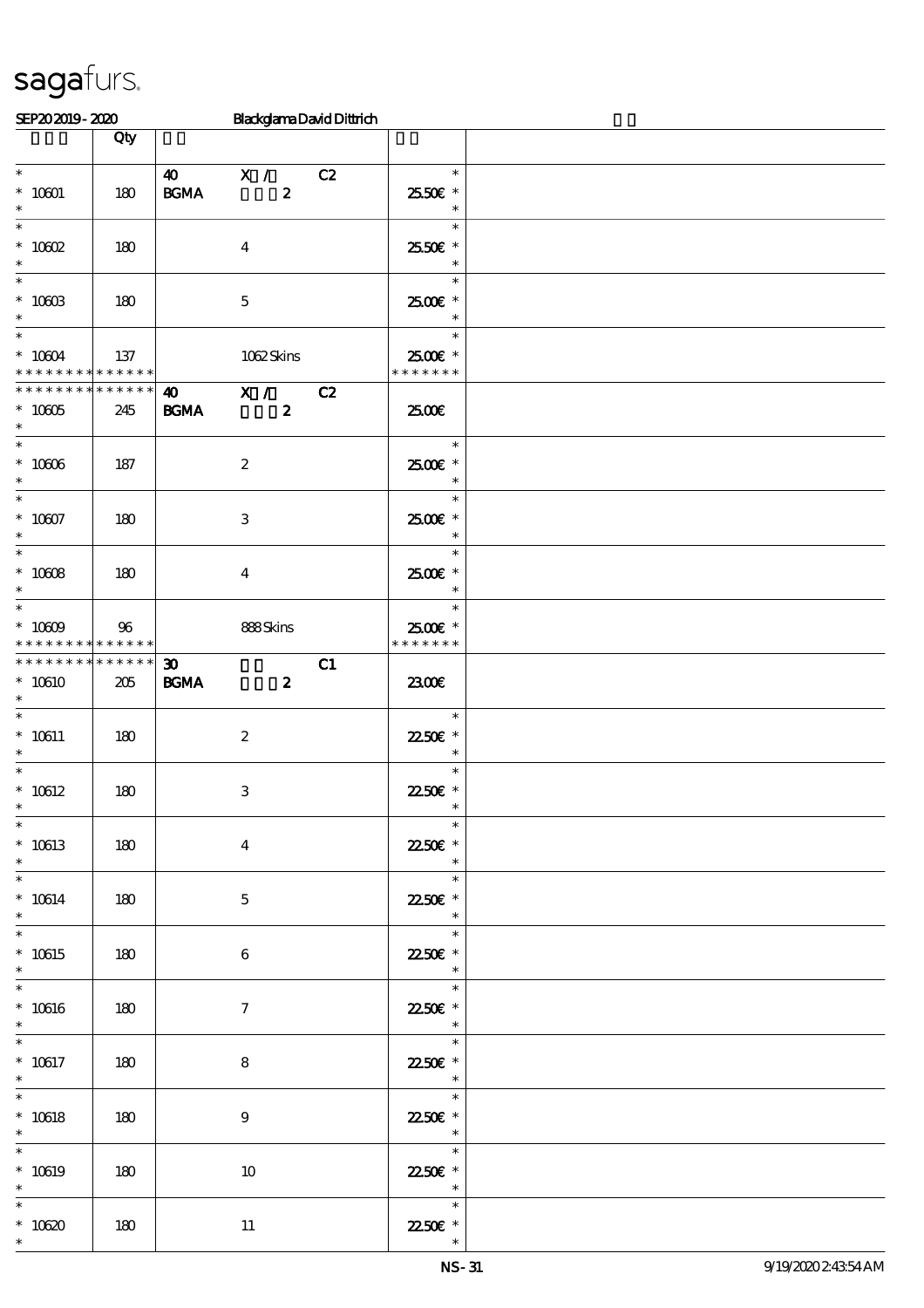| SEP202019-2020                                                |                             | <b>BlackglamaDavidDittrich</b>                                       |                                                                                                   |  |
|---------------------------------------------------------------|-----------------------------|----------------------------------------------------------------------|---------------------------------------------------------------------------------------------------|--|
|                                                               | Qty                         |                                                                      |                                                                                                   |  |
| $\overline{\phantom{0}}$<br>$* 10621$<br>$\ast$               | 180                         | $\boldsymbol{\mathfrak{D}}$<br>C1<br><b>BGMA</b><br>$\boldsymbol{z}$ | $\ast$<br>22.50€ *<br>$\ast$                                                                      |  |
| $\overline{\ast}$<br>$* 10622$<br>$\ast$                      | 180                         | 13                                                                   | $\ast$<br>22.50€ *<br>$\ast$                                                                      |  |
| $\ast$<br>$* 10623$<br>$\ast$                                 | 180                         | 14                                                                   | $\ast$<br>22.50€ *<br>$\ast$                                                                      |  |
| $\ast$<br>$* 10624$<br>$\ast$<br>$\overline{\phantom{1}}$     | 180                         | 15                                                                   | $\ast$<br>22.50€ *<br>$\ast$                                                                      |  |
| $* 10625$<br>* * * * * * * * * * * * * *                      | 175                         | 2900Skins                                                            | $\ast$<br>22.50€ *<br>* * * * * * *                                                               |  |
| 10626                                                         | $\boldsymbol{\mathfrak{D}}$ | C1<br>$\boldsymbol{\mathfrak{D}}$<br><b>BGMA</b><br>$\boldsymbol{2}$ | 2300E                                                                                             |  |
| * * * * * * * * * * * * * *<br>$* 10627$<br>$\ast$            | $205\,$                     | $\boldsymbol{\mathfrak{D}}$<br>C1<br><b>BGMA</b><br>$\boldsymbol{z}$ | 2300E                                                                                             |  |
| $\overline{\ast}$<br>$* 10628$<br>$\ast$                      | 180                         | $\boldsymbol{2}$                                                     | $\mathcal{L}(\mathcal{L})$<br>$\ast$<br>2250E *<br>$\ast$                                         |  |
| $\overline{\phantom{0}}$<br>$* 10629$<br>$\ast$               | 180                         | 3                                                                    | $\ast$<br>22.50€ *<br>$\ast$                                                                      |  |
| $\overline{\ast}$<br>$* 10630$<br>$\ast$                      | 180                         | $\boldsymbol{4}$                                                     | $\ast$<br>22.50€ *<br>$\ast$                                                                      |  |
| $\ast$<br>$* 10631$<br>$\ast$                                 | 180                         | $\mathbf 5$                                                          | $\ast$<br>2250 £*<br>$\ast$                                                                       |  |
| $\ast$<br>$^*$ 10632                                          | 180                         | $\,6\,$                                                              | $\ast$<br>22.50 $\varepsilon$ *                                                                   |  |
| $\ast$<br>$^\ast$ 10633<br>$\ast$<br>$\overline{\phantom{0}}$ | 180                         | $\boldsymbol{\tau}$                                                  | $\ast$<br>22.50€ *<br>$\ast$<br>$\ast$                                                            |  |
| $^*$ 10634 $\,$<br>$\ast$<br>$\overline{\phantom{0}}$         | 180                         | 8                                                                    | 2250E *<br>$\overline{\phantom{a}}$<br>$\overline{\phantom{a}}$                                   |  |
| $^\ast$ 10635<br>$\ast$<br>$\overline{\phantom{0}}$           | 180                         | 9                                                                    | 22.50€ *<br>$\overline{\phantom{a}}$<br>$\ast$                                                    |  |
| $* 10636$<br>$\ast$<br>$\overline{\phantom{0}}$               | 180                         | 10                                                                   | <u>ta k</u><br>22.50 $\varepsilon$ *<br>$\overline{\mathbf{r}}$                                   |  |
| $* 10637$<br>$\ast$<br>$\overline{\phantom{0}}$               | 180                         | 11                                                                   | $\overline{\phantom{a}}$<br>22.50€ *<br>$\begin{array}{c c}\n\ast \\ \hline\n\ast \\ \end{array}$ |  |
| $* 10638$<br>$\ast$                                           | 180                         | $12 \,$                                                              | 22.50 $\varepsilon$ *<br>$\ast$                                                                   |  |
| $\ast$<br>$* 10639$<br>$\ast$                                 | 180                         | 13                                                                   | 22.50€ *<br>$\overline{\phantom{a}}$                                                              |  |
| $\ast$<br>$*10640$<br>$\ast$                                  | 180                         | 14                                                                   | $\ast$<br>22.50€ *<br>$\ast$                                                                      |  |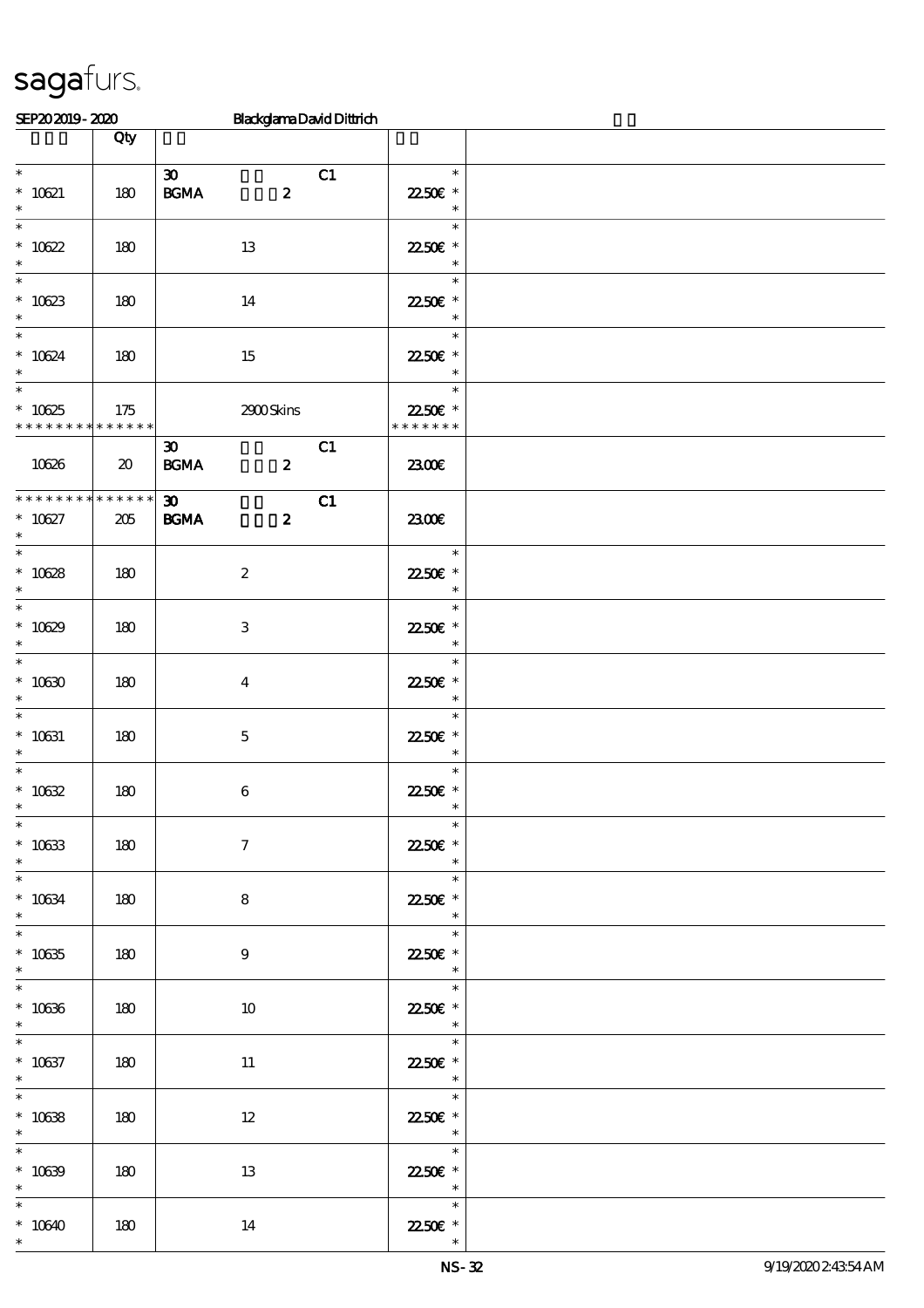| SEP202019-2020                                                           |                 | <b>BlackglamaDavidDittrich</b>                                             |                                                                  |  |
|--------------------------------------------------------------------------|-----------------|----------------------------------------------------------------------------|------------------------------------------------------------------|--|
|                                                                          | Qty             |                                                                            |                                                                  |  |
| $\overline{\phantom{a}^*}$<br>$^*$ 10641<br>$\ast$                       | 180             | $\boldsymbol{\mathfrak{D}}$<br>C1<br>$\mathbf{B G MA}$<br>$\boldsymbol{z}$ | $\ast$<br>22.50€ *<br>$\ast$                                     |  |
| $\overline{\ast}$<br>$* 10642$<br>$\ast$                                 | 180             | 16                                                                         | $\ast$<br>22.50€ *<br>$\ast$                                     |  |
| $\ast$<br>$* 10643$<br>$\ast$                                            | 180             | $17$                                                                       | $\ast$<br>2250E *<br>$\ast$                                      |  |
| $\ast$<br>$^*$ 10644 $\,$<br>$\ast$                                      | 180             | 18                                                                         | $\ast$<br>22.50€ *<br>$\ast$                                     |  |
| $\overline{\ast}$<br>$* 10645$<br>$\ast$                                 | 180             | $19\,$                                                                     | $\ast$<br>2250€ *<br>$\ast$                                      |  |
| $\ast$<br>$* 10646$<br>$\ast$                                            | 180             | $\pmb{\mathcal{X}}$                                                        | $\ast$<br>2250E *<br>$\ast$                                      |  |
| $\overline{\ast}$<br>$* 10647$<br>$\ast$                                 | 180             | 21                                                                         | $\ast$<br>22.50€ *<br>$\ast$                                     |  |
| $\overline{\ast}$<br>$* 10648$<br>$\ast$                                 | 180             | $2\!2$                                                                     | $\ast$<br>2250E *<br>$\ast$                                      |  |
| $\ast$<br>$* 10649$<br>$\ast$                                            | 180             | $2\!3$                                                                     | $\ast$<br>2250€ *<br>$\ast$                                      |  |
| $\ast$<br>$^*$ 10650 $\,$<br>* * * * * * * * * * * * * *                 | 117             | 4282Skins                                                                  | $\ast$<br>22.50€ *<br>* * * * * * *                              |  |
| * * * * * * * *<br>$* 10651$<br>$\ast$                                   | $******$<br>205 | $\boldsymbol{\mathfrak{D}}$<br>C1<br>$\mathbf{B G MA}$<br>$\boldsymbol{z}$ | 2300                                                             |  |
| $\ast$<br>$* 10652$                                                      | 180             | $\boldsymbol{2}$                                                           | $\ast$<br>22.50 $\varepsilon$ *                                  |  |
| $\ast$<br>$* 10653$<br>$\ast$<br>$\overline{\phantom{0}}$                | 180             | $\ensuremath{\mathbf{3}}$                                                  | $\ast$<br>2250€ *<br>$\ast$                                      |  |
| $^*$ 10654 $\,$<br>$\ast$                                                | 180             | $\boldsymbol{4}$                                                           | $\ast$<br>2250 £*<br>$\ast$                                      |  |
| $\overline{\ast}$<br>$^\ast$ 10655<br>$\ast$<br>$\overline{\phantom{0}}$ | 180             | $\mathbf{5}$                                                               | $\overline{\phantom{0}}$<br>$\ast$<br>22.50€ *<br>$\ast$         |  |
| $^\ast$ 10656<br>$\ast$                                                  | 180             | 6                                                                          | $\overline{\phantom{a}}$<br>22.50€ *<br>$\ast$                   |  |
| $\overline{\phantom{0}}$<br>$* 10657$<br>$\ast$                          | 180             | $\mathcal{I}$                                                              | Tarihin<br>$\ast$<br>22.50€ *<br>$\ast$                          |  |
| $\overline{\ast}$<br>$* 10658$<br>$\ast$                                 | 180             | 8                                                                          | $\overline{\phantom{a}}$<br>22.50€ *<br>$\overline{\phantom{a}}$ |  |
| $\ast$<br>$* 10659$<br>$\ast$                                            | 180             | $9\phantom{.0}$                                                            | $\overline{\phantom{0}}$<br>22.50€ *<br>$\overline{\phantom{a}}$ |  |
| $\ast$<br>$^\ast$ 10660<br>$\ast$                                        | 180             | $10\,$                                                                     | $\ast$<br>22.50€ *                                               |  |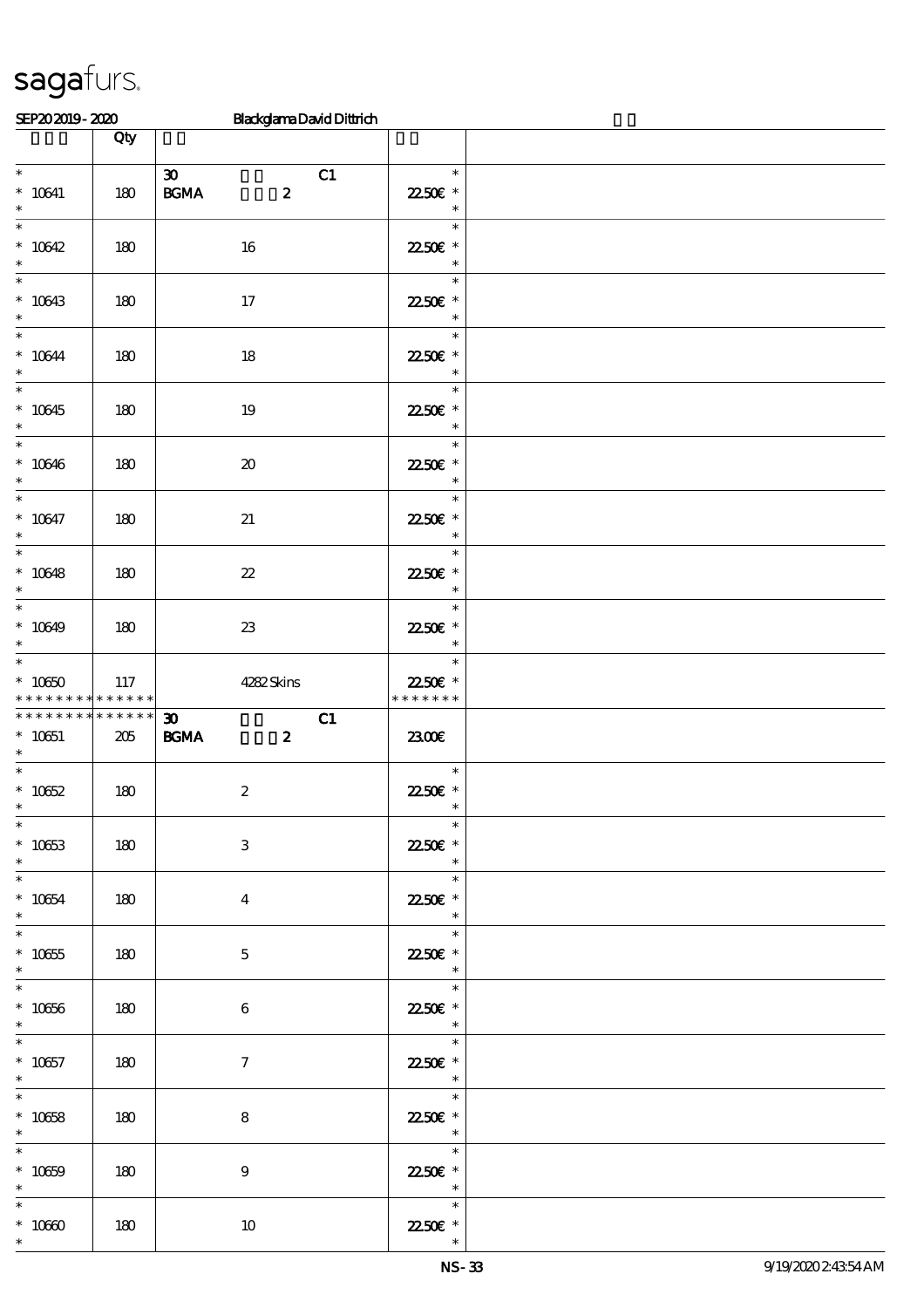| SEP202019-2020                                                                                                                                                                                                                       |                    | <b>BlackglamaDavidDittrich</b>                                                                      |                                                                                 |  |
|--------------------------------------------------------------------------------------------------------------------------------------------------------------------------------------------------------------------------------------|--------------------|-----------------------------------------------------------------------------------------------------|---------------------------------------------------------------------------------|--|
|                                                                                                                                                                                                                                      | Qty                |                                                                                                     |                                                                                 |  |
| $\overline{\ast}$<br>$* 10661$<br>$\ast$                                                                                                                                                                                             | 180                | $\boldsymbol{\mathfrak{D}}$<br>C1<br>$\mathbf{B}\mathbf{G}\mathbf{M}\mathbf{A}$<br>$\boldsymbol{z}$ | $\ast$<br>22.50€ *<br>$\ast$                                                    |  |
| $\ast$<br>$* 10622$<br>$\ast$                                                                                                                                                                                                        | 180                | $12\,$                                                                                              | $\ast$<br>2250€ *<br>$\ast$                                                     |  |
| $\ast$<br>$* 10063$<br>$\ast$                                                                                                                                                                                                        | 180                | 13                                                                                                  | $\ast$<br>22.50€ *<br>$\ast$                                                    |  |
| $\overline{\ast}$<br>$^*$ 10664 $\,$<br>$\ast$                                                                                                                                                                                       | 180                | 14                                                                                                  | $\ast$<br>22.50€ *<br>$\ast$                                                    |  |
| $\ast$<br>$^\ast$ 10065<br>$\ast$                                                                                                                                                                                                    | 180                | 15                                                                                                  | $\ast$<br>2250E *<br>$\ast$                                                     |  |
| $\overline{\phantom{a}^*}$<br>$* 10000$<br>$\ast$                                                                                                                                                                                    | 180                | 16                                                                                                  | $\ast$<br>2250E *<br>$\ast$                                                     |  |
| $\overline{\phantom{0}}$<br>$* 10067$<br>$\ast$                                                                                                                                                                                      | 165                | $17\,$                                                                                              | $\ast$<br>2300€ *<br>$\ast$                                                     |  |
| $\ast$<br>$* 10668$<br>$\ast$                                                                                                                                                                                                        | 180                | 18                                                                                                  | $\ast$<br>2250E *<br>$\ast$                                                     |  |
| $\ast$<br>$* 10009$<br>$\ast$                                                                                                                                                                                                        | 180                | 19                                                                                                  | $\ast$<br>22.50€ *<br>$\ast$                                                    |  |
| $\overline{\ast}$<br>$*10670$<br>* * * * * * * *                                                                                                                                                                                     | 180<br>* * * * * * | 3610Skins                                                                                           | $\ast$<br>2250€ *<br>* * * * * * *                                              |  |
| * * * * * * * *<br>$* 10671$<br>$\ast$                                                                                                                                                                                               | * * * * * *<br>205 | C1<br>$\boldsymbol{\mathfrak{D}}$<br>$\mathbf{z}$<br><b>BGMA</b><br>$\boldsymbol{z}$                | 22.00E                                                                          |  |
| $\ast$<br>$* 10672$<br>$\overline{\phantom{0}}$                                                                                                                                                                                      | 180                | $\boldsymbol{2}$                                                                                    | $\ast$<br>$2200$ £ *                                                            |  |
| $* 10673$<br>$*$<br>$\begin{array}{c c} \hline \rule{0pt}{2.5ex} \textbf{1} & \textbf{1} & \textbf{1} & \textbf{1} \\ \hline \rule{0pt}{2.5ex} \textbf{2} & \textbf{1} & \textbf{1} & \textbf{1} & \textbf{1} \\ \hline \end{array}$ | 180                | $\ensuremath{\mathbf{3}}$                                                                           | $\ast$<br>22.00E *<br>$\begin{array}{c c}\n\ast \\ \hline\n\ast \\ \end{array}$ |  |
| $* 10674$<br>$\ast$<br>$\overline{\ast}$                                                                                                                                                                                             | 180                | $\overline{\mathbf{4}}$                                                                             | 22.00€ *<br>$\begin{array}{c c}\n\ast \\ \ast \\ \end{array}$                   |  |
| $*10675$<br>$\ast$<br>$\overline{\phantom{0}}$                                                                                                                                                                                       | 180                | $\mathbf{5}$                                                                                        | 22.00€ *<br>$\ast$                                                              |  |
| $* 10676$<br>$\ast$<br>$\overline{\phantom{0}}$                                                                                                                                                                                      | 180                | 6                                                                                                   | $\overline{\phantom{a}}$<br>$\ast$<br>22.00 *<br>$\ast$                         |  |
| $* 10677$<br>$\ast$                                                                                                                                                                                                                  | 180                | $\mathcal{I}$                                                                                       | 22.00 £*<br>$\begin{array}{c c}\n\ast \\ \ast \\ \end{array}$                   |  |
| $\ast$<br>$* 10678$<br>$\ast$                                                                                                                                                                                                        | 180                | 8                                                                                                   | 22.00€ *<br>$\overline{\phantom{a}}$<br>$\overline{\phantom{0}}$                |  |
| $\overline{\phantom{0}}$<br>$* 10679$<br>$\ast$                                                                                                                                                                                      | 180                | 9                                                                                                   | 22.00 £*<br>$\begin{array}{c c}\n\ast \\ \ast \\ \end{array}$                   |  |
| $\ast$<br>$^*$ 10680 $\,$<br>$\ast$                                                                                                                                                                                                  | 180                | 10                                                                                                  | $\ast$<br>22.00E *<br>$\ast$                                                    |  |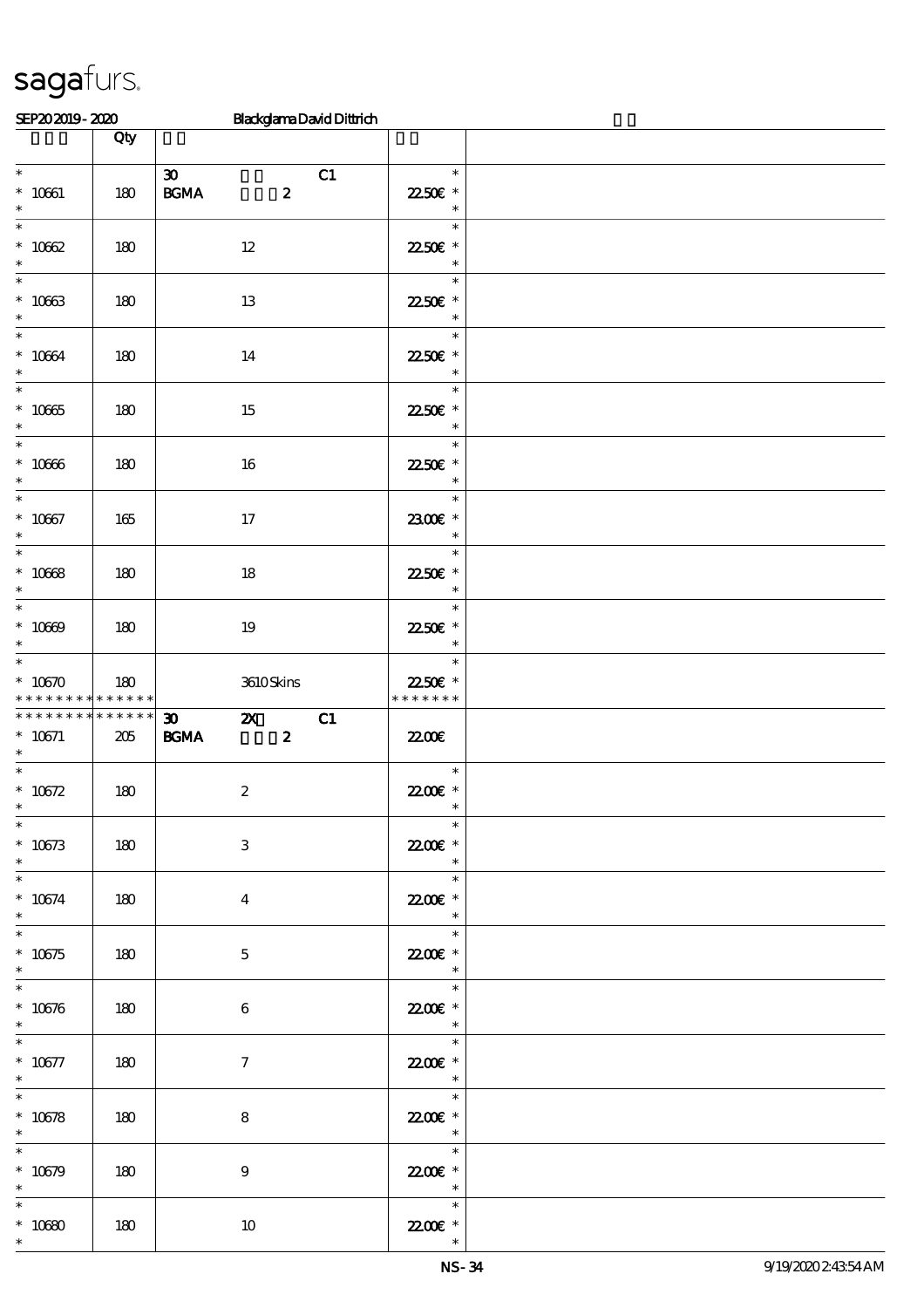| SEP202019-2020                                      |                    | <b>BlackglamaDavidDittrich</b>                                                             |                                                                                                                                            |  |
|-----------------------------------------------------|--------------------|--------------------------------------------------------------------------------------------|--------------------------------------------------------------------------------------------------------------------------------------------|--|
|                                                     | Qty                |                                                                                            |                                                                                                                                            |  |
| $\overline{\phantom{0}}$<br>$* 10681$<br>$\ast$     | 180                | $\boldsymbol{\mathfrak{D}}$<br>$\mathbf{X}$<br>C1<br>$\mathbf{B G MA}$<br>$\boldsymbol{z}$ | $\ast$<br>22.00 £*<br>$\ast$                                                                                                               |  |
| $\ast$<br>$* 10682$<br>$\ast$                       | 180                | $12\,$                                                                                     | $\ast$<br>22.00€ *<br>$\ast$                                                                                                               |  |
| $\ast$<br>$* 10683$<br>$\ast$                       | 180                | 13                                                                                         | $\ast$<br>22.00€ *<br>$\ast$                                                                                                               |  |
| $\ast$<br>$* 10684$<br>$\ast$                       | 180                | 14                                                                                         | $\ast$<br>22.00 £*<br>$\ast$                                                                                                               |  |
| $\ast$<br>$* 10685$<br>$\ast$                       | 180                | 15                                                                                         | $\ast$<br>22.00€ *<br>$\ast$                                                                                                               |  |
| $\ast$<br>$* 10686$<br>$\ast$                       | 180                | 16                                                                                         | $\ast$<br>2200E *<br>$\ast$                                                                                                                |  |
| $\overline{\ast}$<br>$* 10687$<br>$\ast$            | 180                | $17\,$                                                                                     | $\ast$<br>22.00€ *<br>$\ast$                                                                                                               |  |
| $\ast$<br>$* 10688$<br>$\ast$                       | 180                | 18                                                                                         | $\ast$<br>2200E *<br>$\ast$                                                                                                                |  |
| $\ast$<br>$* 10000$<br>$\ast$                       | 180                | $19\,$                                                                                     | $\ast$<br>22.00 £*<br>$\ast$                                                                                                               |  |
| $\ast$<br>$^*$ 10090 $\,$<br>* * * * * * * *        | 82<br>* * * * * *  | 3527Skins                                                                                  | $\ast$<br>22.00€ *<br>* * * * * * *                                                                                                        |  |
| * * * * * * * *<br>$* 10001$<br>$\ast$              | * * * * * *<br>180 | C1<br>$\boldsymbol{\mathfrak{D}}$<br>$\mathbf{x}$<br>$\mathbf{B G MA}$<br>$\boldsymbol{z}$ | 2200                                                                                                                                       |  |
| $\ast$<br>$^*$ 10092                                | 180                | $\boldsymbol{2}$                                                                           | $\ast$<br>$\,$ 22.006 $^*$                                                                                                                 |  |
| $\overline{\ast}$<br>$^*$ 10093<br>$\ast$           | 180                | $\ensuremath{\mathbf{3}}$                                                                  | $\ast$<br>22.00 £*<br>$\ast$                                                                                                               |  |
| $* 10004$<br>$\ast$                                 | 180                | $\overline{4}$                                                                             | $\ast$<br>22.00€ *<br>$\ast$                                                                                                               |  |
| $\ast$<br>$* 10005$<br>$\ast$                       | 180                | $\mathbf{5}$                                                                               | $\frac{1}{\sqrt{2\pi}}\int_{0}^{\pi}\frac{1}{\sqrt{2\pi}}\left( \frac{1}{\sqrt{2\pi}}\right) ^{2}d\mu d\nu$<br>$\ast$<br>2200E *<br>$\ast$ |  |
| $\overline{\phantom{0}}$<br>$^\ast$ 10096<br>$\ast$ | 180                | 6                                                                                          | $\ast$<br>22.00€ *<br>$\ast$                                                                                                               |  |
| $\overline{\phantom{0}}$<br>$* 10007$<br>$\ast$     | 180                | $\mathcal{I}$                                                                              | 2200E *<br>$\begin{array}{c c}\n\ast \\ \ast \\ \hline\n\end{array}$                                                                       |  |
| $\ast$<br>$* 10008$<br>$\ast$                       | 180                | 8                                                                                          | 22006 *<br>$\overline{\phantom{a}}$                                                                                                        |  |
| $\ast$<br>$^*$ 10699 $\,$<br>$\ast$                 | 180                | $9\phantom{.0}$                                                                            | $\overline{\ast}$<br>22.00€ *<br>$\begin{array}{c c}\n\ast \\ \ast \\ \end{array}$                                                         |  |
| $\ast$<br>$^*$ 10700 $\,$<br>$\ast$                 | 180                | $10\,$                                                                                     | $2200$ £ *<br>$\ast$                                                                                                                       |  |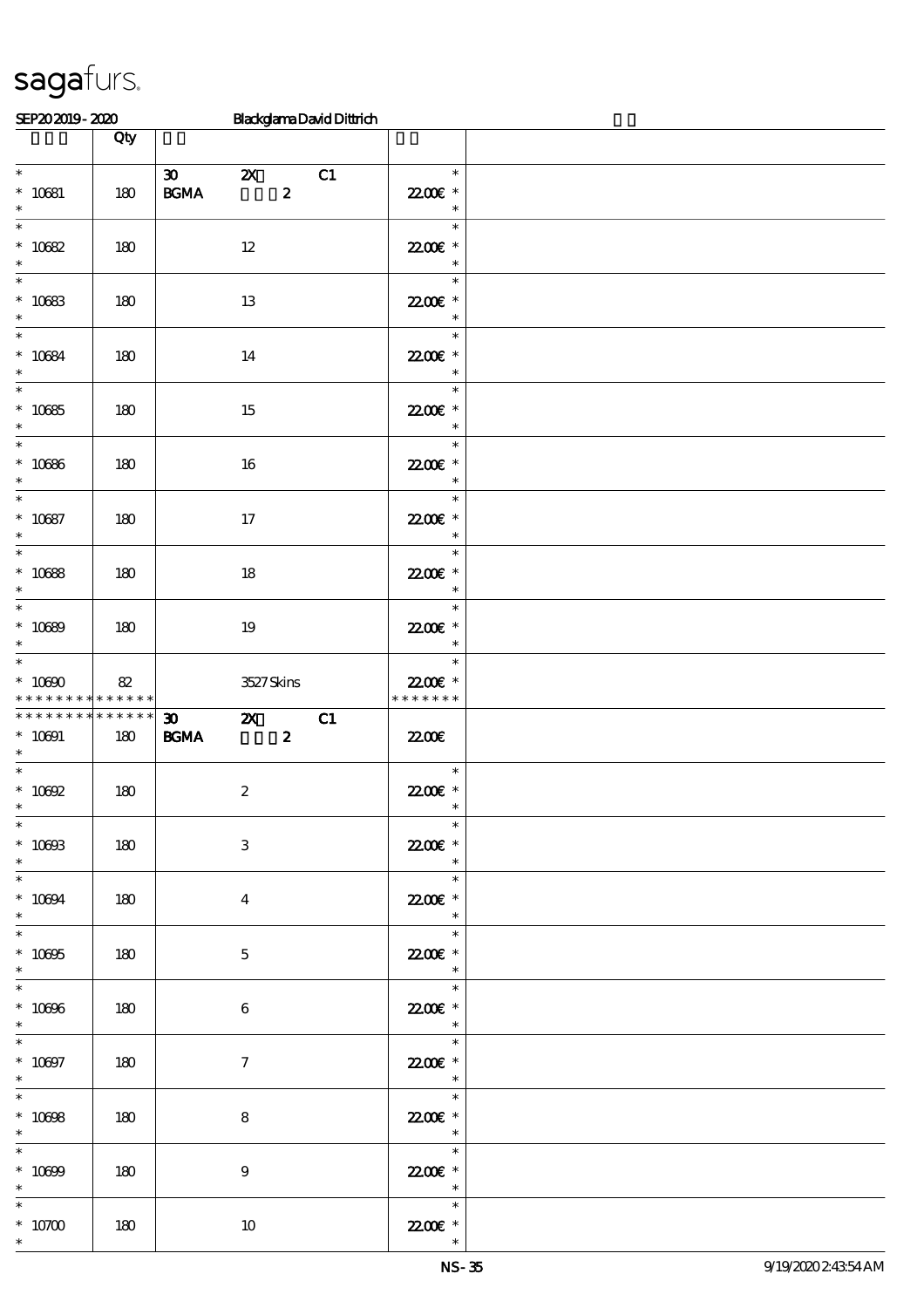| SEP202019-2020                                       |                        |                                                                  |                  | <b>BlackglamaDavidDittrich</b> |                                                                                                                                                                                                                                                                                                                                                                                                                                                                                              |  |
|------------------------------------------------------|------------------------|------------------------------------------------------------------|------------------|--------------------------------|----------------------------------------------------------------------------------------------------------------------------------------------------------------------------------------------------------------------------------------------------------------------------------------------------------------------------------------------------------------------------------------------------------------------------------------------------------------------------------------------|--|
|                                                      | Qty                    |                                                                  |                  |                                |                                                                                                                                                                                                                                                                                                                                                                                                                                                                                              |  |
| $\overline{\phantom{0}}$<br>$*$ 10701 $\,$<br>$\ast$ | 180                    | $\boldsymbol{\mathfrak{D}}$<br>$\mathbf{x}$<br>$\mathbf{B G MA}$ | $\boldsymbol{z}$ | C1                             | $\ast$<br>22.00 £*<br>$\ast$                                                                                                                                                                                                                                                                                                                                                                                                                                                                 |  |
| $\ast$<br>$* 10702$<br>$\ast$                        | 180                    | $12\,$                                                           |                  |                                | $\ast$<br>22.00€ *<br>$\ast$                                                                                                                                                                                                                                                                                                                                                                                                                                                                 |  |
| $\ast$<br>$* 1070B$<br>$\ast$                        | 180                    | 13                                                               |                  |                                | $\ast$<br>22.00€ *<br>$\ast$                                                                                                                                                                                                                                                                                                                                                                                                                                                                 |  |
| $\ast$<br>$*$ 10704 $\,$<br>$\ast$                   | 180                    | 14                                                               |                  |                                | $\ast$<br>22.00 £*<br>$\ast$                                                                                                                                                                                                                                                                                                                                                                                                                                                                 |  |
| $\ast$<br>$* 10705$<br>$\ast$                        | 180                    | 15                                                               |                  |                                | $\ast$<br>22.00 £*<br>$\ast$                                                                                                                                                                                                                                                                                                                                                                                                                                                                 |  |
| $\ast$<br>$* 10706$<br>$\ast$<br>$\overline{\ast}$   | 180                    | $16\,$                                                           |                  |                                | $\ast$<br>22.00E *<br>$\ast$                                                                                                                                                                                                                                                                                                                                                                                                                                                                 |  |
| $* 10707$<br>$\ast$<br>$\overline{\ast}$             | 180                    | $17\,$                                                           |                  |                                | $\ast$<br>22.00€ *<br>$\ast$                                                                                                                                                                                                                                                                                                                                                                                                                                                                 |  |
| $* 10708$<br>$\ast$<br>$\ast$                        | 180                    | 18                                                               |                  |                                | $\ast$<br>22.00€ *<br>$\ast$<br>$\ast$                                                                                                                                                                                                                                                                                                                                                                                                                                                       |  |
| $* 10709$<br>* * * * * * * *                         | 138<br>$* * * * * * *$ |                                                                  | 3378Skins        |                                | 22.00€ *<br>* * * * * * *                                                                                                                                                                                                                                                                                                                                                                                                                                                                    |  |
| * * * * * * * * * * * * * * *<br>$* 10710$<br>$\ast$ | 205                    | $\boldsymbol{\mathfrak{D}}$<br>$\mathbf{X}$<br>$\mathbf{B G MA}$ | $\boldsymbol{z}$ | C1                             | 2200                                                                                                                                                                                                                                                                                                                                                                                                                                                                                         |  |
| $\ast$<br>$* 10711$<br>$\ast$                        | 180                    | $\boldsymbol{2}$                                                 |                  |                                | $\ast$<br>22.00€ *<br>$\ast$                                                                                                                                                                                                                                                                                                                                                                                                                                                                 |  |
| $\ast$<br>$* 10712$<br>$\ast$                        | 180                    | $\,3$                                                            |                  |                                | $\ast$<br>22.00 £*                                                                                                                                                                                                                                                                                                                                                                                                                                                                           |  |
| $* 10713$<br>$\ast$<br>$\overline{\ast}$             | 180                    | $\bf{4}$                                                         |                  |                                | $\ast$<br>22.00 £*<br>$\ast$<br>$\ast$                                                                                                                                                                                                                                                                                                                                                                                                                                                       |  |
| $^*$ 10714 $\,$<br>$\ast$<br>$\ast$                  | 180                    | $\mathbf{5}$                                                     |                  |                                | 22.00€ *<br>$\ast$<br>$\ast$                                                                                                                                                                                                                                                                                                                                                                                                                                                                 |  |
| $* 10715$<br>$\ast$<br>$\overline{\ast}$             | 180                    | $\boldsymbol{6}$                                                 |                  |                                | $2200$ £ *<br>$\ast$<br>$\ast$                                                                                                                                                                                                                                                                                                                                                                                                                                                               |  |
| $* 10716$<br>$\ast$<br>$\overline{\phantom{0}}$      | 180                    | $\tau$                                                           |                  |                                | 22.00 £*<br>$\ast$                                                                                                                                                                                                                                                                                                                                                                                                                                                                           |  |
| $* 10717$<br>$\ast$<br>$\ast$                        | 180                    | 8                                                                |                  |                                | 22.00 £*<br>$\overline{\phantom{a}}$                                                                                                                                                                                                                                                                                                                                                                                                                                                         |  |
| $* 10718$<br>$\ast$<br>$_{*}^{-}$                    | 180                    | 9                                                                |                  |                                | $\frac{1}{\sqrt{1-\frac{1}{2}}}\frac{1}{\sqrt{1-\frac{1}{2}}}\frac{1}{\sqrt{1-\frac{1}{2}}}\frac{1}{\sqrt{1-\frac{1}{2}}}\frac{1}{\sqrt{1-\frac{1}{2}}}\frac{1}{\sqrt{1-\frac{1}{2}}}\frac{1}{\sqrt{1-\frac{1}{2}}}\frac{1}{\sqrt{1-\frac{1}{2}}}\frac{1}{\sqrt{1-\frac{1}{2}}}\frac{1}{\sqrt{1-\frac{1}{2}}}\frac{1}{\sqrt{1-\frac{1}{2}}}\frac{1}{\sqrt{1-\frac{1}{2}}}\frac{1}{\sqrt{1-\frac{1}{2}}}\frac{1}{\sqrt{1-\frac{$<br>22.00 £*<br>$\overline{\phantom{a}}$<br>$\overline{\ast}$ |  |
| $* 10719$<br>$\ast$                                  | 180                    | 10                                                               |                  |                                | 22.00€ *<br>$\begin{array}{c c}\n\ast \\ \ast \\ \end{array}$                                                                                                                                                                                                                                                                                                                                                                                                                                |  |
| $\ast$<br>$* 10720$<br>$\ast$                        | 180                    | $11\,$                                                           |                  |                                | 22.00€ *<br>$\ast$                                                                                                                                                                                                                                                                                                                                                                                                                                                                           |  |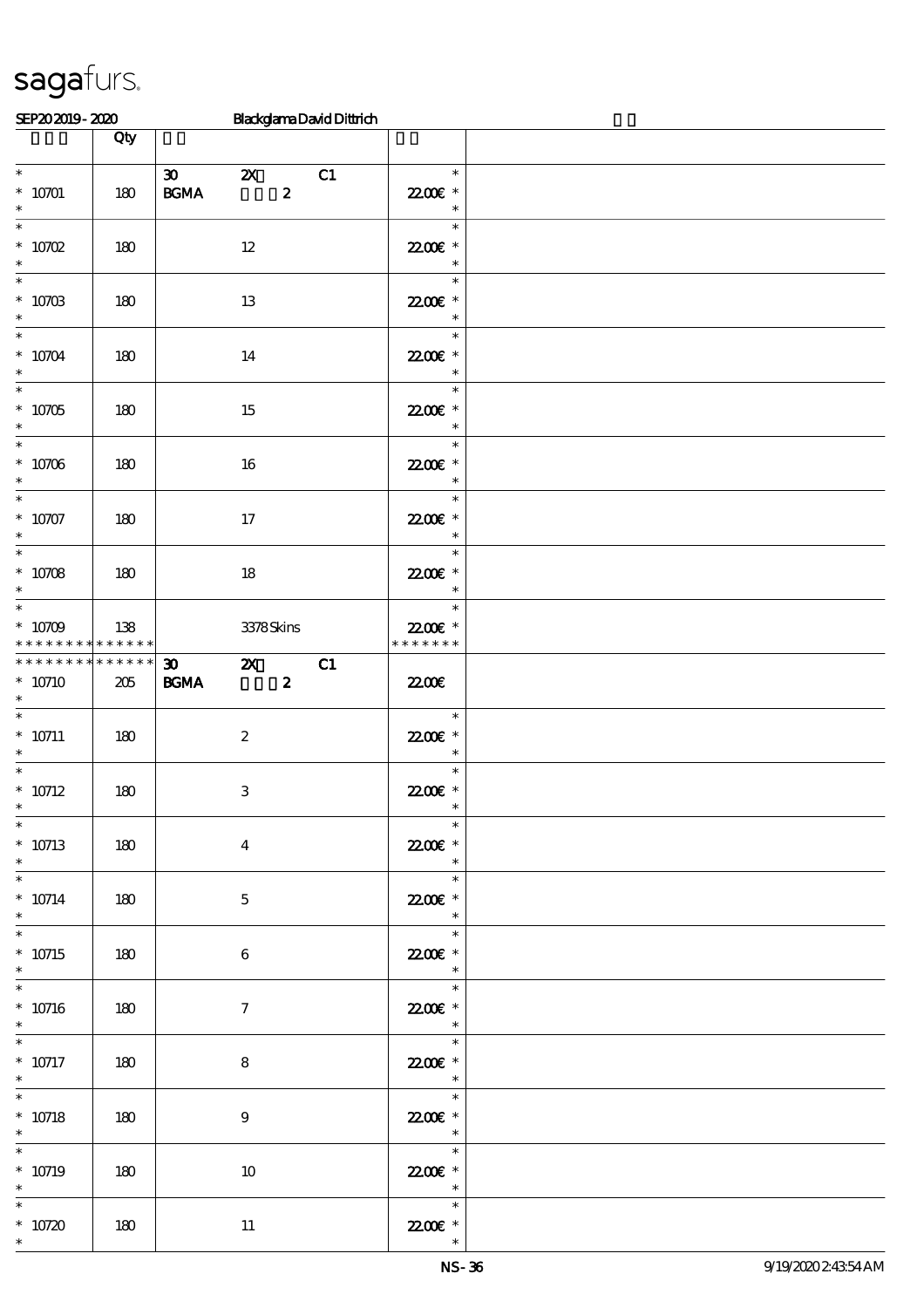| SEP202019-2020                                      |                    |                                                                           |                                               | <b>BlackglamaDavidDittrich</b> |                                                                 |  |
|-----------------------------------------------------|--------------------|---------------------------------------------------------------------------|-----------------------------------------------|--------------------------------|-----------------------------------------------------------------|--|
|                                                     | Qty                |                                                                           |                                               |                                |                                                                 |  |
| $\ast$<br>$* 10721$<br>$\ast$                       | 180                | $\boldsymbol{\mathfrak{D}}$<br>$\mathbf{B}\mathbf{G}\mathbf{M}\mathbf{A}$ | $\mathbf{X}$<br>$\boldsymbol{z}$              | C1                             | $\ast$<br>22.00 £*<br>$\ast$                                    |  |
| $\ast$<br>$* 10722$<br>$\ast$                       | 180                |                                                                           | 13                                            |                                | $\ast$<br>22.00€ *<br>$\ast$                                    |  |
| $\ast$<br>$* 10723$<br>$\ast$                       | 180                |                                                                           | 14                                            |                                | $\ast$<br>22.00€ *<br>$\ast$                                    |  |
| $\ast$<br>$* 10724$<br>$\ast$                       | 180                |                                                                           | 15                                            |                                | $\ast$<br>22.00 £*<br>$\ast$                                    |  |
| $\overline{\phantom{0}}$<br>$* 10725$<br>$\ast$     | 180                |                                                                           | 16                                            |                                | $\ast$<br>22.00 £*<br>$\ast$                                    |  |
| $\overline{\ast}$<br>$* 10726$<br>$\ast$            | 180                |                                                                           | $17\,$                                        |                                | $\ast$<br>22.00€ *<br>$\ast$                                    |  |
| $\ast$<br>$^*$ 10727<br>* * * * * * * * * * * * * * | 47                 |                                                                           | 3132Skins                                     |                                | $\ast$<br>22.00 *<br>* * * * * * *                              |  |
| * * * * * * * *<br>$* 10728$<br>$\ast$              | * * * * * *<br>205 | $30 -$<br><b>BGMA</b>                                                     | $\overline{\mathbf{x}}$ /<br>$\boldsymbol{z}$ | C2                             | 2200                                                            |  |
| $\ast$<br>$* 10729$<br>$\ast$                       | 180                |                                                                           | $\boldsymbol{2}$                              |                                | $\ast$<br>$2200$ £ *<br>$\ast$                                  |  |
| $\ast$<br>$*10730$<br>$\ast$                        | 180                |                                                                           | 3                                             |                                | $\ast$<br>22.00E *<br>$\ast$                                    |  |
| $\ast$<br>$* 10731$<br>$\ast$<br>$\ast$             | 180                |                                                                           | $\bf{4}$                                      |                                | $\ast$<br>22.00 £*<br>$\ast$                                    |  |
| $* 10732$<br>$\ast$<br>$\ast$                       | 180                |                                                                           | $\mathbf 5$                                   |                                | $\ast$<br>$2200$ £ *<br>$*$<br>$\ast$                           |  |
| $* 10733$<br>$\ast$<br>$\ast$                       | 180                |                                                                           | $\bf 6$                                       |                                | 22.00E *<br>$\ast$<br>$\ast$                                    |  |
| $* 10734$<br>$\ast$<br>$\overline{\ast}$            | 180                |                                                                           | $\tau$                                        |                                | 2200€ *<br>$\ast$<br>$\ast$                                     |  |
| $* 10735$<br>$\ast$<br>$\overline{\ast}$            | 180                |                                                                           | 8                                             |                                | 2200€ *<br>$\overline{\phantom{a}}$<br>$\overline{\phantom{0}}$ |  |
| $* 10736$<br>$\ast$<br>$\ast$                       | 180                |                                                                           | 9                                             |                                | 2200 $\varepsilon$ *<br>$\overline{\phantom{a}}$                |  |
| $* 10737$<br>$\ast$                                 | 180                |                                                                           | 10                                            |                                | $\ast$<br>2200 $\varepsilon$ *<br>$\overline{\phantom{a}}$      |  |
| $* 10738$<br>$\ast$                                 | 180                |                                                                           | $11\,$                                        |                                | $\overline{\mathbf{r}}$<br>22.00€ *<br>$\overline{\phantom{a}}$ |  |
| $\ast$<br>$* 10739$<br>$\ast$                       | 180                |                                                                           | $12\,$                                        |                                | $\ast$<br>22.00€ *<br>$\overline{\phantom{a}}$                  |  |
| $\ast$<br>$*10740$                                  | 180                |                                                                           | 13                                            |                                | $\ast$<br>22.00 *                                               |  |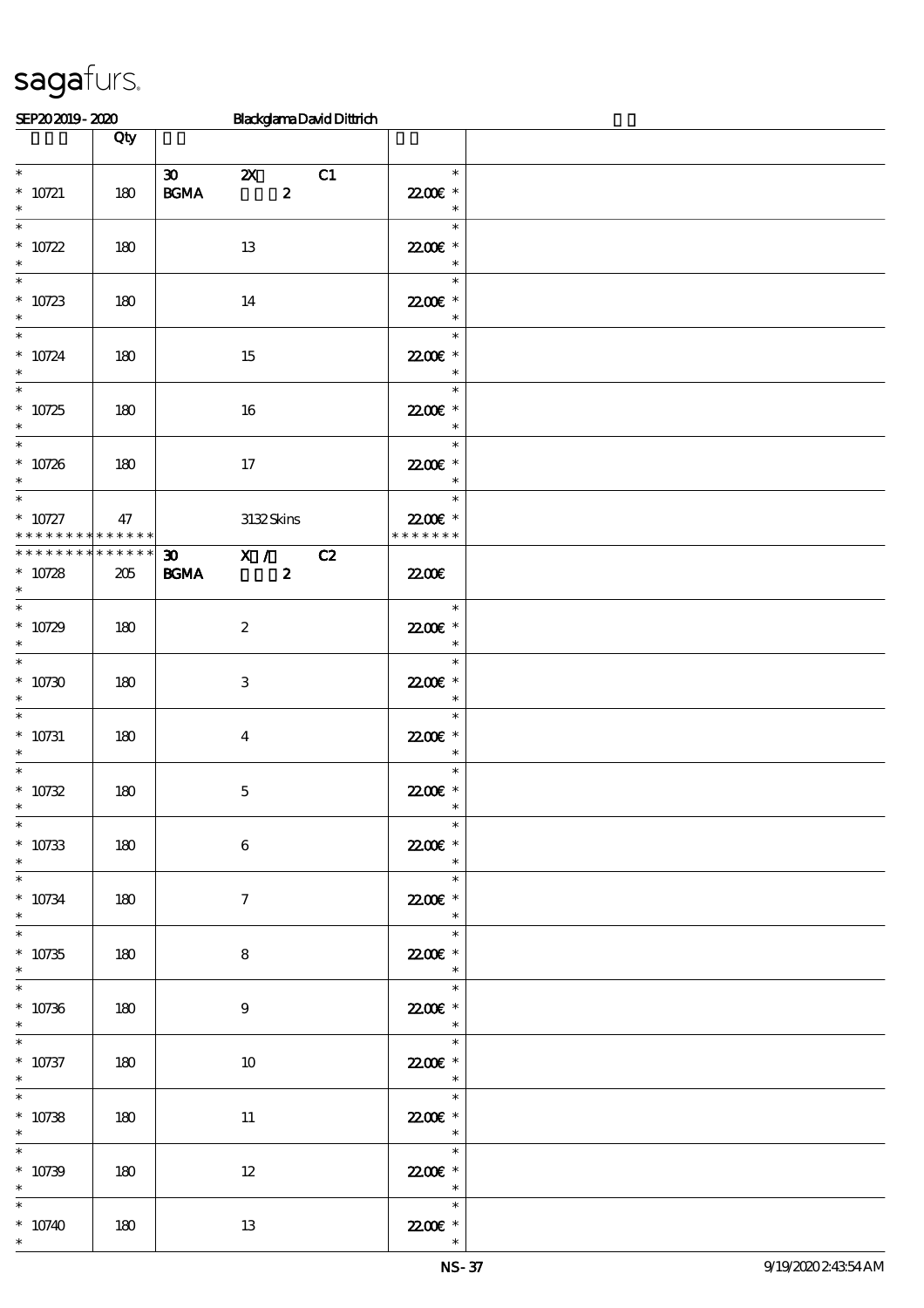| SEP202019-2020                                                     |                 |                                                        | <b>BlackglamaDavidDittrich</b>     |    |                                                                  |  |
|--------------------------------------------------------------------|-----------------|--------------------------------------------------------|------------------------------------|----|------------------------------------------------------------------|--|
|                                                                    | Qty             |                                                        |                                    |    |                                                                  |  |
| $\ast$<br>$* 10741$<br>$\ast$                                      | 180             | $\infty$<br>$\mathbf{B}\mathbf{G}\mathbf{M}\mathbf{A}$ | $\mathbf{X}$ /<br>$\boldsymbol{z}$ | C2 | $\ast$<br>22.00 £*<br>$\ast$                                     |  |
| $\ast$<br>$* 10742$<br>$\ast$                                      | 180             |                                                        | 15                                 |    | $\ast$<br>22.00€ *<br>$\ast$                                     |  |
| $\ast$<br>$* 10743$<br>* * * * * * * * <mark>* * * * * *</mark>    | $203\,$         |                                                        | 2928Skins                          |    | $\ast$<br>22.00€ *<br>* * * * * * *                              |  |
| * * * * * * * *<br>$* 10744$<br>$\ast$<br>$\overline{\phantom{1}}$ | $******$<br>205 | $30 -$<br><b>BGMA</b>                                  | $\mathbf{X}$ /<br>$\boldsymbol{z}$ | C2 | 2200                                                             |  |
| $* 10745$<br>$\ast$                                                | 180             |                                                        | $\boldsymbol{2}$                   |    | $\ast$<br>22.00€ *<br>$\ast$                                     |  |
| $\overline{\ast}$<br>$* 10746$<br>$\ast$                           | 180             |                                                        | 3                                  |    | $\ast$<br>22.00€ *<br>$\ast$                                     |  |
| $\ast$<br>* $10747$<br>$\ast$                                      | 180             |                                                        | $\overline{\mathbf{4}}$            |    | $\ast$<br>22.00E *<br>$\ast$                                     |  |
| $\ast$<br>$* 10748$<br>$\ast$                                      | 180             |                                                        | $\mathbf 5$                        |    | $\ast$<br>22.00E *<br>$\ast$                                     |  |
| $\ast$<br>$*10749$<br>$\ast$                                       | 180             |                                                        | 6                                  |    | $\ast$<br>22.00 £*<br>$\ast$                                     |  |
| $\ast$<br>$*10750$<br>* * * * * * * * * * * * * *                  | 108             |                                                        | 1213Skins                          |    | $\ast$<br>22.00 £*<br>* * * * * * *                              |  |
| * * * * * * * *<br>$* 10751$<br>$\ast$                             | $******$<br>205 | $\boldsymbol{\mathfrak{D}}$<br><b>BGMA</b>             | X /<br>$\boldsymbol{z}$            | C2 | <b>22.50€</b>                                                    |  |
| $\ast$<br>$* 10752$<br>$\ast$                                      | 180             |                                                        | $\boldsymbol{2}$                   |    | $\ast$<br>$2200$ £ *<br>$\overline{\mathbf{r}}$                  |  |
| $\ast$<br>$* 10753$<br>$\ast$                                      | 180             |                                                        | $\ensuremath{\mathsf{3}}$          |    | $\ast$<br>22.00 £*<br>$\ast$                                     |  |
| $\ast$<br>$* 10754$<br>$\ast$                                      | 180             |                                                        | $\boldsymbol{4}$                   |    | $\ast$<br>2200€ *<br>$\ast$                                      |  |
| $\overline{\ast}$<br>$* 10755$<br>$\ast$                           | 180             |                                                        | $\mathbf{5}$                       |    | $\ast$<br>22006 *<br>$\overline{\phantom{a}}$                    |  |
| $\ast$<br>$* 10756$<br>$\ast$                                      | 180             |                                                        | $6\phantom{.}6$                    |    | $\overline{\phantom{a}}$<br>22.00E *<br>$\overline{\phantom{a}}$ |  |
| $\ast$<br>$* 10757$<br>$\ast$                                      | 180             |                                                        | $\tau$                             |    | $\ast$<br>22.00 £*<br>$\overline{\phantom{a}}$                   |  |
| $* 10758$<br>$\ast$                                                | 180             |                                                        | 8                                  |    | $\overline{\mathbf{r}}$<br>22.00€ *<br>$\overline{\phantom{a}}$  |  |
| $\ast$<br>$* 10759$<br>$\ast$                                      | 180             |                                                        | $9\phantom{.0}$                    |    | $\ast$<br>22.00€ *<br>$\overline{\mathbf{r}}$                    |  |
| $\ast$<br>$* 10760$                                                | 180             |                                                        | $10\,$                             |    | $\ast$<br>22.00€ *                                               |  |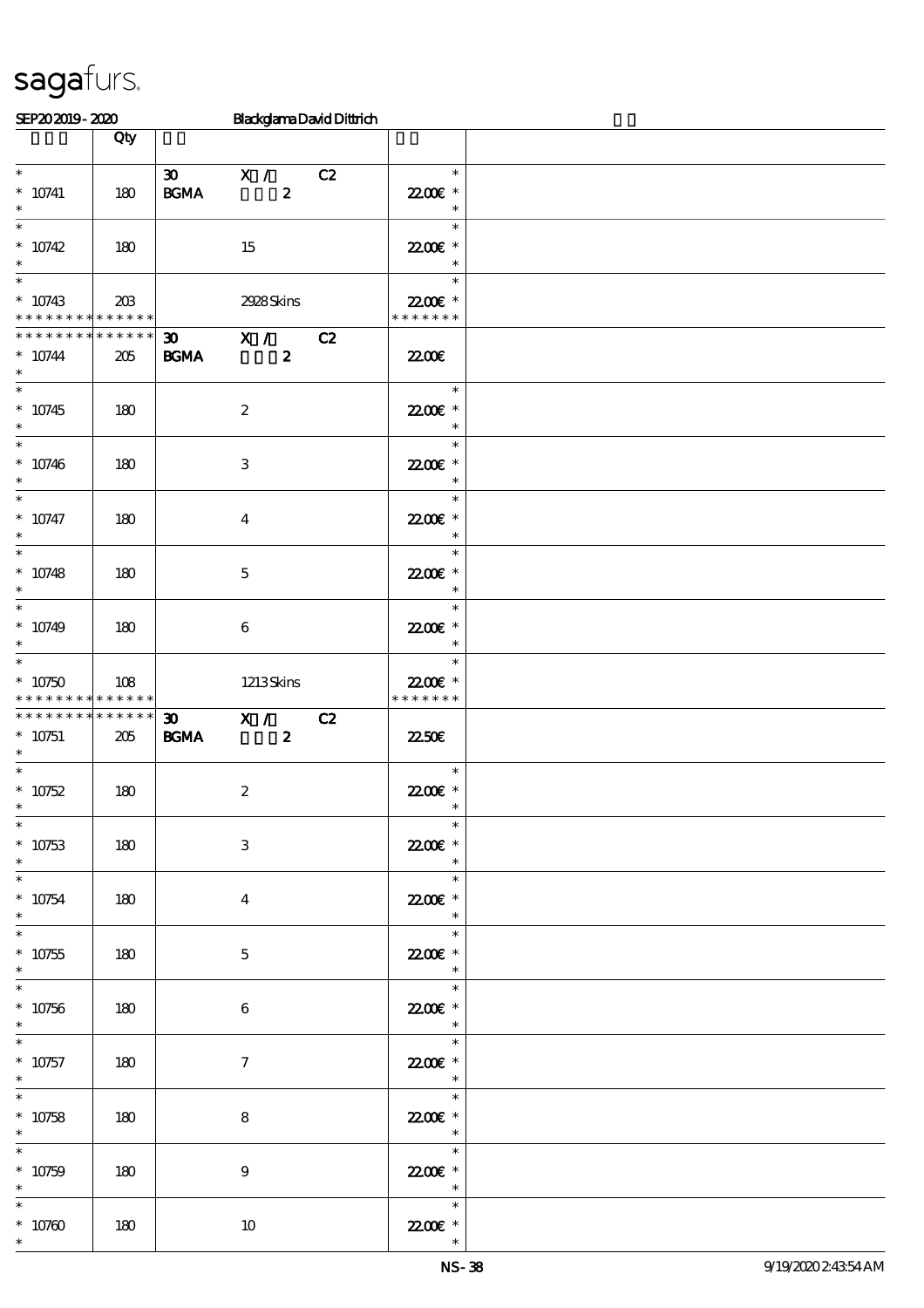| SEP202019-2020                                                       |                    | <b>BlackglamaDavidDittrich</b>                                           |                                        |  |
|----------------------------------------------------------------------|--------------------|--------------------------------------------------------------------------|----------------------------------------|--|
|                                                                      | Qty                |                                                                          |                                        |  |
| $\overline{\ast}$<br>$* 10761$<br>$\ast$                             | 180                | 30<br>X / C2<br>$\mathbf{B G MA}$<br>$\boldsymbol{z}$                    | $\ast$<br>22.00€ *<br>$\ast$           |  |
| $\ast$<br>$* 10762$<br>$\ast$                                        | 180                | $12 \,$                                                                  | $\ast$<br>22.00€ *<br>$\ast$           |  |
| $\ast$<br>$* 10763$<br>$\ast$                                        | 180                | 13                                                                       | $\ast$<br>22.00€ *<br>$\ast$           |  |
| $\ast$<br>$* 10764$<br>$\ast$                                        | 180                | 14                                                                       | $\ast$<br>2200E *<br>$\ast$            |  |
| $\overline{\ast}$<br>$* 10765$<br>$\ast$<br>$\overline{\phantom{0}}$ | 180                | 15                                                                       | $\ast$<br>22.00€ *<br>$\ast$           |  |
| $* 10766$<br>$\ast$                                                  | 180                | 16                                                                       | $\ast$<br>22.00E *<br>$\ast$           |  |
| $\ast$<br>$* 10767$<br>$\ast$<br>$\overline{\ast}$                   | 180                | $17\,$                                                                   | $\ast$<br>22006 *<br>$\ast$            |  |
| $* 10768$<br>$\ast$                                                  | 180                | 18                                                                       | $\ast$<br>22.00 £*<br>$\ast$           |  |
| $\ast$<br>$* 10769$<br>$\ast$                                        | 180                | 19                                                                       | $\ast$<br>22.00 £*<br>$\ast$           |  |
| $\ast$<br>$* 10770$<br>* * * * * * * *                               | 124<br>* * * * * * | 3569Skins                                                                | $\ast$<br>22.00€ *<br>* * * * * * *    |  |
| * * * * * * * *<br>$* 10771$<br>$\ast$<br>$\ast$                     | $******$<br>245    | C1<br>$\boldsymbol{\mathbf{z}}$<br>$\mathbf{B G MA}$<br>$\boldsymbol{z}$ | (21.00)                                |  |
| * $10772$<br>$\ast$                                                  | 220                | $\boldsymbol{2}$                                                         | $\ast$<br>$(21.00)$ *<br>$\ast$        |  |
| $* 10773$<br>$\ast$<br>$\ast$                                        | 220                | $\ensuremath{\mathbf{3}}$                                                | $(21.00)$ *<br>$\ast$                  |  |
| $* 10774$<br>$\ast$                                                  | 220                | $\overline{\mathbf{4}}$                                                  | $(21.00)$ *<br>$\ast$                  |  |
| $\ast$<br>$* 10775$<br>$\ast$                                        | 220                | $\mathbf{5}$                                                             | $\ast$<br>$(21.00)$ *<br>$\ast$        |  |
| $\ast$<br>$* 10776$<br>$\ast$                                        | 220                | 6                                                                        | $\ast$<br>$(21.00)$ *                  |  |
| $\ast$<br>$* 10777$<br>* * * * * * * * <mark>* * * * * * *</mark>    | 219                | 1564 Skins                                                               | $\ast$<br>$(21.00)$ *<br>* * * * * * * |  |
| * * * * * * *<br>$* 10778$<br>$\ast$                                 | * * * * * *<br>245 | $\boldsymbol{\mathfrak{D}}$<br>C1<br><b>BGMA</b><br>$\boldsymbol{z}$     | 2050E                                  |  |
| $* 10779$<br>$\ast$                                                  | 220                | $\boldsymbol{2}$                                                         | $\ast$<br>2000E *<br>$\ast$            |  |
| $* 10780$                                                            | 220                | $\ensuremath{\mathbf{3}}$                                                | $\ast$<br>$(21.00)$ *                  |  |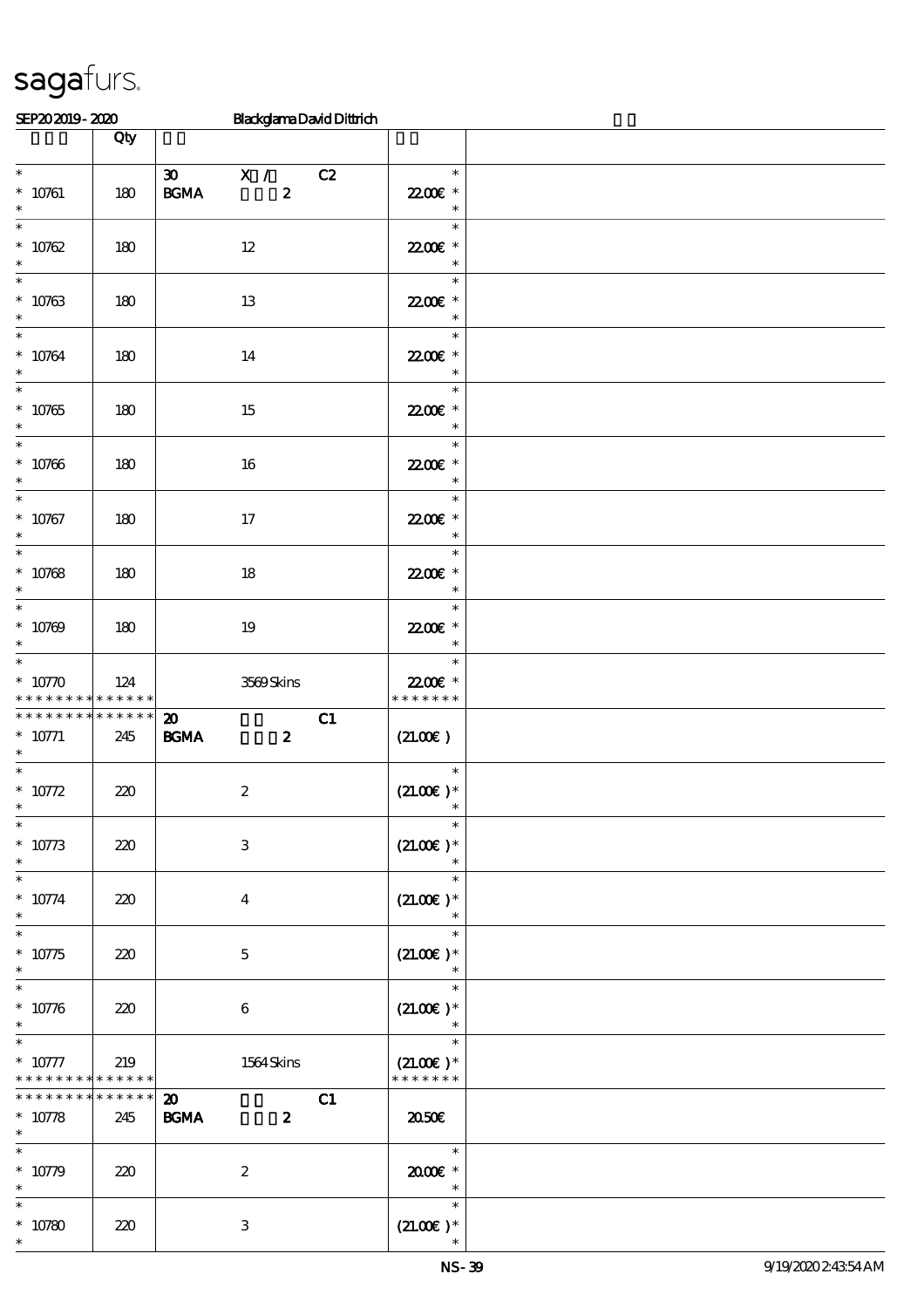| SEP202019-2020                                                             |                        | <b>BlackglamaDavidDittrich</b>                                                       |                                                  |  |
|----------------------------------------------------------------------------|------------------------|--------------------------------------------------------------------------------------|--------------------------------------------------|--|
|                                                                            | Qty                    |                                                                                      |                                                  |  |
| $\ast$<br>$* 10781$<br>$\ast$                                              | 220                    | $\boldsymbol{\mathsf{20}}$<br>C1<br>$\pmb{2}$<br>$\mathbf{B G MA}$                   | $\ast$<br>$(21.00)$ *<br>$\ast$                  |  |
| $\ast$<br>$^\ast$ 10782<br>$\ast$                                          | 220                    | $\mathbf 5$                                                                          | $\ast$<br>$(21.00)$ *<br>$\ast$                  |  |
| $\ast$<br>$* 10783$<br>* * * * * * * * <mark>* * * * * *</mark>            | 227                    | 1352Skins                                                                            | $\ast$<br>$(21.00)$ *<br>* * * * * * *           |  |
| * * * * * * * *<br>$* 10784$<br>$\ast$                                     | * * * * * *<br>245     | C1<br>$\boldsymbol{\mathfrak{D}}$<br><b>BGMA</b><br>$\boldsymbol{z}$                 | 2050E                                            |  |
| $\ast$<br>$* 10785$<br>$\ast$                                              | 220                    | $\boldsymbol{2}$                                                                     | $\ast$<br>2050E *<br>$\ast$                      |  |
| $\overline{\ast}$<br>$* 10786$<br>$\ast$                                   | 220                    | $\ensuremath{\mathbf{3}}$                                                            | $\ast$<br>2050E *<br>$\ast$                      |  |
| $\ast$<br>$* 10787$<br>$\ast$                                              | 220                    | $\boldsymbol{4}$                                                                     | $\ast$<br>2000E*<br>$\ast$                       |  |
| $\ast$<br>$* 10788$<br>$\ast$                                              | 220                    | $\bf 5$                                                                              | $\ast$<br>2000E *<br>$\ast$                      |  |
| $\ast$<br>$* 10789$<br>$\ast$                                              | 220                    | $\boldsymbol{6}$                                                                     | $\ast$<br>2000E*<br>$\ast$                       |  |
| $\ast$<br>$* 10790$<br>$\ast$                                              | 220                    | $\tau$                                                                               | $\ast$<br>$2000$ $*$<br>$\ast$                   |  |
| $\ast$<br>$* 10791$<br>$\ast$                                              | 220                    | $\bf8$                                                                               | $\ast$<br>2000E *<br>$\ast$                      |  |
| $\ast$<br>$* 10792$<br>$*$                                                 | 220                    | $\boldsymbol{9}$                                                                     | $\ast$<br>$2000$ $\epsilon$ *<br>$\ast$          |  |
| $\ast$<br>$^*$ 10793<br>$\ast$                                             | 220                    | $10\,$                                                                               | $\ast$<br>$2000$ $*$<br>$\ast$                   |  |
| $\ast$<br>$* 10794$<br>$\ast$                                              | 220                    | 11                                                                                   | $\ast$<br>$2000$ $*$<br>$\ast$                   |  |
| $\ast$<br>$* 10795$<br>$\ast$                                              | 220                    | 12                                                                                   | $\ast$<br>2000E *<br>$\overline{\phantom{a}}$    |  |
| $\ast$<br>$* 10796$<br>$\ast$                                              | 220                    | 13                                                                                   | $\overline{\phantom{0}}$<br>2000€*<br>$\ast$     |  |
| $\ast$<br>$* 10797$<br>$\ast$                                              | 220                    | 14                                                                                   | $\ast$<br>2000E*<br>$\overline{\phantom{a}}$     |  |
| $\overline{\ast}$<br>$* 10798$<br>* * * * * * * * <mark>* * * * * *</mark> | 176                    | 3281 Skins                                                                           | $2000$ $*$<br>* * * * * * *                      |  |
| ********<br>$* 10799$<br>$\ast$                                            | $* * * * * * *$<br>245 | C1<br>$\boldsymbol{\mathfrak{D}}$<br>$\mathbf{z}$<br>$\boldsymbol{z}$<br><b>BGMA</b> | $(2000\varepsilon)$                              |  |
| $\ast$<br>$^*$ 10800 $\,$<br>$\ast$                                        | 220                    | $\boldsymbol{2}$                                                                     | $\overline{\phantom{a}}$<br>$(2000\varepsilon)*$ |  |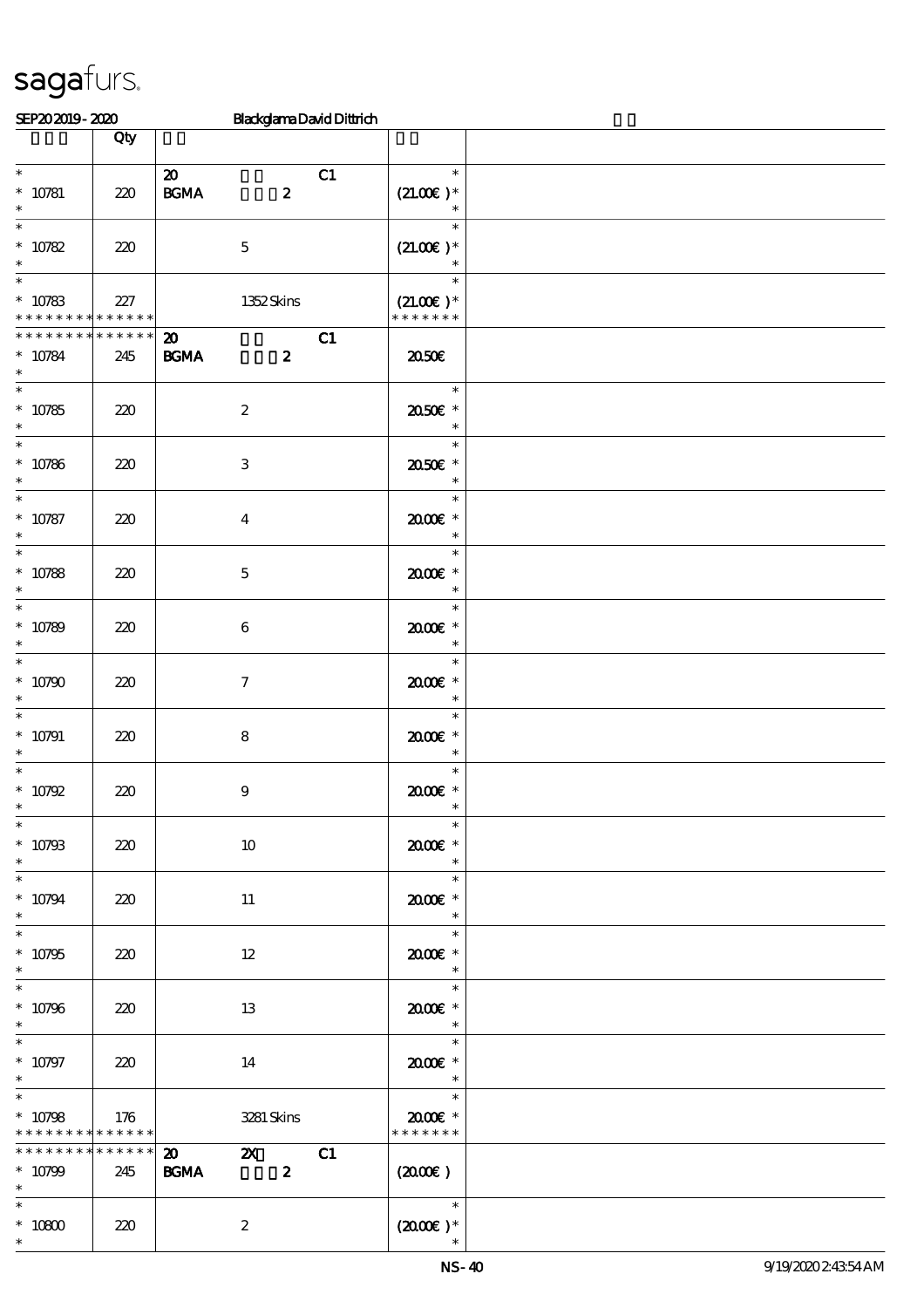| SEP202019-2020                                          |                    |                                                                         |                           |                  | <b>BlackglamaDavidDittrich</b> |                                                                                                                 |  |
|---------------------------------------------------------|--------------------|-------------------------------------------------------------------------|---------------------------|------------------|--------------------------------|-----------------------------------------------------------------------------------------------------------------|--|
|                                                         | Qty                |                                                                         |                           |                  |                                |                                                                                                                 |  |
| $\ast$<br>$* 10801$<br>$\ast$                           | 220                | $\boldsymbol{\mathbf{z}}$<br>$\mathbf{B}\mathbf{G}\mathbf{M}\mathbf{A}$ | $\boldsymbol{\mathsf{Z}}$ | $\pmb{2}$        | C1                             | $\ast$<br>$(2000\varepsilon)*$<br>$\ast$                                                                        |  |
| $\ast$<br>$*$ 10802<br>$\ast$                           | 220                |                                                                         | $\boldsymbol{4}$          |                  |                                | $\ast$<br>$(2000E)*$<br>$\ast$                                                                                  |  |
| $\ast$<br>$* 1080B$<br>$\ast$                           | 220                |                                                                         | $\mathbf 5$               |                  |                                | $\ast$<br>$(2000\varepsilon)*$<br>$\ast$                                                                        |  |
| $\ast$<br>$* 10804$<br>$\ast$                           | 220                |                                                                         | $\boldsymbol{6}$          |                  |                                | $\ast$<br>$(2000\varepsilon)*$                                                                                  |  |
| $\overline{\phantom{0}}$<br>$^*$ 10805<br>$\ast$        | 220                |                                                                         | $\boldsymbol{7}$          |                  |                                | $\ast$<br>$(200E)*$<br>$\ast$                                                                                   |  |
| $\overline{\ast}$<br>$^*$ 10806 $\,$<br>* * * * * * * * | 210<br>* * * * * * |                                                                         | 1775Skins                 |                  |                                | $\ast$<br>$(2000\varepsilon)*$<br>* * * * * * *                                                                 |  |
| * * * * * * * *<br>$* 10807$<br>$\ast$<br>$\ast$        | * * * * * *<br>245 | $\boldsymbol{\mathfrak{D}}$<br>$\mathbf{B G MA}$                        | $\boldsymbol{\mathsf{Z}}$ | $\boldsymbol{z}$ | C1                             | 2000                                                                                                            |  |
| $* 10808$<br>$\ast$<br>$\overline{\phantom{0}}$         | 220                |                                                                         | $\boldsymbol{2}$          |                  |                                | $\ast$<br>$2000$ $*$<br>$\ast$                                                                                  |  |
| $* 10809$<br>$\ast$<br>$\ast$                           | 220                |                                                                         | 3                         |                  |                                | $\ast$<br>$2000$ $*$<br>$\ast$<br>$\ast$                                                                        |  |
| $*10810$<br>$\ast$<br>$\ast$                            | 220                |                                                                         | $\overline{\mathbf{4}}$   |                  |                                | 2000E*<br>$\ast$<br>$\ast$                                                                                      |  |
| $* 10811$<br>* * * * * * * *                            | 136<br>* * * * * * |                                                                         | 1041 Skins                |                  |                                | $2000$ $*$<br>* * * * * * *                                                                                     |  |
| * * * * * * * *<br>$* 10812$<br>$*$                     | * * * * * *<br>245 | $\boldsymbol{\mathbf{z}}$<br>$\mathbf{B G MA}$                          | $\mathbf{x}$              | $\boldsymbol{z}$ | C1                             | 2000                                                                                                            |  |
| $\ast$<br>$* 10813$<br>$\ast$                           | 220                |                                                                         | $\boldsymbol{2}$          |                  |                                | $\ast$<br>$2000$ $*$<br>$\ast$                                                                                  |  |
| $\ast$<br>$* 10814$<br>$\ast$                           | 220                |                                                                         | 3                         |                  |                                | $\ast$<br>$2000$ $*$<br>$\ast$                                                                                  |  |
| $\ast$<br>$* 10815$<br>$\ast$                           | 220                |                                                                         | $\overline{4}$            |                  |                                | $\overline{\phantom{a}}$<br>2000E *<br>$\ast$                                                                   |  |
| $\ast$<br>$^*$ 10816<br>$\ast$                          | 220                |                                                                         | $\mathbf{5}$              |                  |                                | $\overline{\phantom{1}}$<br>2000E *<br>$\overline{\phantom{a}}$                                                 |  |
| $\ast$<br>$* 10817$<br>$\ast$<br>$\ast$                 | 220                |                                                                         | $\boldsymbol{6}$          |                  |                                | $\overline{\phantom{a}}$<br>$2000$ $*$<br>$\overline{\phantom{a}}$<br>$\begin{array}{c c}\n\hline\n\end{array}$ |  |
| $* 10818$<br>$\ast$                                     | 220                |                                                                         | $\tau$                    |                  |                                | $2000$ $*$<br>$\overline{\phantom{a}}$<br>$\ast$                                                                |  |
| $* 10819$<br>$\ast$                                     | 220                |                                                                         | $\bf 8$                   |                  |                                | 2000E *<br>$\overline{\phantom{a}}$                                                                             |  |
| $\ast$<br>$* 10820$                                     | 220                |                                                                         | $\boldsymbol{9}$          |                  |                                | $\ast$<br>$2000$ $*$                                                                                            |  |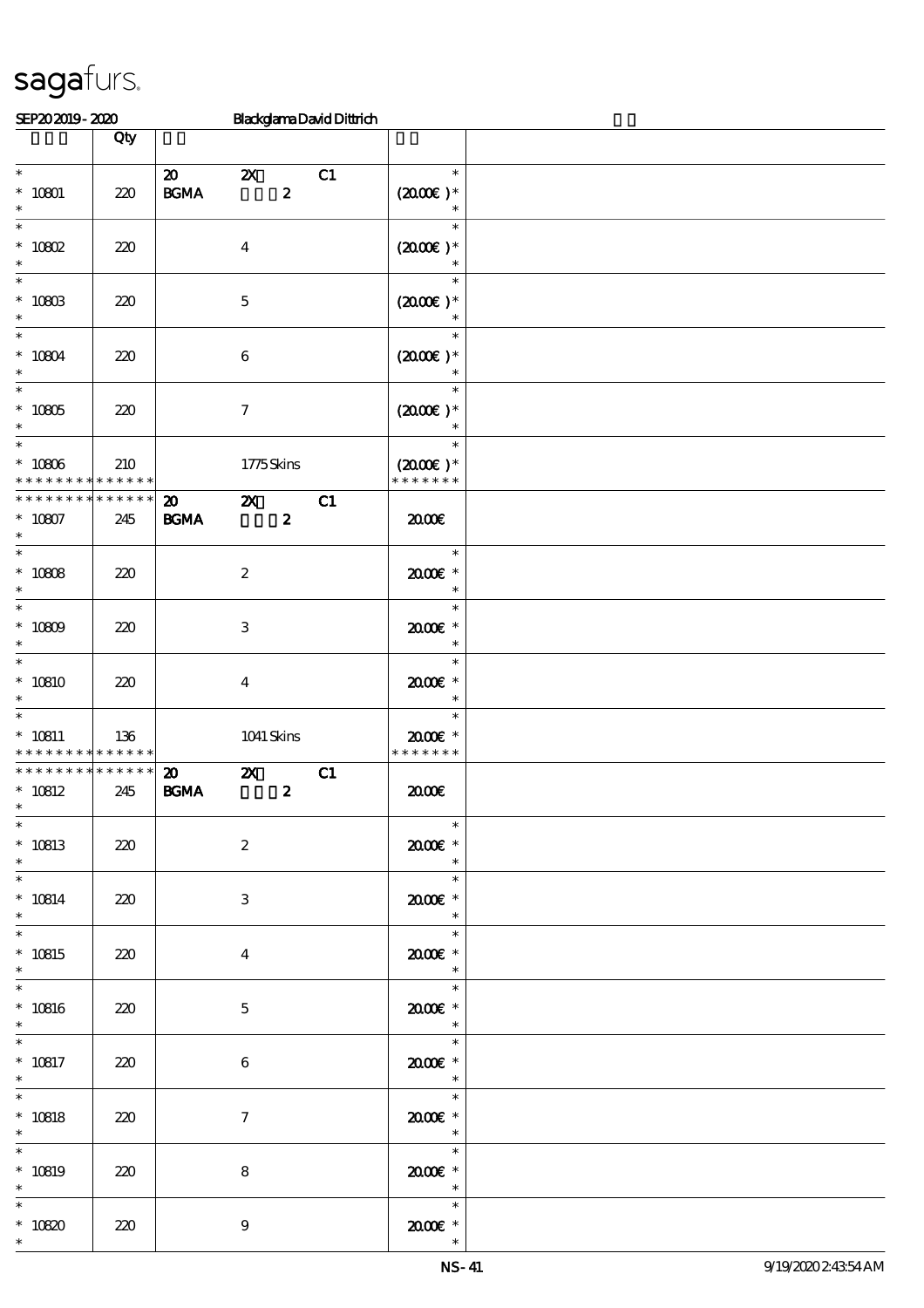| SEP202019-2020                                                    |     |                                                 | <b>BlackglamaDavidDittrich</b>                |    |                                                                 |  |
|-------------------------------------------------------------------|-----|-------------------------------------------------|-----------------------------------------------|----|-----------------------------------------------------------------|--|
|                                                                   | Qty |                                                 |                                               |    |                                                                 |  |
| $\overline{\phantom{0}}$<br>$* 10821$<br>$\ast$                   | 220 | $\boldsymbol{\mathsf{20}}$<br>$\mathbf{B G MA}$ | $\boldsymbol{\mathsf{Z}}$<br>$\boldsymbol{z}$ | C1 | $\ast$<br>2000E*<br>$\ast$                                      |  |
| $\ast$<br>$* 10822$<br>$\ast$                                     | 220 |                                                 | 11                                            |    | $\ast$<br>2000E *<br>$\ast$                                     |  |
| $\ast$<br>$* 10823$<br>$\ast$                                     | 220 |                                                 | $12\,$                                        |    | $\ast$<br>$2000$ $*$<br>$\ast$                                  |  |
| $\ast$<br>$* 10824$<br>$\ast$                                     | 220 |                                                 | 13                                            |    | $\ast$<br>2000E*                                                |  |
| $\overline{\ast}$<br>$* 10825$<br>$\ast$                          | 220 |                                                 | 14                                            |    | $\ast$<br>2000E *<br>$\ast$                                     |  |
| $\overline{\ast}$<br>$* 10826$<br>$\ast$                          | 220 |                                                 | 15                                            |    | $\ast$<br>1950E *<br>$\ast$                                     |  |
| $\overline{\ast}$<br>$* 10827$<br>$\ast$                          | 220 |                                                 | 16                                            |    | $\ast$<br>1950€ *<br>$\ast$                                     |  |
| $\ast$<br>$* 10828$<br>$\ast$                                     | 203 |                                                 | 17                                            |    | $\ast$<br>1950E *<br>$\ast$                                     |  |
| $\ast$<br>$* 10829$<br>* * * * * * * * <mark>* * * * * * *</mark> | 110 |                                                 | 3858Skins                                     |    | $\ast$<br>1950E *<br>* * * * * * *                              |  |
| * * * * * * * * * * * * * *<br>$* 10830$<br>$\ast$                | 245 | $\boldsymbol{\mathfrak{D}}$<br><b>BGMA</b>      | $\mathbf{X}$ /<br>$\boldsymbol{z}$            | C2 | <b>1900€</b>                                                    |  |
| $\overline{\ast}$<br>$* 10831$<br>$\ast$                          | 220 |                                                 | $\boldsymbol{2}$                              |    | $\ast$<br>1850E *<br>$\ast$                                     |  |
| $\ast$<br>$* 10832$<br>$\overline{\phantom{0}}$                   | 220 |                                                 | $\,3$                                         |    | $\ast$<br>1850€ *                                               |  |
| $^*$ 10833<br>$*$                                                 | 220 |                                                 | $\overline{\mathbf{4}}$                       |    | $\ast$<br>1850€ *<br>$\ast$                                     |  |
| $^*$ 10834 $\,$<br>$*$                                            | 220 |                                                 | $\mathbf{5}$                                  |    | an T<br>$\ast$<br>1850E *<br>$\ast$                             |  |
| $\ast$<br>$* 10835$<br>* * * * * * * * * * * * * * *              | 228 |                                                 | 1353Skins                                     |    | $\ast$<br>1850E *<br>* * * * * * *                              |  |
| * * * * * * * * * * * * * * *<br>$^\ast$ 10836<br>$*$             | 245 | <b>BGMA</b>                                     | 20 X / C2<br>$\sim$ 2                         |    | 1900E                                                           |  |
| $* 10837$<br>$\ast$                                               | 220 |                                                 | $\boldsymbol{2}$                              |    | $\overline{\phantom{a}}$<br>1900€ *<br>$\overline{\phantom{a}}$ |  |
| $\ast$<br>$* 10838$<br>* * * * * * * * <mark>* * * * * * *</mark> | 153 |                                                 | 618Skins                                      |    | $\overline{\phantom{a}}$<br>1900E *<br>* * * * * * *            |  |
| ******** <mark>*******</mark><br>$* 10839$<br>$*$                 | 245 | <b>BGMA</b>                                     | 20 X / C2<br>$\sim$ 2                         |    | 1900E                                                           |  |
| $*$<br>$*10840$<br>$\ast$                                         | 221 |                                                 | $\boldsymbol{2}$                              |    | 1850E *<br>$\ast$                                               |  |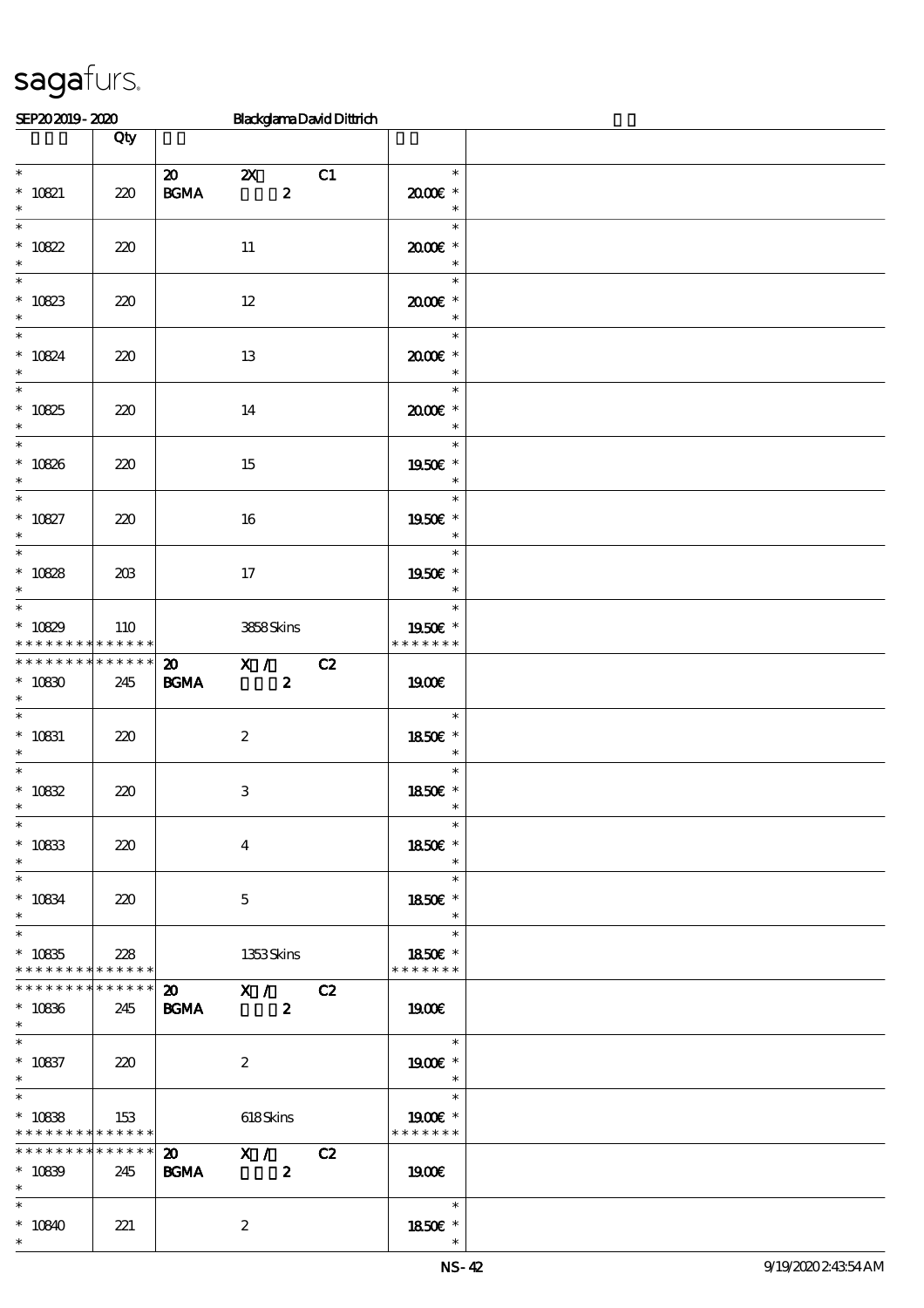\*

| SEP202019-2020                                                             |                    | <b>BlackglamaDavidDittrich</b>                                   |                                                                                      |  |
|----------------------------------------------------------------------------|--------------------|------------------------------------------------------------------|--------------------------------------------------------------------------------------|--|
|                                                                            | Qty                |                                                                  |                                                                                      |  |
| $\ast$<br>$* 10841$                                                        | 220                | X / C2<br>$\boldsymbol{\mathsf{20}}$<br>$\boldsymbol{z}$<br>BGMA | $\ast$<br>1850E *<br>$\ast$                                                          |  |
| * $10842$<br>$\ast$                                                        | 220                | $\boldsymbol{4}$                                                 | $\ast$<br>1900E *<br>$\ast$                                                          |  |
| $* 10843$<br>$\ast$                                                        | 220                | $\mathbf 5$                                                      | $\ast$<br>1850E *<br>$\ast$                                                          |  |
| $\overline{\mathbf{r}}$<br>* $10844$<br>$\ast$                             | 220                | $\bf 6$                                                          | $\ast$<br>1850E *<br>$\ast$                                                          |  |
| $\overline{\phantom{0}}$<br>$* 10845$<br>$\ast$                            | 220                | $\boldsymbol{\tau}$                                              | $\overline{\ast}$<br>1850E *<br>$\ast$                                               |  |
| $*$<br>$* 10846$<br>$\ast$                                                 | 220                | $\bf 8$                                                          | $\overline{\ast}$<br>1850E *<br>$\ast$                                               |  |
| $\overline{\ast}$<br>$* 10847$<br>$\ast$                                   | 220                | $\boldsymbol{9}$                                                 | $\ast$<br>1900E *<br>$\ast$                                                          |  |
| $* 10848$<br>$\ast$                                                        | 220                | 10                                                               | $\ast$<br>1850E *<br>$\ast$                                                          |  |
| $\overline{\phantom{0}}$<br>* $10849$<br>$\ast$                            | 220                | 11                                                               | $\ast$<br>1850E *<br>$*$                                                             |  |
| $\overline{\phantom{0}}$<br>$* 10850$<br>$\ast$                            | 220                | $12 \,$                                                          | $\ast$<br>1850E *<br>$\overline{\phantom{a}}$                                        |  |
| $\overline{\phantom{0}}$<br>$* 10851$<br>$\ast$                            | 220                | 13                                                               | $\ast$<br>1850E *<br>$\overline{\phantom{a}}$                                        |  |
| * $10852$<br>$\ast$                                                        | 220                | 14                                                               | $\ast$<br>1850E *<br>$\overline{\phantom{a}}$ $\overline{\phantom{a}}$               |  |
| $\ast$<br>$* 10853$<br>$\ast$                                              | 220                | 15                                                               | $\ast$<br>1850€ *<br>$\overline{\phantom{a}}$                                        |  |
| $\ast$<br>$* 10854$<br>$\ast$                                              | 200                | 16                                                               | $\ast$<br>1850E *<br>$\overline{\phantom{a}}$                                        |  |
| $\overline{\phantom{0}}$<br>$* 10855$<br>$\ast$                            | 133                | 17                                                               | $\overline{\phantom{a}}$<br>1850E *<br>$\ast$                                        |  |
| $\overline{\ast}$<br>$* 10856$<br>* * * * * * * * <mark>* * * * * *</mark> | 72                 | 3731 Skins                                                       | $\overline{\phantom{0}}$<br>1850E *<br>* * * * * * *                                 |  |
| * * * * * * * *<br>$* 10857$<br>$\ast$                                     | * * * * * *<br>265 | 0 BL/2XD C1<br><b>BGMA</b><br>$\overline{\mathbf{2}}$            | (17.00)                                                                              |  |
| $*$<br>$* 10858$<br>$\ast$                                                 | 240                | $\boldsymbol{2}$                                                 | $\begin{array}{c c}\n\hline\n\end{array}$<br>$(17.00)$ *<br>$\overline{\phantom{a}}$ |  |
| $\ast$<br>$* 10859$                                                        | 240                | 3                                                                | $\ast$<br>$(17.00)$ *<br>$\star$                                                     |  |
| $\ast$<br>$* 10800$                                                        | 240                | $\boldsymbol{4}$                                                 | $\ast$<br>$(17.00)$ *                                                                |  |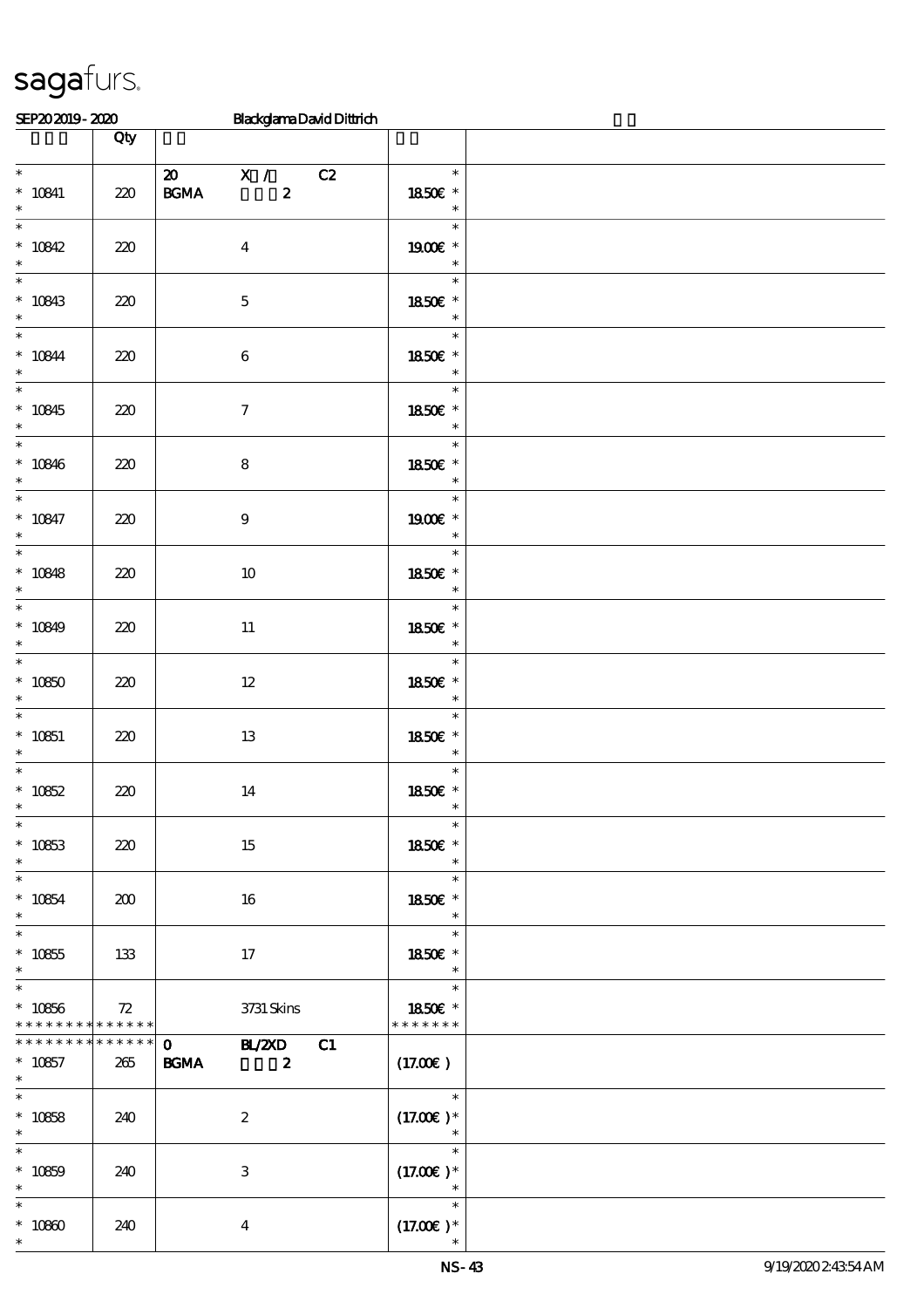| SEP202019-2020                                       |                        |                             |                                               | <b>BlackglamaDavidDittrich</b> |                                        |  |
|------------------------------------------------------|------------------------|-----------------------------|-----------------------------------------------|--------------------------------|----------------------------------------|--|
|                                                      | Qty                    |                             |                                               |                                |                                        |  |
| $\overline{\phantom{0}}$<br>$* 10861$<br>$\ast$      | 240                    | $\mathbf{O}$<br><b>BGMA</b> | BL/2XD<br>$\boldsymbol{z}$                    | C1                             | $\ast$<br>$(17.00)$ *<br>$\ast$        |  |
| $\overline{\ast}$<br>$* 10862$<br>$\ast$             | 240                    |                             | $\boldsymbol{6}$                              |                                | $\ast$<br>$(17.00)$ *<br>$\ast$        |  |
| $\ast$<br>$* 10863$<br>$\ast$                        | 240                    |                             | $\boldsymbol{7}$                              |                                | $\ast$<br>$(17.00)$ *<br>$\ast$        |  |
| $\ast$<br>$* 10864$<br>* * * * * * * *               | 209<br>* * * * * *     |                             | 1914 Skins                                    |                                | $\ast$<br>$(17.00)$ *<br>* * * * * * * |  |
| * * * * * * * *<br>$* 10865$<br>$\ast$               | $* * * * * * *$<br>265 | $\mathbf{O}$<br><b>BGMA</b> | $\mathbf{X}$ $\mathbf{X}$<br>$\boldsymbol{2}$ | C1/C2                          | 1600E                                  |  |
| $\ast$<br>$* 10866$<br>$\ast$                        | 240                    |                             | $\boldsymbol{2}$                              |                                | $\ast$<br>1600€ *<br>$\ast$            |  |
| $\overline{\phantom{0}}$<br>$* 10867$<br>$\ast$      | 240                    |                             | $\,3$                                         |                                | $\ast$<br>1600€ *<br>$\ast$            |  |
| $\overline{\ast}$<br>$* 10868$<br>* * * * * * * *    | 152<br>* * * * * *     |                             | 897Skins                                      |                                | $\ast$<br>1600E *<br>* * * * * * *     |  |
| * * * * * * * * * * * * * * *<br>$* 10809$<br>$\ast$ | 265                    | $\mathbf{O}$<br><b>BGMA</b> | X /<br>$\boldsymbol{z}$                       | C2                             | 1600E                                  |  |
| $\ast$<br>$* 10870$<br>$\ast$                        | 240                    |                             | $\boldsymbol{2}$                              |                                | $\ast$<br>1550€ *<br>$\ast$            |  |
| $\ast$<br>$* 10871$<br>$\ast$                        | 240                    |                             | $\,3$                                         |                                | $\ast$<br>1550E *<br>$\ast$            |  |
| $\ast$<br>$* 10872$<br>∗                             | 240                    |                             | $\boldsymbol{4}$                              |                                | $\ast$<br>1550E *<br>ж                 |  |
| $\ast$<br>$* 10873$<br>$\ast$                        | 240                    |                             | $\mathbf 5$                                   |                                | $\ast$<br>1550€ *<br>$\ast$            |  |
| $\ast$<br>$* 10874$<br>* * * * * * * *               | 124<br>* * * * * *     |                             | 1349Skins                                     |                                | $\ast$<br>1550E *<br>* * * * * * *     |  |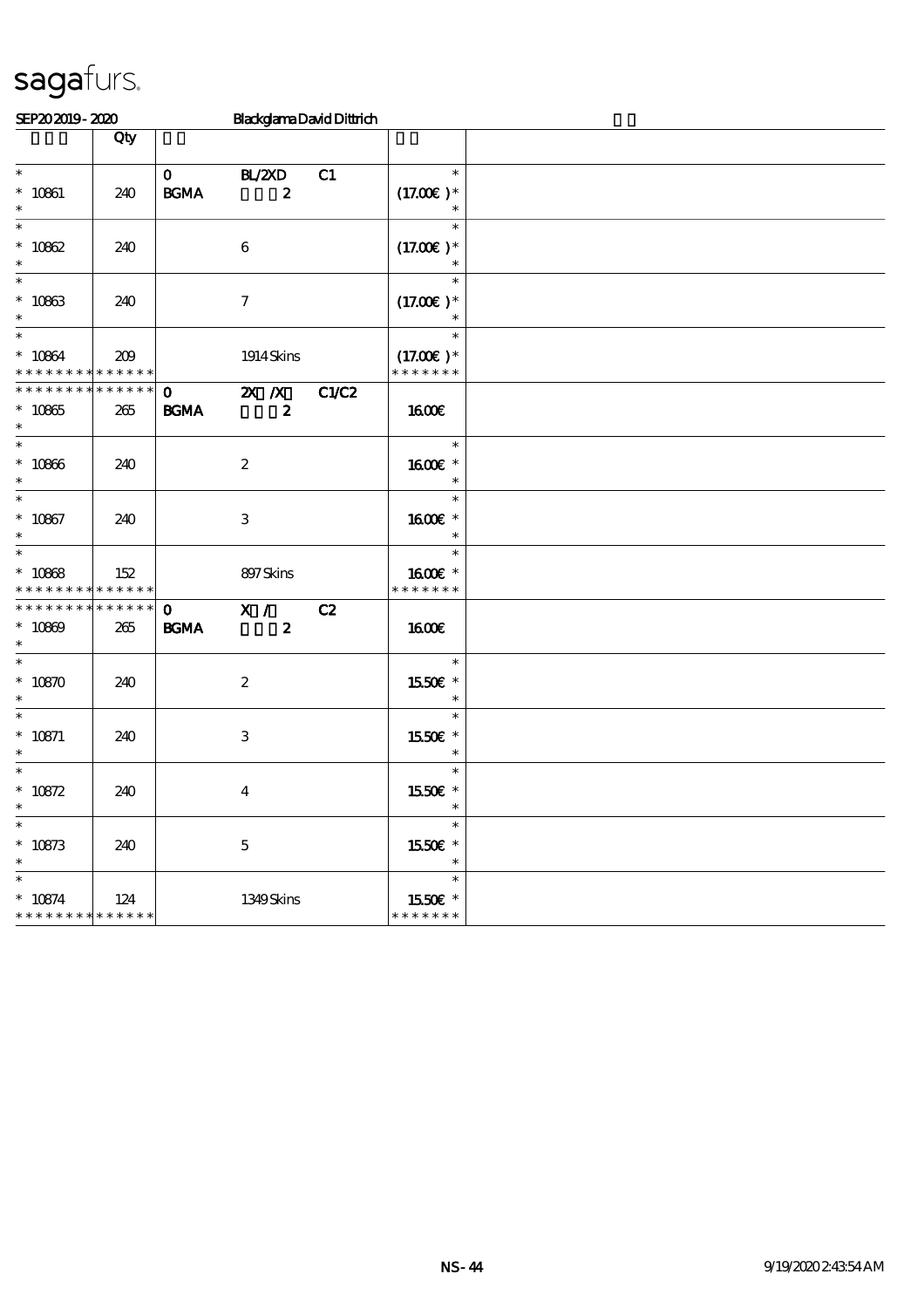### SEP20 2019 - 2020 Blackglama E&M Dittrich  $\Box$  Qty  $\Box$ 10881 96 60 2X X C1 BGMA  $2$  (32.00€) 50 BL/2XD C1 BGMA 2 **\* \* \* \* \* \* \* \* \* \* \* \* \* \*** \* \* 10882 185  $(31.00)$ \*  $*$  10883 160 2 \* \* \* 31.00€ \* \* \* \* 10884 177 3 \*  $(31.00<sup>ε</sup>)$ \* \* \* \* 10885 \* \* \* \* \* \* \* \* \* \* \* \* \* \* 38 560 Skins \*  $(31.00)$  \* \* \* \* \* \* \* \* 50 X / C2 BGMA 2 **\* \* \* \* \* \* \* \* \* \* \* \* \*** \* \* 10886 185 29.00€ \* \* \* 10887 147 2 \* \* 29.00€ \* \* \* 10888 \* \* \* \* \* \* \* \* \* \* \* \* \* 23 355 Skins \* \* 28.50€ \* \* \* \* \* \* \* 40 C1 BGMA 2 **\* \* \* \* \* \* \* \* \* \* \* \* \* \*** \* \* 10889 205 29.00€ \* \* \* 10890 180 2 \*  $(2900)$  \* \* \* \* \* 10891 180 3 \*  $(2900)$  \* \* \* \* \*  $10892$  180 4 \*  $(2900)$  \* \* \* \* \*  $10893$   $180$   $5$ \*  $(2900)$  \* \* \* \* 10894 \* \* \* \* \* \* \* \* \* \* \* 95 1020 Skins \*  $(2900)$  \* \* \* \* \* \* \* \* 40 2X C1 BGMA 2 **\* \* \* \* \* \* \* \* \* \* \* \* \* \*** \* \* 10895 205 **28.00€** \* \* \*  $10896$   $180$   $2$ \* 28.00€\* \* \* \* \* 10897 180 3 \* \* 27.50€ \* \* \* \*  $10898$  180 4 \* \* 27.50€ \* \* \* \* 10899 180 5 \* \* 27.50€ \* \*  $*$  10900 180  $\sqrt{6}$ \* \* \* \* 27.50€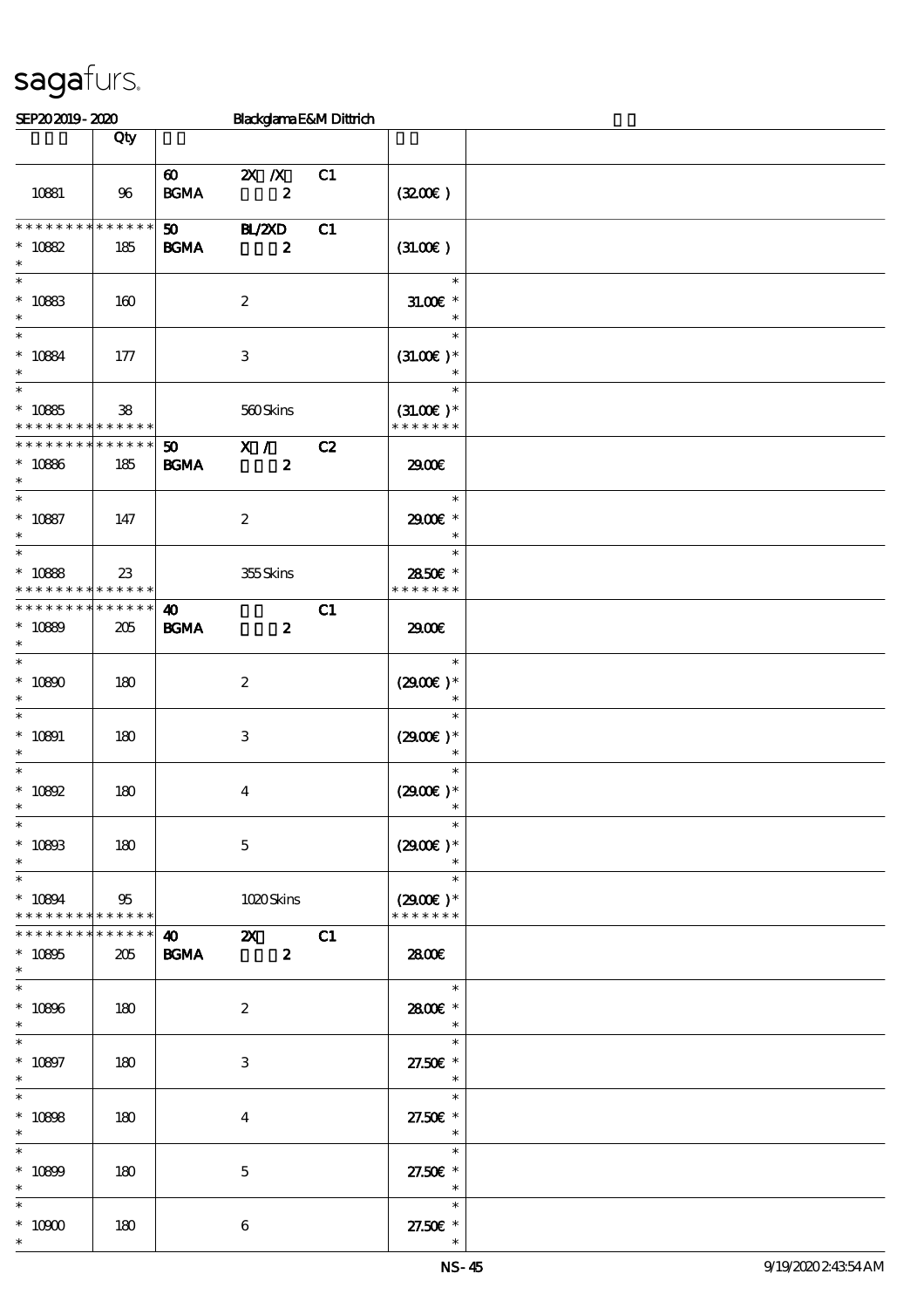| SEP202019-2020                                                    |                    |                                                  |                           |                                  | Blackglama E&M Dittrich |                                                         |  |
|-------------------------------------------------------------------|--------------------|--------------------------------------------------|---------------------------|----------------------------------|-------------------------|---------------------------------------------------------|--|
|                                                                   | Qty                |                                                  |                           |                                  |                         |                                                         |  |
| $\ast$<br>$^*$ 10901 $\,$<br>* * * * * * * * * * * * * *          | 58                 | $\boldsymbol{\omega}$<br>$\mathbf{B G MA}$       | $\boldsymbol{\mathsf{Z}}$ | $\boldsymbol{z}$                 | C1                      | $\ast$<br>2800€ *<br>* * * * * * *                      |  |
| * * * * * * * * <mark>* * * * * * *</mark><br>$*$ 10002<br>$\ast$ | 205                | $\boldsymbol{\omega}$<br><b>BGMA</b>             | X /                       | $\boldsymbol{z}$                 | C2                      | 2650€                                                   |  |
| $^*$ 10003<br>$\ast$<br>$\overline{\ast}$                         | 180                |                                                  | $\boldsymbol{z}$          |                                  |                         | $\ast$<br>2650€ *<br>$\ast$                             |  |
| $^*$ 10004 $\,$<br>$\ast$<br>$\overline{\ast}$                    | 180                |                                                  | $\,3$                     |                                  |                         | $\ast$<br>2600€ *<br>$\ast$                             |  |
| $^\ast$ 10905<br>$\ast$<br>$\overline{\phantom{0}}$               | 180                |                                                  | $\boldsymbol{4}$          |                                  |                         | $\ast$<br>2600€ *<br>$\ast$                             |  |
| $^\ast$ 10906<br>$\ast$<br>$\ast$                                 | 180                |                                                  | $\mathbf 5$               |                                  |                         | $\ast$<br>2600€ *<br>$\ast$<br>$\ast$                   |  |
| $^*$ 10907 $\,$<br>* * * * * * * * * * * * * *                    | 171                |                                                  | 1096Skins                 |                                  |                         | 2600€ *<br>* * * * * * *                                |  |
| 10908                                                             | 20                 | $\boldsymbol{\mathfrak{D}}$<br>$\mathbf{B G MA}$ |                           | $\boldsymbol{z}$                 | C1                      | $(2600\varepsilon)$                                     |  |
| * * * * * * * *<br>$* 10009$<br>$\ast$                            | * * * * * *<br>205 | $\boldsymbol{\mathfrak{D}}$<br><b>BGMA</b>       |                           | $\boldsymbol{z}$                 | C1                      | 2550E                                                   |  |
| $\ast$<br>$*10910$<br>$\ast$<br>$\overline{\ast}$                 | 180                |                                                  | $\boldsymbol{2}$          |                                  |                         | $\ast$<br>2550€ *<br>$\ast$<br>$\ast$                   |  |
| $^*$ 10911<br>$\ast$<br>$\ast$                                    | 180                |                                                  | $\ensuremath{\mathbf{3}}$ |                                  |                         | $2500$ $\epsilon$ *<br>$\ast$<br>$\ast$                 |  |
| $^*$ 10912 $\,$<br>$*$<br>$\ast$                                  | 180                |                                                  | $\boldsymbol{4}$          |                                  |                         | 2550€ *<br>$\ast$<br>$\ast$                             |  |
| $* 10913$<br>$\ast$<br>$\ast$                                     | 180                |                                                  | $\mathbf 5$               |                                  |                         | 2500€ *<br>$\ast$<br>$\ast$                             |  |
| $* 10914$<br>$\ast$<br>$\ast$                                     | 180                |                                                  | 6                         |                                  |                         | 2550€ *<br>$\ast$<br>$\ast$                             |  |
| $* 10915$<br>$\ast$<br>$\ast$                                     | 180                |                                                  | $\tau$                    |                                  |                         | 2550€*<br>$\ast$<br>$\ast$                              |  |
| $^*$ 10916 $\,$<br>$\ast$<br>$\ast$                               | 180                |                                                  | 8                         |                                  |                         | 2550€ *<br>$\ast$<br>$\ast$                             |  |
| $^*$ 10917<br>$\ast$<br>$\ast$                                    | 180                |                                                  | $\boldsymbol{9}$          |                                  |                         | 2550€ *<br>$\overline{\phantom{a}}$<br>$\sim$<br>$\ast$ |  |
| $* 10918$<br>* * * * * * * * <mark>* * * * * *</mark>             | 102                |                                                  | 1747 Skins                |                                  |                         | 2500€ *<br>* * * * * * *                                |  |
| * * * * * * * *<br>$* 10919$<br>$\ast$                            | * * * * * *<br>205 | $\boldsymbol{\mathfrak{D}}$<br><b>BGMA</b>       |                           | $\mathbf{X}$<br>$\boldsymbol{z}$ | C1                      | 2500€                                                   |  |
| $\ast$<br>$^*$ 10920 $\,$<br>$\ast$                               | 180                |                                                  | $\boldsymbol{z}$          |                                  |                         | $\ast$<br>$2500$ $\epsilon$ *                           |  |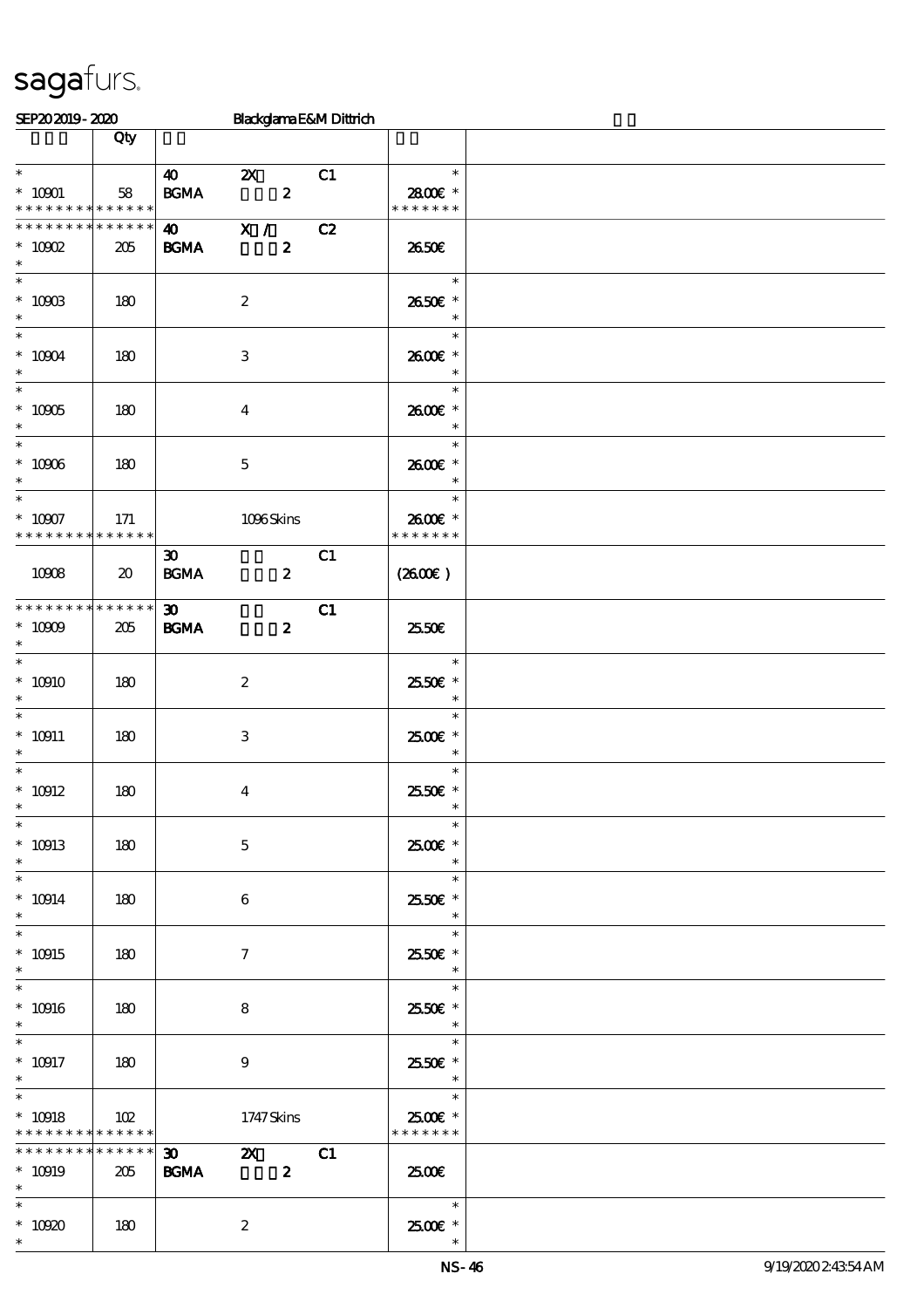| SEP202019-2020                                                                     |     | Blackglama E&M Dittrich                                                                    |                                                                           |  |
|------------------------------------------------------------------------------------|-----|--------------------------------------------------------------------------------------------|---------------------------------------------------------------------------|--|
|                                                                                    | Qty |                                                                                            |                                                                           |  |
| $^*$ 10021<br>$\ast$                                                               | 180 | $\boldsymbol{\mathfrak{D}}$<br>C1<br>$\mathbf{X}$<br>$\boldsymbol{z}$<br>$\mathbf{B G MA}$ | $\ast$<br>2500€ *<br>$\ast$                                               |  |
| $\ast$<br>$* 10922$<br>$\ast$                                                      | 180 | $\boldsymbol{4}$                                                                           | $\ast$<br>2500€ *<br>$\ast$                                               |  |
| $\ast$<br>$^\ast$ 10923 $^\ast$                                                    | 180 | $\mathbf 5$                                                                                | $\ast$<br>2500€ *<br>$\ast$                                               |  |
| $\overline{\ast}$<br>$* 10924$<br>$\ast$                                           | 180 | $\bf 6$                                                                                    | $\ast$<br>2500€ *<br>$\ast$                                               |  |
| $\ast$<br>$* 10925$<br>$\ast$                                                      | 180 | $\boldsymbol{7}$                                                                           | $\ast$<br>2500€*<br>$\ast$                                                |  |
| $\overline{\phantom{0}}$<br>$* 10926$<br>$\ast$                                    | 180 | $\bf 8$                                                                                    | $\ast$<br>$2500$ $\epsilon$ *<br>$\ast$                                   |  |
| $\overline{\ast}$<br>$^*$ 10927<br>$\ast$                                          | 180 | $\boldsymbol{9}$                                                                           | $\ast$<br>2500€ *<br>$\ast$                                               |  |
| $\ast$<br>$^*$ 10928 $\,$<br>$\ast$                                                | 180 | $10\,$                                                                                     | $\ast$<br>$2500$ £ *<br>$\ast$                                            |  |
| $\overline{\phantom{0}}$<br>$* 10929$<br>$\ast$                                    | 180 | $11\,$                                                                                     | $\ast$<br>2500€*<br>$\ast$                                                |  |
| $\overline{\ast}$<br>$* 10000$<br>$\ast$                                           | 180 | $12 \,$                                                                                    | $\ast$<br>2500€*<br>$\ast$                                                |  |
| $\ast$<br>$^*$ 10031<br>$\ast$                                                     | 180 | $13\,$                                                                                     | $\ast$<br>2450€ *<br>$\ast$                                               |  |
| $\overline{\phantom{0}}$<br>$^*$ 10032<br>* * * * * * * * <mark>* * * * * *</mark> | 58  | 2423Skins                                                                                  | $\ast$<br>2450€ *<br>* * * * * * *                                        |  |
| ******** <mark>*******</mark><br>$* 10933$<br>$\ast$                               | 205 | $\overline{30}$ $\overline{X}$ / $\overline{C2}$<br>BGMA 2                                 | 2400E                                                                     |  |
| $\ast$<br>$^*$ 10034 $\,$<br>$\ast$                                                | 180 | $\boldsymbol{2}$                                                                           | $\ast$<br>2400€ *<br>$\ast$                                               |  |
| $\ast$<br>$* 10935$<br>$\ast$                                                      | 180 | 3                                                                                          | $\overline{\phantom{a}}$<br>$\ast$<br>2400€ *<br>$\ast$                   |  |
| $\overline{\ast}$<br>$* 10936$<br>$\ast$                                           | 180 | $\overline{4}$                                                                             | $\ast$<br>2400€ *<br>$\ast$                                               |  |
| $\ast$<br>$* 10037$<br>$\ast$                                                      | 180 | $\mathbf{5}$                                                                               | $\ast$<br>2400 £*<br>$\overline{\phantom{a}}$                             |  |
| $^\ast$ 10938<br>$\ast$                                                            | 180 | 6                                                                                          | $\ast$<br>2350€ *<br>$\overline{\phantom{a}}$                             |  |
| $\ast$<br>$* 10939$<br>$\ast$                                                      | 180 | $\tau$                                                                                     | $\overline{\phantom{a}}$<br>$\ast$<br>2350E *<br>$\overline{\phantom{a}}$ |  |
| $\ast$<br>$*10940$<br>* * * * * * * * * * * * * *                                  | 159 | 1444 Skins                                                                                 | $\ast$<br>2350€ *<br>* * * * * * *                                        |  |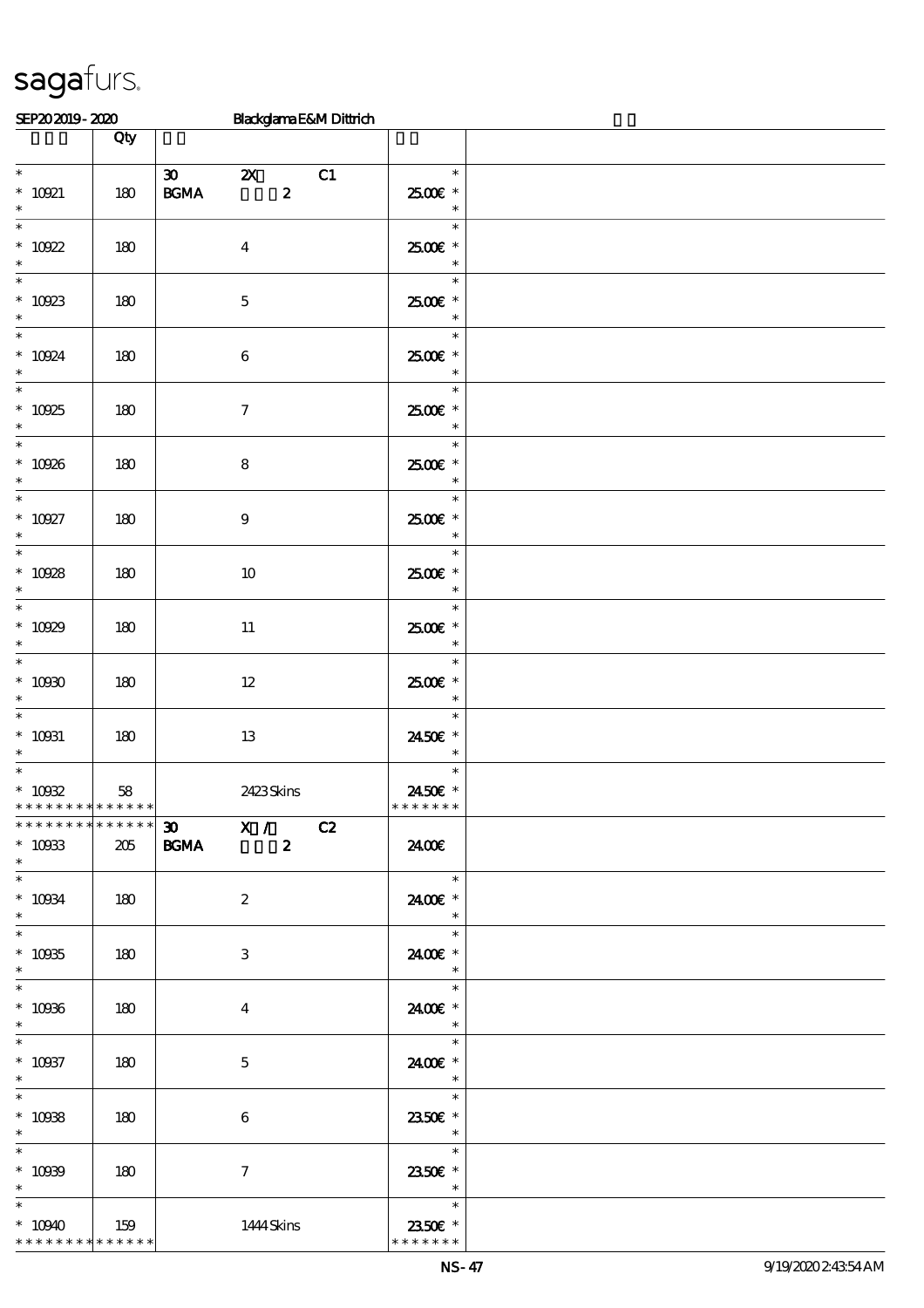| SEP202019-2020                                                |     |                                                  | Blackglama E&M Dittrich           |    |                                     |  |  |  |  |
|---------------------------------------------------------------|-----|--------------------------------------------------|-----------------------------------|----|-------------------------------------|--|--|--|--|
|                                                               | Qty |                                                  |                                   |    |                                     |  |  |  |  |
| * * * * * * * * * * * * * *<br>$* 10941$<br>$\ast$            | 245 | $\boldsymbol{\mathfrak{D}}$<br><b>BGMA</b>       | <b>H_/2XD</b><br>$\boldsymbol{z}$ | C1 | 2300E                               |  |  |  |  |
| $\overline{\ast}$<br>$* 10942$<br>$\ast$                      | 220 |                                                  | $\boldsymbol{2}$                  |    | $\ast$<br>22.50€ *<br>$\ast$        |  |  |  |  |
| $\ast$<br>$* 10943$<br>$\ast$                                 | 220 |                                                  | $\,3$                             |    | $\ast$<br>22.50€ *<br>$\ast$        |  |  |  |  |
| $\ast$<br>$^*$ 10944 $\,$<br>$\ast$                           | 220 |                                                  | $\boldsymbol{4}$                  |    | $\ast$<br>22.50€ *                  |  |  |  |  |
| $\ast$<br>$^*$ 10945<br>$\ast$                                | 220 |                                                  | $\mathbf 5$                       |    | $\ast$<br>22.50€ *<br>$\ast$        |  |  |  |  |
| $\overline{\ast}$<br>$* 10946$<br>* * * * * * * * * * * * * * | 63  |                                                  | 1188Skins                         |    | $\ast$<br>22.50€ *<br>* * * * * * * |  |  |  |  |
| * * * * * * * * * * * * * *<br>$* 10947$<br>$\ast$            | 245 | $\boldsymbol{\mathfrak{D}}$<br>$\mathbf{B G MA}$ | X /<br>$\boldsymbol{z}$           | C2 | 2100                                |  |  |  |  |
| $\overline{\ast}$<br>$* 10948$<br>$\ast$                      | 220 |                                                  | $\boldsymbol{2}$                  |    | $\ast$<br>2050E *<br>$\ast$         |  |  |  |  |
| $\overline{\ast}$<br>$* 10949$<br>$\ast$                      | 220 |                                                  | $\,3$                             |    | $\ast$<br>$21.005*$<br>$\ast$       |  |  |  |  |
| $\ast$<br>$*10050$<br>* * * * * * * * * * * * * *             | 132 |                                                  | 817Skins                          |    | $\ast$<br>2050E *<br>* * * * * * *  |  |  |  |  |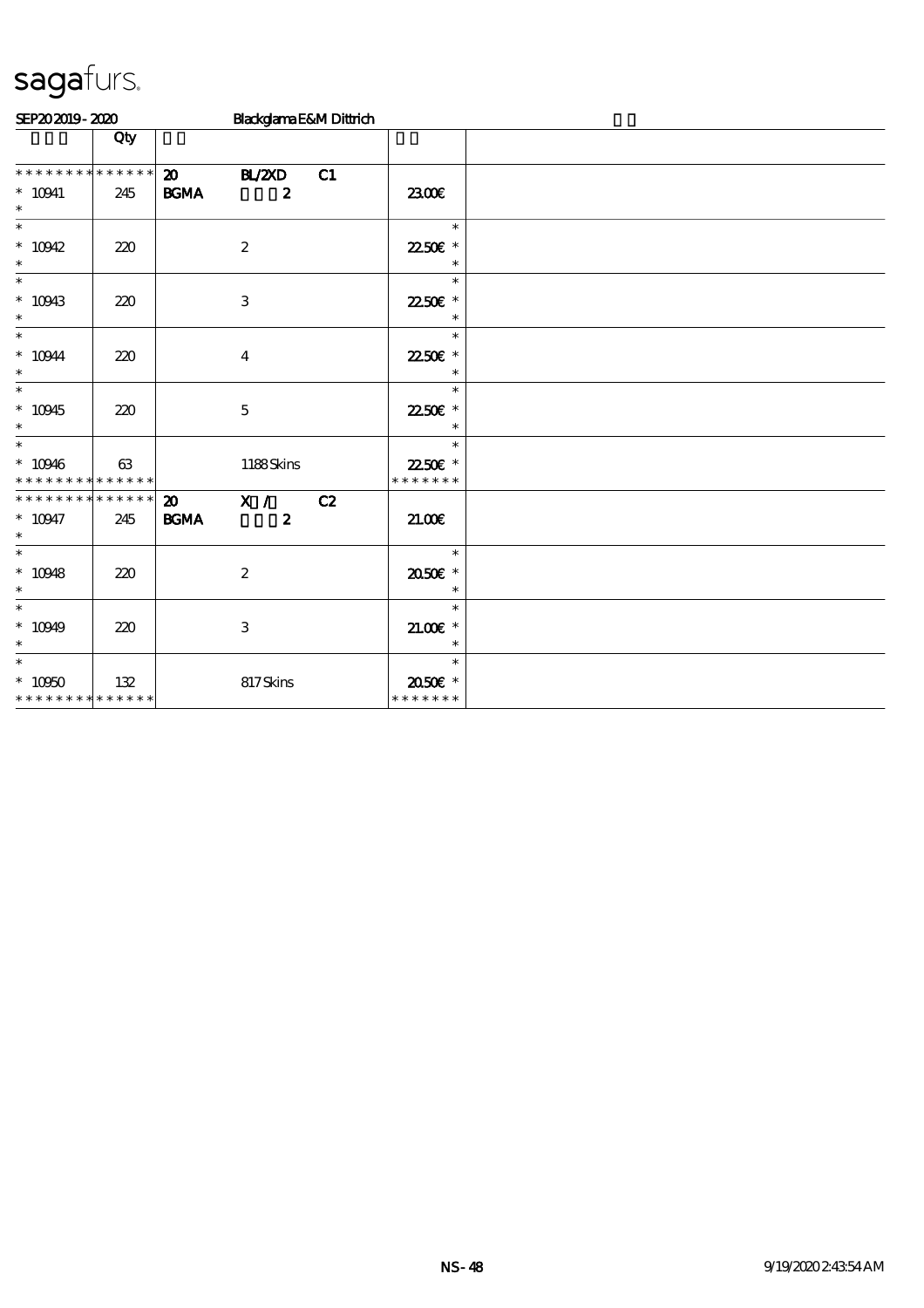| SEP202019-2020                                                          |                        |                                            | Blackglama Dixon-Walt Brown                   |       |                                        |  |
|-------------------------------------------------------------------------|------------------------|--------------------------------------------|-----------------------------------------------|-------|----------------------------------------|--|
|                                                                         | Qty                    |                                            |                                               |       |                                        |  |
| * * * * * * * * * * * * * * *<br>$^*$ 10061 $\,$<br>$\ast$              | 185                    | 50 <sub>o</sub><br><b>BGMA</b>             | $X$ $N$<br>$\boldsymbol{2}$                   | C1/C2 | (350)                                  |  |
| $\ast$<br>$^*$ 10962 $\,$<br>* * * * * * * * <mark>* * * * * * *</mark> | 117                    |                                            | 302Skins                                      |       | $\ast$<br>$(3500)$ *<br>* * * * * * *  |  |
| * * * * * * * * * * * * * *<br>$* 10963$<br>$\ast$                      | 205                    | $\boldsymbol{\omega}$<br><b>BGMA</b>       | <b>H</b> <sub>Z</sub> ZXD<br>$\boldsymbol{z}$ | C1    |                                        |  |
| $\ast$<br>$* 10064$<br>$\ast$                                           | 180                    |                                            | $\boldsymbol{2}$                              |       | $\ast$<br>3300€ *<br>$\ast$            |  |
| $\overline{\ast}$<br>$* 10965$<br>$\ast$                                | 180                    |                                            | $\,3\,$                                       |       | $\ast$<br>3300€ *<br>$\ast$            |  |
| $\ast$<br>$^\ast$ 10966<br>* * * * * * * *                              | 159<br>$* * * * * * *$ |                                            | 724 Skins                                     |       | $\ast$<br>$(3300)$ *<br>* * * * * * *  |  |
| * * * * * * * *<br>$* 10967$<br>$\ast$                                  | $* * * * * * *$<br>205 | $\boldsymbol{\omega}$<br><b>BGMA</b>       | $\overline{\mathbf{x}}$ /<br>$\boldsymbol{z}$ | C2    | (31.00)                                |  |
| $\ast$<br>$* 10068$<br>$\ast$                                           | 180                    |                                            | $\boldsymbol{2}$                              |       | $\ast$<br>$(31.00)$ *<br>$\ast$        |  |
| $\ast$<br>$* 10009$<br>$\ast$                                           | 180                    |                                            | 3                                             |       | $\ast$<br>$(31.00)$ *<br>$\ast$        |  |
| $\ast$<br>$* 10970$<br>$\ast$                                           | 180                    |                                            | $\boldsymbol{4}$                              |       | $\ast$<br>$(31.00)$ *<br>$\ast$        |  |
| $\ast$<br>$* 10971$<br>$\ast$                                           | 180                    |                                            | $\mathbf 5$                                   |       | $\ast$<br>$(31.00)$ *<br>$\ast$        |  |
| $\ast$<br>$^*$ 10972<br>$*$                                             | 180                    |                                            | $\bf 6$                                       |       | $\ast$<br>$(31.00)$ *                  |  |
| $\ast$<br>$^\ast$ 10973<br>$\ast$                                       | 180                    |                                            | $\boldsymbol{\tau}$                           |       | $\ast$<br>$(31.00)$ *<br>$\ast$        |  |
| $\ast$<br>$* 10974$<br>$\ast$                                           | 180                    |                                            | 8                                             |       | $\ast$<br>$(31.00)$ *<br>$\ast$        |  |
| $\ast$<br>$^\ast$ 10975<br>$\ast$                                       | 180                    |                                            | $\boldsymbol{9}$                              |       | $\ast$<br>$(31.00)$ *<br>$\ast$        |  |
| $\ast$<br>$* 10976$<br>* * * * * * * *                                  | 157<br>$* * * * * * *$ |                                            | 1802Skins                                     |       | $\ast$<br>$(31.00)$ *<br>* * * * * * * |  |
| * * * * * * *<br>$* 10977$<br>$\ast$                                    | * * * * * *  <br>205   | $\boldsymbol{\mathfrak{D}}$<br><b>BGMA</b> | $\boldsymbol{z}$                              | C1    | (300E)                                 |  |
| $\ast$<br>$* 10978$<br>$\ast$                                           | 180                    |                                            | $\boldsymbol{2}$                              |       | $\ast$<br>$(3000)$ *<br>$\ast$         |  |
| $\ast$<br>$* 10979$<br>$\ast$                                           | 180                    |                                            | $\,3$                                         |       | $\ast$<br>$(3000)$ *<br>$\ast$         |  |
| $\ast$<br>$* 10980$                                                     | 180                    |                                            | $\boldsymbol{4}$                              |       | $\ast$<br>$(300E)*$                    |  |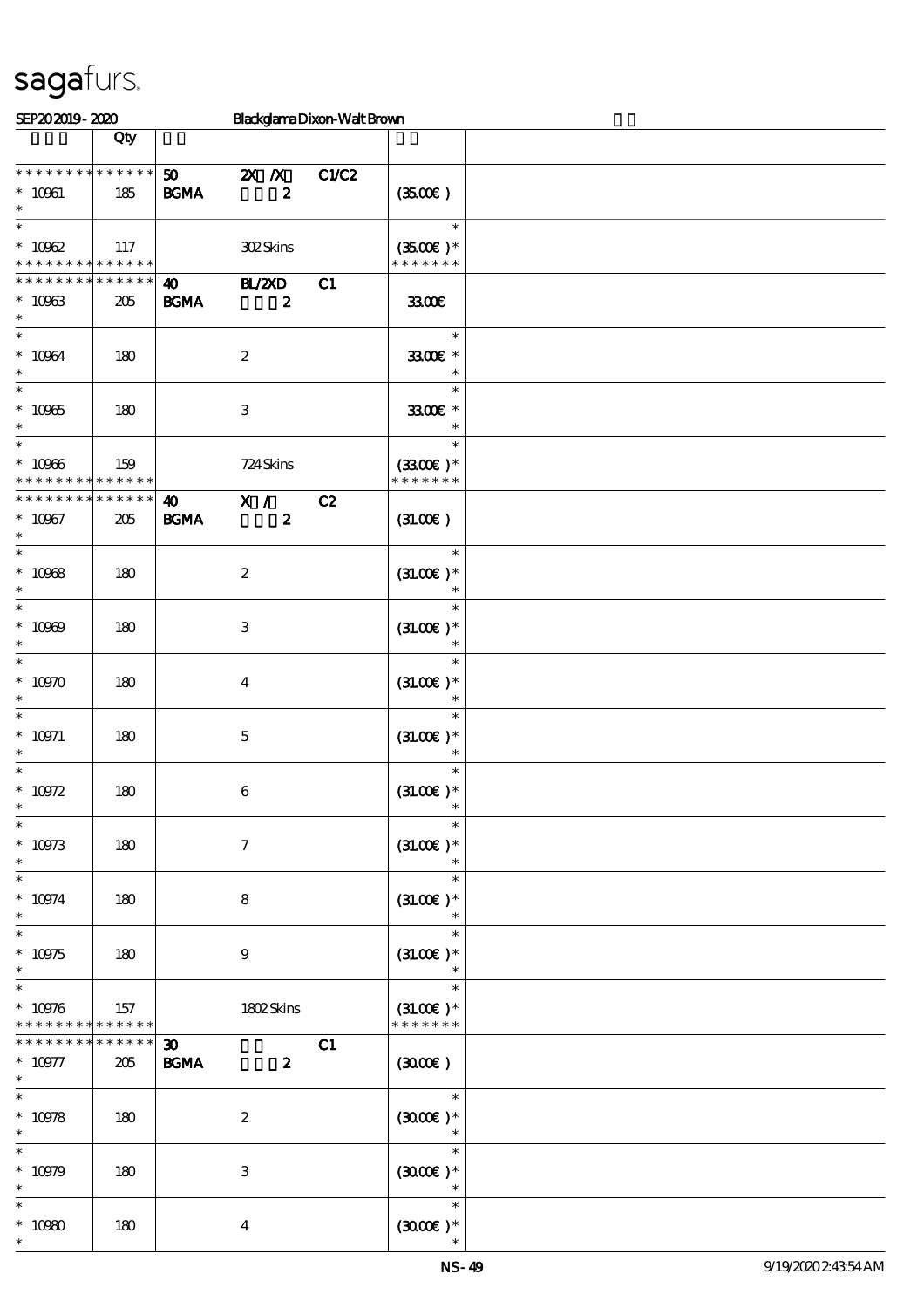| SEP202019-2020                                     |                    | Blackglama Dixon-Walt Brown                                                |                                                   |  |
|----------------------------------------------------|--------------------|----------------------------------------------------------------------------|---------------------------------------------------|--|
|                                                    | Qty                |                                                                            |                                                   |  |
| $\ast$<br>$* 10081$<br>$\ast$                      | 180                | $\boldsymbol{\mathfrak{D}}$<br>C1<br>$\mathbf{B G MA}$<br>$\boldsymbol{z}$ | $\ast$<br>$(300E)*$<br>$\ast$                     |  |
| $\ast$<br>$* 10982$<br>$\ast$                      | 180                | $\,6\,$                                                                    | $\ast$<br>$(300E)*$<br>$\ast$                     |  |
| $\ast$<br>$* 10983$<br>$\ast$                      | 180                | $\boldsymbol{7}$                                                           | $\ast$<br>$(3000\varepsilon)*$<br>$\ast$          |  |
| $\ast$<br>$* 10084$<br>$\ast$                      | 180                | $\bf 8$                                                                    | $\ast$<br>$(300E)*$<br>$\ast$                     |  |
| $\ast$<br>$* 10985$<br>$\ast$                      | 180                | $\boldsymbol{9}$                                                           | $\ast$<br>$(300E)*$<br>$\ast$                     |  |
| $\ast$<br>$* 10986$<br>$\ast$                      | 180                | $10\,$                                                                     | $\ast$<br>$(300E)*$<br>$\ast$                     |  |
| $\overline{\phantom{0}}$<br>$* 10987$<br>$\ast$    | 180                | $11\,$                                                                     | $\ast$<br>$(300E)*$<br>$\ast$                     |  |
| $\ast$<br>$* 10988$<br>$\ast$                      | 180                | $12\,$                                                                     | $\ast$<br>$(300E)*$<br>$\ast$                     |  |
| $\ast$<br>$* 10989$<br>$\ast$                      | 180                | $13\,$                                                                     | $\ast$<br>$(300E)*$<br>$\ast$                     |  |
| $\ast$<br>$* 10900$<br>$\ast$                      | 180                | 14                                                                         | $\ast$<br>$(300E)*$<br>$\ast$                     |  |
| $\ast$<br>$* 10991$<br>$\ast$                      | 180                | $15\,$                                                                     | $\ast$<br>$(3000\varepsilon)*$<br>$\ast$          |  |
| $\ast$<br>$*$ 10992                                | 180                | $16\,$                                                                     | $\ast$<br>$(3000)$ *                              |  |
| $\overline{\phantom{0}}$<br>$* 10903$<br>$\ast$    | 180                | $17\,$                                                                     | $\ast$<br>$(300E)*$<br>$\ast$                     |  |
| $\ast$<br>$* 10994$<br>$\ast$                      | 180                | 18                                                                         | $\ast$<br>$(300E)*$<br>$\ast$                     |  |
| $\ast$<br>$^*$ 10995 $\,$<br>$\ast$                | 180                | 19                                                                         | $\ast$<br>$(300E)*$<br>$\overline{\mathbf{r}}$    |  |
| $\overline{\ast}$<br>$^\ast$ 10996<br>$\ast$       | 180                | $\boldsymbol{\mathfrak{D}}$                                                | $\ast$<br>$(300E)*$<br>$\ast$                     |  |
| $\overline{\phantom{1}}$<br>$^*$ 10997<br>$\ast$   | 180                | 21                                                                         | $\ast$<br>$(300E)*$<br>$\overline{\phantom{a}}$ * |  |
| $\ast$<br>$* 10998$<br>$\ast$                      | 180                | $\boldsymbol{\mathcal{Z}}$                                                 | $\ast$<br>$(300E)*$<br>$\ddot{x}$                 |  |
| $\ast$<br>$* 10999$<br>* * * * * * * * * * * * * * | 176                | 4161 Skins                                                                 | $\ast$<br>$(300E)*$<br>* * * * * * *              |  |
| * * * * * * *<br>$*11000$<br>$\ast$                | * * * * * *<br>205 | C1<br>$\infty$<br>$\mathbf{x}$<br>$\boldsymbol{z}$<br><b>BGMA</b>          | (2900)                                            |  |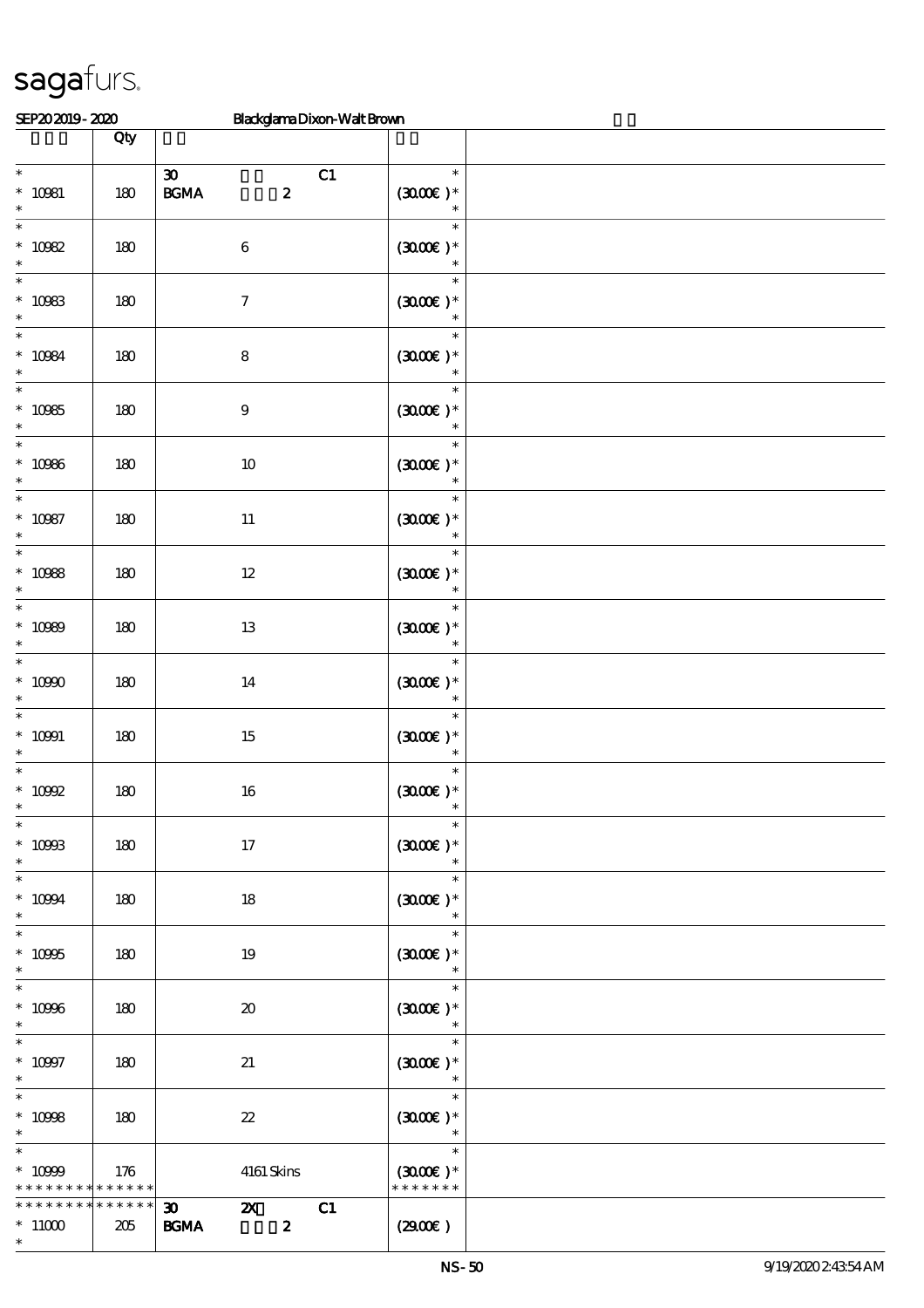| SEP202019-2020                        |                    | Blackglama Dixon-Walt Brown                                                                             |                                       |  |
|---------------------------------------|--------------------|---------------------------------------------------------------------------------------------------------|---------------------------------------|--|
|                                       | Qty                |                                                                                                         |                                       |  |
| $\ast$<br>$*$ 11001<br>$\ast$         | 180                | $\boldsymbol{\mathfrak{D}}$<br>C1<br>$\boldsymbol{\mathsf{Z}}$<br>$\mathbf{B G MA}$<br>$\boldsymbol{z}$ | $\ast$<br>$(2900)$ *<br>$\ast$        |  |
| $\ast$<br>$*$ 11002<br>$\ast$         | 180                | $\,3$                                                                                                   | $\ast$<br>$(2900)$ *<br>$\ast$        |  |
| $\ast$<br>$^*$ 11003<br>$\ast$        | 180                | $\boldsymbol{4}$                                                                                        | $\ast$<br>$(290E)*$<br>$\ast$         |  |
| $\ast$<br>$^*$ 11004 $\,$<br>$\ast$   | 180                | $\mathbf 5$                                                                                             | $\ast$<br>$(2900)$ *<br>$\ast$        |  |
| $\ast$<br>$^*$ 11005 $\,$<br>$\ast$   | 180                | $\,6\,$                                                                                                 | $\ast$<br>$(2900)$ *<br>$\ast$        |  |
| $\ast$<br>$*11006$<br>$\ast$          | 180                | $\boldsymbol{7}$                                                                                        | $\ast$<br>$(2900)$ *                  |  |
| $\ast$<br>$*11007$<br>$\ast$          | 180                | $\bf 8$                                                                                                 | $\ast$<br>$(2900)$ *<br>$\ast$        |  |
| $\ast$<br>$^*$ 11008 $\,$<br>$\ast$   | 180                | $\boldsymbol{9}$                                                                                        | $\ast$<br>$(2900)$ *<br>$\ast$        |  |
| $\ast$<br>$^*$ 11009 $\,$<br>$\ast$   | 180                | $10\,$                                                                                                  | $\ast$<br>$(2900)$ *<br>$\ast$        |  |
| $\ast$<br>$*11010$<br>$\ast$          | 180                | $11\,$                                                                                                  | $\ast$<br>$(2900)$ *<br>$\ast$        |  |
| $\ast$<br>$^*$ 11011                  | 180                | $12\,$                                                                                                  | $\ast$<br>$(2900)$ *<br>$\ast$        |  |
| $\ast$<br>$^*$ 11012 $\,$<br>∗        | 180                | 13                                                                                                      | $\ast$<br>$(2900)$ *                  |  |
| $\ast$<br>$*11013$<br>$\ast$          | 180                | 14                                                                                                      | $(2900)$ *                            |  |
| $\ast$<br>$*11014$<br>$\ast$          | 180                | 15                                                                                                      | $\ast$<br>$(2900)$ *<br>$\ast$        |  |
| $\ast$<br>$*11015$<br>* * * * * * * * | 120<br>******      | 2845Skins                                                                                               | $\ast$<br>$(2900)$ *<br>* * * * * * * |  |
| * * * * * * * *<br>$*11016$<br>$\ast$ | * * * * * *<br>205 | X / C2<br>30 <sub>2</sub><br><b>BGMA</b><br>$\boldsymbol{z}$                                            | (2800)                                |  |
| $\ast$<br>$*11017$<br>$\ast$          | 180                | $\boldsymbol{z}$                                                                                        | $\ast$<br>$(2800)$ *<br>$\ast$        |  |
| $\ast$<br>$*11018$<br>$\ast$          | 180                | $\ensuremath{\mathbf{3}}$                                                                               | $\ast$<br>$(2800)$ *<br>$\ast$        |  |
| $*11019$<br>$\ast$                    | 180                | $\overline{4}$                                                                                          | $\ast$<br>$(2800)$ *                  |  |
| $\ast$<br>$*11020$<br>$\ast$          | 180                | $\mathbf 5$                                                                                             | $\ast$<br>$(2800)$ *                  |  |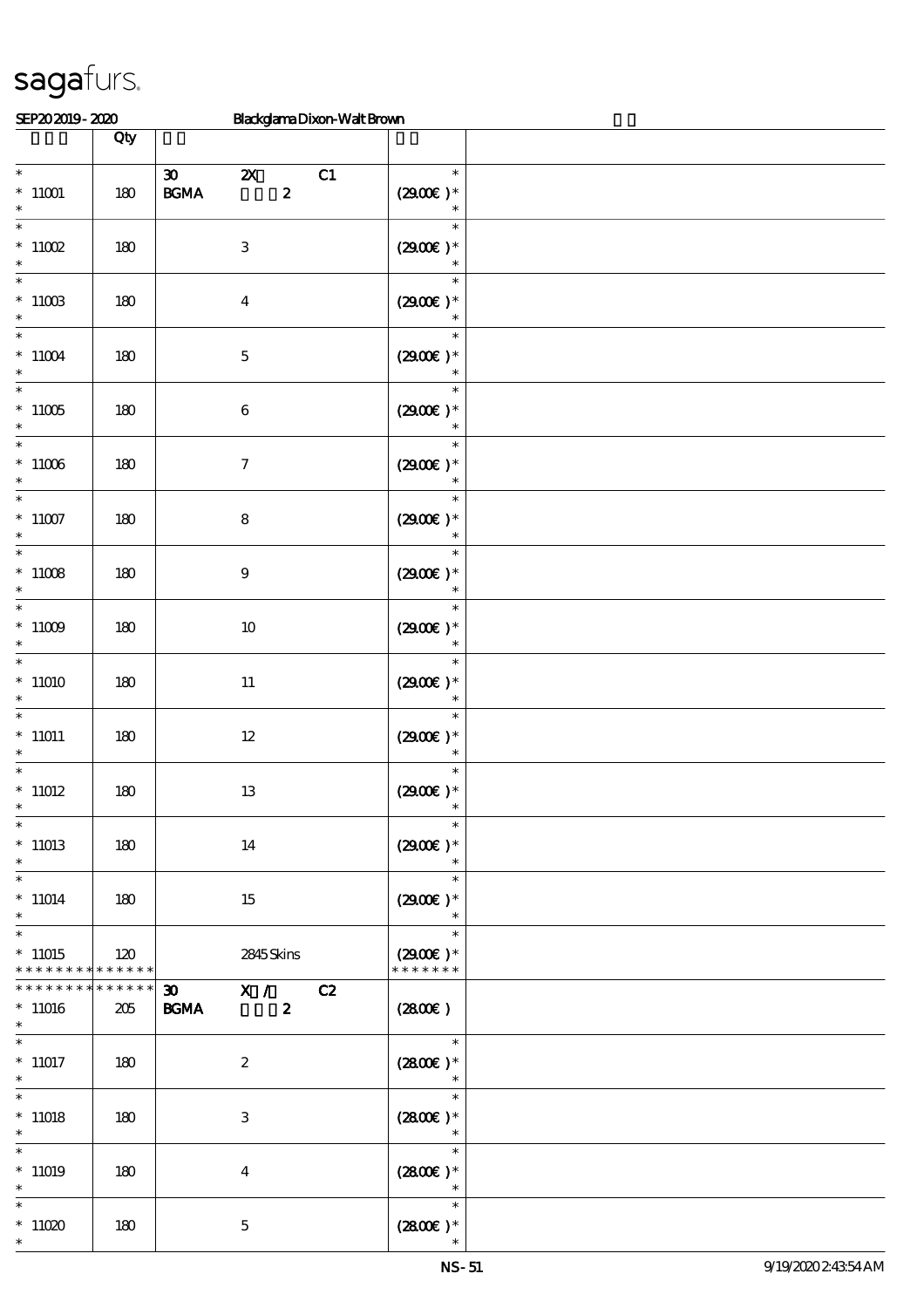| SEP202019-2020                                                 |                    | BlackglamaDixon-WaltBrown                                                     |                                                  |  |
|----------------------------------------------------------------|--------------------|-------------------------------------------------------------------------------|--------------------------------------------------|--|
|                                                                | Qty                |                                                                               |                                                  |  |
| $\ast$<br>$*$ 11021<br>$\ast$                                  | 180                | $\boldsymbol{\mathfrak{D}}$<br>X /<br>$\pmb{2}$<br>$\mathbf{B G MA}$          | $\ast$<br>C2<br>$(2800)$ *<br>$\ast$             |  |
| $\ast$<br>$*11022$<br>$\ast$                                   | 180                | $\boldsymbol{\tau}$                                                           | $\ast$<br>$(2800)$ *<br>$\ast$                   |  |
| $\ast$<br>$*11023$<br>$\ast$                                   | 180                | $\bf 8$                                                                       | $\ast$<br>$(2800)$ *<br>$\ast$                   |  |
| $\ast$<br>$*11024$<br>$\ast$                                   | 180                | $\boldsymbol{9}$                                                              | $\ast$<br>$(2800)$ *<br>$\ast$                   |  |
| $\ast$<br>$*11025$<br>$\ast$<br>$\overline{\phantom{0}}$       | 180                | $10$                                                                          | $\ast$<br>$(2800)$ *                             |  |
| $*11026$<br>$\ast$<br>$\overline{\ast}$                        | 180                | $11\,$                                                                        | $\ast$<br>$(2800)$ *<br>$\ast$                   |  |
| $*11027$<br>$\ast$                                             | 180                | $12\,$                                                                        | $\ast$<br>$(2800)$ *<br>$\ast$                   |  |
| $\ast$<br>$*11028$<br>* * * * * * * *                          | 34<br>* * * * * *  | 2219Skins                                                                     | $\ast$<br>$(2800)$ *<br>* * * * * * *            |  |
| * * * * * * * *<br>$*11029$<br>$\ast$<br>$\ast$                | * * * * * *<br>245 | $\boldsymbol{\mathsf{20}}$<br><b>BGMA</b><br>$\boldsymbol{z}$                 | C1<br>$(2400\varepsilon)$                        |  |
| $*11030$<br>$\ast$                                             | 220                | $\boldsymbol{2}$                                                              | $\ast$<br>$(2400)$ *<br>$\ast$                   |  |
| $\ast$<br>$^*$ 11031<br>$\ast$<br>$\ast$                       | 220                | $\ensuremath{\mathbf{3}}$                                                     | $\ast$<br>$(2400E)*$                             |  |
| $*11032$<br>$\ast$<br>$\ast$                                   | 220                | $\boldsymbol{4}$                                                              | $\ast$<br>$(2400\varepsilon)^*$<br>$\ast$        |  |
| $*11033$<br>$\ast$<br>$\ast$                                   | 220                | $\mathbf 5$                                                                   | $(2400)$ *<br>$\ast$<br>$\ast$                   |  |
| $^*$ 11034 $\,$<br>$\ast$                                      | 220                | $\boldsymbol{6}$                                                              | $(2400E)*$<br>$\ast$                             |  |
| $\ast$<br>$^*$ 11035<br>$\ast$                                 | 220                | $\tau$                                                                        | $\ast$<br>$(2400\varepsilon)^*$<br>$\ast$        |  |
| $\ast$<br>$*11036$<br>$\ast$                                   | 220                | 8                                                                             | $\ast$<br>$(2400)$ *                             |  |
| $\ast$<br>$*11037$<br>$\ast$                                   | 220                | $9\phantom{.0}$                                                               | $\ast$<br>$(2400)$ *                             |  |
| $\ast$<br>$*11038$<br>$\ast$                                   | 220                | 10                                                                            | $\ast$<br>$(2400)$ *<br>$\overline{\phantom{a}}$ |  |
| $\ast$<br>$*11039$<br>* * * * * * * * <mark>* * * * * *</mark> | 193                | 2418Skins                                                                     | $\ast$<br>$(2400)$ *<br>* * * * * * *            |  |
| * * * * * * * *<br>$*11040$<br>$\ast$                          | * * * * * *<br>245 | $\mathbf{x}$<br>$\boldsymbol{\mathsf{20}}$<br>$\boldsymbol{z}$<br><b>BGMA</b> | C1<br>2250E                                      |  |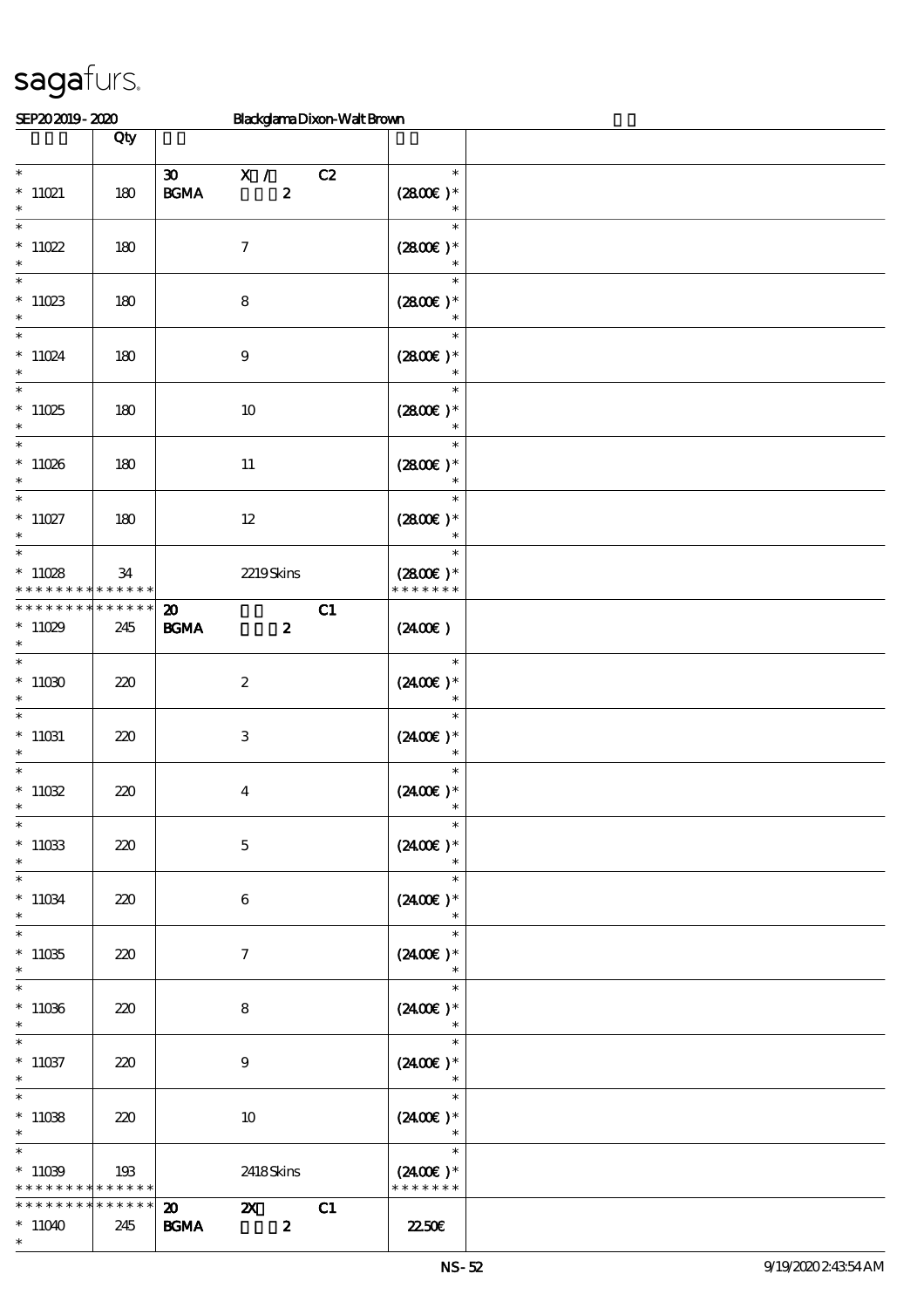| SEP202019-2020                                                 |                    |                                            |                                               | Blackglama Dixon-Walt Brown |                                       |  |
|----------------------------------------------------------------|--------------------|--------------------------------------------|-----------------------------------------------|-----------------------------|---------------------------------------|--|
|                                                                | Qty                |                                            |                                               |                             |                                       |  |
| $\ast$<br>$*11041$<br>$\ast$                                   | 220                | $\boldsymbol{\mathfrak{D}}$<br><b>BGMA</b> | $\boldsymbol{\mathsf{Z}}$<br>$\boldsymbol{z}$ | C1                          | $\ast$<br>2250€ *                     |  |
| $*11042$<br>$\ast$                                             | 220                | $\ensuremath{\mathbf{3}}$                  |                                               |                             | $\ast$<br>22.50€ *<br>$\ast$          |  |
| $\ast$<br>$*11043$<br>$\ast$                                   | 220                | $\overline{\mathbf{4}}$                    |                                               |                             | $\ast$<br>22.50€ *<br>$\ast$          |  |
| $\ast$<br>$*11044$<br>$\ast$                                   | 220                | $\mathbf 5$                                |                                               |                             | $\ast$<br>22.50€ *<br>$\ast$          |  |
| $\ast$<br>$*11045$<br>$\ast$                                   | 220                | $\boldsymbol{6}$                           |                                               |                             | $\ast$<br>2250E *<br>$\ast$           |  |
| $\ast$<br>$*11046$<br>$\ast$                                   | 220                | $\boldsymbol{\tau}$                        |                                               |                             | $\ast$<br>2250E *<br>$\ast$           |  |
| $\ast$<br>$*11047$<br>$\ast$                                   | 220                | $\bf 8$                                    |                                               |                             | $\ast$<br>2250E *<br>$\ast$           |  |
| $\overline{\phantom{0}}$<br>$*11048$<br>$\ast$                 | 220                | $\boldsymbol{9}$                           |                                               |                             | $\ast$<br>2250E *<br>$\ast$           |  |
| $\ast$<br>$*11049$<br>* * * * * * * *                          | 83<br>* * * * * *  |                                            | 2088Skins                                     |                             | $\ast$<br>2250E *<br>* * * * * * *    |  |
| * * * * * * * *<br>$*11050$<br>$\ast$                          | * * * * * *<br>220 | $\boldsymbol{\mathfrak{D}}$<br><b>BGMA</b> | $\overline{\mathbf{X}}$ /<br>$\boldsymbol{z}$ | C2                          | 2200                                  |  |
| $\ast$<br>$*11051$<br>$\ast$                                   | 220                | $\boldsymbol{2}$                           |                                               |                             | $\ast$<br>22.00E *<br>$\ast$          |  |
| $\ast$<br>$*11052$<br>$\ast$                                   | 200                | $\,3$                                      |                                               |                             | $\ast$<br>$(220E)^*$                  |  |
| $\ast$<br>$*11053$<br>* * * * * * * * <mark>* * * * * *</mark> | 37                 |                                            | 677Skins                                      |                             | $\ast$<br>$(2200)$ *<br>* * * * * * * |  |
| * * * * * * * * <mark>* * * * * *</mark><br>$*11054$<br>$\ast$ | 265                | $\mathbf 0$<br><b>BGMA</b>                 | $X$ $N$<br>$\boldsymbol{2}$                   | C1/C2                       | 1850E                                 |  |
| $\ast$<br>$*11055$<br>* * * * * * * * * * * * * *              | 202                |                                            | 467Skins                                      |                             | $\ast$<br>1850€ *<br>* * * * * * *    |  |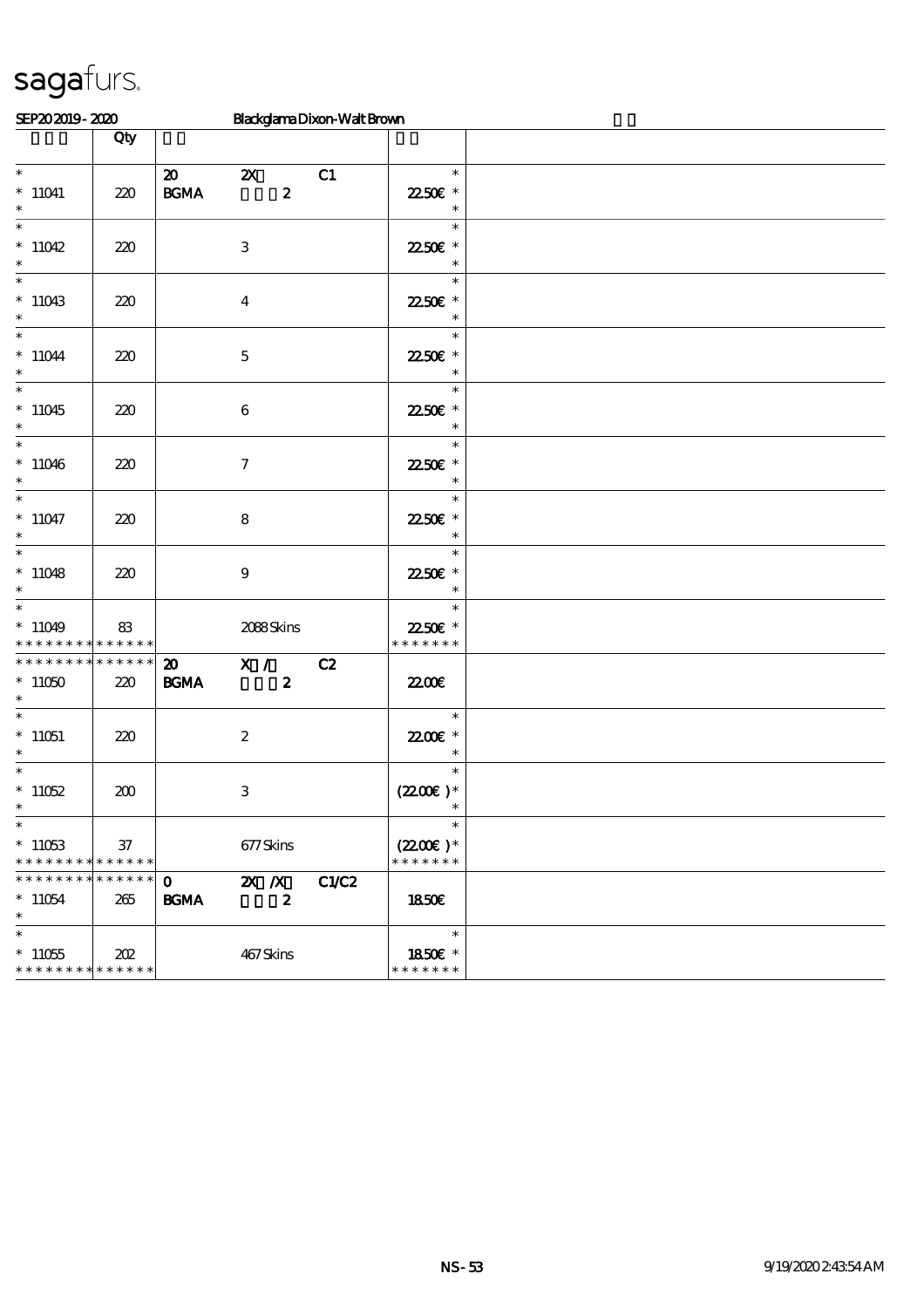| SEP202019-2020                             |                             |                             | Blackglama Zimbal Mink    |    |                          |  |
|--------------------------------------------|-----------------------------|-----------------------------|---------------------------|----|--------------------------|--|
|                                            | Qty                         |                             |                           |    |                          |  |
|                                            |                             |                             |                           |    |                          |  |
| * * * * * * * * * * * * * *                |                             | $\boldsymbol{\omega}$       |                           | C1 |                          |  |
| $^*$ 11061 $\,$                            | 220                         | <b>BGMA</b>                 | $\boldsymbol{2}$          |    | (300)                    |  |
| $\ast$                                     |                             |                             |                           |    |                          |  |
| $\ast$                                     |                             |                             |                           |    | $\ast$                   |  |
| $*11062$                                   | 172                         |                             | <b>392Skins</b>           |    | $(300E)*$                |  |
| * * * * * * * * <mark>* * * * * * *</mark> |                             |                             |                           |    | * * * * * * *            |  |
| * * * * * * * * * * * * * *                |                             | $\bullet$ $\bullet$         | $\boldsymbol{\mathsf{z}}$ | C1 |                          |  |
| $*11063$                                   | 205                         | <b>BGMA</b>                 | $\boldsymbol{z}$          |    | 27.50E                   |  |
| $\ast$                                     |                             |                             |                           |    |                          |  |
| $\ast$                                     |                             |                             |                           |    | $\ast$                   |  |
|                                            |                             |                             |                           |    |                          |  |
| $*11064$<br>$\ast$                         | 160                         |                             | $\boldsymbol{z}$          |    | 27.00 £*<br>$\ast$       |  |
| $\overline{\phantom{0}}$                   |                             |                             |                           |    | $\ast$                   |  |
|                                            |                             |                             |                           |    |                          |  |
| $*11065$                                   | 46                          |                             | 411 Skins                 |    | 2650€ *                  |  |
| * * * * * * * * * * * * * *                |                             |                             |                           |    | * * * * * * *            |  |
| * * * * * * * * * * * * * *                |                             | $\boldsymbol{\omega}$       | $\overline{\mathbf{x}}$ / | C2 |                          |  |
| $*11066$                                   | 205                         | <b>BGMA</b>                 | $\boldsymbol{z}$          |    | 2550€                    |  |
| $\ast$                                     |                             |                             |                           |    |                          |  |
| $\ast$                                     |                             |                             |                           |    | $\ast$                   |  |
| $*11067$                                   | 75                          |                             | 280Skins                  |    | 2550€ *                  |  |
| * * * * * * * * * * * * * *                |                             |                             |                           |    | * * * * * * *            |  |
|                                            |                             | $\boldsymbol{\mathfrak{D}}$ |                           | C1 |                          |  |
| 11068                                      | $\boldsymbol{\mathfrak{D}}$ | <b>BGMA</b>                 | $\boldsymbol{z}$          |    | (27.50)                  |  |
|                                            |                             |                             |                           |    |                          |  |
| * * * * * * * * * * * * * *                |                             | $\boldsymbol{\mathfrak{D}}$ |                           | C1 |                          |  |
| $*11009$                                   | 205                         | <b>BGMA</b>                 | $\boldsymbol{z}$          |    | 2500€                    |  |
| $\ast$                                     |                             |                             |                           |    |                          |  |
| $\overline{\ast}$                          |                             |                             |                           |    | $\ast$                   |  |
|                                            |                             |                             |                           |    |                          |  |
| $*11070$                                   | 180                         |                             | $\boldsymbol{z}$          |    | 2500€ *                  |  |
| $\ast$<br>$\ast$                           |                             |                             |                           |    | $\ast$                   |  |
|                                            |                             |                             |                           |    | $\ast$                   |  |
| $^*$ 11071                                 | 180                         |                             | 3                         |    | $2500$ $*$               |  |
| $\ast$                                     |                             |                             |                           |    | $\ast$                   |  |
| $\overline{\ast}$                          |                             |                             |                           |    | $\ast$                   |  |
| $* 11072$                                  | 180                         |                             | $\boldsymbol{4}$          |    | 2500€*                   |  |
| $*$                                        |                             |                             |                           |    | $\ast$                   |  |
| $\ast$                                     |                             |                             |                           |    | $\ast$                   |  |
| $*11073$                                   | 180                         |                             | $\mathbf{5}$              |    | 2500€ *                  |  |
| $\ast$                                     |                             |                             |                           |    | $\ast$                   |  |
| $\ast$                                     |                             |                             |                           |    | $\ast$                   |  |
| $*11074$                                   | 88                          |                             | 1013Skins                 |    | 2500€ *                  |  |
| * * * * * * * * * * * * * * *              |                             |                             |                           |    | * * * * * * *            |  |
| * * * * * * * *                            | ******                      |                             |                           |    |                          |  |
| $*11075$                                   | 205                         | <b>BGMA</b>                 | $\boldsymbol{2}$          |    | 2450E                    |  |
| $\ast$                                     |                             |                             |                           |    |                          |  |
| $\overline{\ast}$                          |                             |                             |                           |    | $\ast$                   |  |
| $*11076$                                   |                             |                             |                           |    | 2450€ *                  |  |
| $\ast$                                     | 180                         |                             | $\boldsymbol{2}$          |    | $\overline{\phantom{a}}$ |  |
|                                            |                             |                             |                           |    | $\ast$                   |  |
|                                            |                             |                             |                           |    |                          |  |
| $*11077$                                   | 180                         |                             | 3                         |    | 2450E *                  |  |
| $*$<br>$\ast$                              |                             |                             |                           |    | $\overline{\phantom{a}}$ |  |
|                                            |                             |                             |                           |    | $\ast$                   |  |
| $*11078$                                   | 180                         |                             | $\bf{4}$                  |    | 2450E *                  |  |
| $\ast$                                     |                             |                             |                           |    | $\overline{\phantom{a}}$ |  |
| $\ast$                                     |                             |                             |                           |    | $\ast$                   |  |
| $*11079$                                   | 180                         |                             | $\mathbf{5}$              |    | 2450€ *                  |  |
| $\ast$                                     |                             |                             |                           |    | $\overline{\phantom{a}}$ |  |
| $\ast$                                     |                             |                             |                           |    | $\ast$                   |  |
| $*11080$                                   | 180                         |                             | $\boldsymbol{6}$          |    | 2450€ *                  |  |
| $\ast$                                     |                             |                             |                           |    |                          |  |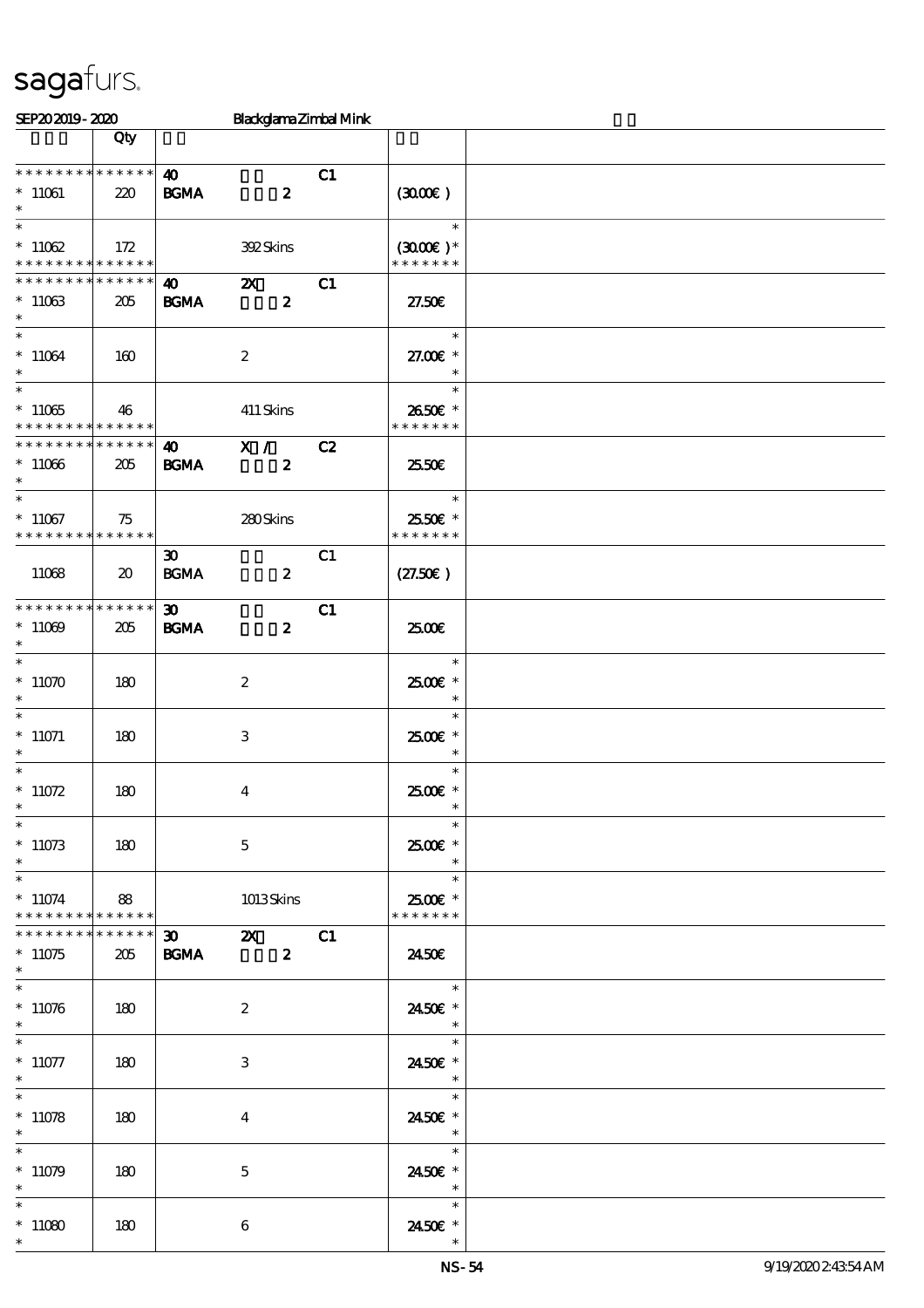| SEP202019-2020                                                 |                                   |                                            |                                  | Blackglama Zimbal Mink |                                                                 |  |
|----------------------------------------------------------------|-----------------------------------|--------------------------------------------|----------------------------------|------------------------|-----------------------------------------------------------------|--|
|                                                                | Qty                               |                                            |                                  |                        |                                                                 |  |
| $\ast$                                                         |                                   | $\infty$                                   | $\boldsymbol{\mathsf{Z}}$        | C1                     | $\ast$                                                          |  |
| $*11081$<br>$\ast$                                             | 180                               | $\mathbf{B G MA}$                          | $\boldsymbol{z}$                 |                        | 2450€ *<br>$\ast$                                               |  |
| $\overline{\ast}$<br>$*11082$<br>$\ast$                        | 180                               |                                            | 8                                |                        | $\ast$<br>2450€ *<br>$\ast$                                     |  |
| $*11083$<br>$\ast$                                             | 180                               |                                            | 9                                |                        | $\ast$<br>2450€ *<br>$\ast$                                     |  |
| $\overline{\phantom{0}}$<br>$*11084$<br>$\ast$                 | 180                               |                                            | 10                               |                        | $\ast$<br>2450€ *<br>$\ast$                                     |  |
| $\overline{\phantom{0}}$<br>$*11085$<br>$\ast$                 | 180                               |                                            | $11\,$                           |                        | $\ast$<br>2450E *<br>$\ast$                                     |  |
| $*11086$<br>$\ast$                                             | 180                               |                                            | $12\,$                           |                        | $\ast$<br>2450€ *<br>$\ast$                                     |  |
| $\overline{\ast}$<br>$*11087$<br>$\ast$                        | 180                               |                                            | $13\,$                           |                        | $\ast$<br>2450€ *<br>$\ast$                                     |  |
| $\overline{\ast}$<br>$*11088$<br>* * * * * * * *               | 158<br>$\ast\ast\ast\ast\ast\ast$ |                                            | 2523Skins                        |                        | $\ast$<br>2450€ *<br>* * * * * * *                              |  |
| * * * * * * * *<br>$*11089$<br>$\ast$                          | $******$<br>205                   | $\boldsymbol{\mathfrak{D}}$<br><b>BGMA</b> | $\mathbf{X}$<br>$\boldsymbol{z}$ | C2                     | 2400E                                                           |  |
| $\overline{\ast}$<br>$^*$ 11090 $\,$<br>$\ast$                 | 180                               |                                            | $\boldsymbol{2}$                 |                        | $\ast$<br>2350E *<br>$\ast$                                     |  |
| $\overline{\phantom{0}}$<br>$^*$ 11091 $\,$<br>$\ast$          | 180                               |                                            | $\ensuremath{\mathbf{3}}$        |                        | $\ast$<br>2350E *<br>$\ast$                                     |  |
| $\ast$<br>$^*$ 11092 $\,$<br>$*$                               | 180                               |                                            | $\boldsymbol{4}$                 |                        | $\ast$<br>2350E *<br>$\overline{\phantom{a}}$                   |  |
| $\ast$<br>$^*$ 11093<br>$\ast$                                 | 180                               |                                            | $\mathbf{5}$                     |                        | $\ast$<br>2350€ *<br>$\ast$                                     |  |
| $\ast$<br>$*11094$<br>* * * * * * * * * * * * * * *            | $90^{\circ}$                      |                                            | 1015Skins                        |                        | $\ast$<br>2350E *<br>* * * * * * *                              |  |
| * * * * * * * *<br>$*11095$<br>$\ast$                          | $******$<br>205                   | $\boldsymbol{\mathfrak{D}}$<br><b>BGMA</b> | $\sim$ 2                         | C2                     | <b>22.50E</b>                                                   |  |
| $\overline{\ast}$<br>$^*$ 11096 $\,$<br>$*$                    | 180                               |                                            | $\boldsymbol{z}$                 |                        | $\overline{\phantom{a}}$<br>2250€ *<br>$\overline{\phantom{a}}$ |  |
| $\ast$<br>$*11097$<br>* * * * * * * * <mark>* * * * * *</mark> | 46                                |                                            | 431 Skins                        |                        | $\ast$<br>22.50€ *<br>* * * * * * *                             |  |
| * * * * * * * * * * * * * * *<br>$*11098$<br>$*$               | 245                               | $\boldsymbol{\mathfrak{D}}$<br><b>BGMA</b> | $\boldsymbol{z}$                 | C1                     | <b>2250E</b>                                                    |  |
| $\ast$<br>$^*$ 11099 $\,$<br>$\ast$                            | 220                               |                                            | $\boldsymbol{2}$                 |                        | $\overline{\mathbf{r}}$<br>22.00€ *<br>$\overline{\phantom{a}}$ |  |
| $\ast$<br>$*11100$<br>$\ast$                                   | 220                               |                                            | 3                                |                        | $\ast$<br>22.00 £*                                              |  |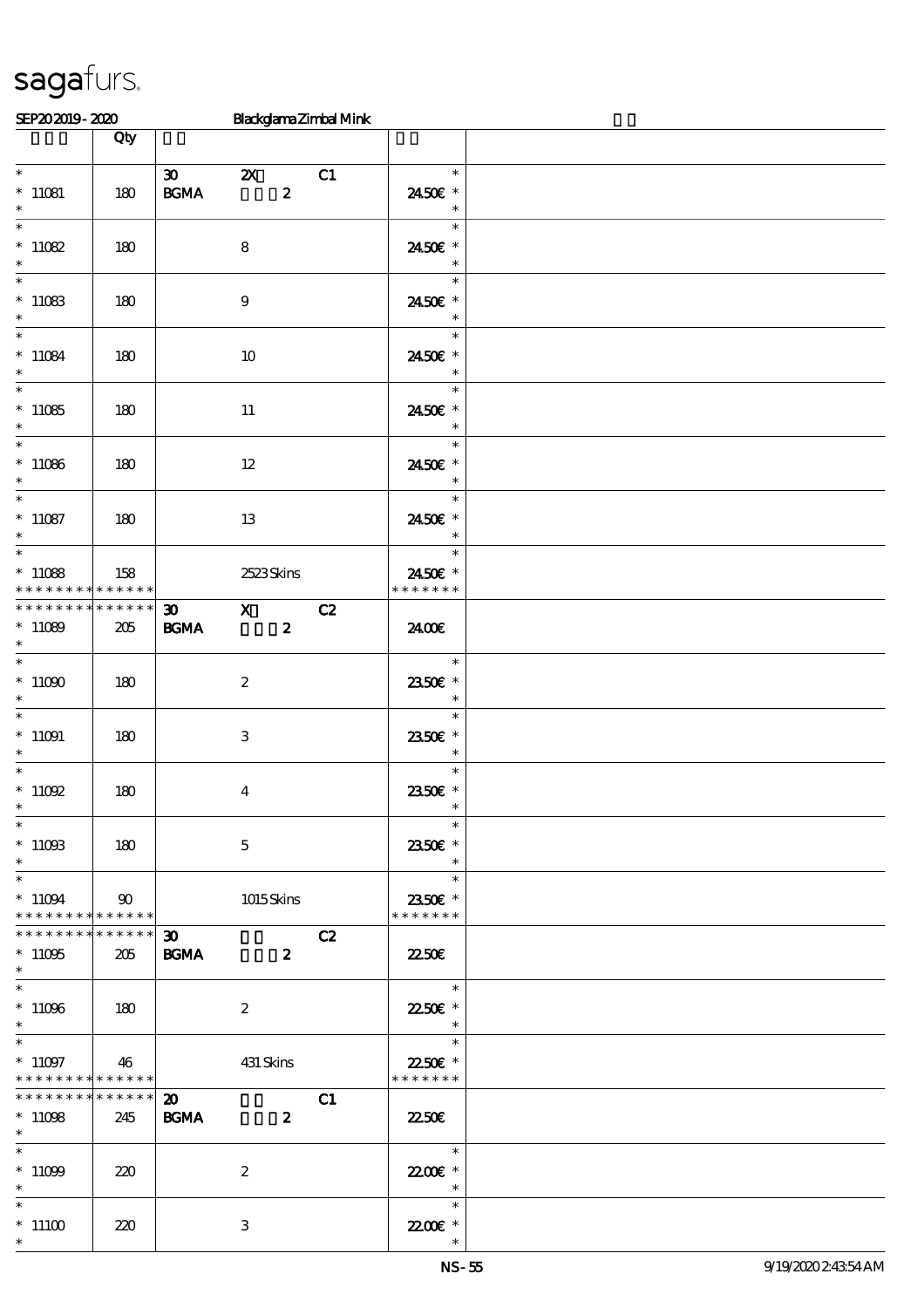| SEP202019-2020                                                                 |                    |                                                 |                  |                  | Blackglama Zimbal Mink |                                                                   |  |
|--------------------------------------------------------------------------------|--------------------|-------------------------------------------------|------------------|------------------|------------------------|-------------------------------------------------------------------|--|
|                                                                                | Qty                |                                                 |                  |                  |                        |                                                                   |  |
| $\ast$<br>$*$ 11101<br>$\ast$                                                  | 220                | $\boldsymbol{\mathsf{20}}$<br>$\mathbf{B G MA}$ |                  | $\boldsymbol{z}$ | C1                     | $\ast$<br>22.00€ *<br>$\ast$                                      |  |
| $\ast$<br>$*$ 11102<br>$\ast$                                                  | 220                |                                                 | $\mathbf 5$      |                  |                        | $\ast$<br>22.00€ *<br>$\ast$                                      |  |
| $\overline{\phantom{0}}$<br>$^*$ 11103<br>$\ast$                               | 220                |                                                 | $\bf 6$          |                  |                        | $\ast$<br>22.00€ *<br>$\ast$                                      |  |
| $\overline{\ast}$<br>$*11104$<br>* * * * * * * * * * * * * *                   | 191                |                                                 | 1536Skins        |                  |                        | $\ast$<br>22.00€ *<br>* * * * * * *                               |  |
| * * * * * * * *<br>$*11105$<br>$\ast$                                          | * * * * * *<br>245 | $\boldsymbol{\mathfrak{D}}$<br><b>BGMA</b>      | $\mathbf{x}$     | $\boldsymbol{2}$ | C1                     | 22.00E                                                            |  |
| $\overline{\phantom{0}}$<br>$^*$ 11106 $\,$<br>$\ast$                          | 220                |                                                 | $\boldsymbol{2}$ |                  |                        | $\ast$<br>$21.50E$ *<br>$\ast$                                    |  |
| $\overline{\ast}$<br>$*11107$<br>$\ast$                                        | 220                |                                                 | $\,3$            |                  |                        | $\ast$<br>$21.50E$ *<br>$\ast$                                    |  |
| $\ast$<br>$*11108$<br>$\ast$                                                   | 220                |                                                 | $\boldsymbol{4}$ |                  |                        | $\ast$<br>$21.50E$ *<br>$\ast$                                    |  |
| $\overline{\ast}$<br>$*11109$<br>$\ast$                                        | 220                |                                                 | $\mathbf 5$      |                  |                        | $\ast$<br>$21.50E$ *<br>$\ast$                                    |  |
| $\ast$<br>$*11110$<br>$\ast$                                                   | 220                |                                                 | $\boldsymbol{6}$ |                  |                        | $\ast$<br>$21.50E$ *<br>$\ast$                                    |  |
| $\ast$<br>$^*$ 11111<br>$\ast$<br>$\overline{\ast}$                            | 220                |                                                 | $\boldsymbol{7}$ |                  |                        | $\ast$<br>$21.50E$ *<br>$\ast$                                    |  |
| $^*$ 11112<br>$*$<br>$\ast$                                                    | 220                |                                                 | 8                |                  |                        | $\ast$<br>$21.50E$ *<br>$*$                                       |  |
| $*$ 11113<br>* * * * * * * * * * * * * *                                       | 140                |                                                 | 1925 Skins       |                  |                        | $\ast$<br>21.50€ *<br>* * * * * * *                               |  |
| * * * * * * * * * * * * * *<br>$*$ 11114<br>$\ast$<br>$\overline{\phantom{0}}$ | 245                | $\boldsymbol{\mathsf{20}}$ X<br><b>BGMA</b>     |                  | $\boldsymbol{z}$ | C2                     | 21.00                                                             |  |
| $*11115$<br>$\ast$<br>$\overline{\ast}$                                        | 220                |                                                 | $\boldsymbol{2}$ |                  |                        | $\ast$<br>$21.00$ $*$<br>$\ast$                                   |  |
| $*11116$<br>$\ast$                                                             | 220                |                                                 | 3                |                  |                        | $\ast$<br>$21.00E$ *<br>$\overline{\phantom{a}}$                  |  |
| $\ast$<br>$^*$ 11117<br>$*$                                                    | 220                |                                                 | $\overline{4}$   |                  |                        | $\overline{\phantom{a}}$<br>$21.005*$<br>$\overline{\phantom{a}}$ |  |
| $*$<br>$*$ 11118<br>* * * * * * * * <mark>* * * * * * *</mark>                 | 110                |                                                 | 1015Skins        |                  |                        | $\ast$<br>2050€ *<br>* * * * * * *                                |  |
| * * * * * * * * * * * * * * *<br>$*$ 11119<br>$\ddot{\mathbf{x}}$              | 245                | $\boldsymbol{\mathfrak{D}}$<br><b>BGMA</b>      |                  | $\boldsymbol{z}$ | C2                     | $(2000\varepsilon)$                                               |  |
| $\ast$<br>$*11120$<br>* * * * * * * * * * * * * *                              | $\vert$ 148        |                                                 | 398Skins         |                  |                        | $\overline{\phantom{a}}$<br>$(2000\varepsilon)*$<br>* * * * * * * |  |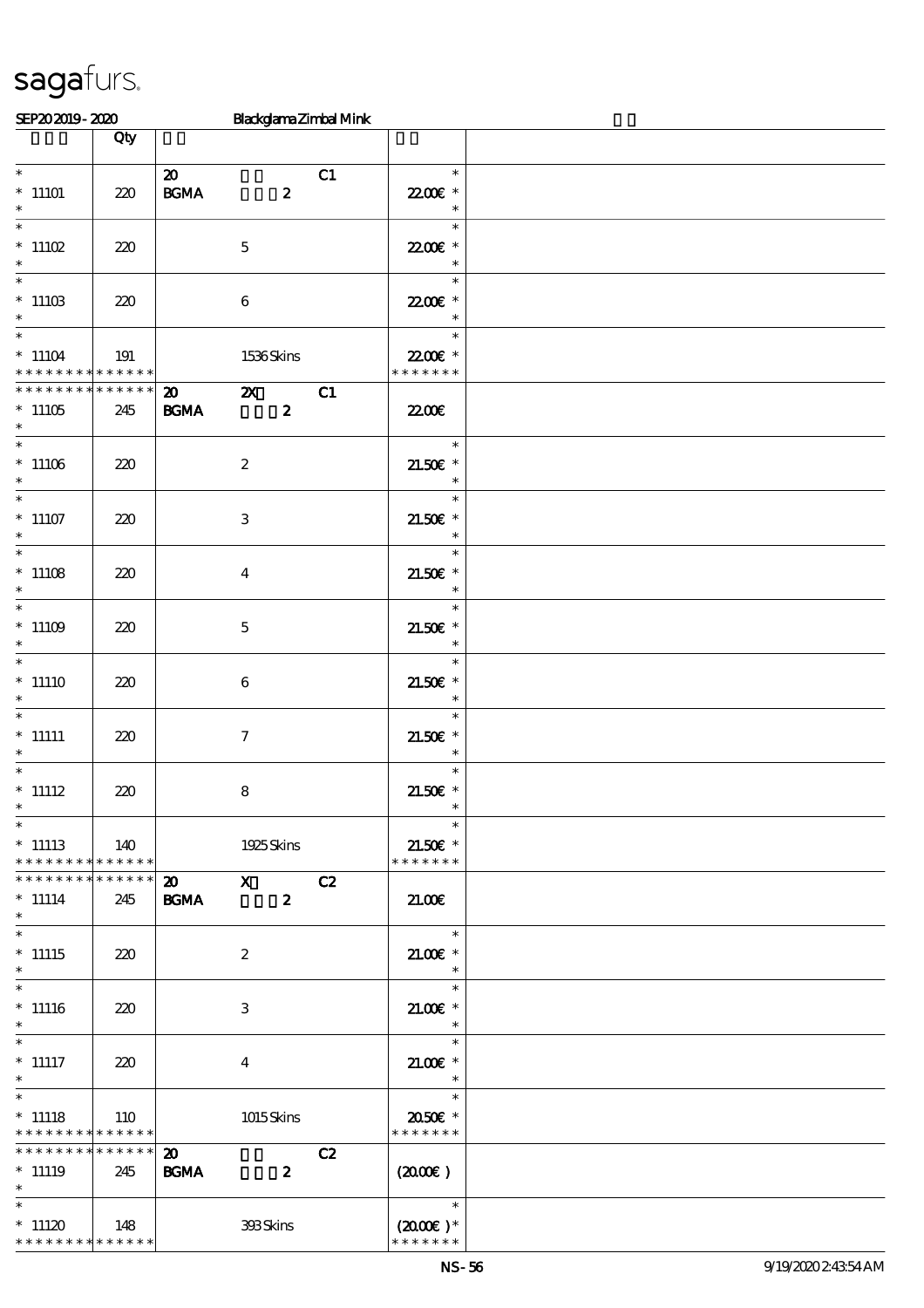|                                            | Qty             |                        |                           |    |                                                   |  |
|--------------------------------------------|-----------------|------------------------|---------------------------|----|---------------------------------------------------|--|
|                                            |                 |                        |                           |    |                                                   |  |
| * * * * * * * * * * * * * *                |                 |                        | 50 2X X C1/C2             |    |                                                   |  |
| $*$ 11121                                  | 185             | <b>BGMA</b>            | $\boldsymbol{z}$          |    | 3000                                              |  |
| $\ast$                                     |                 |                        |                           |    |                                                   |  |
| $\overline{\ast}$                          |                 |                        |                           |    |                                                   |  |
|                                            |                 |                        |                           |    | $\overline{\phantom{a}}$                          |  |
| $*$ 11122                                  | 64              |                        | 249Skins                  |    | $3000$ $*$                                        |  |
| * * * * * * * * * * * * * *                |                 |                        |                           |    | * * * * * * *                                     |  |
|                                            |                 |                        |                           |    |                                                   |  |
| * * * * * * * * * * * * * *                |                 |                        | 40 BL/2XD                 | C1 |                                                   |  |
| $*11123$                                   | 180             | <b>BGMA</b>            | $\overline{\mathbf{z}}$   |    | 2850E                                             |  |
| $*$                                        |                 |                        |                           |    |                                                   |  |
|                                            |                 |                        |                           |    |                                                   |  |
| $\ast$                                     |                 |                        |                           |    | $\ast$                                            |  |
| $*$ 11124                                  | 180             |                        | $\boldsymbol{2}$          |    | 2850€ *                                           |  |
| $\ast$                                     |                 |                        |                           |    | $\overline{\phantom{a}}$ $\overline{\phantom{a}}$ |  |
| $\ast$                                     |                 |                        |                           |    |                                                   |  |
|                                            |                 |                        |                           |    | $\ast$                                            |  |
| $*11125$                                   | 180             |                        | 3                         |    | 2850E *                                           |  |
| $\ast$                                     |                 |                        |                           |    | $\overline{\phantom{a}}$                          |  |
| $*$ $*$                                    |                 |                        |                           |    |                                                   |  |
|                                            |                 |                        |                           |    | $\ast$                                            |  |
| $*11126$                                   | 180             |                        | $\boldsymbol{4}$          |    | 2850E *                                           |  |
| $\ast$                                     |                 |                        |                           |    | $\ast$                                            |  |
| $*$                                        |                 |                        |                           |    | $\ast$                                            |  |
|                                            |                 |                        |                           |    |                                                   |  |
| $*$ 11127                                  | 180             |                        | $\mathbf{5}$              |    | 2850€ *                                           |  |
| $\ast$                                     |                 |                        |                           |    | $\ast$                                            |  |
| $*$                                        |                 |                        |                           |    | $\ast$                                            |  |
|                                            |                 |                        |                           |    |                                                   |  |
| $*11128$                                   | 180             |                        | 1080Skins                 |    | 2850€ *                                           |  |
| * * * * * * * * <mark>* * * * * *</mark> * |                 |                        |                           |    | * * * * * * *                                     |  |
| * * * * * * * * * * * * * * *              |                 | $\overline{40}$ BL/2XD |                           | C1 |                                                   |  |
|                                            |                 |                        |                           |    |                                                   |  |
| $*11129$                                   | 205             | <b>BGMA</b>            | $\overline{\mathbf{z}}$   |    | 2900                                              |  |
| $*$                                        |                 |                        |                           |    |                                                   |  |
|                                            |                 |                        |                           |    | $\overline{\phantom{a}}$                          |  |
|                                            |                 |                        |                           |    |                                                   |  |
| $*11130$                                   | 180             |                        | $\boldsymbol{2}$          |    | 2850€ *                                           |  |
| $\ast$                                     |                 |                        |                           |    | $\ast$                                            |  |
| $\ast$                                     |                 |                        |                           |    | $\ast$                                            |  |
|                                            |                 |                        |                           |    |                                                   |  |
| $*$ 11131                                  | 180             |                        | $\ensuremath{\mathbf{3}}$ |    | 2900€ *                                           |  |
| $\ast$                                     |                 |                        |                           |    | $\overline{\phantom{a}}$                          |  |
| $\ast$                                     |                 |                        |                           |    | $\ast$                                            |  |
| $*11132$                                   |                 |                        |                           |    |                                                   |  |
|                                            | 180             |                        | $\overline{\mathbf{4}}$   |    | 2850 £*                                           |  |
| $\ast$                                     |                 |                        |                           |    | $\ast$                                            |  |
| $\ast$                                     |                 |                        |                           |    | $\ast$                                            |  |
| $*11133$                                   | $36\,$          |                        | 781 Skins                 |    | 2850€ *                                           |  |
|                                            |                 |                        |                           |    |                                                   |  |
| * * * * * * * * <mark>* * * * * *</mark>   |                 |                        |                           |    | * * * * * * *                                     |  |
| * * * * * * * *                            | * * * * * *     | <b>40</b>              | <b>HAZXD</b>              | C1 |                                                   |  |
| $* 11134$                                  | 205             | <b>BGMA</b>            | $\boldsymbol{z}$          |    | 2850E                                             |  |
| $\ast$                                     |                 |                        |                           |    |                                                   |  |
|                                            |                 |                        |                           |    |                                                   |  |
| $*$                                        |                 |                        |                           |    | $\ast$                                            |  |
| $*11135$                                   | 180             |                        | $\boldsymbol{z}$          |    | 2850€ *                                           |  |
| $*$                                        |                 |                        |                           |    | $\ast$                                            |  |
| $\overline{\phantom{0}}$                   |                 |                        |                           |    |                                                   |  |
|                                            |                 |                        |                           |    | $\ast$                                            |  |
| $*11136$                                   | 180             |                        | 3                         |    | 2850E *                                           |  |
| $\ast$                                     |                 |                        |                           |    | $\ast$                                            |  |
| $\overline{\ast}$                          |                 |                        |                           |    |                                                   |  |
|                                            |                 |                        |                           |    | $\ast$                                            |  |
| $*$ 11137                                  | 180             |                        | $\overline{\mathbf{4}}$   |    | 2850E *                                           |  |
| $\ast$                                     |                 |                        |                           |    | $\ast$                                            |  |
| $\ast$                                     |                 |                        |                           |    | $\ast$                                            |  |
|                                            |                 |                        |                           |    |                                                   |  |
| $*11138$                                   | 180             |                        | $\mathbf{5}$              |    | 2850E *                                           |  |
| $\ast$                                     |                 |                        |                           |    | $\ast$                                            |  |
| $\overline{\phantom{0}}$                   |                 |                        |                           |    | $\ast$                                            |  |
|                                            |                 |                        |                           |    |                                                   |  |
| $*11139$                                   | 179             |                        | 1104Skins                 |    | 2850€ *                                           |  |
| * * * * * * * * <mark>* * * * * * *</mark> |                 |                        |                           |    | * * * * * * *                                     |  |
| * * * * * * * *                            | $* * * * * * *$ | $\boldsymbol{\omega}$  | X /                       | C2 |                                                   |  |
|                                            |                 |                        |                           |    |                                                   |  |
| $*11140$                                   | 205             | <b>BGMA</b>            | $\boldsymbol{z}$          |    | 2800€                                             |  |
| $\ast$                                     |                 |                        |                           |    |                                                   |  |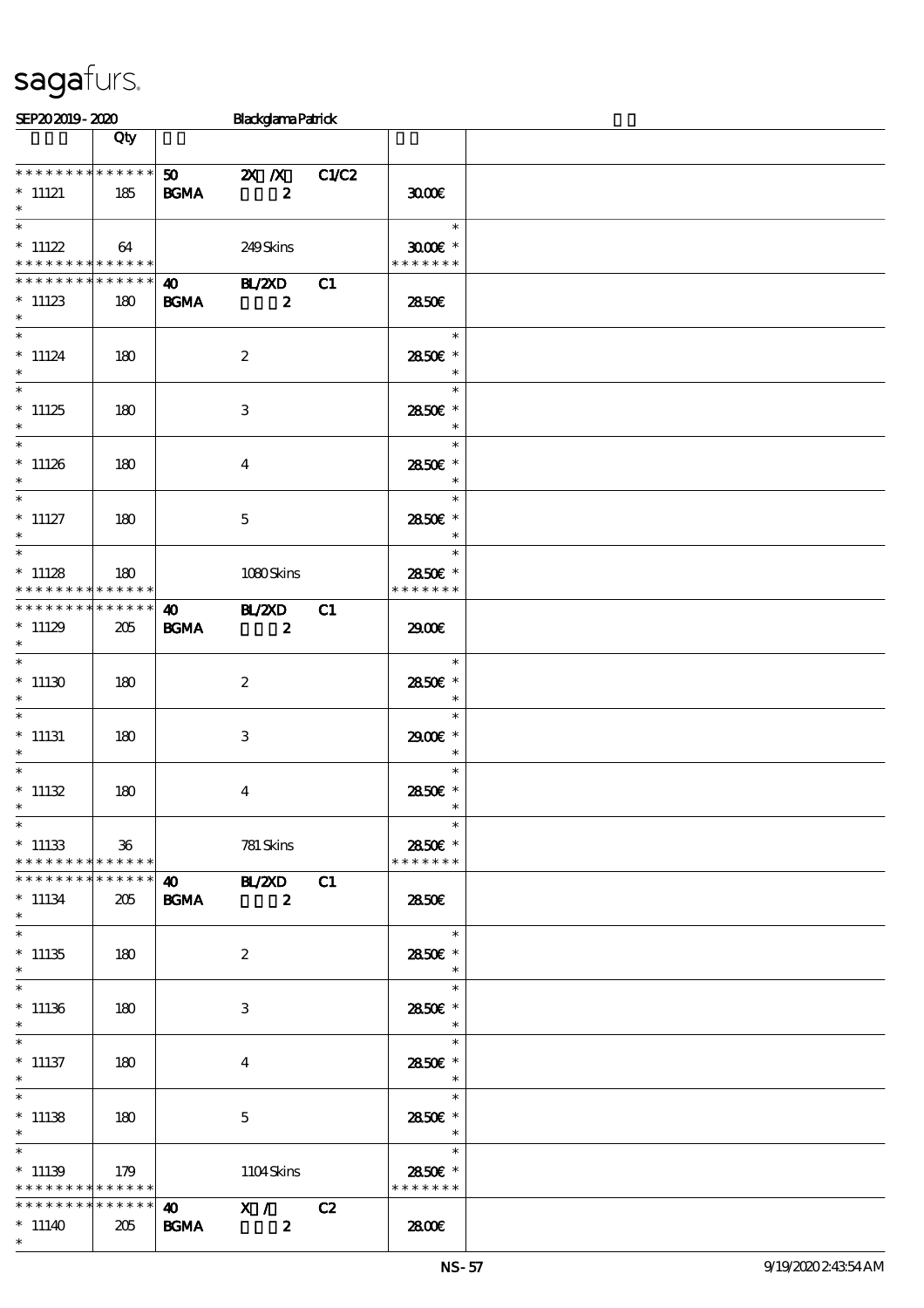| SEP202019-2020 |     |    | <b>Blackglama Patrick</b> |        |  |
|----------------|-----|----|---------------------------|--------|--|
|                | Qty |    |                           |        |  |
| $\ast$         |     | 41 |                           | $\ast$ |  |

| $\ast$<br>$*$ 11141<br>$\ast$                      | 180                | $40 \times 1$<br><b>BGMA</b>               | $\boldsymbol{z}$                     | C2 | $\ast$<br>2800€ *<br>$\ast$                                    |  |
|----------------------------------------------------|--------------------|--------------------------------------------|--------------------------------------|----|----------------------------------------------------------------|--|
| $\ast$<br>$* 11142$                                | 180                |                                            | 3                                    |    | $\ast$<br>$(2800)$ *                                           |  |
| $\ast$<br>$*11143$<br>* * * * * * * * * * * * * *  | 180                |                                            | 745Skins                             |    | $\ast$<br>$(2800)$ *<br>* * * * * * *                          |  |
| * * * * * * * *<br>$* 11144$<br>$*$                | * * * * * *<br>205 | <b>BGMA</b>                                | 40 X / C2<br>$\boldsymbol{z}$        |    | 27.00E                                                         |  |
| $\overline{\ast}$<br>$*11145$<br>$\ast$            | 180                |                                            | $\boldsymbol{2}$                     |    | $\ast$<br>27.00 £*<br>$\overline{\phantom{a}}$                 |  |
| $\ast$<br>$*11146$<br>$\ast$                       | 180                |                                            | 3                                    |    | $\ast$<br>27.00 £*<br>$\overline{\phantom{a}}$                 |  |
| $* 11147$<br>* * * * * * * * * * * * * *           | 166                |                                            | 731 Skins                            |    | $\overline{\phantom{a}}$<br>27.00€ *<br>* * * * * * *          |  |
| * * * * * * * * * * * * * *<br>$* 11148$<br>$\ast$ | 205                | <b>BGMA</b>                                | 40 X / C2<br>$\overline{\mathbf{2}}$ |    | 27.00E                                                         |  |
| $\ast$<br>$* 11149$<br>$\ast$                      | 180                |                                            | $\boldsymbol{z}$                     |    | 2650€ *<br>$\overline{\phantom{a}}$                            |  |
| $\ast$<br>$*11150$<br>* * * * * * * * * * * * * *  | 74                 |                                            | 459Skins                             |    | $\overline{\phantom{a}}$<br>$\ast$<br>2650€ *<br>* * * * * * * |  |
|                                                    |                    |                                            |                                      |    |                                                                |  |
| ******** <mark>******</mark><br>$*11151$           | 180                | $\boldsymbol{\mathfrak{D}}$<br><b>BGMA</b> | $\boldsymbol{z}$                     | C1 | 25.50E                                                         |  |
| $\ast$<br>$*11152$<br>$\ast$                       | 180                |                                            | $\boldsymbol{2}$                     |    | $\overline{\phantom{a}}$<br>2550€ *                            |  |
| $^*$ 11153 $\,$<br>$\ast$                          | 180                |                                            | 3                                    |    | $\ast$<br>$2550$ £ *<br>$\ast$                                 |  |
| $* 11154$                                          | 180                |                                            | $\boldsymbol{4}$                     |    | $\ast$<br>2550€ *<br>$\ast$                                    |  |
| $\ast$<br>$^*$ 11155<br>$\ast$                     | 180                |                                            | $\mathbf 5$                          |    | $\ast$<br>25.50€ *<br>$\ast$                                   |  |
| $\ast$<br>$*11156$<br>$\ast$                       | 180                |                                            | $\boldsymbol{6}$                     |    | $\ast$<br>25.50€ *<br>$\ast$                                   |  |
| $\ast$<br>$*$ 11157<br>$\ast$                      | 180                |                                            | $\boldsymbol{7}$                     |    | $\ast$<br>2550€ *<br>$\ast$                                    |  |
| $*11158$<br>$\ast$                                 | 180                |                                            | ${\bf 8}$                            |    | $\ast$<br>25.50€ *<br>$\ast$                                   |  |
| $*11159$                                           | 180                |                                            | $\boldsymbol{9}$                     |    | $\ast$<br>2550€ *<br>$\ast$                                    |  |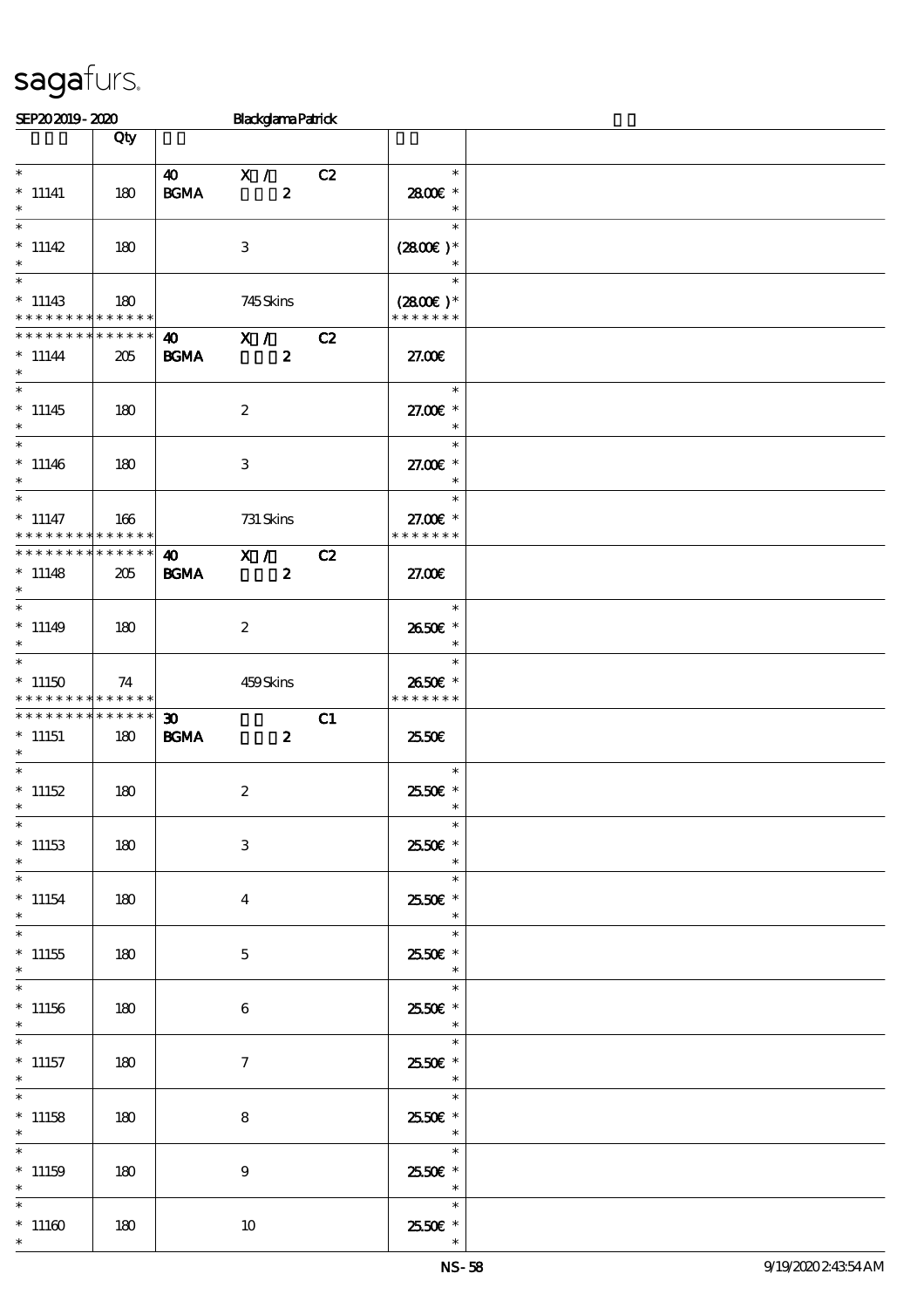|                                                 | Qty |                                                                      |                                                                                      |  |
|-------------------------------------------------|-----|----------------------------------------------------------------------|--------------------------------------------------------------------------------------|--|
| $\overline{\phantom{0}}$<br>$*$ 11161<br>$\ast$ | 180 | $\boldsymbol{\mathfrak{D}}$<br>C1<br>$\boldsymbol{2}$<br><b>BGMA</b> | $\overline{\phantom{a}}$<br>2550€ *<br>$\overline{\phantom{a}}$                      |  |
| $\overline{\phantom{0}}$<br>$*11162$<br>$\ast$  | 180 | 12                                                                   | $\ast$<br>25.50€ *<br>$\overline{\phantom{a}}$                                       |  |
| $*11163$<br>$\ast$                              | 180 | 13                                                                   | $\ast$<br>2550€ *<br>$\frac{\ast}{\ast}$                                             |  |
| $*$<br>$*11164$<br>$\ast$                       | 180 | 14                                                                   | 2550€ *<br>$\ast$                                                                    |  |
| $*11165$<br>$\ast$                              | 180 | 15                                                                   | $\overline{\phantom{a}}$<br>2550€ *<br>$\overline{\phantom{a}}$                      |  |
| $*11166$<br>$*$                                 | 180 | 16                                                                   | $\overline{\phantom{0}}$<br>2550€ *<br>$\overline{\phantom{a}}$                      |  |
| $*11167$<br>$\ast$                              | 180 | 17                                                                   | $\ast$<br>2550€ *<br>$\overline{\phantom{a}}$                                        |  |
| $\overline{\ }$<br>$*11168$<br>$\ast$           | 180 | 18                                                                   | $\ast$<br>2550€ *                                                                    |  |
| $\overline{\phantom{0}}$<br>$*11169$<br>$\ast$  | 180 | 19                                                                   | $\ast$<br>2550€ *<br>$\begin{array}{c c}\n& & \ast \\ \hline\n& & \ast\n\end{array}$ |  |
| $*11170$<br>$\ast$                              | 180 | $\boldsymbol{\boldsymbol{\lambda}}$                                  | $\overline{\ast}$<br>25.50€ *<br>$\overline{\phantom{a}}$                            |  |
| $*$ 11171<br>$\ast$                             | 180 | 21                                                                   | $*$<br>2550€ *<br>$\overline{\phantom{a}}$                                           |  |
| $*$ 11172<br>$\ast$                             | 180 | $2\!2$                                                               | $\overline{\ast}$<br>$2550$ £ *<br>$\ast$                                            |  |
| $\ast$<br>$^*$ 11173<br>$\ast$                  | 180 | $2\!3$                                                               | $\ast$<br>25.50€ *<br>$\ast$                                                         |  |
| $\ast$<br>$* 11174$<br>$\ast$                   | 180 | 24                                                                   | $\ast$<br>2550€ *<br>$\overline{\phantom{a}}$                                        |  |
| $\overline{\phantom{0}}$<br>$*11175$<br>$\ast$  | 180 | 25                                                                   | $*$<br>2550€ *<br>$\overline{\phantom{a}}$                                           |  |
| $*$<br>$* 11176$<br>$\ast$                      | 180 | 26                                                                   | $\ast$<br>2550€ *<br>$\overline{\phantom{a}}$                                        |  |
| $\ast$<br>$^*$ 11177<br>$*$                     | 180 | 27                                                                   | $\ast$<br>$2550$ £ *<br>$\overline{\phantom{a}}$ $\overline{\phantom{a}}$            |  |
| $\overline{\phantom{0}}$<br>$* 11178$<br>$*$    | 180 | ${\bf 28}$                                                           | $\ast$<br>25.50€ *<br>$\overline{\phantom{a}}$                                       |  |
| $\ast$<br>$* 11179$<br>$\ast$                   | 180 | 29                                                                   | $\ast$<br>25.50€ *<br>$\overline{\phantom{a}}$                                       |  |
| $\ast$<br>$*11180$<br>$\ast$                    | 180 | $\mathbf{30}$                                                        | $\ast$<br>2550€ *<br>$\ast$                                                          |  |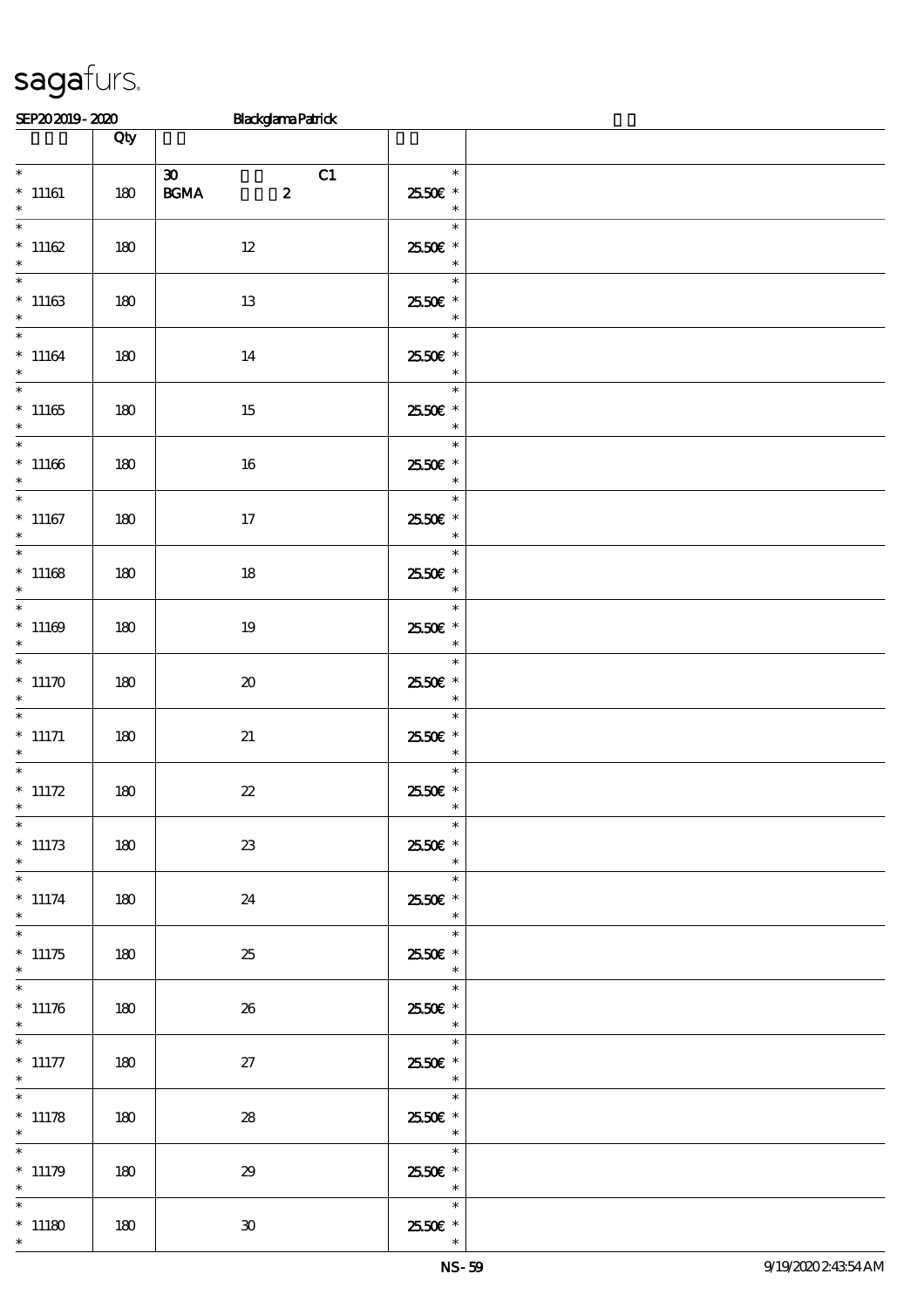\*

\*

\*

\*

\*

\*

\*

\*

\*

\*

\*

\*

\*

\*

\*

\*

\*

\*

\*

### SEP20 2019 - 2020 Blackglama Patrick  $\Box$  Qty  $\Box$ \* \* 11181 180  $30$  C1  $BGMA$  2 \* \* 25.50€ \* \* \* 11182 | 180 | 32 \* 25.00€\* \* \*  $*$  11183 | 180 | 33 \*  $(2500\varepsilon)*$ \* \* \* 11184 180 34 \* \* 25.50€ \* \* \*  $11185$  180 35 \* \* 25.50€ \* \* \*  $11186$  180 36 \* \* 25.50€ \* \* \* 11187 \* \* \* \* \* \* \* \* \* \* \* \* 180 6660 Skins \*  $(2550\epsilon)^*$ \* \* \* \* \* \* \*  $\overline{30}$  C1 BGMA 2 \* \* \* \* \* \* \* \* \* \* \* \* \* \* \* 11188 | 205 25.50€ \* \*  $11189$  180 2 \* 25.00€\* \* \* \*  $11190$  180 3 \* \* \* 25.00€ \* \* 11191 180 4 \* 25.00€\* \* \* \*  $11192 \t 180 \t 5$ \* 25.00€\* \* \* \*  $11193$  180 6 \* 25.00€\* \* \* \* 11194 180 7 \* 25.00€\* \* \* \*  $11195$  180 8 \* 25.00€\* \* \* \*  $11196$  180 9 \* 25.00€\* \* \* \* 11197 180 10 \* 25.00€\* \* \* \* 11198 180 11 \* \* 25.50€ \* \* \*  $11199$  180 12 \* 25.00€\* \* \* \* 11200 | 180 | 13 \* 25.00€\*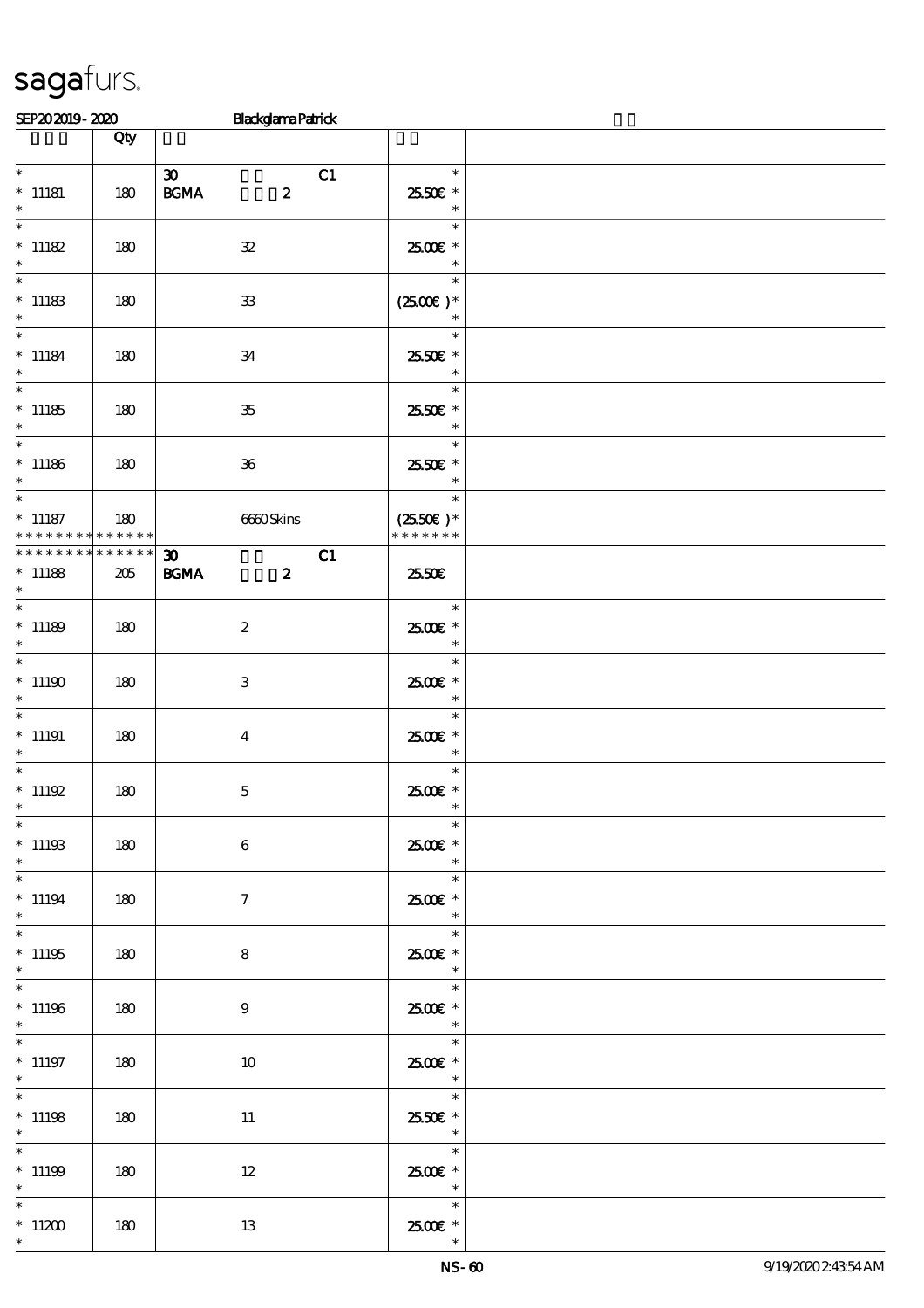| SEP202019-2020 | <b>Blackelama Parrick</b> |
|----------------|---------------------------|

| uli avallu-alav                                |                 | <b>LEASEATEL GERN</b>                                                                       |                                                           |  |
|------------------------------------------------|-----------------|---------------------------------------------------------------------------------------------|-----------------------------------------------------------|--|
|                                                | Qty             |                                                                                             |                                                           |  |
| $*11201$<br>$\ast$                             | 180             | $\boldsymbol{\mathfrak{D}}$<br><b>BGMA</b><br>$\boldsymbol{z}$                              | C1<br>$\ast$<br>2500€ *<br>$\ast$                         |  |
| $\overline{\phantom{0}}$<br>$*11202$<br>$\ast$ | 180             | 15                                                                                          | $\ast$<br>2500€ *<br>$\ast$                               |  |
| $*$<br>$*1120B$<br>$\ast$                      | 180             | 16                                                                                          | $\ast$<br>$2500$ $\epsilon$ *<br>$\ast$                   |  |
| $*11204$<br>$\ast$                             | 180             | 17                                                                                          | $\ast$<br>2500€ *<br>$\ast$                               |  |
| $*11205$<br>$\ast$                             | 180             | 18                                                                                          | $\ast$<br>2500€ *<br>$\ast$                               |  |
| $*$<br>$*11206$<br>$\ast$                      | 180             | 19                                                                                          | $\ast$<br>$2500$ $\epsilon$ *<br>$\overline{\phantom{a}}$ |  |
| $*11207$<br>$\ast$                             | 180             | $\boldsymbol{\boldsymbol{\lambda}}$                                                         | $\ast$<br>2500€ *<br>$\ast$                               |  |
| $*11208$<br>* * * * * * * * * * * * * *        | 179             | 3804Skins                                                                                   | $\ast$<br>2450€ *<br>* * * * * * *                        |  |
| * * * * * * * *<br>$*11209$<br>$\ast$          | $******$<br>205 | $\boldsymbol{\mathfrak{D}}$<br><b>BGMA</b><br>$\boldsymbol{z}$                              | C1<br>2450E                                               |  |
| $*$<br>$*11210$<br>$\ast$                      | 180             | $\boldsymbol{2}$                                                                            | $\overline{\phantom{a}}$<br>$\ast$<br>2450€ *<br>$\ast$   |  |
| $* 11211$<br>$*$                               | 180             | 3                                                                                           | $\ast$<br>2450€ *<br>$\ast$                               |  |
| $*$ 11212<br>* * * * * * * * * * * * * *       | 87              | 652Skins                                                                                    | $\ast$<br>2450€ *<br>* * * * * * *                        |  |
| **************<br>$*11213$<br>$\ast$           | 205             | $\boldsymbol{\mathfrak{D}}$<br>$\boldsymbol{\mathsf{z}}$<br>$\boldsymbol{z}$<br><b>BGMA</b> | C1<br>2450E                                               |  |
| $\overline{\ast}$<br>$*11214$<br>$\ast$        | 180             | $\boldsymbol{2}$                                                                            | $\ast$<br>2450€ *<br>$\ast$                               |  |
| $*$<br>$*11215$<br>$\ast$                      | 180             | $\ensuremath{\mathsf{3}}$                                                                   | $\ast$<br>2450€ *<br>$\ast$                               |  |
| $*11216$<br>$\ast$                             | 180             | $\boldsymbol{4}$                                                                            | $\ddot{\ast}$<br>2450€ *<br>$\ast$                        |  |
| $\overline{\phantom{0}}$<br>$*$ 11217<br>$*$   | 180             | $\mathbf{5}$                                                                                | $\ast$<br>2450€ *<br>$\ast$                               |  |
| $\overline{\phantom{0}}$<br>$*$ 11218<br>$*$   | 180             | 6                                                                                           | $\ast$<br>2450E *<br>$\ast$                               |  |
| $\ast$<br>$*11219$<br>$\ast$                   | 180             | $\tau$                                                                                      | $\ast$<br>2450E *<br>$\ast$                               |  |
| $\ast$<br>$*11220$<br>$\ast$                   | 180             | 8                                                                                           | $\ast$<br>2450€ *                                         |  |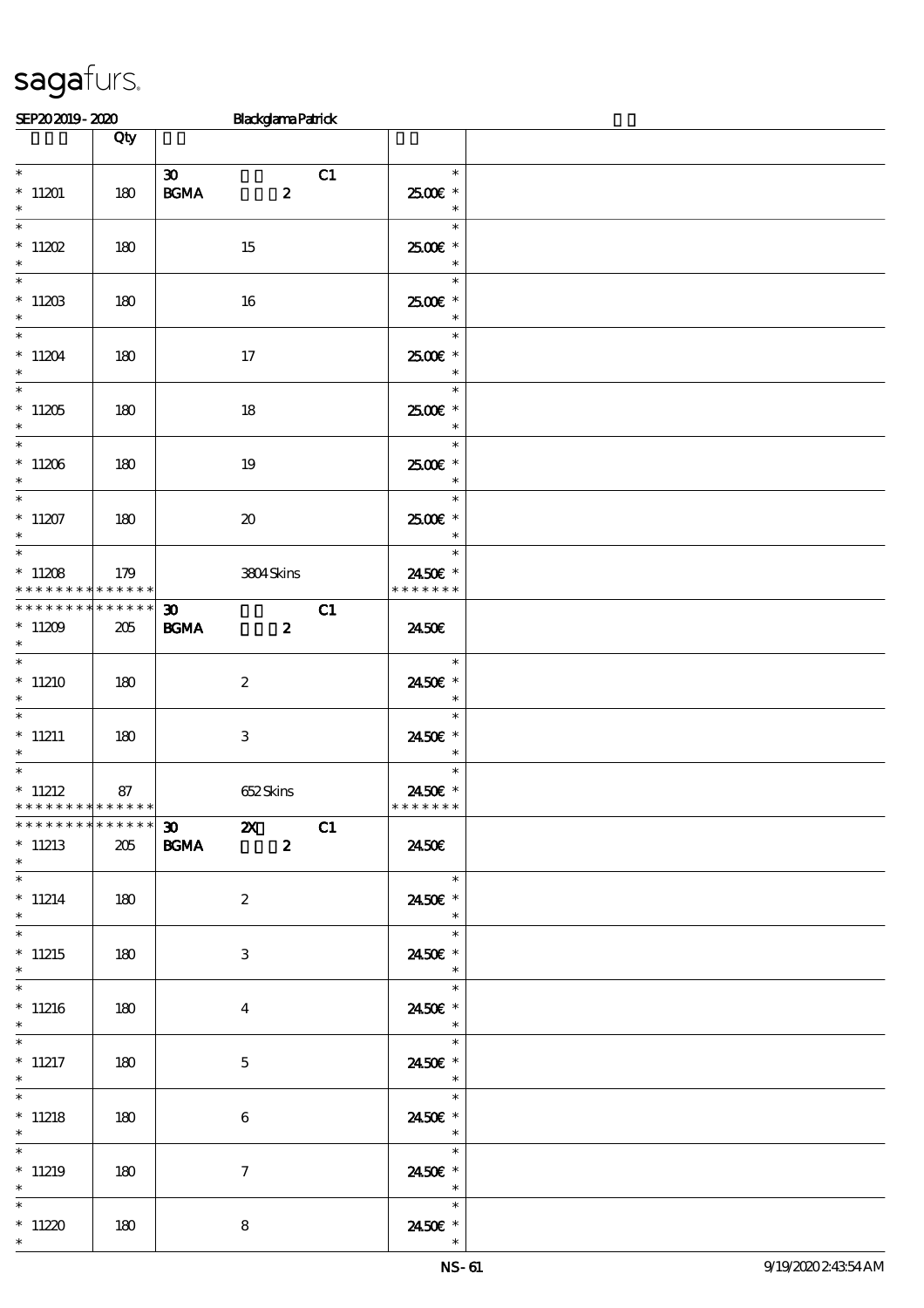|                                                                       | Qty   |                                                                          |                                                                                         |  |
|-----------------------------------------------------------------------|-------|--------------------------------------------------------------------------|-----------------------------------------------------------------------------------------|--|
| $*$ 11221                                                             | $180$ | $\infty$ $\infty$<br>C1<br>$\boldsymbol{z}$<br><b>BGMA</b>               | $\overline{\phantom{a}}$<br>2500€*                                                      |  |
| $\ast$<br>$\ast$                                                      |       |                                                                          | $\begin{array}{c c}\n\ast \\ \hline\n\ast \\ \end{array}$                               |  |
| $*11222$<br>$\ast$<br>$*$                                             | 180   | 10                                                                       | 2450€ *<br>$\overline{\phantom{a}}$<br>$\ast$                                           |  |
| $*11223$<br>$\ast$                                                    | 180   | 11                                                                       | 2450€ *<br>$\overline{\phantom{a}}$                                                     |  |
| $\ast$<br>$*11224$<br>$\ast$                                          | 180   | $12\,$                                                                   | $\ast$<br>2450€ *<br>$\overline{\phantom{a}}$                                           |  |
| $*11225$<br>$\ast$                                                    | 180   | 13                                                                       | $\overline{\phantom{a}}$<br>2450€ *<br>$\overline{\phantom{a}}$                         |  |
| $*11226$<br>$\ast$                                                    | 180   | 14                                                                       | $\ast$<br>2450€ *<br>$\overline{\phantom{a}}$                                           |  |
| $*$<br>$* 11227$<br>$\ast$                                            | 180   | 15                                                                       | $\overline{\phantom{a}}$<br>$\frac{1}{\sqrt{2}}$<br>2450€ *<br>$\overline{\phantom{a}}$ |  |
| $*11228$<br>$*$ and $*$                                               | 180   | 16                                                                       | <u>e de la p</u><br>$\ast$<br>2450€ *<br>$\overline{\phantom{a}}$                       |  |
| $*$<br>$*11229$<br>$\ast$                                             | 180   | 17                                                                       | $\ast$<br>2450€ *<br>$\overline{\phantom{a}}$                                           |  |
| $*$<br>$*11230$<br>$\ast$                                             | 180   | 18                                                                       | $\ast$<br>2450€ *                                                                       |  |
| $*11231$<br>$\ast$                                                    | 180   | 19                                                                       | $\ast$<br>2450E *                                                                       |  |
| $*11232$<br>$\ast$                                                    | 180   | $\pmb{\mathcal{X}}$                                                      | $\ast$<br>2450€ *<br>$\ast$                                                             |  |
| $*$<br>$*11233$<br>$\ast$                                             | 180   | 21                                                                       | 2450€ *<br>$\ast$                                                                       |  |
| $*11234$<br>$*$                                                       | 180   | $\boldsymbol{\mathcal{Z}}$                                               | an an<br>$\ast$<br>2450€ *<br>$\overline{\phantom{a}}$                                  |  |
| $\overline{\ast}$<br>$*11235$<br>$\ast$                               | 180   | 23                                                                       | $\ast$<br>2450€ *<br>$\overline{\phantom{a}}$                                           |  |
| $\overline{\phantom{0}}$<br>$*11236$<br>$*$                           | 180   | 24                                                                       | $\ast$<br>2450€ *<br>$\ast$                                                             |  |
| $*11237$<br>$*$                                                       | 180   | 25                                                                       | $\ast$<br>2450€ *<br>$\overline{\phantom{a}}$                                           |  |
| $*11238$<br>$*$                                                       | 180   | 26                                                                       | $\ast$<br>2450€ *<br>$\overline{\phantom{a}}$                                           |  |
| $\overline{\phantom{0}}$<br>$*11239$<br>* * * * * * * * * * * * * * * | 180   | 4885Skins                                                                | 2450€ *<br>* * * * * * *                                                                |  |
| * * * * * * * * * * * * * * *<br>$*11240$<br>$\ast$                   | 205   | $\overline{30}$ $\overline{20}$<br>C1<br><b>BGMA</b><br>$\boldsymbol{z}$ | 2450E                                                                                   |  |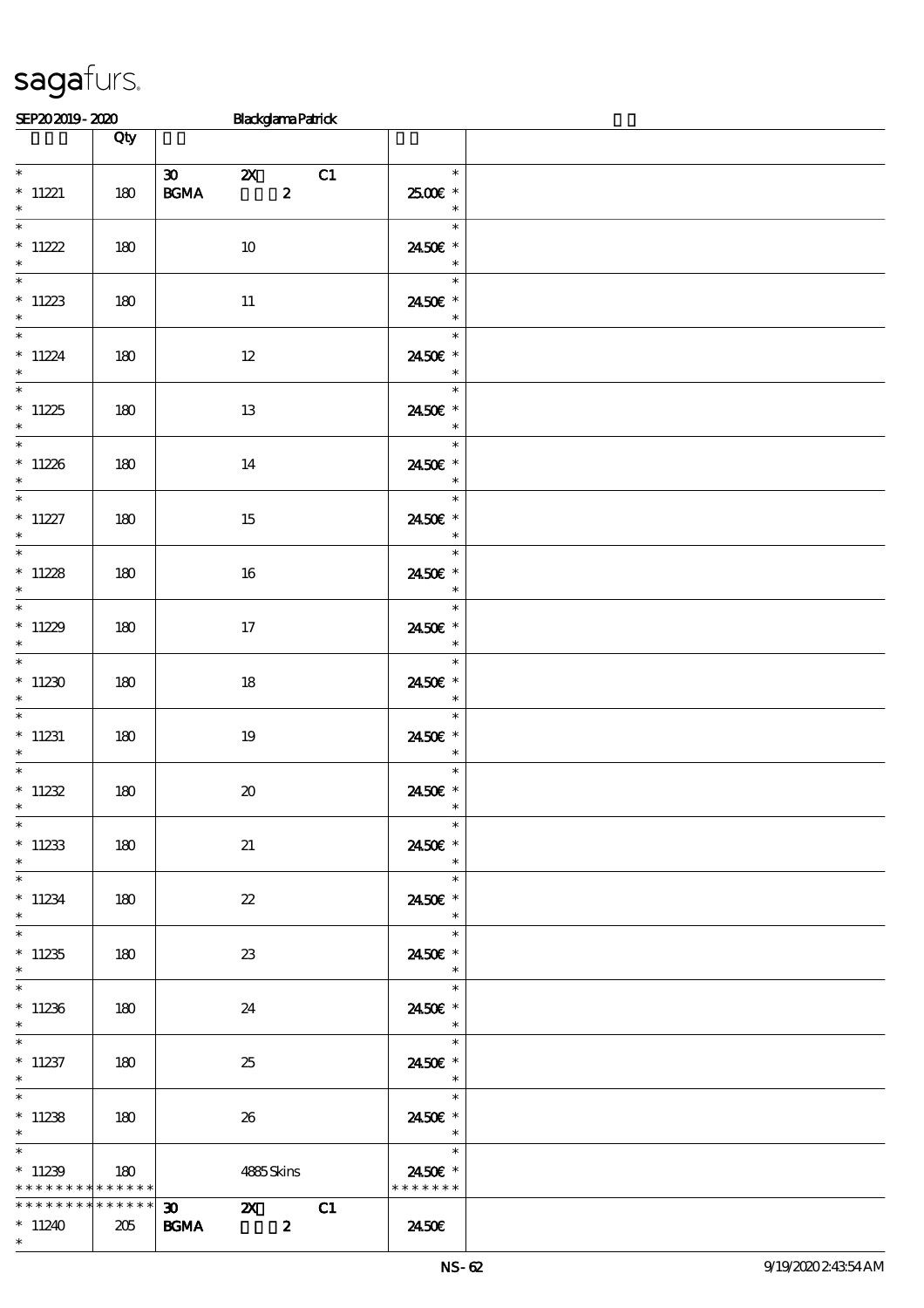|                                                                   | Qty                    |                                                                                                             |                                                                 |  |
|-------------------------------------------------------------------|------------------------|-------------------------------------------------------------------------------------------------------------|-----------------------------------------------------------------|--|
| $*$<br>$*$ 11241<br>$\ast$                                        | 180                    | $\overline{\boldsymbol{\mathfrak{B}}}$ $\boldsymbol{\mathfrak{A}}$<br>C1<br>$\boldsymbol{z}$<br><b>BGMA</b> | $\overline{\phantom{a}}$<br>2450€ *<br>$\overline{\phantom{a}}$ |  |
| $*11242$<br>$*$                                                   | 180                    | 3                                                                                                           | $\ast$<br>2400€ *<br>$\overline{\phantom{a}}$                   |  |
| $\ast$<br>$*11243$<br>$\ast$                                      | 180                    | $\bf{4}$                                                                                                    | $\overline{\phantom{a}}$<br>2400€ *<br>$\frac{\ast}{\ast}$      |  |
| $*$<br>$*11244$<br>$*$                                            | 180                    | $\mathbf 5$                                                                                                 | 2400€ *<br>$\overline{\phantom{a}}$                             |  |
| $*11245$<br>$\ast$                                                | 180                    | 6                                                                                                           | 2450€ *<br>$\overline{\phantom{a}}$                             |  |
| $*$<br>$*11246$<br>$*$                                            | 180                    | $\boldsymbol{\tau}$                                                                                         | 2400€ *<br>$\overline{\phantom{a}}$                             |  |
| $*$<br>$*$ 11247<br>$*$                                           | 180                    | 8                                                                                                           | $\overline{\ast}$<br>2400€ *<br>$\overline{\phantom{a}}$        |  |
| $\overline{\ }$<br>$*11248$<br>$\ast$                             | 180                    | $\boldsymbol{9}$                                                                                            | $\ast$<br>2400€ *<br>$\overline{\phantom{a}}$                   |  |
| $*11249$<br>$\ast$                                                | 180                    | 10                                                                                                          | $\ast$<br>2400€ *                                               |  |
| $*11250$<br>$\ast$                                                | 180                    | 11                                                                                                          | $\overline{\phantom{a}}$<br>2400€ *<br>$\overline{\phantom{a}}$ |  |
| $*11251$<br>$*$                                                   | 180                    | $12 \,$                                                                                                     | $\ast$<br>2400€ *<br>$\overline{\phantom{a}}$                   |  |
| $*11252$<br>$\ast$                                                | 180                    | 13                                                                                                          | $\ast$<br>2400€ *<br>$\ast$                                     |  |
| $*$<br>$*11253$<br>$\ast$                                         | 180                    | 14                                                                                                          | $\ast$<br>2400€ *<br>$\ast$                                     |  |
| $\ast$<br>$*11254$<br>$\ast$                                      | 180                    | 15                                                                                                          | $\ast$<br>2400€ *<br>$\ast$                                     |  |
| $\ast$<br>$*11255$<br>$\ast$                                      | 160                    | 16                                                                                                          | $\ast$<br>2400E *<br>$\overline{\phantom{a}}$                   |  |
| $*$<br>$*11256$<br>* * * * * * * * * * * * * * *                  | 50                     | 2935Skins                                                                                                   | $\ast$<br>2400€ *<br>* * * * * * *                              |  |
| * * * * * * * *<br>$*11257$<br>$*$                                | $* * * * * * *$<br>205 | $30 - 1$<br>C1<br>$\mathbf{X}$<br><b>BGMA</b><br>$\boldsymbol{z}$                                           | 2400E                                                           |  |
| $*$<br>$*11258$<br>$*$                                            | 180                    | $\boldsymbol{2}$                                                                                            | $\overline{\mathbf{r}}$<br>2350€ *<br>$\overline{\phantom{a}}$  |  |
| $*$ $*$<br>$*11259$<br>* * * * * * * * <mark>* * * * * * *</mark> | 165                    | 550Skins                                                                                                    | a sa Balance<br>$\ast$<br>2350€ *<br>* * * * * * *              |  |
| * * * * * * * * * * * * * * *<br>$*11260$<br>$\ast$               | 205                    | $\overline{30}$ X /<br>C2<br><b>BGMA</b><br>$\boldsymbol{z}$                                                | 2350E                                                           |  |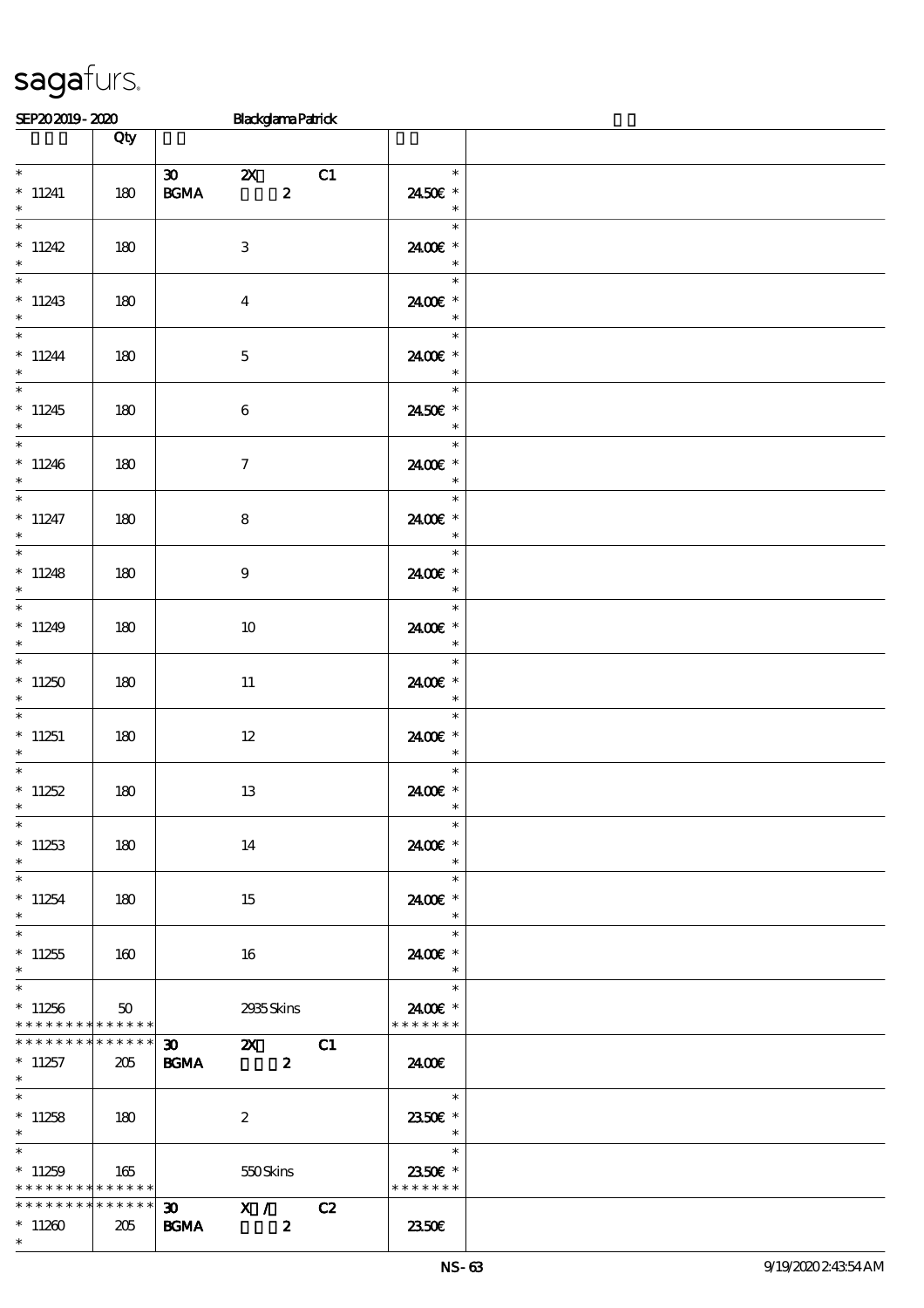|                                                                | Qty             |                                                       |                                                                                                            |  |
|----------------------------------------------------------------|-----------------|-------------------------------------------------------|------------------------------------------------------------------------------------------------------------|--|
| $*11261$                                                       | 180             | 30 $X / C2$<br><b>BGMA</b><br>$\overline{\mathbf{z}}$ | $\overline{\phantom{a}}$<br>2350E *                                                                        |  |
| $\ast$<br>$*$ $*$<br>$*11262$                                  | 180             | $\,3\,$                                               | $\overline{\phantom{a}}$<br>$\ast$<br>2350€ *                                                              |  |
| $\ast$<br>$\ast$                                               | 180             | $\boldsymbol{4}$                                      | $\overline{\phantom{a}}$<br>2350€ *                                                                        |  |
| * 11263<br>$*$                                                 |                 |                                                       | $\overline{\phantom{a}}$<br>$\ast$                                                                         |  |
| $*11264$<br>$\ast$                                             | 180             | $\mathbf 5$                                           | 2350€ *<br>$\ast$<br>$\overline{\phantom{0}}$                                                              |  |
| $*11265$<br>$\ast$                                             | 180             | 6                                                     | 2350€ *<br>$\begin{array}{c c}\n\ast \\ \ast \\ \end{array}$                                               |  |
| $*11266$<br>$\ast$                                             | 180             | $\boldsymbol{\tau}$                                   | 2350E *<br>$\overline{\phantom{a}}$                                                                        |  |
| $*11267$<br>$*$                                                | 180             | 8                                                     | $\overline{\ast}$<br><u>e de la pro</u><br>2350E *<br>$\overline{\phantom{a}}$                             |  |
| $*11268$<br>$\ast$                                             | 180             | $\boldsymbol{9}$                                      | $\ast$<br>2350E *                                                                                          |  |
| $\ast$<br>$*11269$<br>$\ast$                                   | 180             | 10                                                    | $\begin{array}{c c}\n\ast \\ \ast \\ \hline\n\end{array}$<br>$\ast$<br>2350€ *<br>$\overline{\phantom{a}}$ |  |
| $*11270$<br>$\ast$                                             | 180             | 11                                                    | $*$<br>2350€ *<br>$\overline{\phantom{0}}$ *                                                               |  |
| $\ast$<br>$*$ 11271<br>$\ast$                                  | 180             | 12                                                    | $\ast$<br>2350E *<br>$\begin{array}{c} \ast \\ \ast \end{array}$                                           |  |
| $\ast$<br>$* 11272$<br>$\ast$                                  | 180             | 13                                                    | 2350 $\varepsilon$ *<br>$\ast$                                                                             |  |
| $*$<br>$*11273$<br>$\ast$                                      | 180             | 14                                                    | $\overline{\phantom{a}}$<br>2350€ *<br>$\ast$                                                              |  |
| $\overline{\phantom{0}}$<br>$* 11274$<br>$*$                   | 180             | 15                                                    | $\ast$<br>2350€ *<br>$\overline{\phantom{a}}$                                                              |  |
| $\ast$<br>$*11275$<br>$*$                                      | 180             | 16                                                    | $\ast$<br>2350E *<br>$\overline{\phantom{a}}$                                                              |  |
| $\overline{\phantom{0}}$<br>$*11276$<br>$\ast$                 | 180             | 17                                                    | $\ast$<br>2350E *<br>$\overline{\phantom{a}}$                                                              |  |
| $*$<br>$* 11277$<br>* * * * * * * * <mark>* * * * * * *</mark> | 180             | 3265Skins                                             | $\ast$<br>2350€ *<br>* * * * * * *                                                                         |  |
| * * * * * * * *<br>$*11278$<br>$*$                             | $******$<br>205 | 30 X / C2<br><b>BGMA</b><br>$\boldsymbol{2}$          | 2350E                                                                                                      |  |
| $*11279$<br>$\ast$                                             | 195             | $\boldsymbol{2}$                                      | $\overline{\phantom{a}}$<br>2350E *<br>$\overline{\phantom{a}}$                                            |  |
| $\ast$<br>$*11280$<br>$\ast$                                   | 195             | 3                                                     | $\ast$<br>2350E *<br>$\ast$                                                                                |  |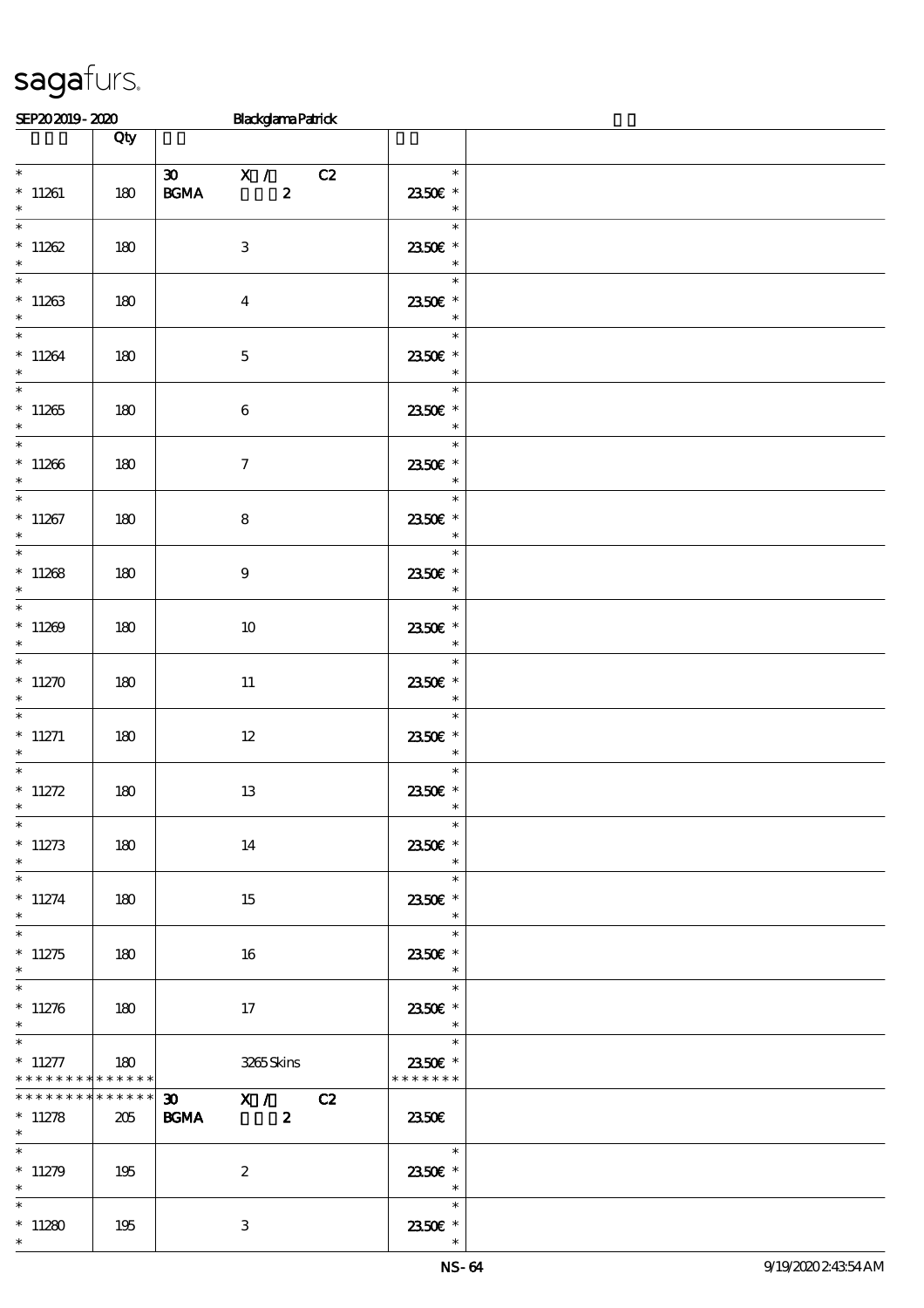|                                              |                 |                                      |                                           | o                             |    |                                                                                                                                                                                                                                                                                                                                                                                                                                                                        |  |
|----------------------------------------------|-----------------|--------------------------------------|-------------------------------------------|-------------------------------|----|------------------------------------------------------------------------------------------------------------------------------------------------------------------------------------------------------------------------------------------------------------------------------------------------------------------------------------------------------------------------------------------------------------------------------------------------------------------------|--|
|                                              |                 | Qty                                  |                                           |                               |    |                                                                                                                                                                                                                                                                                                                                                                                                                                                                        |  |
| $\ast$<br>$*11281$<br>$\ast$                 |                 | 195                                  | <b>BGMA</b>                               | 30 X / C2<br>$\boldsymbol{2}$ |    | $\ast$<br>2350€ *<br>$\ast$                                                                                                                                                                                                                                                                                                                                                                                                                                            |  |
| $\ast$                                       | $* 11282$       | 195                                  |                                           | $\mathbf 5$                   |    | $\ast$<br>2350€ *<br>$\ast$                                                                                                                                                                                                                                                                                                                                                                                                                                            |  |
| $\ast$                                       | $*11283$        | 195                                  |                                           | 6                             |    | $\ast$<br>2350E *<br>$\overline{\phantom{a}}$ $\overline{\phantom{a}}$                                                                                                                                                                                                                                                                                                                                                                                                 |  |
| $*$<br>$\ast$                                | $*11284$        | 195                                  |                                           | $\boldsymbol{\tau}$           |    | $\overline{\phantom{a}}$<br>$\ast$<br>2350E *<br>$\overline{\phantom{a}}$                                                                                                                                                                                                                                                                                                                                                                                              |  |
| $\ast$                                       | $*11285$        | 65<br>* * * * * * * * * * * * * *    |                                           | 1440Skins                     |    | $\overline{\phantom{a}}$<br>$\ast$<br>2350E *<br>* * * * * * *                                                                                                                                                                                                                                                                                                                                                                                                         |  |
| $*$                                          | $*11286$        | **************<br>205                | <b>BGMA</b>                               | 30 X / C2<br>$\boldsymbol{z}$ |    | 2300                                                                                                                                                                                                                                                                                                                                                                                                                                                                   |  |
| $\ast$                                       | $*11287$        | 180                                  |                                           | $\boldsymbol{2}$              |    | $\overline{\phantom{a}}$<br>2300E *<br>$\ast$                                                                                                                                                                                                                                                                                                                                                                                                                          |  |
|                                              | $*11288$        | $138$<br>* * * * * * * * * * * * * * |                                           | 523Skins                      |    | $\overline{\phantom{a}}$<br>2300€ *<br>* * * * * * *                                                                                                                                                                                                                                                                                                                                                                                                                   |  |
| $*$                                          | $*11289$        | **************<br>245                | $\boldsymbol{\mathsf{20}}$<br><b>BGMA</b> | $\boldsymbol{z}$              | C1 | 2250E                                                                                                                                                                                                                                                                                                                                                                                                                                                                  |  |
| $*$<br>$*$                                   | $*11290$        | 220                                  |                                           | $\boldsymbol{2}$              |    | $\frac{1}{\sqrt{1-\frac{1}{2}}\sqrt{1-\frac{1}{2}}\sqrt{1-\frac{1}{2}}\sqrt{1-\frac{1}{2}}\sqrt{1-\frac{1}{2}}\sqrt{1-\frac{1}{2}}\sqrt{1-\frac{1}{2}}\sqrt{1-\frac{1}{2}}\sqrt{1-\frac{1}{2}}\sqrt{1-\frac{1}{2}}\sqrt{1-\frac{1}{2}}\sqrt{1-\frac{1}{2}}\sqrt{1-\frac{1}{2}}\sqrt{1-\frac{1}{2}}\sqrt{1-\frac{1}{2}}\sqrt{1-\frac{1}{2}}\sqrt{1-\frac{1}{2}}\sqrt{1-\frac{1}{2}}\sqrt{1-\frac{1}{2}}\sqrt{1-\frac$<br>$\ast$<br>22.50€ *<br>$\overline{\phantom{a}}$ |  |
| $\ast$<br>$*11291$<br>$\ast$                 |                 | 220                                  |                                           | $\,3\,$                       |    | $\ast$<br>2250E *<br>$\ast$                                                                                                                                                                                                                                                                                                                                                                                                                                            |  |
| $\ast$<br>$\ast$<br>$\overline{\phantom{0}}$ | $*11292$        | 220                                  |                                           | $\boldsymbol{4}$              |    | $\ast$<br>22.50€ *<br>$\ast$                                                                                                                                                                                                                                                                                                                                                                                                                                           |  |
| $\ast$                                       | $*11293$        | 220                                  |                                           | $\mathbf 5$                   |    | $\ast$<br>2250E *                                                                                                                                                                                                                                                                                                                                                                                                                                                      |  |
| $\ast$<br>$\ast$<br>$\overline{\ast}$        | $*11294$        | 220                                  |                                           | $\bf 6$                       |    | Tarihin San<br>$\ast$<br>2250 £*<br>$\ast$                                                                                                                                                                                                                                                                                                                                                                                                                             |  |
| $*$<br>$\overline{\ast}$                     | $*11295$        | 220                                  |                                           | $\boldsymbol{\tau}$           |    | $\ast$<br>2250€ *<br>$\ast$                                                                                                                                                                                                                                                                                                                                                                                                                                            |  |
| $*$                                          | $*11296$        | 220                                  |                                           | $\bf8$                        |    | $\ast$<br>22.50€ *<br>$\ast$                                                                                                                                                                                                                                                                                                                                                                                                                                           |  |
| $\ast$<br>$\ast$<br>$\overline{\phantom{0}}$ | $*11297$        | 220                                  |                                           | $9\phantom{.0}$               |    | $\ast$<br>22.50€ *<br>$\ast$                                                                                                                                                                                                                                                                                                                                                                                                                                           |  |
| $\ast$<br>$\overline{\phantom{0}}$           | $*11298$        | 220                                  |                                           | 10                            |    | $\ast$<br>22.50E *<br>$\ast$                                                                                                                                                                                                                                                                                                                                                                                                                                           |  |
| $\ast$                                       | $*11299$        | 220                                  |                                           | 11                            |    | $\ast$<br>22.50 £*<br>$\ast$                                                                                                                                                                                                                                                                                                                                                                                                                                           |  |
| $\ast$<br>$\ast$                             | $^*$ 11300 $\,$ | 220                                  |                                           | $12\,$                        |    | $\ast$<br>22.50€ *                                                                                                                                                                                                                                                                                                                                                                                                                                                     |  |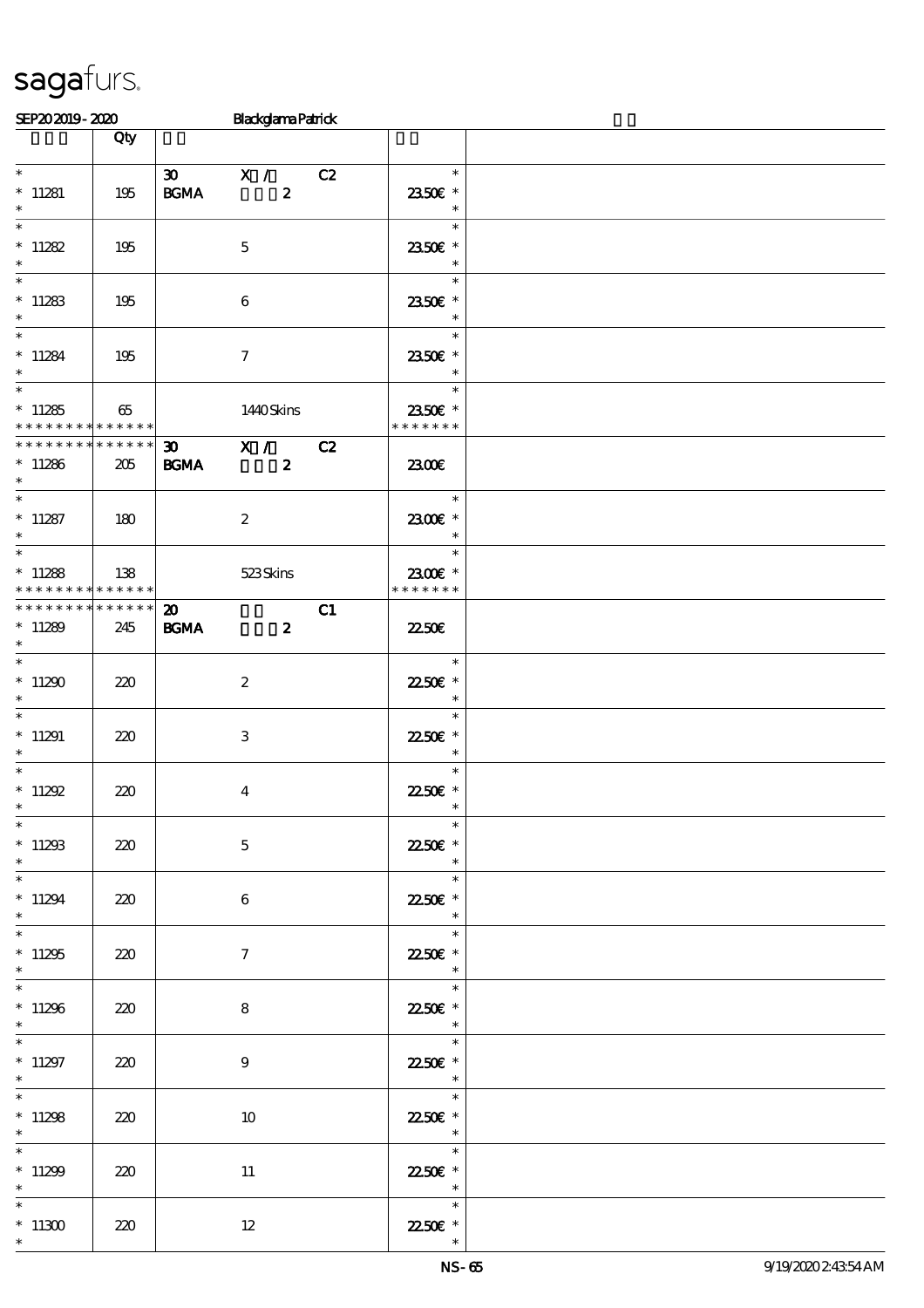|                                                       |                    | o                                                                    |                                                |  |
|-------------------------------------------------------|--------------------|----------------------------------------------------------------------|------------------------------------------------|--|
|                                                       | Qty                |                                                                      |                                                |  |
| $*$<br>$*11301$<br>$\ast$                             | 220                | $\boldsymbol{\mathfrak{D}}$<br>C1<br><b>BGMA</b><br>$\boldsymbol{z}$ | $\ast$<br>22.50€ *<br>$\ast$                   |  |
| $*$ 11302<br>$\ast$                                   | 220                | 14                                                                   | $\ast$<br>22.50€ *<br>$\ast$                   |  |
| $\overline{\phantom{0}}$<br>$^*$ 11303<br>$\ast$      | 220                | 15                                                                   | $\ast$<br>22.50€ *<br>$\overline{\phantom{a}}$ |  |
| $\ast$<br>$*11304$<br>$\ast$                          | 220                | 16                                                                   | $\ast$<br>22.50€ *<br>$\overline{\phantom{a}}$ |  |
| $\ast$<br>$^*$ 11305<br>$\ast$                        | 220                | $17\,$                                                               | $\ast$<br>22.50€ *<br>$\overline{\phantom{a}}$ |  |
| $\overline{\phantom{0}}$<br>$^*$ 11306 $\,$<br>$\ast$ | 220                | 18                                                                   | $\ast$<br>22.50€ *<br>$\overline{\phantom{a}}$ |  |
| $*11307$<br>$\ast$                                    | 220                | 19                                                                   | $\ast$<br>2250E *<br>$\ast$                    |  |
| $*11308$<br>$\ast$                                    | 220                | $\boldsymbol{\boldsymbol{\lambda}}$                                  | $\ast$<br>22.00 £*<br>$\ast$                   |  |
| $*$<br>$^*$ 11309 $\,$<br>* * * * * * * *             | 220<br>* * * * * * | 4645Skins                                                            | $\ast$<br>22.00 £*<br>* * * * * * *            |  |
| ********<br>$*11310$<br>$\ast$                        | ******<br>220      | C1<br>$\boldsymbol{\mathfrak{D}}$<br><b>BGMA</b><br>$\boldsymbol{z}$ | 2250E                                          |  |
| $\ast$<br>$^*$ 11311<br>$\ast$                        | 220                | $\boldsymbol{2}$                                                     | $\ast$<br>22.00€ *<br>$\overline{\phantom{a}}$ |  |
| $\ast$<br>$*11312$<br>$\ast$                          | 220                | 3                                                                    | $\ast$<br>22.00 £*<br>$\ast$                   |  |
| $\overline{\ast}$<br>$*11313$<br>$\ast$               | 220                | $\bf{4}$                                                             | $\ast$<br>22.00€ *                             |  |
| $\ast$<br>$* 11314$<br>$\ast$                         | 220                | $\mathbf 5$                                                          | $\ast$<br>22.00€ *<br>$\ast$                   |  |
| $\overline{\ast}$<br>$*11315$<br>$\ast$               | 220                | 6                                                                    | $\ast$<br>22.00 £*<br>$\ast$                   |  |
| $\overline{\ast}$<br>$*11316$<br>$\ast$               | 220                | $\boldsymbol{\tau}$                                                  | $\ast$<br>22.00E *<br>$\ast$                   |  |
| $\ast$<br>$*$ 11317<br>$\ast$                         | 220                | 8                                                                    | $\ast$<br>22.00 £*<br>$\ast$                   |  |
| $\ast$<br>$*11318$<br>* * * * * * * *                 | 251<br>* * * * * * | 2011 Skins                                                           | $\ast$<br>22.00 £*<br>* * * * * * *            |  |
| * * * * * * *<br>$*11319$<br>$\ast$                   | * * * * * *<br>245 | $\boldsymbol{\mathfrak{D}}$<br>C1<br><b>BGMA</b><br>$\boldsymbol{z}$ | $(2500\varepsilon)$                            |  |
| $\ast$<br>$*11320$<br>$\ast$                          | 220                | $\boldsymbol{2}$                                                     | $\ast$<br>$(2500\varepsilon)*$                 |  |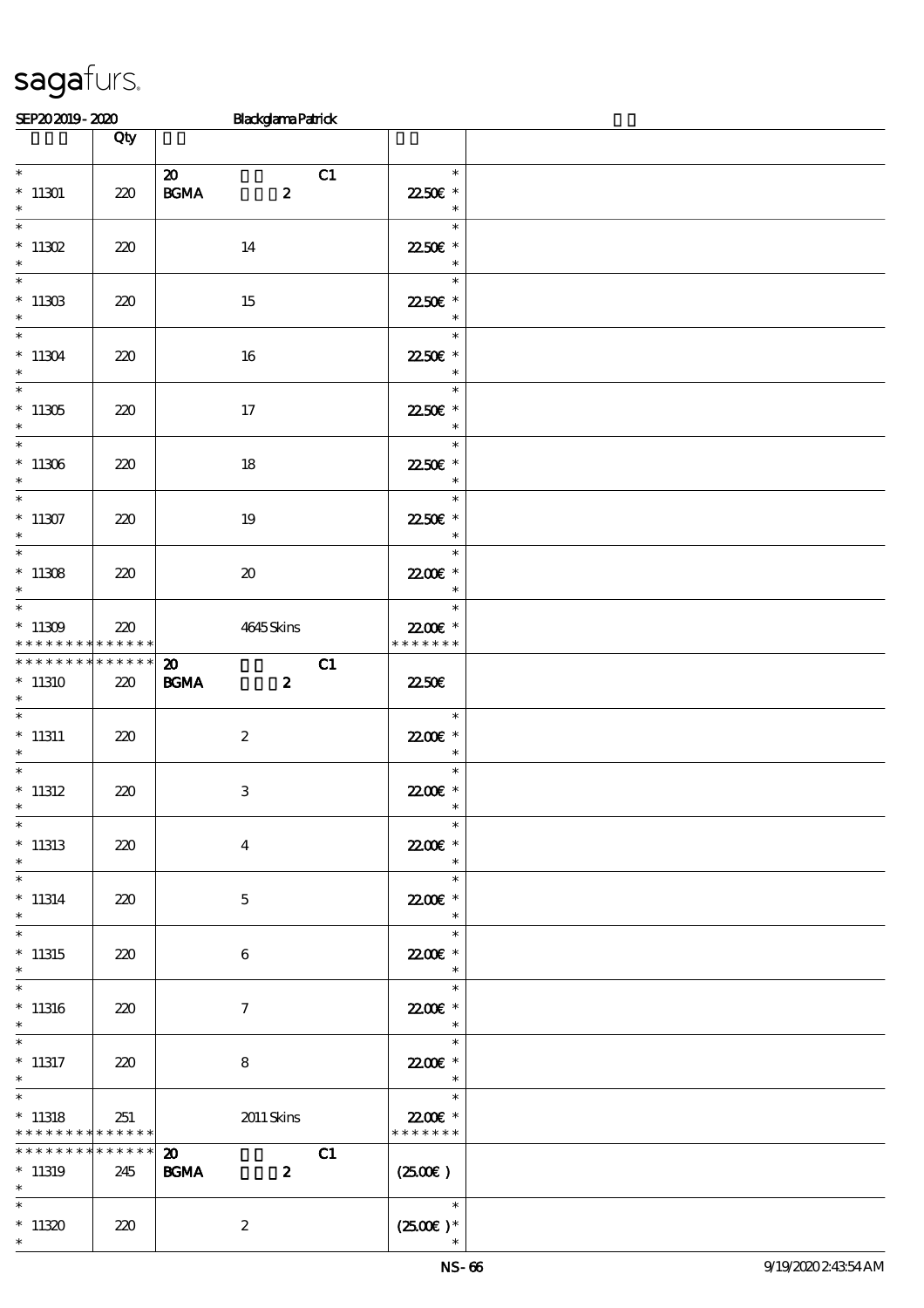| SEP202019-2020                                   |                    | <b>Blackglama Patrick</b>                                                            |                                                                 |  |
|--------------------------------------------------|--------------------|--------------------------------------------------------------------------------------|-----------------------------------------------------------------|--|
|                                                  | Qty                |                                                                                      |                                                                 |  |
| $\ast$<br>$* 11321$<br>$\ast$                    | 220                | $\boldsymbol{\mathfrak{D}}$<br>C1<br>BGMA<br>$\boldsymbol{z}$                        | $\ast$<br>$(2500)$ *<br>$\ast$                                  |  |
| $\overline{\ast}$<br>$*11322$<br>$\ast$          | 220                | $\boldsymbol{4}$                                                                     | $\ast$<br>$(2500E)*$<br>$\ast$                                  |  |
| $*11323$<br>* * * * * * * * * * * * * *          | 222                | 1127Skins                                                                            | $\ast$<br>$(2500\varepsilon)*$<br>* * * * * * *                 |  |
| * * * * * * * *<br>$* 11324$<br>$\ast$           | * * * * * *<br>245 | $\mathbf{z}$<br>C1<br>$\boldsymbol{\mathfrak{D}}$<br><b>BGMA</b><br>$\boldsymbol{z}$ | <b>2250€</b>                                                    |  |
| $*11325$<br>$\ast$                               | 220                | $\boldsymbol{2}$                                                                     | $\ast$<br>22.00€ *<br>$\ast$                                    |  |
| $*11326$<br>$\ast$                               | 220                | $\ensuremath{\mathbf{3}}$                                                            | $\ast$<br>22.00 £*<br>$\ast$                                    |  |
| $\overline{\ast}$<br>$* 11327$<br>$\ast$         | 220                | $\boldsymbol{4}$                                                                     | $\ast$<br>22.00 £*<br>$\ast$                                    |  |
| $\overline{\ast}$<br>$*11328$<br>$\ast$          | 220                | $\mathbf{5}$                                                                         | $\ast$<br>22.00 £*<br>$\ast$                                    |  |
| $*11329$<br>$\ast$                               | 220                | $\boldsymbol{6}$                                                                     | $\ast$<br>22.00 £*<br>$\ast$                                    |  |
| $*11330$<br>$\ast$                               | 220                | $\boldsymbol{7}$                                                                     | $\ast$<br>22.00 £*<br>$\ast$                                    |  |
| $\overline{\phantom{0}}$<br>$*$ 11331<br>$\ast$  | 220                | $\bf8$                                                                               | $\ast$<br>22.00€ *<br>$\ast$                                    |  |
| $^*$ 11332<br>$*$                                | 220                | $\boldsymbol{9}$                                                                     | $\ast$<br>22.50€ *<br>$\ast$                                    |  |
| $\ast$<br>$*11333$<br>$\ast$                     | 220                | $10\,$                                                                               | $\ast$<br>22.00€ *<br>$\ast$                                    |  |
| $\ast$<br>$^*$ 11334 $\,$<br>$\ast$              | 220                | 11                                                                                   | $\ast$<br>22.00 ±<br>$\overline{\phantom{a}}$                   |  |
| $\overline{\phantom{0}}$<br>$*11335$<br>$\ast$   | 220                | 12                                                                                   | $\ast$<br>22.00 *<br>$\ast$                                     |  |
| $\overline{\ast}$<br>$*11336$<br>* * * * * * * * | 220<br>* * * * * * | 2885Skins                                                                            | $\ast$<br>22.00€ *<br>* * * * * * *                             |  |
| * * * * * * * *<br>$*11337$<br>$*$               | * * * * * *<br>245 | $\boldsymbol{\omega}$<br>C1<br>$\mathbf{Z}$<br>$\boldsymbol{z}$<br><b>BGMA</b>       | (220E)                                                          |  |
| $\ast$<br>$*11338$<br>$\ast$                     | 220                | $\boldsymbol{2}$                                                                     | $\overline{\phantom{0}}$<br>22.00 ±<br>$\overline{\phantom{a}}$ |  |
| $\ast$<br>$*11339$<br>$\ast$                     | 220                | $\ensuremath{\mathbf{3}}$                                                            | $\ast$<br>$(2200)$ *<br>$\overline{\phantom{a}}$                |  |
| $\ast$<br>$*11340$<br>$\ast$                     | 220                | $\boldsymbol{4}$                                                                     | $\ast$<br>$(2200\varepsilon)*$                                  |  |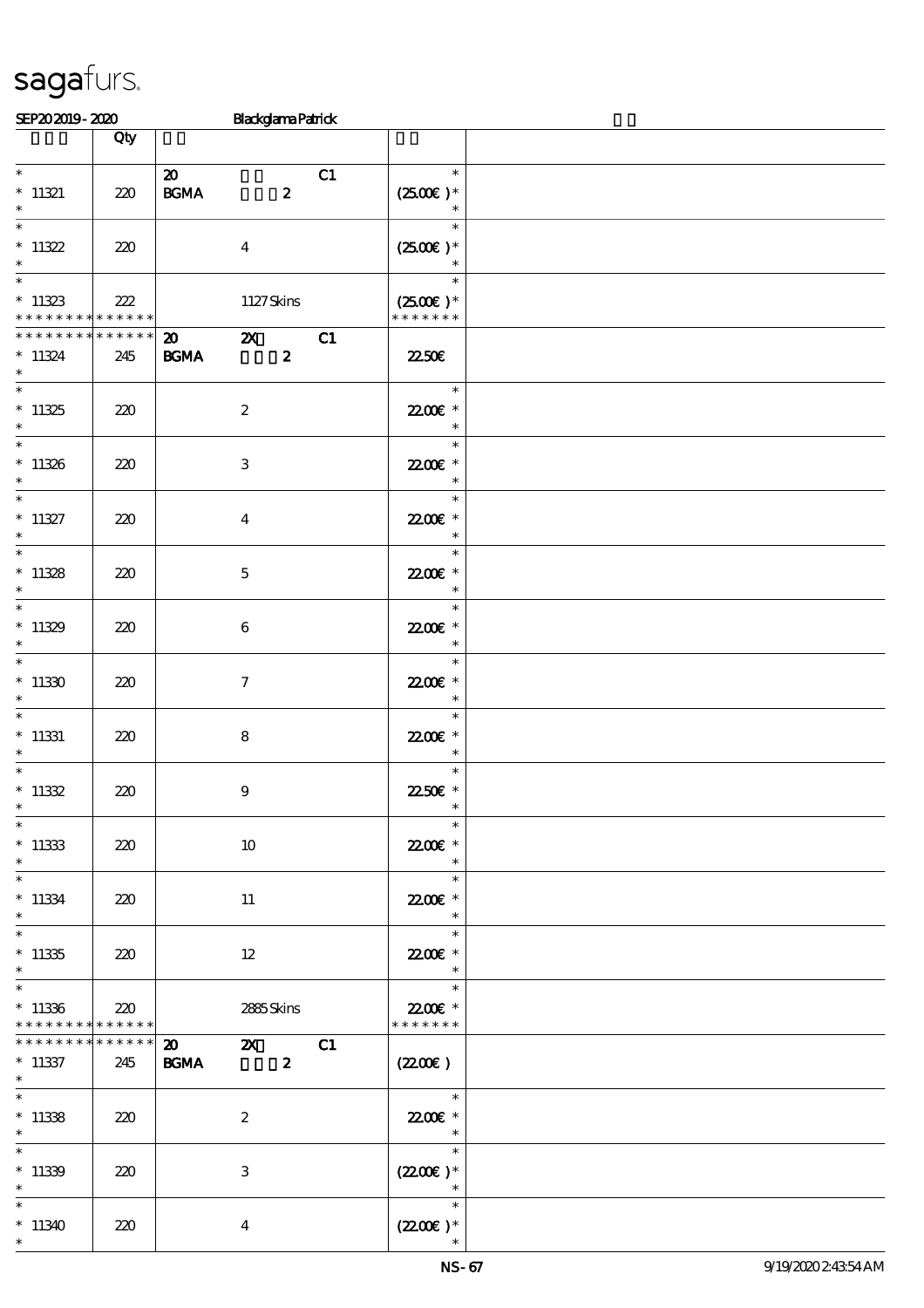|                                                                                    | Qty                |                                            |                                     |                  |    |                                                  |  |
|------------------------------------------------------------------------------------|--------------------|--------------------------------------------|-------------------------------------|------------------|----|--------------------------------------------------|--|
| $\overline{\ast}$                                                                  |                    |                                            |                                     |                  |    | $\ast$                                           |  |
| $*11341$<br>$\ast$                                                                 | 220                | $\boldsymbol{\omega}$<br>$\mathbf{B G MA}$ | $\boldsymbol{\mathsf{Z}}$           | $\boldsymbol{2}$ | C1 | $(2200)$ *<br>$\ast$                             |  |
| $\ast$<br>$*11342$<br>$\ast$                                                       | 220                |                                            | $\boldsymbol{6}$                    |                  |    | $\ast$<br>$(2200\varepsilon)^*$<br>$\ast$        |  |
| $\ast$<br>$*11343$<br>$\ast$                                                       | 220                |                                            | $\boldsymbol{\tau}$                 |                  |    | $\ast$<br>$(2200\varepsilon)*$<br>$\ast$         |  |
| $*$<br>$*11344$<br>$\ast$                                                          | 220                |                                            | ${\bf 8}$                           |                  |    | $\ast$<br>$(2200\varepsilon)*$<br>$\ast$         |  |
| $*11345$<br>$\ast$                                                                 | 220                |                                            | 9                                   |                  |    | $\ast$<br>$(2200\varepsilon)*$                   |  |
| $*11346$<br>$\ast$                                                                 | 220                |                                            | 10                                  |                  |    | $\ast$<br>$(2200\varepsilon)*$                   |  |
| $*11347$<br>* * * * * * * *                                                        | 183<br>* * * * * * |                                            | 2408Skins                           |                  |    | $\ast$<br>$(2200\varepsilon)*$<br>* * * * * * *  |  |
| * * * * * * * *<br>$*11348$<br>$\ast$                                              | * * * * * *<br>245 | $\boldsymbol{\mathfrak{D}}$<br><b>BGMA</b> | $\boldsymbol{\alpha}$               | $\boldsymbol{z}$ | C1 | (21.50)                                          |  |
| $\ast$<br>$*11349$<br>$\ast$                                                       | 220                |                                            | $\boldsymbol{z}$                    |                  |    | $\ast$<br>$(21.50)$ *<br>$\ast$                  |  |
| $\overline{\ast}$<br>$*11350$<br>$\ast$                                            | 220                |                                            | 3                                   |                  |    | $\ast$<br>$(21.50)$ *<br>$\ast$                  |  |
| $*$<br>$*11351$<br>* * * * * * * *                                                 | 131<br>* * * * * * |                                            | 816Skins                            |                  |    | $\ast$<br>$(21.50)$ *<br>* * * * * * *           |  |
| * * * * * * * *<br>$*11352$<br>$\ast$                                              | * * * * * *<br>245 | $\boldsymbol{\mathfrak{D}}$<br><b>BGMA</b> | X /                                 | $\boldsymbol{z}$ | C2 | 21.00E                                           |  |
| $*$<br>$*11353$<br>$*$                                                             | 220                |                                            | $\boldsymbol{2}$                    |                  |    | $\overline{\mathbf{r}}$<br>$21.005$ *<br>$\ast$  |  |
| $*11354$<br>$*$                                                                    | 220                |                                            | 3                                   |                  |    | $\ast$<br>$21.005*$<br>$\ast$                    |  |
| $\ast$<br>$*11355$<br>$\ast$                                                       | 220                |                                            | 4                                   |                  |    | $\ast$<br>$21.005*$<br>$\ast$                    |  |
| $\overline{\ast}$<br>$*11356$<br>$\ast$                                            | 220                |                                            | $\mathbf{5}$                        |                  |    | $\ast$<br>$21.00E$ *<br>$\overline{\phantom{a}}$ |  |
| $*11357$<br>$\ast$                                                                 | 220                |                                            | 6                                   |                  |    | $\ast$<br>$21.00E$ *<br>$*$                      |  |
| $\ast$<br>$*11358$<br>$*$                                                          | 220                |                                            | $\tau$                              |                  |    | $\ast$<br>$21.005*$<br>$\star$                   |  |
| $\overline{\phantom{0}}$<br>$*11359$<br>* * * * * * * * <mark>* * * * * * *</mark> | 220                |                                            | 1785Skins                           |                  |    | $\ast$<br>$21.00E$ *<br>* * * * * * *            |  |
| * * * * * * * *<br>$*11360$<br>$\ast$                                              | $******$<br>245    | $\boldsymbol{\mathsf{20}}$<br><b>BGMA</b>  | $X /$ C2<br>$\overline{\mathbf{z}}$ |                  |    | 2050                                             |  |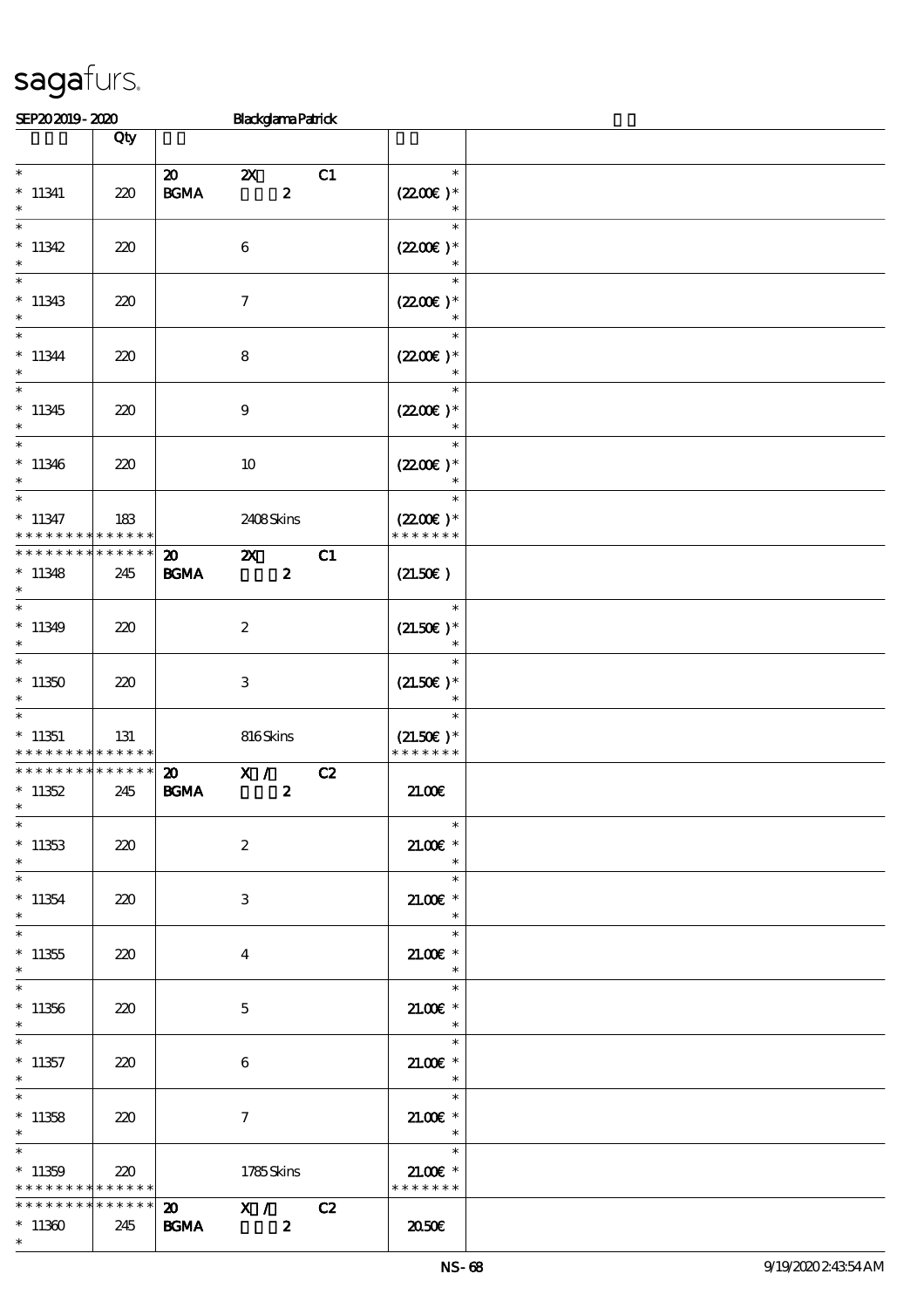|                                                              | Qty |                             |                                               |    |                                                  |  |
|--------------------------------------------------------------|-----|-----------------------------|-----------------------------------------------|----|--------------------------------------------------|--|
| $\ast$<br>$*11361$<br>$\ast$                                 | 220 | <b>BGMA</b>                 | 20 X / C2<br>$\mathbf{2}$                     |    | $\ast$<br>$2000$ $*$                             |  |
| $\ast$<br>$*11362$<br>$\ast$                                 | 220 |                             | 3                                             |    | $\ast$<br>$2000$ $*$<br>$\ast$                   |  |
| $\ast$<br>$*11363$<br>$\ast$                                 | 220 |                             | $\overline{4}$                                |    | $\ast$<br>2000E*<br>$\ast$                       |  |
| $*11364$<br>* * * * * * * * * * * * * *                      | 114 |                             | 1019Skins                                     |    | $\ast$<br>$2000$ $*$<br>* * * * * * *            |  |
| * * * * * * * * * * * * * *<br>$*11365$<br>$*$               | 245 | <b>BGMA</b>                 | $\overline{20}$ X /<br>$\boldsymbol{z}$       | C2 | $(2050\epsilon)$                                 |  |
| $*11366$<br>$\ast$                                           | 220 |                             | $\boldsymbol{2}$                              |    | $\overline{\phantom{a}}$<br>$(2050)$ *<br>$\ast$ |  |
| $*11367$<br>$\ast$                                           | 220 |                             | $\ensuremath{\mathbf{3}}$                     |    | $\ast$<br>$(2050)$ *                             |  |
| $\overline{\ast}$<br>$*11368$<br>* * * * * * * * * * * * * * | 50  |                             | 735Skins                                      |    | $(2050\epsilon)*$<br>* * * * * * *               |  |
| * * * * * * * * * * * * * *<br>$*11369$<br>$\ast$            | 265 | $\mathbf{0}$<br><b>BGMA</b> | <b>BL/2XD</b><br>$\overline{\mathbf{z}}$      | C1 | 1800                                             |  |
| $*$<br>$*11370$<br>$\ast$                                    | 240 |                             | $\boldsymbol{2}$                              |    | $\ast$<br>1800 £*<br>$\ast$                      |  |
| $*$<br>$*$ 11371<br>$\ast$                                   | 240 |                             | $\,3$                                         |    | $\ast$<br>1800E *<br>$\ast$                      |  |
| $\ast$<br>$* 11372$<br>* * * * * * * * * * * * * *           | 252 |                             | 997 Skins                                     |    | $\ast$<br>1800E *<br>* * * * * * *               |  |
| * * * * * * * * * * * * * * *<br>$*11373$<br>$\ast$          | 265 | $\mathbf{O}$<br><b>BGMA</b> | <b>BL/2XD</b><br>$\boldsymbol{z}$             | C1 | 17.00E                                           |  |
| $\overline{\phantom{0}}$<br>$*11374$<br>$\ast$               | 240 |                             | $\boldsymbol{2}$                              |    | $\ast$<br>17.00 £*<br>$\ast$                     |  |
| $*11375$<br>* * * * * * * * * * * * * *                      | 240 |                             | 745Skins                                      |    | $\ast$<br>1650E *<br>* * * * * * *               |  |
| * * * * * * * * * * * * * *<br>$*11376$<br>$\ast$            | 265 | $\mathbf{O}$<br><b>BGMA</b> | $\overline{\mathbf{x}}$ /<br>$\boldsymbol{z}$ | C2 | 1600E                                            |  |
| $\overline{\ast}$<br>$* 11377$<br>$\ast$                     | 240 |                             | $\boldsymbol{2}$                              |    | $\ast$<br>1600E *<br>$\ast$                      |  |
| $\ast$<br>$*11378$<br>* * * * * * * * * * * * * *            | 213 |                             | 718Skins                                      |    | $\ast$<br>1600E *<br>* * * * * * *               |  |
| 11379                                                        | 265 | $\mathbf{O}$<br><b>BGMA</b> | X /<br>$\boldsymbol{z}$                       | C2 | <b>160€</b>                                      |  |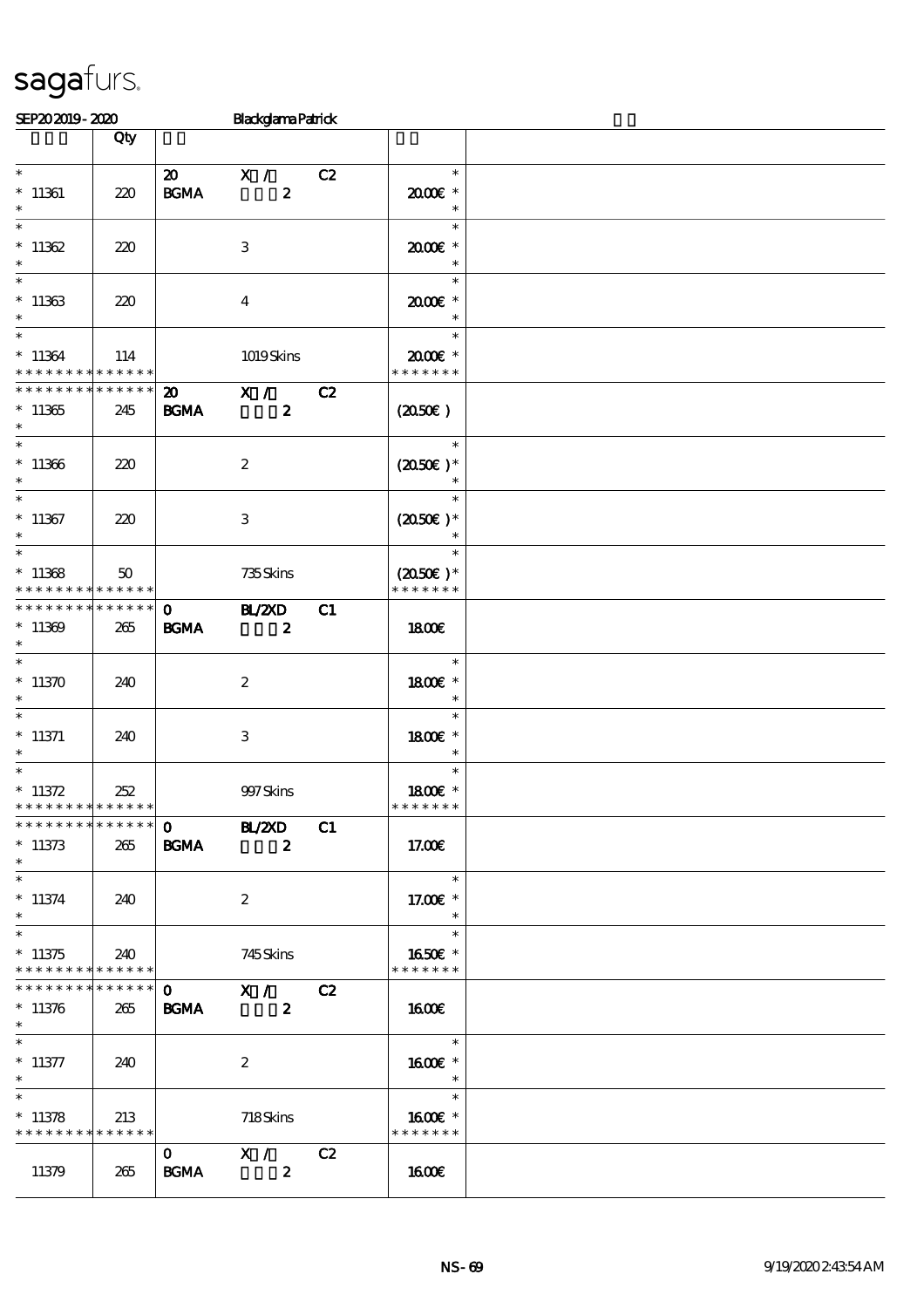| SEP202019-2020                                         |                    |                                   | <b>BlackglamaChenyGrove</b>               |    | Female                                           |  |  |  |
|--------------------------------------------------------|--------------------|-----------------------------------|-------------------------------------------|----|--------------------------------------------------|--|--|--|
|                                                        | Qty                |                                   |                                           |    |                                                  |  |  |  |
| 20041                                                  | 279                | $\mathbf{O}$<br><b>BGMA</b>       | <b>BL/2XD</b><br>$\blacksquare$           | C1 | (17.00)                                          |  |  |  |
| 20042                                                  | 138                | $\mathbf{0}$<br>BGMA              | BL/2XD<br>$\sim$ $\sim$ 1                 | C1 | (17.00)                                          |  |  |  |
| 20043                                                  | 267                | $\mathbf{0}$<br>$\mathbf{B G MA}$ | $\mathbf{X}$ /<br>$\sim$ 1                | C2 | $(1600\varepsilon)$                              |  |  |  |
| **************<br>$*20044$<br>$\ast$                   | 425                | $\mathbf{0}$<br><b>BGMA</b>       | X /<br>$\mathbf{1}$                       | C2 | $(1600\varepsilon)$                              |  |  |  |
| $\ast$<br>$*20045$<br>* * * * * * * * * * * * * * *    | 64                 |                                   | 489Skins                                  |    | $\ast$<br>$(1600E)*$<br>* * * * * * *            |  |  |  |
| * * * * * * * * * * * * * * *<br>$*20046$<br>$\ast$    | 440                | $\mathbf{1}$<br><b>BGMA</b>       | $\mathbf{1}$                              | C1 | <b>150€</b>                                      |  |  |  |
| $\ast$<br>$* 20047$<br>* * * * * * * * * * * * * *     | 440                |                                   | 880Skins                                  |    | $\ast$<br>1450€ *<br>* * * * * * *               |  |  |  |
| * * * * * * * * * * * * * *<br>$*20048$<br>$\ast$      | 465                | $\mathbf{1}$<br><b>BGMA</b>       | <b>H_/ZXD</b><br>$\sim$ $\sim$ 1          | C1 | $(1500\varepsilon)$                              |  |  |  |
| $\overline{\ast}$<br>$* 20049$<br>$\ast$               | 440                |                                   | $\boldsymbol{2}$                          |    | $\ast$<br>$(1450E)*$                             |  |  |  |
| $\ast$<br>$^\ast$ 20050<br>$\ast$                      | 440                |                                   | $\,3\,$                                   |    | $\ast$<br>$(1450E)*$<br>$\ast$                   |  |  |  |
| $\ast$<br>$^\ast$ 20051<br>$\ast$                      | 440                |                                   | $\overline{\mathbf{4}}$                   |    | $\ast$<br>$(1450E)*$<br>$\ast$                   |  |  |  |
| $\ast$<br>$*2002$<br>* * * * * * * * * * * * * *       | 202                |                                   | 1987 Skins                                |    | $\ast$<br>$(1450\varepsilon)^*$<br>* * * * * * * |  |  |  |
| * * * * * * * * * * * * * *<br>$*2003$<br>$\ast$       | 465                | $\mathbf{1}$<br><b>BGMA</b>       | $\boldsymbol{\mathsf{z}}$<br>$\mathbf{1}$ | C1 | <b>1450€</b>                                     |  |  |  |
| $\ast$<br>$*20054$<br>$\ast$                           | 440                |                                   | $\boldsymbol{2}$                          |    | $\ast$<br>1400€ *<br>$\ast$                      |  |  |  |
| $\overline{\ast}$<br>$^\ast$ 20055<br>$\ast$           | 440                |                                   | 3                                         |    | $\ast$<br>1400€ *<br>$\ast$                      |  |  |  |
| $\ast$<br>$^\ast$ 20066<br>* * * * * * * * * * * * * * | 345                |                                   | 1690Skins                                 |    | $\ast$<br>1400€ *<br>* * * * * * *               |  |  |  |
| * * * * * * * *<br>$* 20057$<br>$\ast$                 | * * * * * *<br>465 | $\mathbf{1}$<br><b>BGMA</b>       | $\mathbf{X}$ /<br>$\mathbf{1}$            | C2 | (1350E)                                          |  |  |  |
| $\ast$<br>$^\ast$ 20058<br>$\ast$                      | 440                |                                   | $\boldsymbol{2}$                          |    | $\ast$<br>$(1350E)*$                             |  |  |  |
| $\ast$<br>$* 20009$<br>$\ast$                          | 440                |                                   | 3                                         |    | $\ast$<br>$(1350E)*$                             |  |  |  |
| $\ast$<br>$*2000$<br>* * * * * * * *                   | 422<br>* * * * * * |                                   | 1767Skins                                 |    | $\ast$<br>$(1350E)*$<br>* * * * * * *            |  |  |  |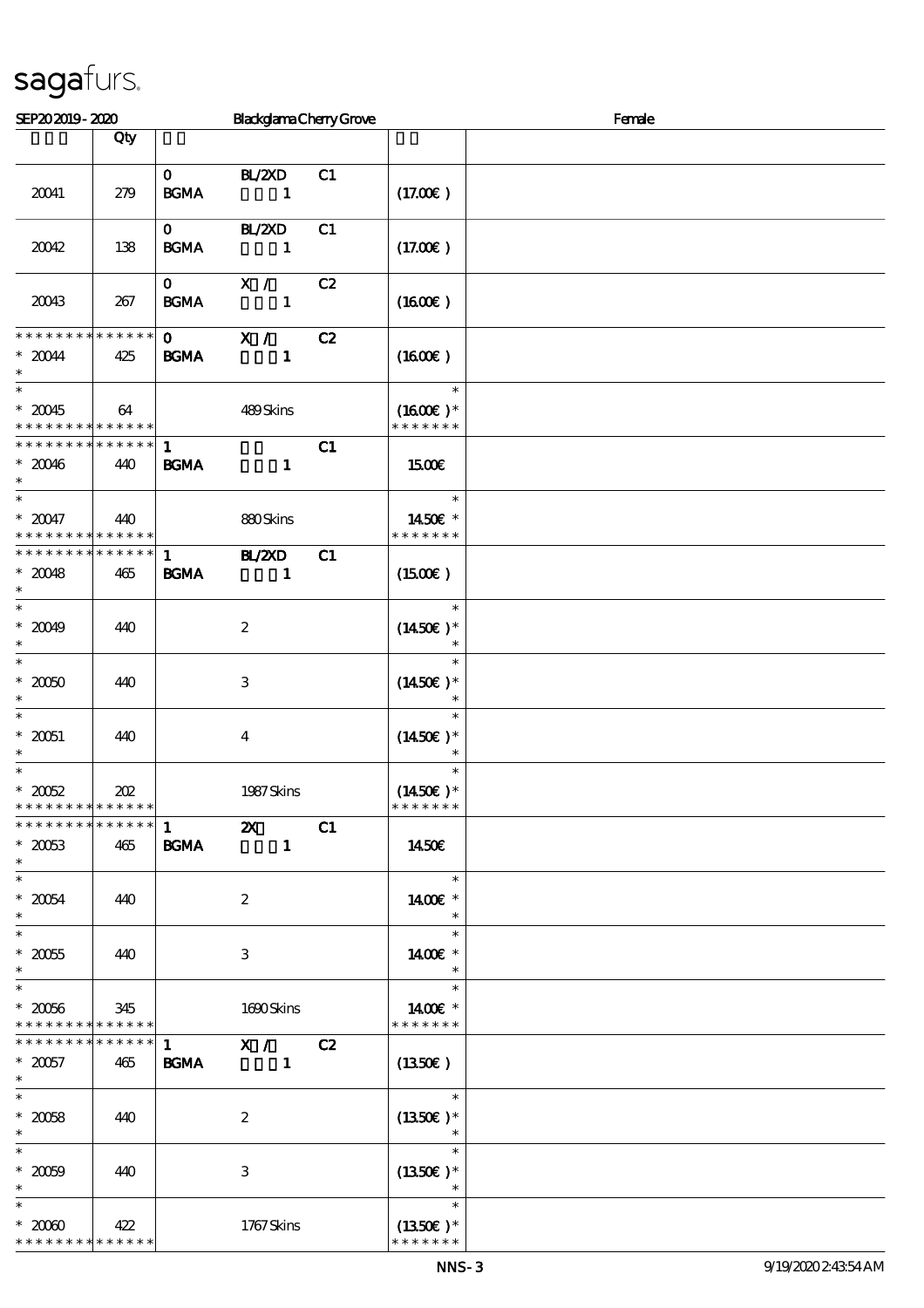| SEP202019-2020                                                      |                    |                                       | <b>BlackglamaChenyGrove</b>               |       | Female                                 |  |  |
|---------------------------------------------------------------------|--------------------|---------------------------------------|-------------------------------------------|-------|----------------------------------------|--|--|
|                                                                     | Qty                |                                       |                                           |       |                                        |  |  |
| * * * * * * * * * * * * * *<br>$*20061$<br>$\ast$                   | 465                | $\mathbf{1}$<br>$\mathbf{B G MA}$     | $\mathbf{X}$ /<br>$\mathbf{1}$            | C2    | (1350E)                                |  |  |
| $\ast$<br>$^\ast$ 2002<br>$\ast$                                    | 440                |                                       | $\boldsymbol{2}$                          |       | $\ast$<br>$(1350E)*$                   |  |  |
| $\ast$<br>$^\ast$ 2003<br>$\ast$                                    | 440                |                                       | $\,3$                                     |       | $\ast$<br>$(1350E)*$                   |  |  |
| $\ast$<br>$^\ast$ 20034<br>$\ast$                                   | 440                |                                       | $\overline{\mathbf{4}}$                   |       | $\ast$<br>$(1350E)*$<br>$\ast$         |  |  |
| $\overline{\ast}$<br>$^\ast$ 2005<br>* * * * * * * *                | 442<br>* * * * * * |                                       | 2227 Skins                                |       | $\ast$<br>$(1350E)*$<br>* * * * * * *  |  |  |
| 20066                                                               | 465                | $\boldsymbol{z}$<br>$\mathbf{B G MA}$ | $\mathbf{1}$                              | C1    | (11.00)                                |  |  |
| * * * * * * * * * * * * * *<br>$* 20067$<br>$\ast$                  | 465                | $\mathbf{2}$<br>$\mathbf{B G MA}$     | <b>HZZD</b><br>1                          | C1    | (11.00)                                |  |  |
| $\ast$<br>$^*$ 2008 $\,$<br>$\ast$                                  | 440                |                                       | $\boldsymbol{2}$                          |       | $\ast$<br>$(11.00E)*$                  |  |  |
| $\ast$<br>$* 2009$<br>* * * * * * * * * * * * * *                   | 149                |                                       | 1054Skins                                 |       | $\ast$<br>$(11.00)$ *<br>* * * * * * * |  |  |
| * * * * * * * *<br>$*2000$<br>$\ast$                                | * * * * * *<br>465 | $\mathbf{z}$<br>$\mathbf{B G MA}$     | $\boldsymbol{\mathsf{z}}$<br>$\mathbf{1}$ | C1    | <b>1050€</b>                           |  |  |
| $\ast$<br>$^*$ 20071<br>$\ast$                                      | 440                |                                       | $\boldsymbol{2}$                          |       | $\ast$<br>1050E *<br>$\ast$            |  |  |
| $\ast$<br>$^\ast$ 20072<br>* * * * * * * * <mark>* * * * * *</mark> | 428                |                                       | 1333Skins                                 |       | $\ast$<br>1050€ *<br>* * * * * * *     |  |  |
| * * * * * * * * * * * * * *<br>$* 20073$<br>$\ast$                  | 465                | $\boldsymbol{z}$<br><b>BGMA</b>       | $\mathbf{X}$ /<br>$\mathbf{1}$            | C2    | 950E                                   |  |  |
| $\ast$<br>$* 20074$<br>$\ast$                                       | 440                |                                       | $\boldsymbol{2}$                          |       | $\ast$<br>950€ *<br>$\ast$             |  |  |
| $\ast$<br>$* 20075$<br>$\ast$                                       | 440                |                                       | $\ensuremath{\mathbf{3}}$                 |       | $\ast$<br>950€ *<br>$\ast$             |  |  |
| $\ast$<br>$*20076$<br>* * * * * * * * * * * * * *                   | 254                |                                       | 1599Skins                                 |       | $\ast$<br>$900$ $*$<br>* * * * * * *   |  |  |
| $2007\%$                                                            | 524                | 3 <sup>1</sup><br>$\mathbf{B G MA}$   | $X$ $N$<br>$\mathbf{1}$                   | C1/C2 | 7.50E                                  |  |  |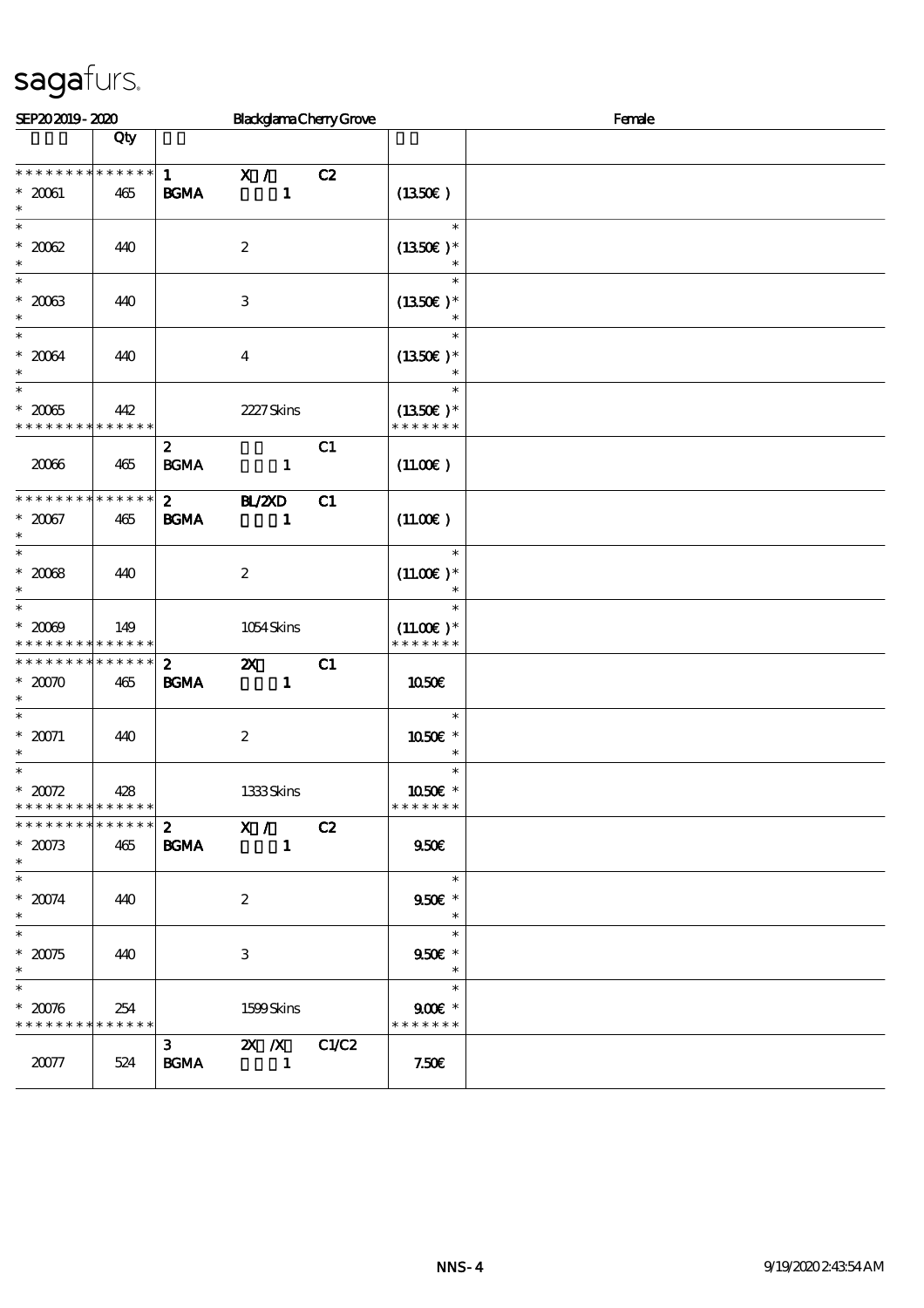| SEP202019-2020                                                             |     |                                 | <b>Blackglama Woodmont</b>     |       |                                                 | Female |
|----------------------------------------------------------------------------|-----|---------------------------------|--------------------------------|-------|-------------------------------------------------|--------|
|                                                                            | Qty |                                 |                                |       |                                                 |        |
| 20081                                                                      | 408 | $\mathbf{O}$<br><b>BGMA</b>     | $2X$ $\Lambda$<br>3            | C1/C2 | 17.00E                                          |        |
| * * * * * * * * * * * * * *<br>$^*$ 20082<br>$\ast$                        | 465 | $\mathbf{1}$<br><b>BGMA</b>     | $\mathbf{3}$                   | C1    | 1350€                                           |        |
| $\ast$<br>$^\ast$ 20083<br>$\ast$                                          | 440 |                                 | $\boldsymbol{2}$               |       | $\ast$<br>1350E *                               |        |
| $\overline{\phantom{0}}$<br>$^*$ 20084 $\,$<br>* * * * * * * * * * * * * * | 185 |                                 | 1090Skins                      |       | $\ast$<br>1350 $\varepsilon$ *<br>* * * * * * * |        |
| * * * * * * * * * * * * * * *<br>$*2005$<br>$\ast$                         | 465 | $\mathbf{1}$<br><b>BGMA</b>     | <b>H_/2XD</b><br>$\mathbf{3}$  | C1    | 1350E                                           |        |
| $\ast$<br>$^*$ 20086 $^{\circ}$<br>* * * * * * * * * * * * * *             | 161 |                                 | 626Skins                       |       | $\ast$<br>1300E *<br>* * * * * * *              |        |
| 20087                                                                      | 465 | $\mathbf{1}$<br><b>BCMA</b>     | X /<br>3                       | C2    | 1300E                                           |        |
| * * * * * * * * * * * * * *<br>$*2008$<br>$\ast$                           | 465 | $\boldsymbol{z}$<br><b>BGMA</b> | $\mathbf{3}$                   | C1    | 1250E                                           |        |
| $\ast$<br>$* 2000$<br>$\ast$                                               | 440 |                                 | $\boldsymbol{z}$               |       | $\ast$<br>$1200E$ *<br>$\ast$                   |        |
| $\overline{\ast}$<br>$^\ast$ 2000<br>$\ast$                                | 440 |                                 | $\ensuremath{\mathbf{3}}$      |       | $\ast$<br>$(1200E)^*$<br>$\ast$                 |        |
| $\ast$<br>$^\ast$ 20091<br>* * * * * * * * * * * * * *                     | 432 |                                 | 1777Skins                      |       | $\ast$<br>$(1200E)*$<br>* * * * * * *           |        |
| * * * * * * * * * * * * * *<br>$*2002$<br>$\ast$                           | 445 | $\boldsymbol{2}$<br><b>BGMA</b> | <b>H_/2XD</b><br>$\mathbf{3}$  | C1    | (1250E)                                         |        |
| $\ast$<br>$*200B$<br>* * * * * * * * * * * * * *                           | 63  |                                 | 508Skins                       |       | $\ast$<br>$(1250E)^*$<br>* * * * * * *          |        |
| * * * * * * * * * * * * * *<br>$*2004$<br>$\ast$                           | 349 | $\boldsymbol{z}$<br><b>BGMA</b> | X /<br>$\mathbf{3}$            | C2    | $(1200\varepsilon)$                             |        |
| $\ast$<br>$*2005$<br>* * * * * * * * * * * * * *                           | 266 |                                 | 615Skins                       |       | $\ast$<br>$(1200E)*$<br>* * * * * * *           |        |
| 2006                                                                       | 381 | $\boldsymbol{z}$<br><b>BGMA</b> | $X / \sqrt{2}$<br>$\mathbf{3}$ | C2    | (11.50)                                         |        |
| 20097                                                                      | 20B | $\mathbf{3}$<br><b>BGMA</b>     | $X$ $N$<br>$\mathbf{3}$        | C1/C2 | 7.50E                                           |        |
| 2008                                                                       | 514 | 3 <sup>1</sup><br><b>BGMA</b>   | $X$ $X$<br>3                   | C1/C2 | 800€                                            |        |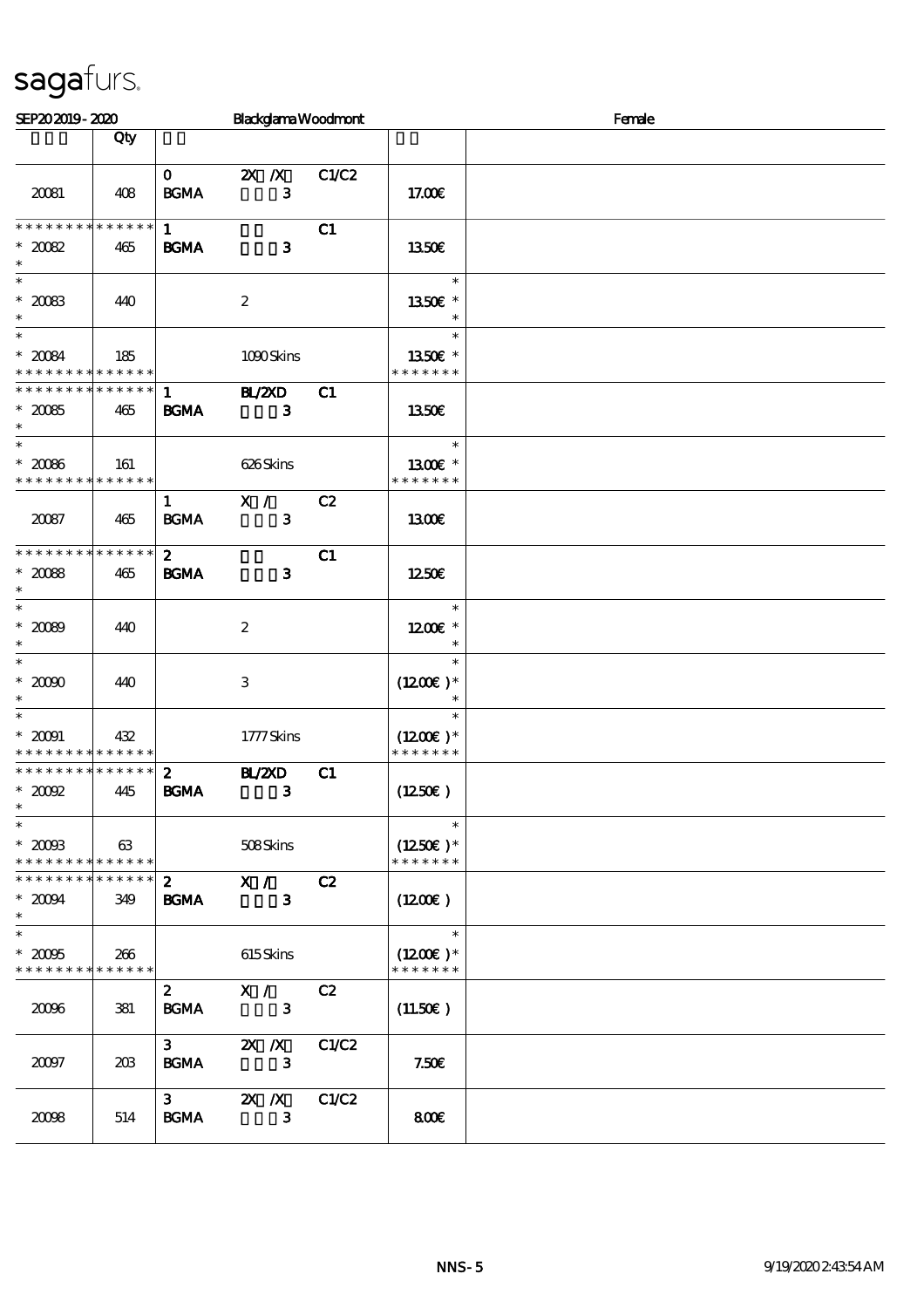| SEP202019-2020                                                  |                    |                                             | Blackglama Erickson-Hobbs                     |                |                                        | Female |
|-----------------------------------------------------------------|--------------------|---------------------------------------------|-----------------------------------------------|----------------|----------------------------------------|--------|
|                                                                 | Qty                |                                             |                                               |                |                                        |        |
|                                                                 |                    | $\mathbf{1}$                                | $\mathbf{X}$ $\mathbf{X}$                     | C <sub>1</sub> |                                        |        |
| 20101                                                           | 135                | <b>BGMA</b>                                 | $\mathbf{1}$                                  |                | $(1500\varepsilon)$                    |        |
| 20102                                                           | 271                | $\mathbf{1}$<br><b>BGMA</b>                 | $\mathbf{1}$                                  | <b>C2/C3</b>   | $(1400\varepsilon)$                    |        |
| 20103                                                           | 264                | $1 \quad \blacksquare$<br>$\mathbf{B G MA}$ | BL/2XD<br>$\boldsymbol{z}$                    | C1             | (1800)                                 |        |
| 20104                                                           | 342                | $\mathbf{1}$<br><b>BGMA</b>                 | $\mathbf X$<br>$\boldsymbol{z}$               | C1             | (17.50)                                |        |
| * * * * * * * * * * * * * *<br>$* 20105$<br>$\ast$              | 405                | $\mathbf{1}$<br><b>BGMA</b>                 | $\boldsymbol{z}$                              | C2             | (17.00)                                |        |
| $\ast$<br>$* 20106$<br>* * * * * * * * <mark>* * * * * *</mark> | $90^{\circ}$       |                                             | 495Skins                                      |                | $\ast$<br>$(17.00)$ *<br>* * * * * * * |        |
| * * * * * * * * * * * * * *<br>$* 20107$<br>$\ast$              | 465                | $\mathbf{1}$<br><b>BGMA</b>                 | $\boldsymbol{z}$                              | C3             | (1650)                                 |        |
| $\ast$<br>$* 20108$<br>* * * * * * * * <mark>* * * * * *</mark> | 71                 |                                             | 536Skins                                      |                | $\ast$<br>$(1650E)*$<br>* * * * * * *  |        |
| 20109                                                           | 114                | $\boldsymbol{z}$<br>$\mathbf{B G MA}$       | BL/2XD<br>$\boldsymbol{z}$                    | C1             | (1300)                                 |        |
| * * * * * * * * * * * * * *<br>$*20110$<br>$\ast$               | 465                | $\mathbf{2}$<br><b>BGMA</b>                 | <b>BL/2XD</b><br>$\boldsymbol{z}$             | C1             | (1300)                                 |        |
| $\ast$<br>$* 20111$<br>$\ast$                                   | 440                |                                             | $\boldsymbol{2}$                              |                | $\ast$<br>$(1300E)*$<br>$\ast$         |        |
| $\ast$<br>$* 20112$<br>* * * * * * * * * * * * * *              | 194                |                                             | 1099Skins                                     |                | $\ast$<br>$(1300)$ *<br>* * * * * * *  |        |
| * * * * * * * * * * * * * *<br>$* 20113$<br>$\ast$              | 465                | $\boldsymbol{z}$<br><b>BGMA</b>             | $\boldsymbol{\mathrm{X}}$<br>$\boldsymbol{z}$ | C1             | (1250E)                                |        |
| $\overline{\phantom{0}}$<br>$* 20114$<br>$\ast$                 | 440                |                                             | $\boldsymbol{2}$                              |                | $\ast$<br>$(1250E)*$                   |        |
| $\overline{\phantom{a}^*}$<br>$* 20115$<br>* * * * * * * *      | 276<br>* * * * * * |                                             | 1181 Skins                                    |                | $\ast$<br>$(1250E)^*$<br>* * * * * * * |        |
| 20116                                                           | 153                | $\boldsymbol{2}$<br><b>BGMA</b>             | X /<br>$\boldsymbol{z}$                       | C1/C2          | (11.50)                                |        |
| * * * * * * * * * * * * * *<br>$* 20117$<br>$\ast$              | 465                | $\mathbf{2}$<br><b>BGMA</b>                 | $\boldsymbol{z}$                              | C2             | (11.50)                                |        |
| $\ast$<br>$* 20118$<br>$\ast$                                   | 440                |                                             | $\boldsymbol{2}$                              |                | $\ast$<br>$(11.50)$ *<br>$\ast$        |        |
| $\overline{\ast}$<br>$*20119$<br>* * * * * * * * * * * * * *    | 448                |                                             | 1353Skins                                     |                | $\ast$<br>$(11.50)$ *<br>* * * * * * * |        |
| * * * * * * * *<br>$*20120$<br>$\ast$                           | * * * * * *<br>465 | $\boldsymbol{z}$<br><b>BGMA</b>             | $\boldsymbol{z}$                              | C3             | 1050€                                  |        |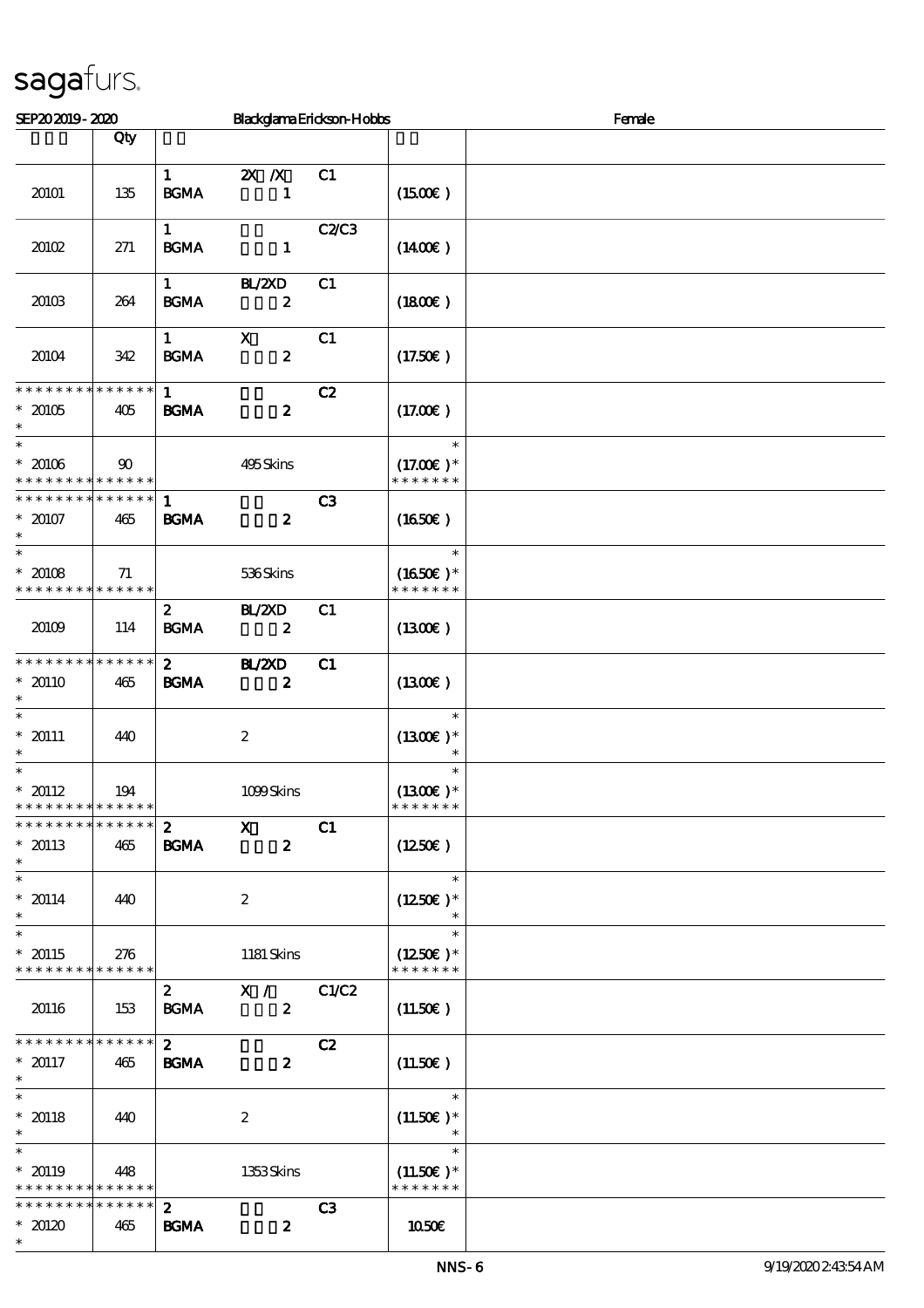| SEP202019-2020 |     | Blackglama Erickson-Hobbs |         | Female |
|----------------|-----|---------------------------|---------|--------|
|                | Qty |                           |         |        |
| $\ast$         |     | C3<br>2                   |         |        |
| $*20121$       | 440 | <b>BGMA</b><br>2          | 1050E * |        |
| $\ast$         |     |                           |         |        |
| $\ast$         |     |                           |         |        |
| $*20122$       | 283 | 1188Skins                 | 1050€ * |        |
| ************** |     |                           | ******* |        |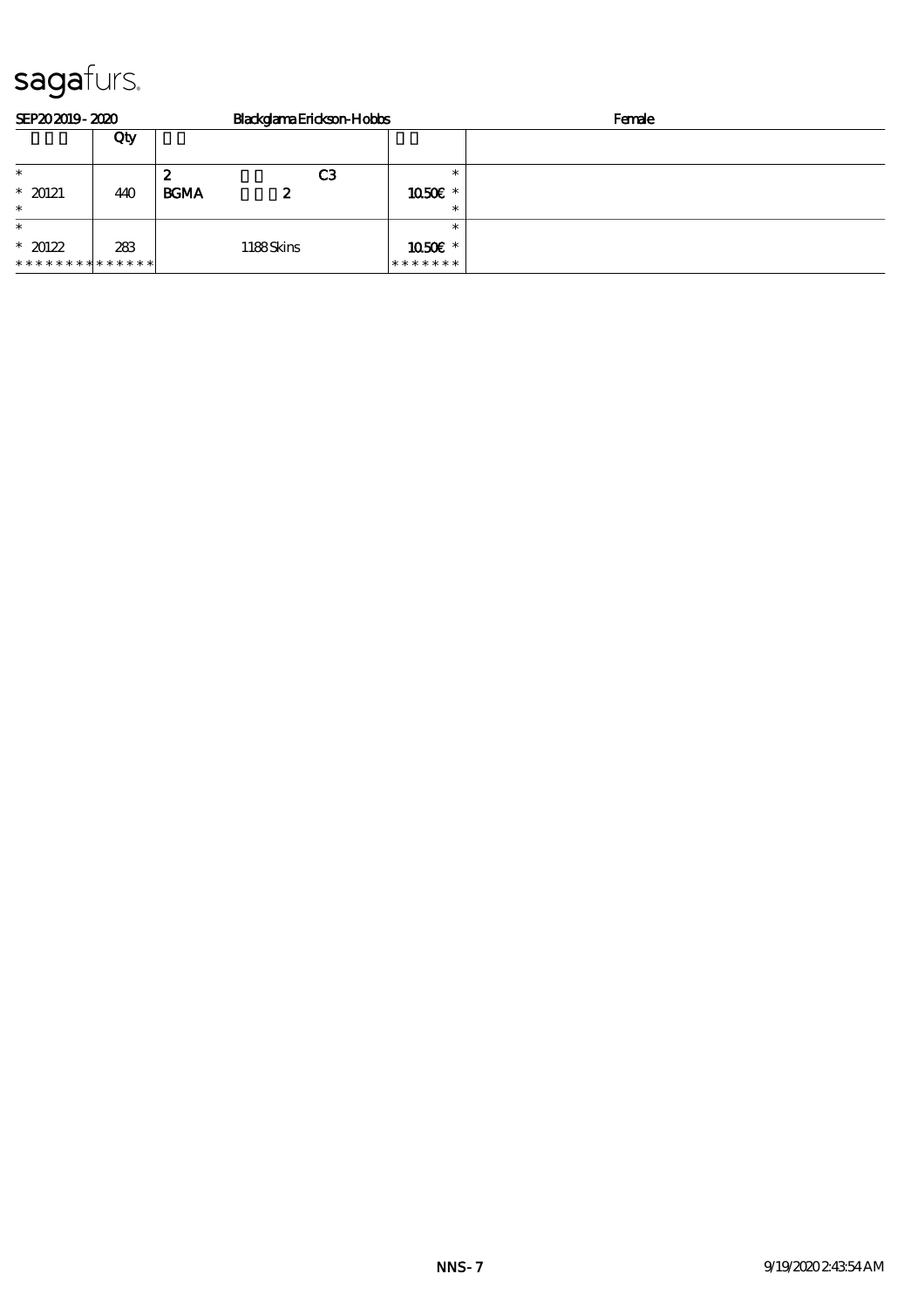| SEP202019-2020                                          |                    |                                            | BlackglamaSpringbrook                         |       | Female                       |  |  |  |
|---------------------------------------------------------|--------------------|--------------------------------------------|-----------------------------------------------|-------|------------------------------|--|--|--|
|                                                         | Qty                |                                            |                                               |       |                              |  |  |  |
|                                                         |                    |                                            |                                               |       |                              |  |  |  |
| 20141                                                   | 145                | $\boldsymbol{\mathfrak{D}}$<br><b>BGMA</b> | $\mathbf{X}$ $\mathbf{X}$<br>$\boldsymbol{z}$ | C1/C2 | 2300E                        |  |  |  |
|                                                         |                    |                                            |                                               |       |                              |  |  |  |
| * * * * * * * *                                         | * * * * * *        | $\mathbf{0}$                               | <b>HL/ZXD</b>                                 | C1    |                              |  |  |  |
| $* 20142$                                               | 425                | <b>BGMA</b>                                | $\boldsymbol{z}$                              |       | (220E)                       |  |  |  |
| $\ast$                                                  |                    |                                            |                                               |       | $\ast$                       |  |  |  |
| $* 20143$<br>$\ast$                                     | 400                |                                            | $\boldsymbol{z}$                              |       | $(220E)^*$<br>$\ast$         |  |  |  |
| $\ast$<br>$* 20144$                                     | 88                 |                                            | 913Skins                                      |       | $\ast$<br>$(2200)$ *         |  |  |  |
| * * * * * * * * * * * * * *                             |                    |                                            |                                               |       | * * * * * * *                |  |  |  |
| * * * * * * * * * * * * * *                             |                    | $\mathbf{O}$                               | BL/ZXD                                        | C1    |                              |  |  |  |
| $* 20145$<br>$\ast$                                     | 316                | <b>BGMA</b>                                | $\boldsymbol{z}$                              |       | (220E)                       |  |  |  |
| $\overline{\phantom{0}}$                                |                    |                                            |                                               |       | $\ast$                       |  |  |  |
| $* 20146$<br>* * * * * * * * * * * * * *                | 400                |                                            | 716Skins                                      |       | $(2200)$ *<br>* * * * * * *  |  |  |  |
| * * * * * * * * * * * * * * *                           |                    | $\mathbf{o}$                               | X /                                           | C2    |                              |  |  |  |
| $* 20147$<br>$\ast$                                     | 425                | <b>BGMA</b>                                | $\boldsymbol{z}$                              |       | (21.00)                      |  |  |  |
| $\ast$                                                  |                    |                                            |                                               |       | $\ast$                       |  |  |  |
| $* 20148$<br>* * * * * * * * <mark>* * * * * *</mark> * | 173                |                                            | 598Skins                                      |       | $(21.00)$ *<br>* * * * * * * |  |  |  |
| * * * * * * * * * * * * * *                             |                    | $\mathbf{o}$                               | X /                                           | C2    |                              |  |  |  |
| $* 20149$<br>$\ast$                                     | 325                | <b>BGMA</b>                                | $\boldsymbol{z}$                              |       | (21.00)                      |  |  |  |
| $\overline{\ast}$                                       |                    |                                            |                                               |       | $\ast$                       |  |  |  |
| $*20150$<br>* * * * * * * * * * * * * *                 | 189                |                                            | 514Skins                                      |       | $(21.00)$ *<br>* * * * * * * |  |  |  |
| * * * * * * * * * * * * * *                             |                    | $\mathbf{1}$                               |                                               | C1    |                              |  |  |  |
| $* 20151$<br>$\ast$                                     | 465                | <b>BGMA</b>                                | $\boldsymbol{z}$                              |       | (1900E)                      |  |  |  |
| $\ast$                                                  |                    |                                            |                                               |       | $\ast$                       |  |  |  |
| $*20152$                                                | 440                |                                            | $\boldsymbol{2}$                              |       | $(1900E)*$                   |  |  |  |
| $\ast$<br>$\overline{\ast}$                             |                    |                                            |                                               |       | $\ast$                       |  |  |  |
| $* 20153$                                               | 440                |                                            | $\,3$                                         |       | $(1900E)^*$                  |  |  |  |
| $\ast$<br>$\ast$                                        |                    |                                            |                                               |       | $\ast$                       |  |  |  |
| $* 20154$                                               | 256                |                                            | 1601 Skins                                    |       | $(1900E)*$                   |  |  |  |
| * * * * * * * * * * * * * *                             |                    |                                            |                                               |       | * * * * * * *                |  |  |  |
| * * * * * * * *                                         | * * * * * *        | $\mathbf{1}$                               |                                               | C1    |                              |  |  |  |
| $* 20155$<br>$\ast$                                     | 465                | <b>BGMA</b>                                | $\boldsymbol{z}$                              |       | 17.50E                       |  |  |  |
| $\ast$<br>$* 20156$                                     | 440                |                                            | $\boldsymbol{2}$                              |       | $\ast$<br>17.50€ *           |  |  |  |
| $\ast$                                                  |                    |                                            |                                               |       | $\ast$                       |  |  |  |
| $\ast$<br>$* 20157$                                     | 440                |                                            | $\,3$                                         |       | $\ast$<br>17.50€ *           |  |  |  |
| $\ast$                                                  |                    |                                            |                                               |       | $\ast$                       |  |  |  |
| $\ast$<br>$* 20158$                                     | 440                |                                            | 4                                             |       | $\ast$<br>17.50€ *           |  |  |  |
| $\ast$                                                  |                    |                                            |                                               |       | $\ast$                       |  |  |  |
| $\ast$                                                  |                    |                                            |                                               |       | $\ast$                       |  |  |  |
| $* 20159$<br>$\ast$                                     | 440                |                                            | $\mathbf 5$                                   |       | 17.50€ *<br>$\ast$           |  |  |  |
| $\ast$                                                  |                    |                                            |                                               |       | $\ast$                       |  |  |  |
| $* 20160$<br>* * * * * * * *                            | 444<br>* * * * * * |                                            | 2669Skins                                     |       | 17.50€ *<br>* * * * * * *    |  |  |  |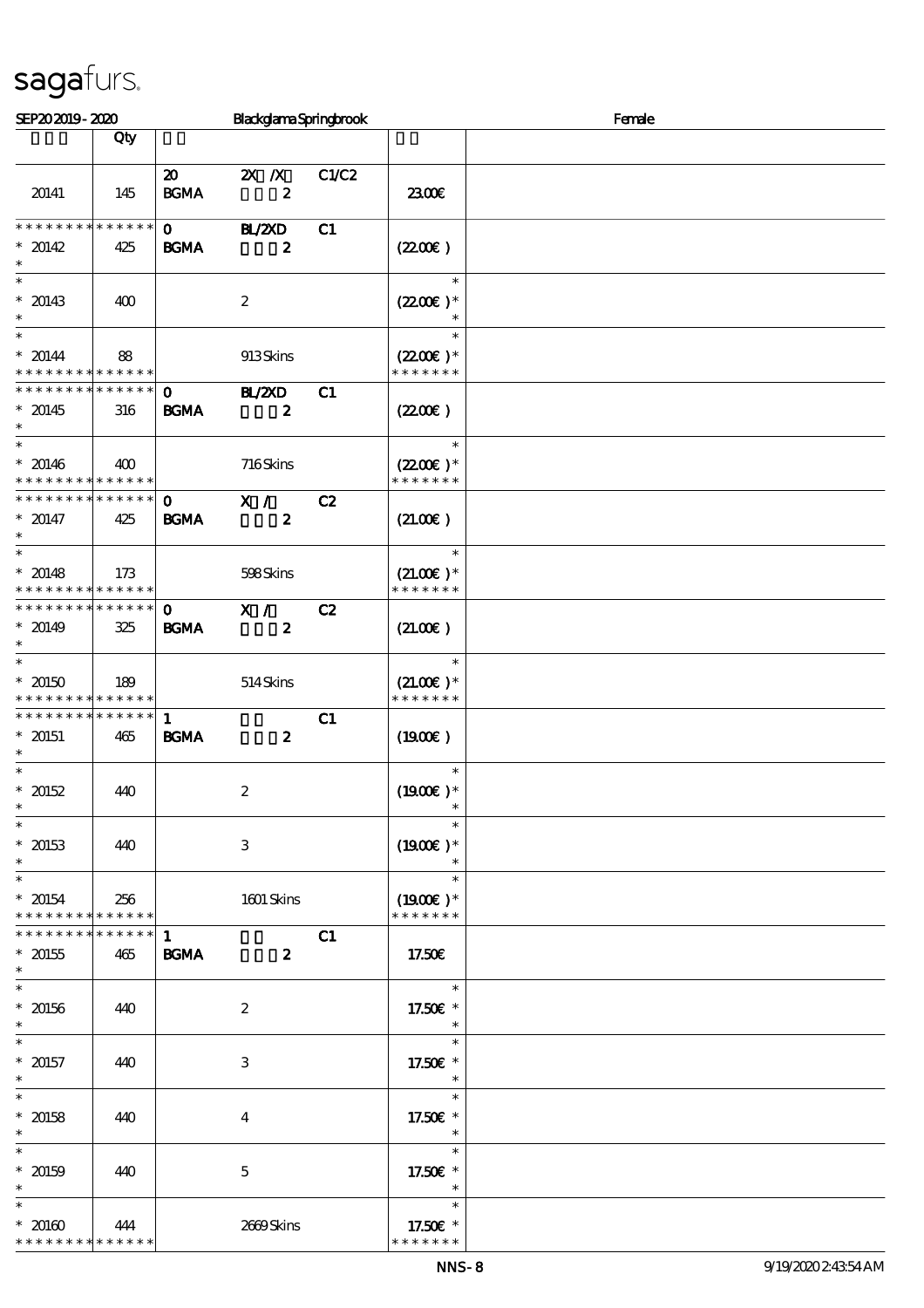| SEP202019-2020                                                                    |                    |                                       | BlackglamaSpringbrook                               |    |                                        | Female |
|-----------------------------------------------------------------------------------|--------------------|---------------------------------------|-----------------------------------------------------|----|----------------------------------------|--------|
|                                                                                   | Qty                |                                       |                                                     |    |                                        |        |
| * * * * * * * * * * * * * *<br>$* 20161$<br>$\ast$                                | 465                | $1 \quad \blacksquare$<br><b>BGMA</b> | $\boldsymbol{\mathsf{X}}$<br>$\boldsymbol{z}$       | C1 | (1800)                                 |        |
| $\overline{\phantom{0}}$<br>$* 20162$<br>$\ast$                                   | 440                |                                       | $\boldsymbol{2}$                                    |    | $\ast$<br>$(1800)$ *<br>$\ast$         |        |
| $\overline{\phantom{0}}$<br>$* 20163$<br>* * * * * * * * <mark>* * * * * *</mark> | 260                |                                       | 1165Skins                                           |    | $\ast$<br>$(1800E)*$<br>* * * * * * *  |        |
| * * * * * * * *<br>$* 20164$<br>$\ast$                                            | * * * * * *<br>465 | 1<br><b>BGMA</b>                      | $\boldsymbol{\mathsf{z}}$<br>$\boldsymbol{z}$       | C1 | <b>1650€</b>                           |        |
| $\ast$<br>$^\ast$ 20165<br>$\ast$                                                 | 440                |                                       | $\boldsymbol{2}$                                    |    | $\ast$<br>1650€ *<br>$\ast$            |        |
| $\overline{\phantom{0}}$<br>$* 20166$<br>$\ast$                                   | 440                |                                       | $\,3$                                               |    | $\ast$<br>1650E *<br>$\ast$            |        |
| $\overline{\ast}$<br>$* 20167$<br>$\ast$                                          | 440                |                                       | $\boldsymbol{4}$                                    |    | $\ast$<br>1650€ *<br>$\ast$            |        |
| $\overline{\phantom{a}}$<br>$* 20168$<br>$\ast$                                   | 440                |                                       | $\mathbf 5$                                         |    | $\ast$<br>1650€ *<br>$\ast$            |        |
| $\overline{\phantom{0}}$<br>$* 20169$<br>* * * * * * * * <mark>* * * * * *</mark> | 86                 |                                       | $2311$ Skins                                        |    | $\ast$<br>1650€ *<br>* * * * * * *     |        |
| * * * * * * * * * * * * * *<br>$*20170$<br>$\ast$                                 | 465                | $\mathbf{1}$<br>B GMA                 | X /<br>$\boldsymbol{z}$                             | C2 | 17.00E                                 |        |
| $\ast$<br>$* 20171$<br>$\ast$                                                     | 440                |                                       | $\boldsymbol{2}$                                    |    | $\ast$<br>$(17.00)$ *<br>$\ast$        |        |
| $\ast$<br>$* 20172$<br>* * * * * * * * * * * * * *                                | 244                |                                       | 1149Skins                                           |    | $\ast$<br>$(17.00)$ *<br>* * * * * * * |        |
| * * * * * * * * * * * * * * *<br>$*20173$<br>$\ast$<br>$\overline{\phantom{0}}$   | 465                | <b>BGMA</b>                           | $\overline{1}$ $\overline{X}$ /<br>$\boldsymbol{2}$ | C2 | 1600E                                  |        |
| $* 20174$<br>$*$<br>$\overline{\phantom{0}}$                                      | 440                |                                       | $\boldsymbol{2}$                                    |    | $\ast$<br>1600E *<br>$\ast$            |        |
| $* 20175$<br>$\ast$                                                               | 280                |                                       | $\ensuremath{\mathsf{3}}$                           |    | $\ast$<br>1600 £*<br>$\ast$            |        |
| $\overline{\ast}$<br>$* 20176$<br>$\ast$                                          | 440                |                                       | $\boldsymbol{4}$                                    |    | $\ast$<br>1600 *<br>$\ast$             |        |
| $\ast$<br>$* 20177$<br>$\ast$                                                     | 440                |                                       | $\mathbf 5$                                         |    | $\ast$<br>1600E *<br>$\ast$            |        |
| $\ast$<br>$* 20178$<br>* * * * * * * * * * * * * *                                | 74                 |                                       | 2139Skins                                           |    | $\ast$<br>1600E *<br>* * * * * * *     |        |
| * * * * * * * *<br>$*20179$<br>$\ast$                                             | ******<br>465      | $\mathbf{2}$<br><b>BGMA</b>           | $\boldsymbol{z}$                                    | C1 | $(1400\varepsilon)$                    |        |
| $\ast$<br>$^\ast$ 20180<br>$\ast$                                                 | 440                |                                       | $\boldsymbol{2}$                                    |    | $\ast$<br>$(1400\varepsilon)^*$        |        |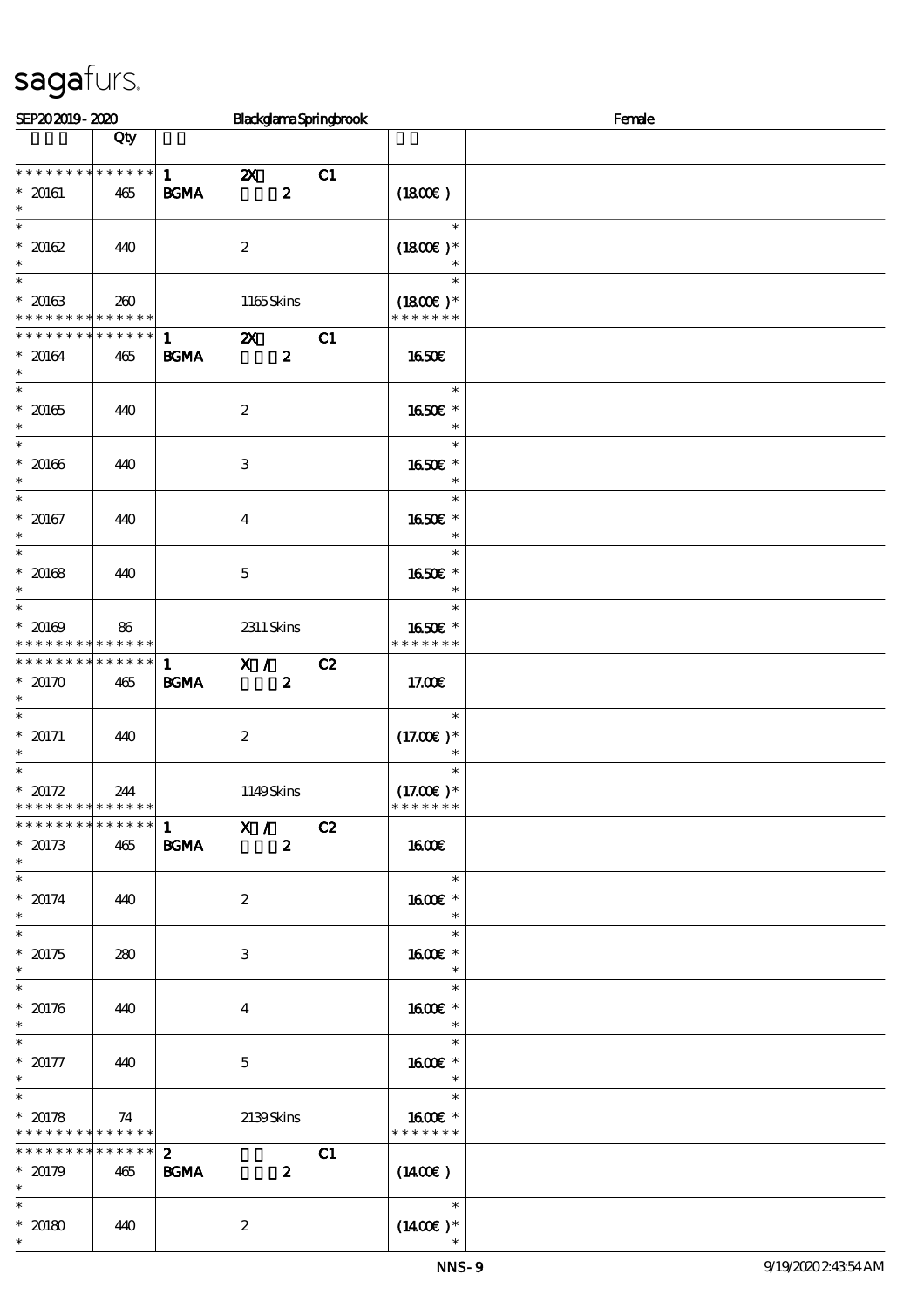| SEP202019-2020                                               |                |                                 | BlackglamaSpringbrook                         |       |                                        | Female |
|--------------------------------------------------------------|----------------|---------------------------------|-----------------------------------------------|-------|----------------------------------------|--------|
|                                                              | Qty            |                                 |                                               |       |                                        |        |
|                                                              |                |                                 |                                               |       |                                        |        |
| $\ast$<br>$* 20181$                                          | 440            | $\boldsymbol{2}$<br><b>BGMA</b> | $\boldsymbol{z}$                              | C1    | $\ast$<br>$(1400E)*$                   |        |
| $\ast$<br>$\ast$                                             |                |                                 |                                               |       | $\ast$                                 |        |
| $* 20182$<br>$\ast$                                          | 185            |                                 | $\boldsymbol{4}$                              |       | $(1400E)*$                             |        |
| $\ast$                                                       |                |                                 |                                               |       | $\ast$                                 |        |
| $* 20183$<br>$\ast$                                          | 440            |                                 | $\mathbf 5$                                   |       | $(1400E)*$<br>$\ast$                   |        |
| $\ast$                                                       |                |                                 |                                               |       | $\ast$                                 |        |
| $* 20184$<br>$\ast$                                          | 440            |                                 | $\boldsymbol{6}$                              |       | $(1400E)*$<br>$\ast$                   |        |
| $\ast$                                                       |                |                                 |                                               |       | $\ast$                                 |        |
| $* 20185$<br>* * * * * * * * * * * * * *                     | 371            |                                 | 2781 Skins                                    |       | $(1400E)*$<br>* * * * * * *            |        |
| * * * * * * * *                                              | * * * * * *    | $\mathbf{z}$                    |                                               | C1    |                                        |        |
| $* 20186$<br>$\ast$                                          | 465            | <b>BGMA</b>                     | $\boldsymbol{z}$                              |       | $(1400\varepsilon)$                    |        |
| $\ast$                                                       |                |                                 |                                               |       | $\ast$                                 |        |
| $* 20187$<br>* * * * * * * * <mark>* * * * * *</mark>        | 209            |                                 | 674Skins                                      |       | $(1400E)^*$<br>* * * * * * *           |        |
| * * * * * * * * * * * * * *                                  |                | $\boldsymbol{z}$                | $\boldsymbol{\mathsf{Z}}$                     | C1    |                                        |        |
| $* 20188$<br>$\ast$                                          | 465            | <b>BGMA</b>                     | $\boldsymbol{z}$                              |       | 1250E                                  |        |
| $\overline{\phantom{0}}$                                     |                |                                 |                                               |       | $\ast$                                 |        |
| $* 20189$<br>$\ast$                                          | 440            |                                 | $\boldsymbol{2}$                              |       | 1250E *<br>$\ast$                      |        |
| $\ast$                                                       |                |                                 |                                               |       | $\ast$                                 |        |
| $*20190$                                                     | 121            |                                 | $\,3$                                         |       | 1250€ *                                |        |
| $\ast$<br>$\ast$                                             |                |                                 |                                               |       | $\ast$<br>$\ast$                       |        |
| $* 20191$                                                    | 440            |                                 | $\boldsymbol{4}$                              |       | 1250E *                                |        |
| $\ast$                                                       |                |                                 |                                               |       | $\ast$                                 |        |
| $\ast$                                                       |                |                                 |                                               |       | $\ast$                                 |        |
| $*20192$<br>$\ast$                                           | 440            |                                 | $\mathbf 5$                                   |       | 1250E *<br>$\ast$                      |        |
| $\ast$                                                       |                |                                 |                                               |       | $\ast$                                 |        |
| $* 20193$<br>* * * * * * * * * * * * * *                     | 256            |                                 | 2162Skins                                     |       | $1250$ £ *<br>* * * * * * *            |        |
| * * * * * * * * * * * * * * *                                |                | $\mathbf{2}$                    | $\boldsymbol{\mathsf{X}}$                     | C1    |                                        |        |
| $* 20194$<br>$\ast$                                          | 465            | <b>BGMA</b>                     | $\boldsymbol{z}$                              |       | 1250                                   |        |
| $\ast$                                                       |                |                                 |                                               |       | $\overline{\phantom{a}}$               |        |
| $* 20195$                                                    | $\mathfrak{B}$ |                                 | 558Skins                                      |       | $1200E$ *                              |        |
| * * * * * * * * * * * * * *<br>* * * * * * * * * * * * * * * |                |                                 |                                               |       | * * * * * * *                          |        |
| $* 20196$                                                    | 465            | $\mathbf{2}$<br><b>BGMA</b>     | $\overline{\mathbf{x}}$ /<br>$\boldsymbol{z}$ | C2    | 11.50E                                 |        |
| $\ast$                                                       |                |                                 |                                               |       |                                        |        |
| $\ast$<br>$* 20197$                                          |                |                                 |                                               |       | $\ast$                                 |        |
| * * * * * * * * * * * * * *                                  | 343            |                                 | 808Skins                                      |       | 11.50 $\varepsilon$ *<br>* * * * * * * |        |
| * * * * * * * * * * * * * * *                                |                |                                 | $\overline{3}$ BL/2XD                         | C1    |                                        |        |
| $* 20198$<br>$\ast$                                          | 374            | <b>BGMA</b>                     | $\overline{\mathbf{2}}$                       |       | <b>850€</b>                            |        |
| $\ast$                                                       |                |                                 |                                               |       | $\ast$                                 |        |
| $* 20199$                                                    | 331            |                                 | <b>705Skins</b>                               |       | 850€ *                                 |        |
| * * * * * * * * * * * * * * *                                |                |                                 |                                               |       | * * * * * * *                          |        |
| 20200                                                        | 376            | $3^{\circ}$<br><b>BGMA</b>      | $\mathbf{X}$ $\mathbf{X}$<br>$\boldsymbol{z}$ | C1/C2 | 850E                                   |        |
|                                                              |                |                                 |                                               |       |                                        |        |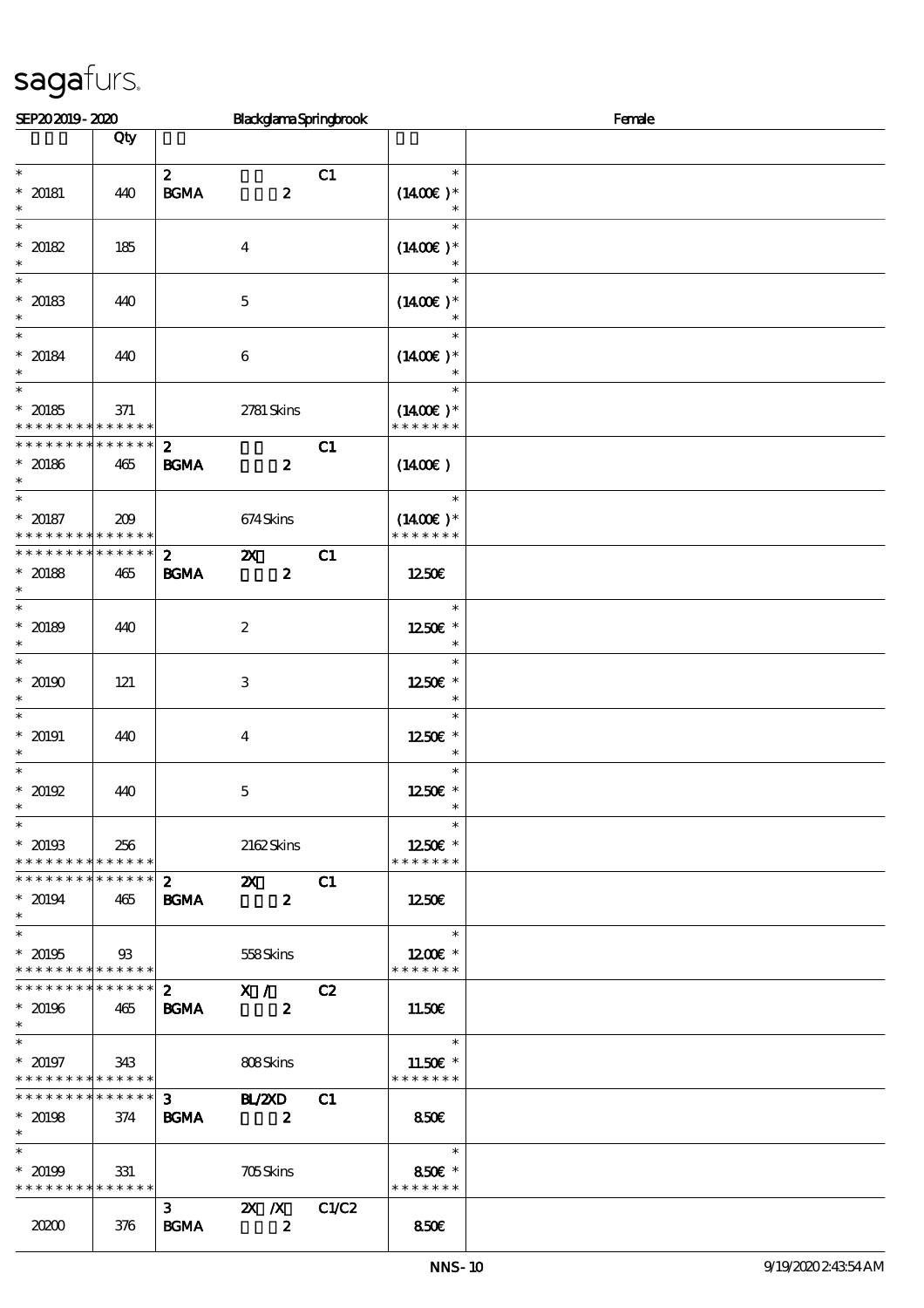| SEP202019-2020 |     |                  |              | <b>BlackglamaSpringbrook</b> | Female |  |  |
|----------------|-----|------------------|--------------|------------------------------|--------|--|--|
|                | Qty |                  |              |                              |        |  |  |
| 20201          | 284 | З<br><b>BGMA</b> | $\mathbf{x}$ | C2<br>-                      | 800    |  |  |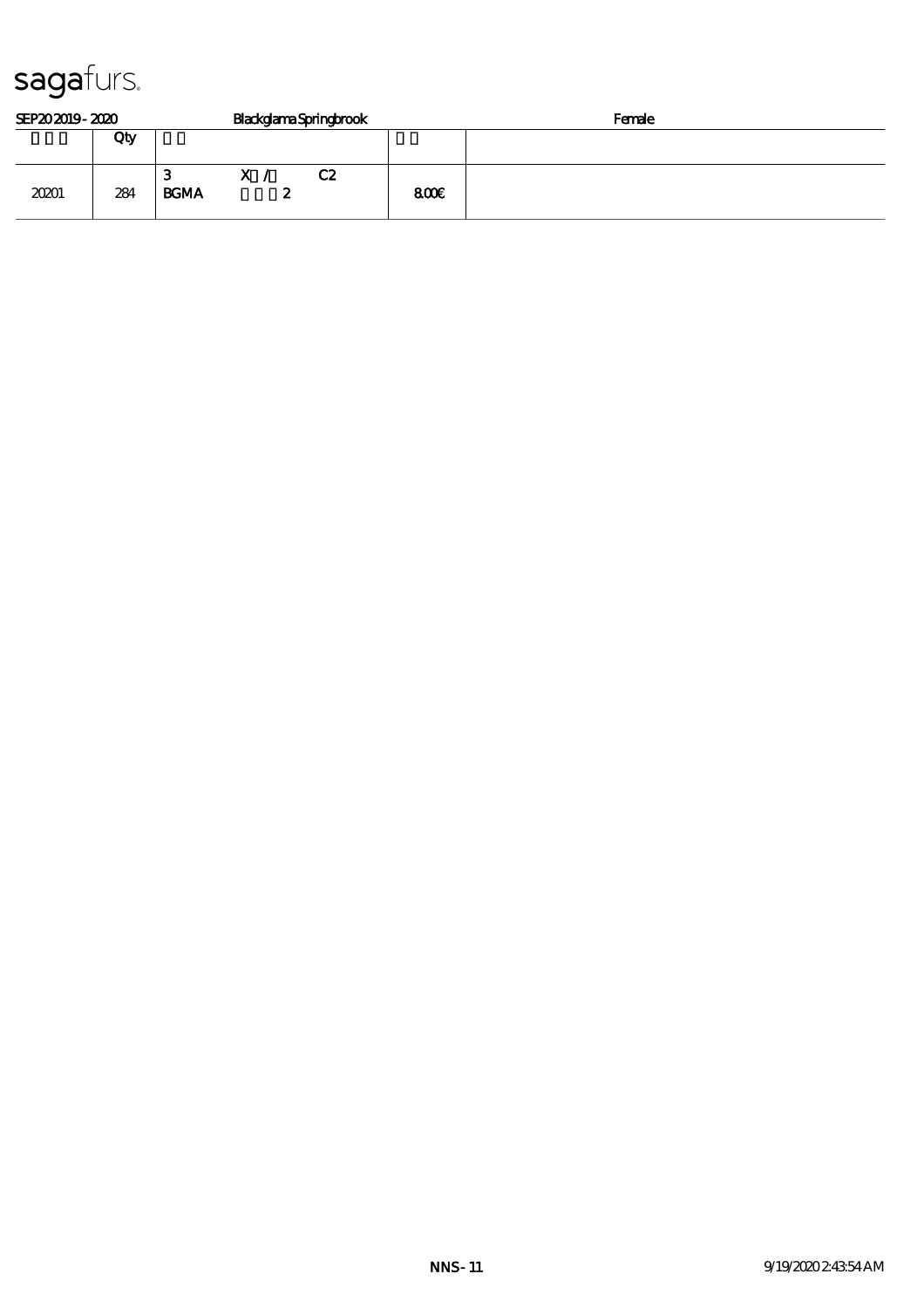| SEP202019-2020                                                              |                    |                                            |                           |                  | Blackglama Ames Black Satin |                                                 | Female |  |  |
|-----------------------------------------------------------------------------|--------------------|--------------------------------------------|---------------------------|------------------|-----------------------------|-------------------------------------------------|--------|--|--|
|                                                                             | Qty                |                                            |                           |                  |                             |                                                 |        |  |  |
| 20221                                                                       | 214                | $\boldsymbol{\mathfrak{D}}$<br><b>BGMA</b> | $X \, X$                  | $\boldsymbol{z}$ | C1/C2                       | 2350E                                           |        |  |  |
| * * * * * * * *<br>$*20222$<br>$\ast$                                       | * * * * * *<br>425 | $\mathbf{O}$<br><b>BGMA</b>                |                           | $\boldsymbol{z}$ | C1                          | (220E)                                          |        |  |  |
| $\ast$<br>* $2023$<br>$\ast$                                                | 172                |                                            | $\boldsymbol{2}$          |                  |                             | $\ast$<br>$(2200)$ *<br>$\ast$                  |        |  |  |
| $\ast$<br>$* 2024$<br>* * * * * * * * * * * * * *                           | 74                 |                                            | 671 Skins                 |                  |                             | $\ast$<br>$(2200)$ *<br>* * * * * * *           |        |  |  |
| * * * * * * * * <mark>* * * * * *</mark><br>$*2025$<br>$\ast$               | 425                | $\mathbf{O}$<br><b>BGMA</b>                | BL/ZXD                    | $\boldsymbol{z}$ | C1                          | (21.00)                                         |        |  |  |
| $\ast$<br>$*20236$<br>$\ast$                                                | 400                |                                            | $\boldsymbol{2}$          |                  |                             | $\ast$<br>$(21.00)$ *                           |        |  |  |
| $\overline{\ast}$<br>$*20227$<br>* * * * * * * * <mark>* * * * * *</mark>   | 154                |                                            | 979Skins                  |                  |                             | $\ast$<br>$(21.00)$ *<br>* * * * * * *          |        |  |  |
| * * * * * * * *<br>$*2028$<br>$\ast$                                        | * * * * * *<br>425 | $\mathbf 0$<br><b>BGMA</b>                 | $\boldsymbol{\mathsf{Z}}$ | $\boldsymbol{z}$ | C1                          | (2050)                                          |        |  |  |
| $\overline{\phantom{0}}$<br>* $2029$<br>$\ast$                              | 296                |                                            | $\boldsymbol{2}$          |                  |                             | $\ast$<br>$(2050\epsilon)*$<br>$\ast$           |        |  |  |
| $\overline{\ast}$<br>$*20230$<br>* * * * * * * * <mark>* * * * * *</mark> * | 44                 |                                            | 765Skins                  |                  |                             | $\ast$<br>$(2050\text{E})*$<br>* * * * * * *    |        |  |  |
| * * * * * * * *<br>$* 20231$<br>$\ast$                                      | * * * * * *<br>425 | $\mathbf{O}$<br><b>BGMA</b>                | X /                       | $\boldsymbol{z}$ | C2                          | $(2000\varepsilon)$                             |        |  |  |
| $\ast$<br>$*20232$<br>* * * * * * * * <mark>* * * * * *</mark>              | 387                |                                            | 812Skins                  |                  |                             | $\ast$<br>$(2000\varepsilon)*$<br>* * * * * * * |        |  |  |
| * * * * * * * * * * * * * * *<br>$*20233$<br>$\ast$                         | 425                | $\mathbf 0$<br><b>BGMA</b>                 | X /                       | $\boldsymbol{z}$ | C2                          | (2000)                                          |        |  |  |
| $\overline{\phantom{0}}$<br>$*20234$<br>$\ast$                              | 176                |                                            | $\boldsymbol{z}$          |                  |                             | $\ast$<br>$(2000\varepsilon)*$<br>$\ast$        |        |  |  |
| $\overline{\ast}$<br>$^\ast$ 20235<br>* * * * * * * * * * * * * *           | 79                 |                                            | 680Skins                  |                  |                             | $\ast$<br>$(2000)$ *<br>* * * * * * *           |        |  |  |
| * * * * * * * * * * * * * *<br>$*20236$<br>$\ast$                           | 465                | $\mathbf{1}$<br><b>BGMA</b>                |                           | $\boldsymbol{z}$ | C1                          | (1800)                                          |        |  |  |
| $\ast$<br>$*20237$<br>$\ast$                                                | 440                |                                            | $\boldsymbol{2}$          |                  |                             | $\ast$<br>$(1800E)*$<br>$\ast$                  |        |  |  |
| $\ast$<br>$*20238$<br>$\ast$                                                | 440                |                                            | 3                         |                  |                             | $\ast$<br>$(1800)$ *                            |        |  |  |
| $\ast$<br>$*20239$<br>$\ast$                                                | 440                |                                            | $\overline{4}$            |                  |                             | $\ast$<br>$(1800E)*$                            |        |  |  |
| $*20240$<br>* * * * * * * *                                                 | 175<br>* * * * * * |                                            | 1980Skins                 |                  |                             | $\ast$<br>$(1800)$ *<br>* * * * * * *           |        |  |  |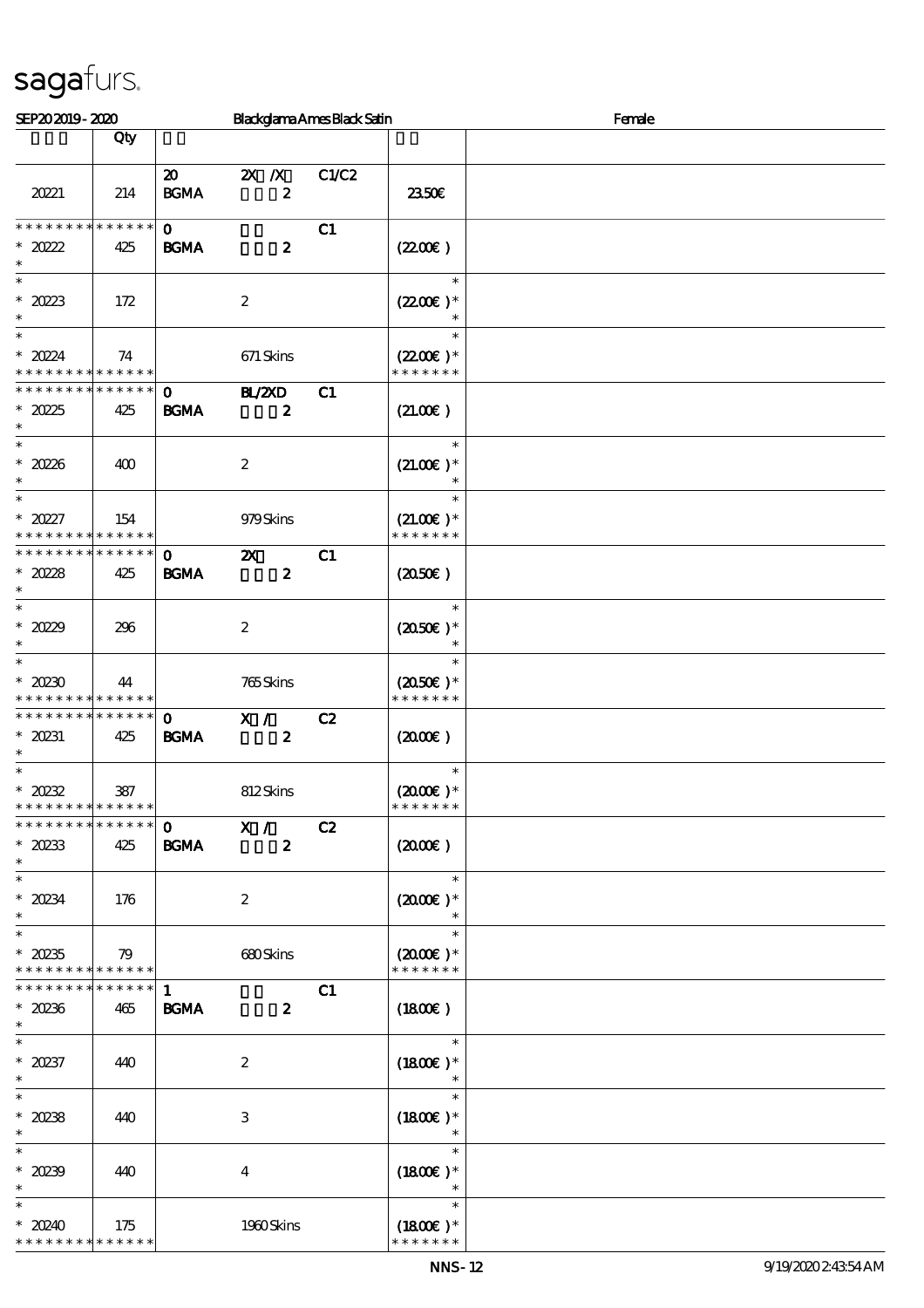| SEP202019-2020                                     |                    |                                   |                                               | <b>Blackglama Ames Black Satin</b> |                                        | Female |
|----------------------------------------------------|--------------------|-----------------------------------|-----------------------------------------------|------------------------------------|----------------------------------------|--------|
|                                                    | Qty                |                                   |                                               |                                    |                                        |        |
| * * * * * * * * * * * * * *<br>$* 20241$<br>$\ast$ | 465                | $\mathbf{1}$<br>BGMA              | $\boldsymbol{z}$                              | C1                                 | (1800)                                 |        |
| $\ast$<br>$* 20242$<br>$\ast$                      | 440                |                                   | $\boldsymbol{2}$                              |                                    | $\ast$<br>$(1800)$ *                   |        |
| $\overline{\phantom{0}}$<br>$* 20243$<br>$\ast$    | 440                |                                   | $\ensuremath{\mathsf{3}}$                     |                                    | $\ast$<br>$(1800E)*$<br>$\ast$         |        |
| $\ast$<br>$* 20244$<br>$\ast$                      | 440                |                                   | $\boldsymbol{4}$                              |                                    | $\ast$<br>$(1800)$ *<br>$\ast$         |        |
| $\ast$<br>$* 20245$<br>$\ast$                      | 440                |                                   | $\mathbf 5$                                   |                                    | $\ast$<br>$(1800E)*$<br>$\ast$         |        |
| $\ast$<br>$*20246$<br>$\ast$                       | 343                |                                   | $\,6\,$                                       |                                    | $\ast$<br>$(1800)$ *<br>$\ast$         |        |
| $\ast$<br>$*20247$<br>* * * * * * * *              | 255<br>* * * * * * |                                   | 2823Skins                                     |                                    | $\ast$<br>$(1800)$ *<br>* * * * * * *  |        |
| * * * * * * * *<br>$*20248$<br>$\ast$              | * * * * * *<br>465 | $\mathbf{1}$<br><b>BGMA</b>       | $\boldsymbol{\mathsf{X}}$<br>$\boldsymbol{z}$ | C1                                 | (17.00)                                |        |
| $\overline{\phantom{0}}$<br>$* 20249$<br>$\ast$    | 440                |                                   | $\boldsymbol{2}$                              |                                    | $\ast$<br>$(17.00)$ *<br>$\ast$        |        |
| $\ast$<br>$*20250$<br>$\ast$                       | 440                |                                   | $\,3$                                         |                                    | $\ast$<br>$(17.00)$ *<br>$\ast$        |        |
| $\ast$<br>$* 20251$<br>* * * * * * * * * * * * * * | 369                |                                   | 1714Skins                                     |                                    | $\ast$<br>$(17.00)$ *<br>* * * * * * * |        |
| * * * * * * * * * * * * * *<br>$*20252$<br>$\ast$  | 465                | $\mathbf{1}$<br>$\mathbf{B G MA}$ | $\boldsymbol{\mathsf{z}}$<br>$\boldsymbol{z}$ | C1                                 | (17.00)                                |        |
| $\overline{\phantom{0}}$<br>$*20253$<br>$\ast$     | 440                |                                   | $\boldsymbol{2}$                              |                                    | $\ast$<br>$(17.00)$ *                  |        |
| $\ast$<br>$*20254$<br>$\ast$                       | 440                |                                   | $\ensuremath{\mathbf{3}}$                     |                                    | $\ast$<br>$(17.00)$ *                  |        |
| $\overline{\ast}$<br>$*20255$<br>$\ast$            | 440                |                                   | $\boldsymbol{4}$                              |                                    | $\ast$<br>$(17.00)$ *                  |        |
| $\overline{\ast}$<br>$*20256$<br>$\ast$            | 440                |                                   | $\mathbf 5$                                   |                                    | $\ast$<br>$(17.00)$ *<br>$\ast$        |        |
| $\ast$<br>$* 20257$<br>$\ast$                      | 440                |                                   | $\boldsymbol{6}$                              |                                    | $\ast$<br>$(17.00)$ *<br>$\ast$        |        |
| $\ast$<br>$*20258$<br>* * * * * * * *              | 396<br>* * * * * * |                                   | 3061 Skins                                    |                                    | $\ast$<br>$(17.00)$ *<br>* * * * * * * |        |
| * * * * * * * *<br>$*20259$<br>$\ast$              | $******$<br>465    | $\mathbf{1}$<br><b>BGMA</b>       | $\mathbf{X}$ /<br>$\boldsymbol{z}$            | C2                                 | (1600E)                                |        |
| $\ast$<br>$\,^*$ 20260<br>$\ast$                   | 440                |                                   | $\boldsymbol{2}$                              |                                    | $\ast$<br>$(1600\text{E})*$            |        |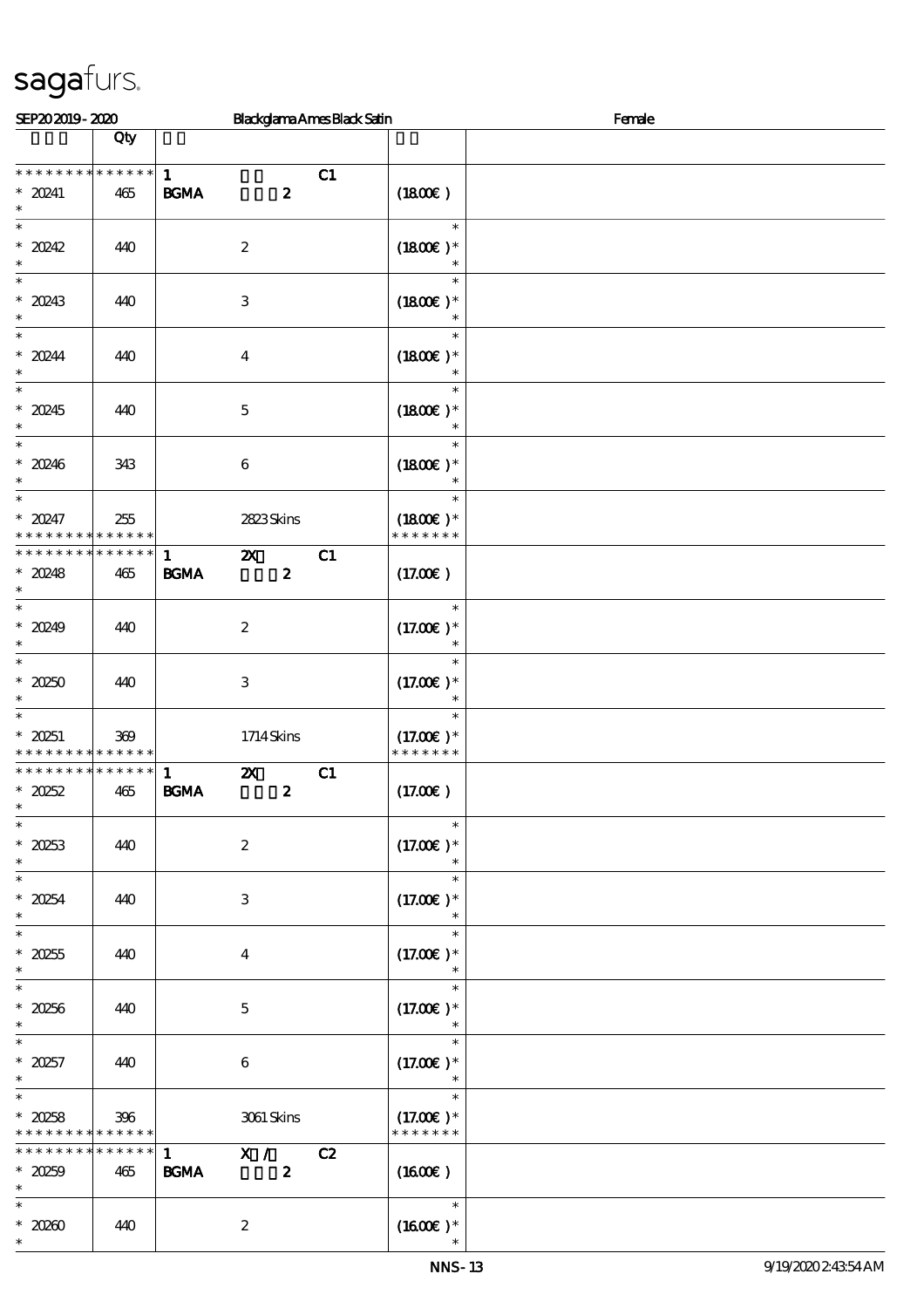| SEP202019-2020                                    |                                   | <b>Blackglama Ames Black Satin</b>                                           |                                       | Female |
|---------------------------------------------------|-----------------------------------|------------------------------------------------------------------------------|---------------------------------------|--------|
|                                                   | Qty                               |                                                                              |                                       |        |
| $\ast$<br>$\hspace{0.1cm}^*$ 20261                | 440                               | $\mathbf{1}$<br>X /<br>$\boldsymbol{z}$<br>$\mathbf{B G MA}$                 | C2<br>$\ast$<br>$(1600E)*$            |        |
| $\ast$<br>$\ast$                                  |                                   |                                                                              | $\ast$                                |        |
| $*20002$<br>* * * * * * * * * * * * * *           | 240                               | 1585Skins                                                                    | $(1600E)*$<br>* * * * * * *           |        |
| * * * *<br>$* 20263$<br>$\ast$                    | * * * * * *<br>465                | X /<br>$\mathbf{1}$<br>$\boldsymbol{z}$<br>$\mathbf{B G MA}$                 | C2<br>$(1600\varepsilon)$             |        |
| $\overline{\ast}$<br>$* 20264$<br>$\ast$          | 440                               | $\boldsymbol{2}$                                                             | $\ast$<br>$(1600E)*$<br>$\ast$        |        |
| $\ast$<br>$* 20265$<br>$\ast$                     | 440                               | $\,3$                                                                        | $\ast$<br>$(1600E)*$<br>$\ast$        |        |
| $\ast$<br>$*20266$<br>$\ast$                      | 440                               | $\boldsymbol{4}$                                                             | $\ast$<br>$(1600)$ *<br>$\ast$        |        |
| $\overline{\ast}$<br>$* 20267$<br>$\ast$          | 440                               | $\mathbf 5$                                                                  | $\ast$<br>$(1600E)*$                  |        |
| $\ast$<br>$* 20088$<br>$\ast$                     | 448                               | $\bf 6$                                                                      | $\ast$<br>$(1600E)*$                  |        |
| $\overline{\ast}$<br>$* 20009$<br>* * * * * * * * | 425<br>* * * * * *                | 308Skins                                                                     | $\ast$<br>$(1600E)*$<br>* * * * * * * |        |
| * * * * * * * * * * * * * *<br>$*20270$<br>$\ast$ | 465                               | $\mathbf{z}$<br>$\mathbf{B G MA}$<br>$\boldsymbol{z}$                        | C1<br>(1300)                          |        |
| $\ast$<br>$* 20271$<br>$\ast$                     | 440                               | $\boldsymbol{2}$                                                             | $\ast$<br>$(1300E)*$<br>$\ast$        |        |
| $\ast$<br>$*20272$<br>$\ast$                      | 440                               | $\,3$                                                                        | $\ast$<br>$(1300E)*$                  |        |
| $\overline{\ast}$<br>$*20273$<br>$\ast$           | 440                               | $\boldsymbol{4}$                                                             | $\ast$<br>$(1300E)*$                  |        |
| $\ast$<br>$*20274$<br>$\ast$                      | 440                               | $\mathbf 5$                                                                  | $\ast$<br>$(1300)$ *                  |        |
| $\overline{\phantom{a}^*}$<br>$*20275$<br>$\ast$  | 418                               | $\bf 6$                                                                      | $\ast$<br>$(1300)$ *<br>$\ast$        |        |
| $\overline{\ast}$<br>$*20276$<br>* * * * * * * *  | 223<br>$\ast\ast\ast\ast\ast\ast$ | 2866Skins                                                                    | $\ast$<br>$(1300E)*$<br>* * * * * * * |        |
| * * * * * * * *<br>$*20277$<br>$\ast$             | * * * * * *<br>465                | $\mathbf{2}$<br>$\boldsymbol{\mathsf{Z}}$<br><b>BGMA</b><br>$\boldsymbol{z}$ | C1<br>(1200E)                         |        |
| $\ast$<br>$*20278$<br>$\ast$                      | 440                               | $\boldsymbol{2}$                                                             | $\ast$<br>$(1200E)*$<br>$\ast$        |        |
| $\overline{\ast}$<br>$*20279$<br>$\ast$           | 440                               | $\ensuremath{\mathbf{3}}$                                                    | $\ast$<br>$(1200E)*$                  |        |
| $\ast$<br>$*20280$<br>$\ast$                      | 440                               | $\boldsymbol{4}$                                                             | $\ast$<br>$(1200E)*$                  |        |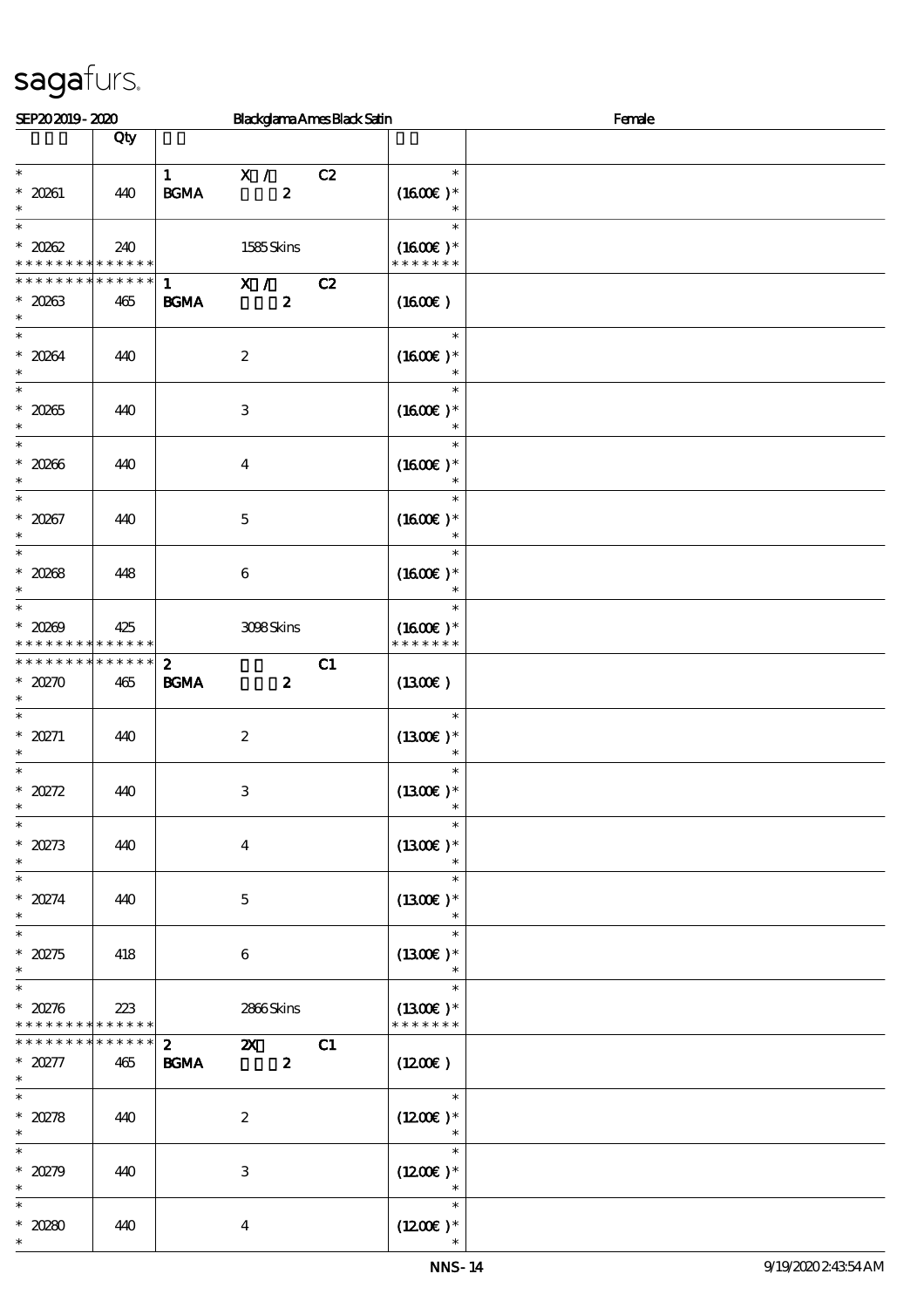| SEP202019-2020                                               |             |                   |                                                     | <b>Blackglama Ames Black Satin</b> |                              | Female |
|--------------------------------------------------------------|-------------|-------------------|-----------------------------------------------------|------------------------------------|------------------------------|--------|
|                                                              | Qty         |                   |                                                     |                                    |                              |        |
| $\ast$                                                       |             | $\boldsymbol{z}$  | $\boldsymbol{\mathsf{X}}$                           | C1                                 | $\ast$                       |        |
| $* 20281$                                                    | 440         | <b>BGMA</b>       | $\boldsymbol{z}$                                    |                                    | $(1200E)*$                   |        |
| $\ast$                                                       |             |                   |                                                     |                                    |                              |        |
| $\ast$<br>$*20282$                                           | 389         |                   | $\boldsymbol{6}$                                    |                                    | $\ast$<br>$(1200E)*$         |        |
| $\ast$                                                       |             |                   |                                                     |                                    |                              |        |
| $\ast$                                                       |             |                   |                                                     |                                    | $\ast$                       |        |
| $*20283$<br>* * * * * * * * * * * * * *                      | 234         |                   | 2848Skins                                           |                                    | $(1200E)*$<br>* * * * * * *  |        |
| * * * * * * * *                                              | * * * * * * | $\mathbf{2}$      | X /                                                 | C2                                 |                              |        |
| $* 20284$                                                    | 465         | $\mathbf{B G MA}$ | $\boldsymbol{z}$                                    |                                    | (11.00)                      |        |
| $\ast$<br>$\ast$                                             |             |                   |                                                     |                                    | $\ast$                       |        |
| $* 20285$                                                    | 440         |                   | $\boldsymbol{2}$                                    |                                    | $(11.00)$ *                  |        |
| $\ast$                                                       |             |                   |                                                     |                                    | $\ast$                       |        |
| $\ast$<br>$* 20286$                                          | 440         |                   | $\mathbf{3}$                                        |                                    | $\ast$<br>$(11.00E)*$        |        |
| $\ast$                                                       |             |                   |                                                     |                                    | $\ast$                       |        |
| $\ast$                                                       |             |                   |                                                     |                                    | $\ast$                       |        |
| $* 20287$<br>$\ast$                                          | 440         |                   | $\boldsymbol{4}$                                    |                                    | $(11.00)$ *                  |        |
| $\ast$                                                       |             |                   |                                                     |                                    | $\ast$                       |        |
| $*20288$                                                     | 440         |                   | $\mathbf{5}$                                        |                                    | $(11.00)$ *                  |        |
| $\ast$<br>$\ast$                                             |             |                   |                                                     |                                    | $\ast$                       |        |
| $* 20289$                                                    | 440         |                   | $\boldsymbol{6}$                                    |                                    | $(11.00)$ *                  |        |
| $\ast$                                                       |             |                   |                                                     |                                    | $\ast$                       |        |
| $\ast$                                                       |             |                   |                                                     |                                    | $\ast$                       |        |
| $*20290$<br>$\ast$                                           | 420         |                   | $\boldsymbol{7}$                                    |                                    | $(11.00)$ *<br>$\ast$        |        |
| $\ast$                                                       |             |                   |                                                     |                                    | $\ast$                       |        |
| $* 20291$<br>* * * * * * * * <mark>* * * * * * *</mark>      | 331         |                   | 3416Skins                                           |                                    | $(11.00)$ *<br>* * * * * * * |        |
| * * * * * * * * * * * * * *                                  |             | 3                 | BZCD                                                | C1                                 |                              |        |
| $*20292$                                                     | 525         | $\mathbf{B G MA}$ | $\boldsymbol{z}$                                    |                                    | 850E                         |        |
| $\ast$<br>$\overline{\phantom{a}^*}$                         |             |                   |                                                     |                                    | $\ast$                       |        |
| $* 20293$                                                    | 324         |                   | 849Skins                                            |                                    | 800€ *                       |        |
| * * * * * * * * * * * * * *                                  |             |                   |                                                     |                                    | * * * * * * *                |        |
| ******** <mark>*******</mark>                                |             | $3^{\circ}$       | $B \times 20$                                       | C1                                 |                              |        |
| $* 20294$<br>$\ast$                                          | 525         | <b>BGMA</b>       | $\overline{\mathbf{z}}$                             |                                    | 900                          |        |
| $\ast$                                                       |             |                   |                                                     |                                    | $\ast$                       |        |
| $^\ast$ 20295<br>$\ast$                                      | 352         |                   | $\boldsymbol{2}$                                    |                                    | 850€ *<br>$\ast$             |        |
| $\overline{\phantom{0}}$                                     |             |                   |                                                     |                                    | $\ast$                       |        |
| $* 20296$                                                    | 46          |                   | 923Skins                                            |                                    | $900E$ *                     |        |
| * * * * * * * * * * * * * *<br>* * * * * * * * * * * * * * * |             |                   |                                                     |                                    | * * * * * * *                |        |
| $* 20297$                                                    | 525         | <b>BGMA</b>       | $\overline{3}$ $\overline{X}$ /<br>$\boldsymbol{z}$ | C2                                 | 900                          |        |
| $\ast$                                                       |             |                   |                                                     |                                    |                              |        |
| $\ast$                                                       |             |                   |                                                     |                                    | an an an S<br>$\ast$         |        |
| $*20298$<br>* * * * * * * * * * * * * * *                    | 328         |                   | 853Skins                                            |                                    | 850€ *<br>* * * * * * *      |        |
|                                                              |             |                   | 3 $X / C2$                                          |                                    |                              |        |
| 20299                                                        | 525         | <b>BGMA</b>       | $\boldsymbol{z}$                                    |                                    | 900E                         |        |
|                                                              |             |                   |                                                     |                                    |                              |        |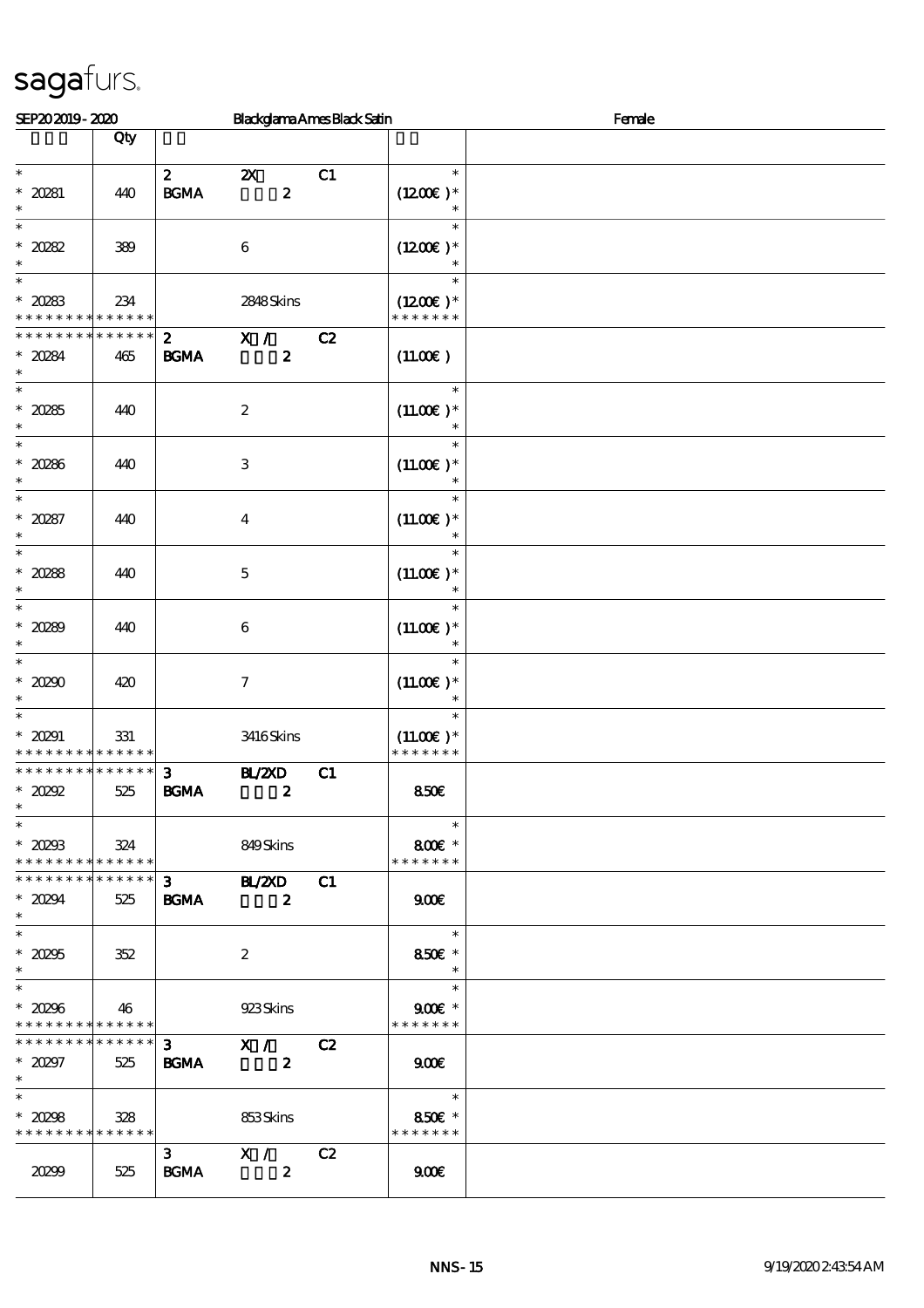| SEP202019-2020                                              |                    |                                             | BlackglamaC&AMinkRanch            |       |                                        | Female |
|-------------------------------------------------------------|--------------------|---------------------------------------------|-----------------------------------|-------|----------------------------------------|--------|
|                                                             | Qty                |                                             |                                   |       |                                        |        |
| 20001                                                       | $307$              | $\mathbf{0}$<br>$\mathbf{B G MA}$           | $X$ $X$<br>$\boldsymbol{z}$       | C1/C2 | $(2000\varepsilon)$                    |        |
| * * * * * * * *<br>$*20002$<br>$\ast$                       | $******$<br>465    | $1 \quad \blacksquare$<br>$\mathbf{B G MA}$ | <b>BL/2XD</b><br>$\boldsymbol{z}$ | C1    | (1900E)                                |        |
| $\ast$<br>$^\ast$ 2003<br>$\ast$                            | 440                |                                             | $\boldsymbol{2}$                  |       | $\ast$<br>$(1900E)*$<br>$\ast$         |        |
| $\ast$<br>$*20004$<br>$\ast$<br>$\ast$                      | 440                |                                             | $\,3$                             |       | $\ast$<br>$(1900E)*$<br>$\ast$         |        |
| $^\ast$ 20005<br>$\ast$                                     | 440                |                                             | $\boldsymbol{4}$                  |       | $\ast$<br>$(1900E)*$<br>$\ast$         |        |
| $\ast$<br>$*20006$<br>$\ast$                                | 440                |                                             | $\mathbf 5$                       |       | $\ast$<br>$(1900E)*$<br>$\ast$         |        |
| $\ast$<br>$* 20007$<br>$\ast$                               | 440                |                                             | $\boldsymbol{6}$                  |       | $\ast$<br>$(1900E)*$                   |        |
| $\overline{\phantom{0}}$<br>$*20008$<br>* * * * * * * *     | 122<br>* * * * * * |                                             | 2787Skins                         |       | $\ast$<br>$(1900E)*$<br>* * * * * * *  |        |
| * * * * * * * *<br>$*2000$<br>$\ast$                        | $******$<br>465    | $\mathbf{1}$<br><b>BGMA</b>                 | X /<br>$\boldsymbol{z}$           | C2    | (17.00)                                |        |
| $\ast$<br>$*$ 20310 $\,$<br>$\ast$                          | 440                |                                             | $\boldsymbol{2}$                  |       | $\ast$<br>$(17.00)$ *<br>$\ast$        |        |
| $\ast$<br>$* 20311$<br>* * * * * * * *                      | 246<br>* * * * * * |                                             | $1151$ Skins                      |       | $\ast$<br>$(17.00)$ *<br>* * * * * * * |        |
| * * * * * * * *<br>$*$ 20312<br>$\ast$<br>$\overline{\ast}$ | * * * * * *<br>465 | $\boldsymbol{z}$<br><b>BGMA</b>             | <b>H_/2XD</b><br>$\boldsymbol{z}$ | C1    | $(1450\varepsilon)$                    |        |
| $*20313$<br>$\ast$                                          | 440                |                                             | $\boldsymbol{2}$                  |       | $\ast$<br>$(1450E)^*$                  |        |
| $\ast$<br>$* 20314$<br>$\ast$                               | 440                |                                             | 3                                 |       | $\ast$<br>$(1450\text{E})*$<br>$\ast$  |        |
| $\ast$<br>$* 20315$<br>$\ast$                               | 440                |                                             | $\overline{\mathbf{4}}$           |       | $\ast$<br>$(1450E)*$<br>$\ast$         |        |
| $\ast$<br>$*$ 20316<br>$\ast$                               | 440                |                                             | $\mathbf{5}$                      |       | $\ast$<br>$(1450E)*$                   |        |
| $\ast$<br>$* 20317$<br>* * * * * * * *                      | 249<br>* * * * * * |                                             | 2474 Skins                        |       | $\ast$<br>$(1450E)*$<br>* * * * * * *  |        |
| * * * * * * * *<br>$*$ 20318<br>$\ast$                      | $******$<br>465    | $\mathbf{2}$<br><b>BGMA</b>                 | X /<br>$\boldsymbol{2}$           | C2    | $(1300\varepsilon)$                    |        |
| $\ast$<br>$* 20319$<br>$\ast$                               | 420                |                                             | $\boldsymbol{2}$                  |       | $\ast$<br>$(1300E)*$                   |        |
| $\ast$<br>$*2030$<br>* * * * * * * * * * * * * *            | 48                 |                                             | 933Skins                          |       | $\ast$<br>$(1300E)*$<br>* * * * * * *  |        |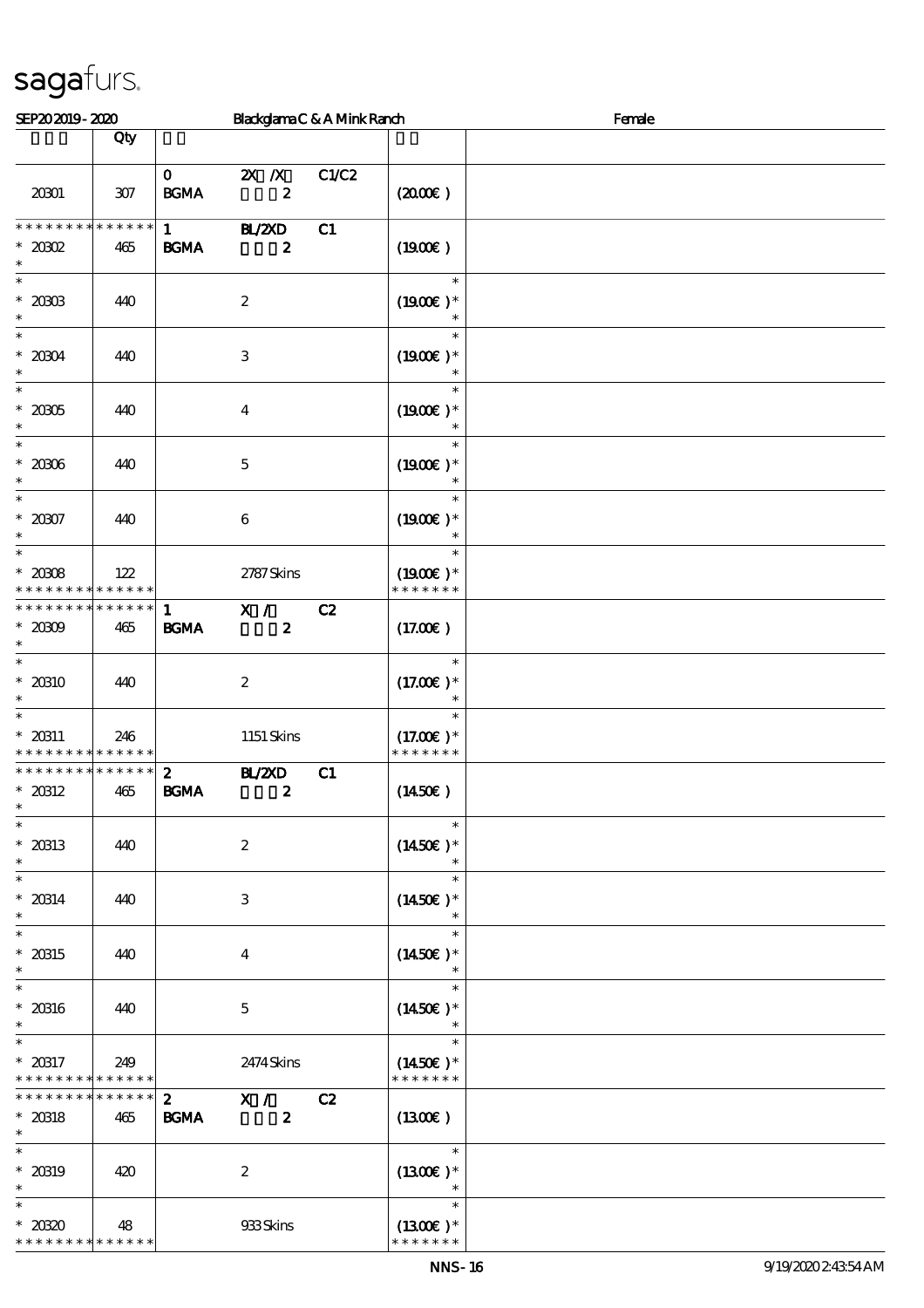| SEP202019-2020 |     |                  |                           |    | Blackglama C & A Mink Ranch |      | Female |
|----------------|-----|------------------|---------------------------|----|-----------------------------|------|--------|
|                | Qty |                  |                           |    |                             |      |        |
| 20321          | 308 | З<br><b>BGMA</b> | $\mathbf{X}$ $\mathbf{X}$ | s. | C1/C2                       | 900E |        |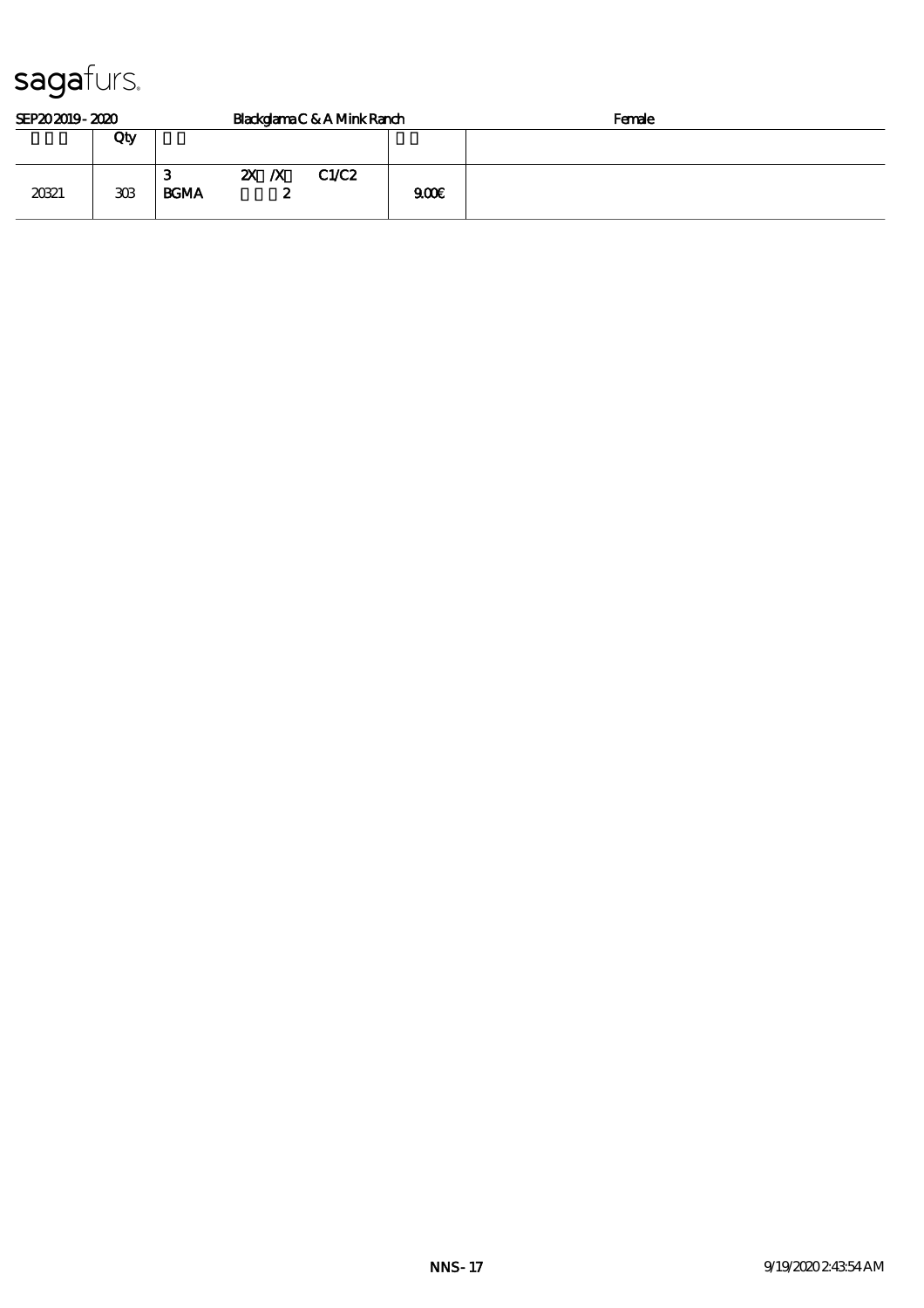| SEP202019-2020                                                    |     |                                 | <b>Blackglama Wegerer</b>                     |    |                                                  | Female |  |  |  |
|-------------------------------------------------------------------|-----|---------------------------------|-----------------------------------------------|----|--------------------------------------------------|--------|--|--|--|
|                                                                   | Qty |                                 |                                               |    |                                                  |        |  |  |  |
| * * * * * * * * * * * * * *<br>$* 20341$<br>$\ast$                | 465 | $\mathbf{1}$<br><b>BGMA</b>     | <b>HAZYD</b><br>$\boldsymbol{z}$              | C1 | (21.00)                                          |        |  |  |  |
| $\ast$<br>$* 20342$<br>* * * * * * * * <mark>* * * * * * *</mark> | 131 |                                 | 596Skins                                      |    | $\ast$<br>$(21.00)$ *<br>* * * * * * *           |        |  |  |  |
| * * * * * * * * * * * * * * *<br>$* 20343$<br>$\ast$              | 465 | -1<br><b>BGMA</b>               | X /<br>$\boldsymbol{z}$                       | C2 | (200E)                                           |        |  |  |  |
| $\ast$<br>$* 20344$<br>* * * * * * * * * * * * * *                | 64  |                                 | 529Skins                                      |    | $\ast$<br>$(2000\varepsilon)*$<br>* * * * * * *  |        |  |  |  |
| * * * * * * * * * * * * * * *<br>$* 20345$<br>$\ast$              | 465 | $\mathbf{2}$<br><b>BGMA</b>     | $\boldsymbol{z}$                              | C1 | $(1550\epsilon)$                                 |        |  |  |  |
| $\ast$<br>$* 20346$<br>* * * * * * * * <mark>* * * * * *</mark> * | 438 |                                 | 908Skins                                      |    | $\ast$<br>$(1550E)*$<br>* * * * * * *            |        |  |  |  |
| * * * * * * * * * * * * * *<br>$* 20347$<br>$\ast$                | 465 | $\mathbf{z}$<br><b>BGMA</b>     | $\boldsymbol{\mathsf{z}}$<br>$\boldsymbol{z}$ | C1 | $(1500\varepsilon)$                              |        |  |  |  |
| $\ast$<br>$* 20348$<br>$\ast$                                     | 440 |                                 | $\boldsymbol{2}$                              |    | $\ast$<br>$(1500E)*$<br>$\ast$                   |        |  |  |  |
| $\ast$<br>$* 20349$<br>* * * * * * * * * * * * * *                | 170 |                                 | 1075Skins                                     |    | $\ast$<br>1500E *<br>* * * * * * *               |        |  |  |  |
| * * * * * * * * * * * * * *<br>$* 20350$<br>$\ast$                | 465 | $\boldsymbol{2}$<br><b>BGMA</b> | X /<br>$\boldsymbol{z}$                       | C2 | $(1400\varepsilon)$                              |        |  |  |  |
| $\ast$<br>$* 2051$<br>$\ast$                                      | 440 |                                 | $\boldsymbol{z}$                              |    | $\ast$<br>$(1400E)*$<br>$\ast$                   |        |  |  |  |
| $\ast$<br>$* 2052$<br>* * * * * * * * * * * * * *                 | 50  |                                 | 955Skins                                      |    | $\ast$<br>$(1400\varepsilon)^*$<br>* * * * * * * |        |  |  |  |
| 2063                                                              | 520 | 3 <sup>7</sup><br><b>BGMA</b>   | BL/2XD<br>$\boldsymbol{z}$                    | C1 | 950E                                             |        |  |  |  |
| 20354                                                             | 242 | $3^{\circ}$<br><b>BGMA</b>      | X /<br>$\boldsymbol{z}$                       | C2 | 900E                                             |        |  |  |  |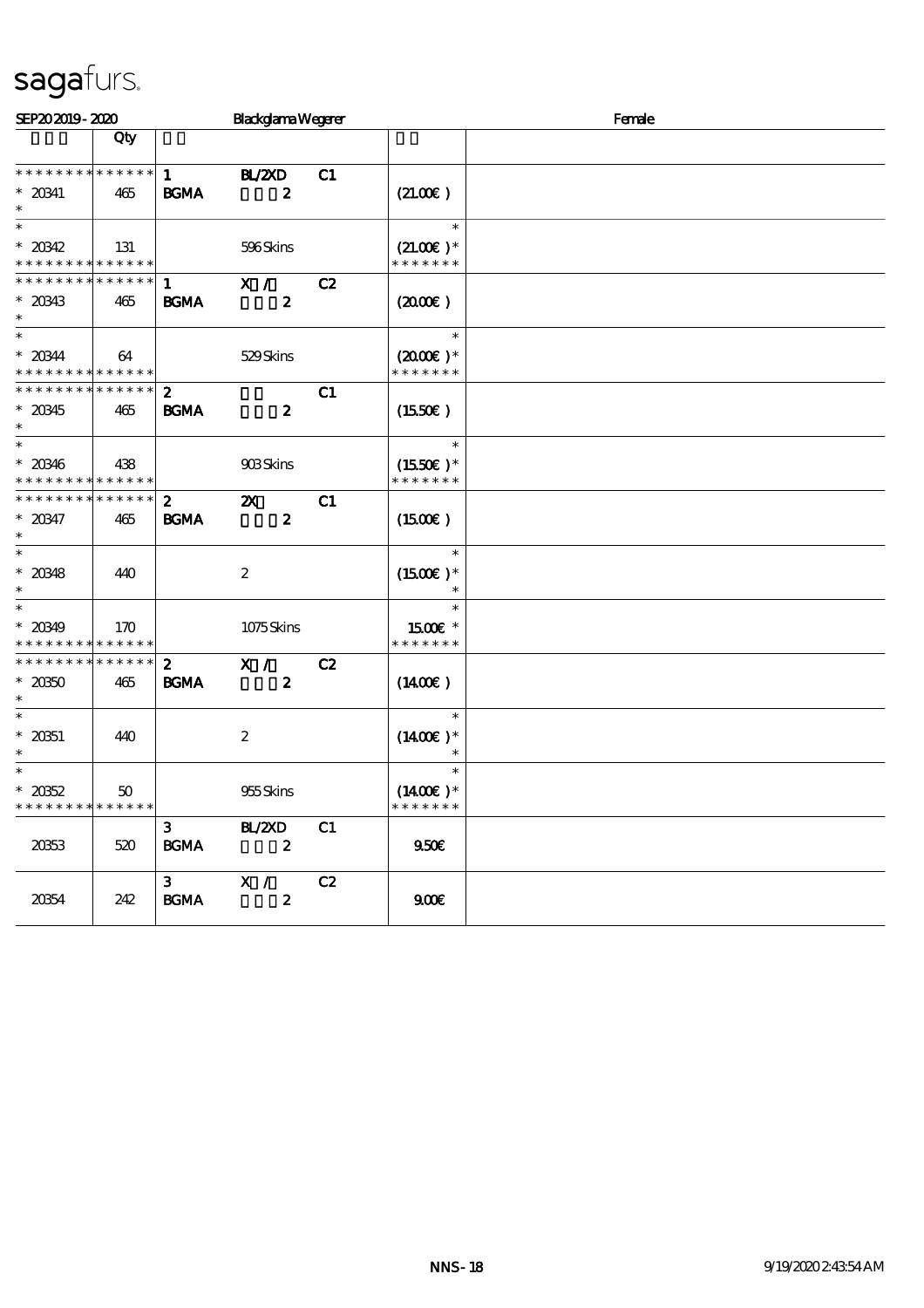| SEP202019-2020                                                        |                    |                                                                              | <b>BlackglamaDavidDittrich</b> |                                                         | Female |
|-----------------------------------------------------------------------|--------------------|------------------------------------------------------------------------------|--------------------------------|---------------------------------------------------------|--------|
|                                                                       | Qty                |                                                                              |                                |                                                         |        |
| * * * * * * * *<br>$* 20361$<br>$\ast$                                | * * * * * *<br>425 | $\mathbf{o}$<br>$\mathbf{B G MA}$<br>$\boldsymbol{z}$                        | C1                             | (21.00)                                                 |        |
| $* 20002$<br>$\ast$                                                   | 400                | $\boldsymbol{2}$                                                             |                                | $\ast$<br>$(21.00)$ *                                   |        |
| $\ast$<br>$* 20033$<br>$\ast$                                         | 400                | $\,3\,$                                                                      |                                | $\ast$<br>$(21.00)$ *                                   |        |
| $\ast$<br>$* 20064$<br>$\ast$                                         | 400                | $\boldsymbol{4}$                                                             |                                | $\ast$<br>$(21.00)$ *                                   |        |
| $\ast$<br>$^\ast$ 20365<br>$\ast$                                     | 400                | $\mathbf 5$                                                                  |                                | $\ast$<br>$(21.00)$ *<br>$\ast$                         |        |
| $\ast$<br>$* 20006$<br>$\ast$                                         | 400                | 6                                                                            |                                | $\ast$<br>$(21.00)$ *                                   |        |
| $\ast$<br>$* 20367$<br>$\ast$                                         | 400                | $\boldsymbol{7}$                                                             |                                | $\ast$<br>$(21.00)$ *                                   |        |
| $\ast$<br>$* 20008$<br>* * * * * * * * * * * * * *                    | 49                 | 2874 Skins                                                                   |                                | $\ast$<br>$(21.00)$ *<br>* * * * * * *                  |        |
| * * * * * * * *<br>$* 2000$<br>$\ast$                                 | * * * * * *<br>425 | $\mathbf{o}$<br>$\mathbf{B G MA}$<br>$\boldsymbol{z}$                        | C1                             | (21.00)                                                 |        |
| $\ast$<br>$* 20370$<br>$\ast$                                         | 400                | $\boldsymbol{2}$                                                             |                                | $\ast$<br>$(21.00)$ *<br>$\ast$                         |        |
| $\ast$<br>$* 20371$<br>$\ast$                                         | 400                | 3                                                                            |                                | $\ast$<br>$(21.00)$ *<br>$\ast$                         |        |
| $\ast$<br>$* 20372$<br>* * * * * * * * <mark>* * * * * *</mark>       | 66                 | 1291 Skins                                                                   |                                | $\ast$<br>$(21.00)$ *<br>* * * * * * *                  |        |
| * * * * * * * * * * * * * * *<br>$* 20373$<br>$\ast$<br>$_{\ast}^{-}$ | 425                | <b>HL/2XD</b><br>$\mathbf{O}$<br><b>BGMA</b><br>$\boldsymbol{z}$             | C1                             | (2050E)                                                 |        |
| $* 20374$<br>* * * * * * * * * * * * * * *                            | 376                | 801 Skins                                                                    |                                | $\overline{\phantom{a}}$<br>$(2050)$ *<br>* * * * * * * |        |
| * * * * * * * * * * * * * * *<br>$* 20375$<br>$\ast$                  | 425                | $\mathbf{O}$<br>$\boldsymbol{\mathsf{Z}}$<br><b>BGMA</b><br>$\boldsymbol{z}$ | C1                             | $(2000\varepsilon)$                                     |        |
| $\ast$<br>$* 20376$<br>$\ast$                                         | 396                | $\boldsymbol{2}$                                                             |                                | $\ast$<br>$(2000\varepsilon)*$<br>$\ast$                |        |
| $\ast$<br>$^\ast$ 20377<br>$\ast$                                     | 400                | 3                                                                            |                                | $\ast$<br>$(2000\varepsilon)*$<br>$\ast$                |        |
| $\ast$<br>$* 20378$<br>$\ast$<br>$\ast$                               | 400                | $\bf{4}$                                                                     |                                | $\ast$<br>$(2000)$ *                                    |        |
| $* 20379$<br>* * * * * * * * * * * * * *                              | 276                | 1897Skins                                                                    |                                | $\ast$<br>$(2000\varepsilon)*$<br>* * * * * * *         |        |
| * * * * * * * *<br>$* 2080$<br>$\ast$                                 | * * * * * *<br>425 | X /<br>$\mathbf{O}$<br><b>BGMA</b><br>$\boldsymbol{z}$                       | C2                             | $(1950\epsilon)$                                        |        |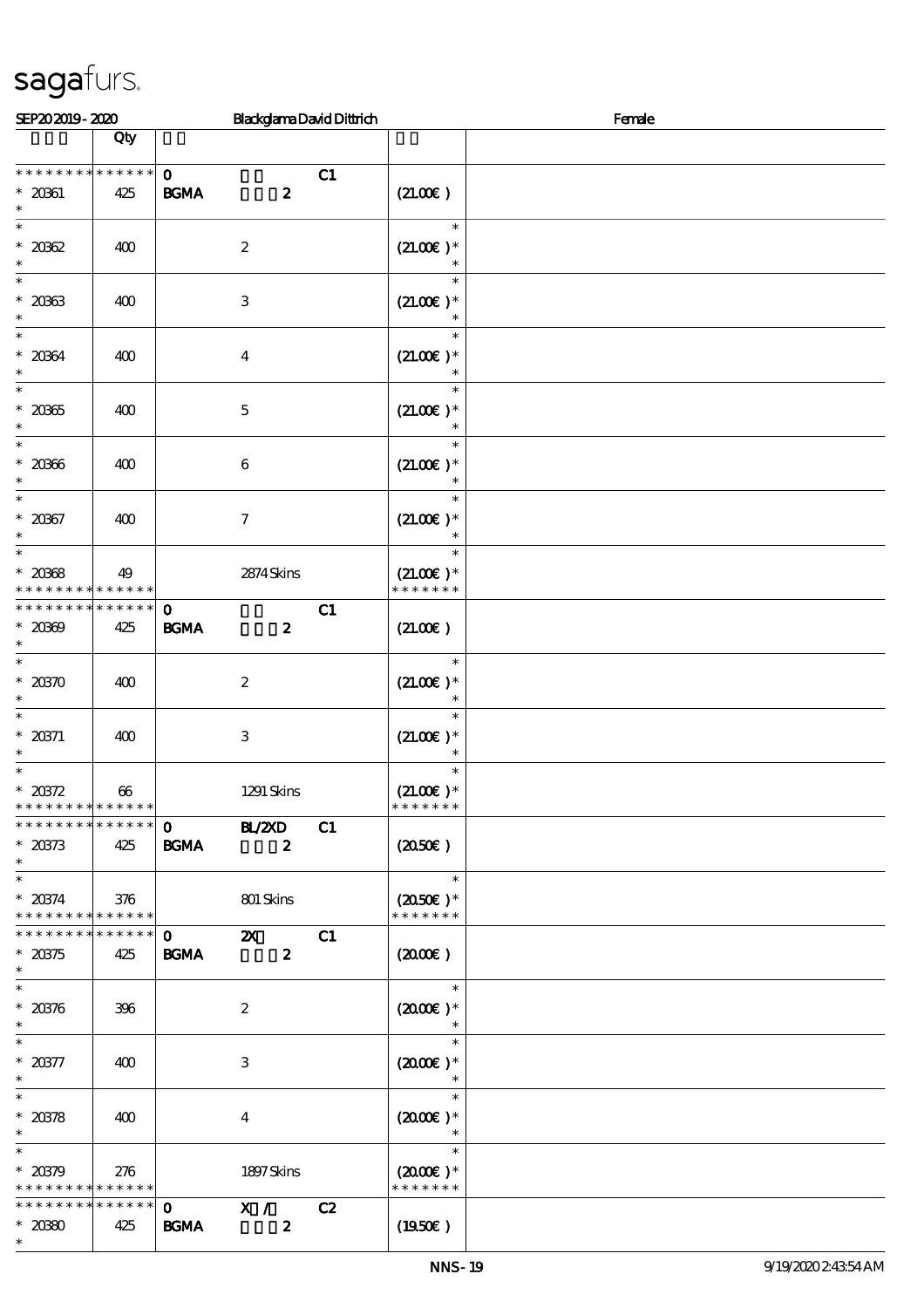| SEP202019-2020                           |                             |                                            | <b>BlackglamaDavidDittrich</b> |    | Female                         |  |  |  |  |
|------------------------------------------|-----------------------------|--------------------------------------------|--------------------------------|----|--------------------------------|--|--|--|--|
|                                          | Qty                         |                                            |                                |    |                                |  |  |  |  |
| $\ast$                                   |                             |                                            |                                |    | $\ast$                         |  |  |  |  |
| $* 20381$                                |                             | $\mathbf{O}$                               | X /<br>$\boldsymbol{z}$        | C2 | $(1950E)*$                     |  |  |  |  |
| * * * * * * * * * * * * * *              | 248                         | $\mathbf{B}\mathbf{G}\mathbf{M}\mathbf{A}$ |                                |    | * * * * * * *                  |  |  |  |  |
| * * * * * * *                            | * * * * * *                 | $\mathbf{O}$ and $\mathbf{O}$              | X /                            | C2 |                                |  |  |  |  |
| $*2082$                                  | 425                         | <b>BGMA</b>                                | $\boldsymbol{z}$               |    | (1950E)                        |  |  |  |  |
| $\ast$                                   |                             |                                            |                                |    |                                |  |  |  |  |
| $\ast$                                   |                             |                                            |                                |    | $\ast$                         |  |  |  |  |
| $^\ast$ 2083                             | 400                         |                                            | $\boldsymbol{2}$               |    | $(1950)$ *                     |  |  |  |  |
| $\ast$<br>$\overline{\ast}$              |                             |                                            |                                |    | $\ast$<br>$\ast$               |  |  |  |  |
| $* 2084$                                 | 391                         |                                            | 1216Skins                      |    | $(1950)$ *                     |  |  |  |  |
| * * * * * * * * * * * * * *              |                             |                                            |                                |    | * * * * * * *                  |  |  |  |  |
| * * * * * * * * * * * * * * *            |                             | $\mathbf{O}$                               | X /                            | C2 |                                |  |  |  |  |
| $^\ast$ 2085                             | 425                         | <b>BGMA</b>                                | $\boldsymbol{z}$               |    | (1950E)                        |  |  |  |  |
| $\ast$                                   |                             |                                            |                                |    |                                |  |  |  |  |
| $\ast$                                   |                             |                                            |                                |    | $\ast$                         |  |  |  |  |
| $^\ast$ 2086<br>$\ast$                   | 400                         |                                            | $\boldsymbol{2}$               |    | $(1950)$ *<br>$\ast$           |  |  |  |  |
| $\ast$                                   |                             |                                            |                                |    | $\ast$                         |  |  |  |  |
| $* 2087$                                 | 115                         |                                            | 940Skins                       |    | $(1950\text{E})*$              |  |  |  |  |
| * * * * * * * * <mark>* * * * * *</mark> |                             |                                            |                                |    | * * * * * * *                  |  |  |  |  |
| * * * * * * * * * * * * * *              |                             | $\mathbf{1}$                               |                                | C1 |                                |  |  |  |  |
| $* 2088$                                 | 465                         | <b>BGMA</b>                                | $\boldsymbol{z}$               |    | $(2000\varepsilon)$            |  |  |  |  |
| $\ast$                                   |                             |                                            |                                |    |                                |  |  |  |  |
| $\ast$                                   |                             |                                            |                                |    | $\ast$                         |  |  |  |  |
| $* 2089$<br>$\ast$                       | 440                         |                                            | $\boldsymbol{2}$               |    | $(2000\varepsilon)*$<br>$\ast$ |  |  |  |  |
| $\ast$                                   |                             |                                            |                                |    | $\ast$                         |  |  |  |  |
| $* 20300$                                | 440                         |                                            | $\,3$                          |    | $(2000\varepsilon)*$           |  |  |  |  |
| $\ast$                                   |                             |                                            |                                |    | $\ast$                         |  |  |  |  |
| $\ast$                                   |                             |                                            |                                |    | $\ast$                         |  |  |  |  |
| $* 20001$                                | 440                         |                                            | $\boldsymbol{4}$               |    | $(2000\text{E})$ *             |  |  |  |  |
| $\ast$<br>$\ast$                         |                             |                                            |                                |    | $\ast$<br>$\ast$               |  |  |  |  |
| $*20992$                                 | 440                         |                                            | $\mathbf 5$                    |    | $(2000\varepsilon)*$           |  |  |  |  |
| $\ast$                                   |                             |                                            |                                |    | $\ast$                         |  |  |  |  |
| $\ast$                                   |                             |                                            |                                |    | $\ast$                         |  |  |  |  |
| $^\ast$ 20393                            | 221                         |                                            | 2446Skins                      |    | $(2000)$ *                     |  |  |  |  |
| * * * * * * * * * * * * * *              |                             |                                            |                                |    | * * * * * * *                  |  |  |  |  |
|                                          |                             | $\mathbf{1}$                               |                                | C1 |                                |  |  |  |  |
| 20394                                    | $\boldsymbol{\mathfrak{D}}$ | $\mathbf{B G MA}$                          | $\boldsymbol{z}$               |    | $(2000\varepsilon)$            |  |  |  |  |
| * * * * * * * *                          | * * * * * *                 | $\mathbf{1}$                               |                                | C1 |                                |  |  |  |  |
| $* 20005$                                | 465                         | $\mathbf{B G MA}$                          | $\boldsymbol{z}$               |    | $(2000\varepsilon)$            |  |  |  |  |
| $\ast$                                   |                             |                                            |                                |    |                                |  |  |  |  |
| $\ast$                                   |                             |                                            |                                |    | $\ast$                         |  |  |  |  |
| $* 2096$                                 | 440                         |                                            | $\boldsymbol{2}$               |    | $(2000\varepsilon)*$           |  |  |  |  |
| $\ast$                                   |                             |                                            |                                |    | $\ast$                         |  |  |  |  |
| $\ast$                                   |                             |                                            |                                |    | $\ast$                         |  |  |  |  |
| $* 20007$<br>$\ast$                      | 440                         |                                            | $\,3$                          |    | $(2000\varepsilon)*$<br>$\ast$ |  |  |  |  |
| $\ast$                                   |                             |                                            |                                |    | $\ast$                         |  |  |  |  |
| $* 2098$                                 | 440                         |                                            | $\boldsymbol{4}$               |    | $(2000\varepsilon)*$           |  |  |  |  |
| $\ast$                                   |                             |                                            |                                |    | $\ast$                         |  |  |  |  |
| $\ast$                                   |                             |                                            |                                |    | $\ast$                         |  |  |  |  |
| $* 20899$                                | 440                         |                                            | $\mathbf{5}$                   |    | $(2000\varepsilon)*$           |  |  |  |  |
| $\ast$                                   |                             |                                            |                                |    |                                |  |  |  |  |
| $\ast$<br>$*20400$                       |                             |                                            |                                |    | $\ast$                         |  |  |  |  |
| $\ast$                                   | 440                         |                                            | $\boldsymbol{6}$               |    | $(2000\varepsilon)*$           |  |  |  |  |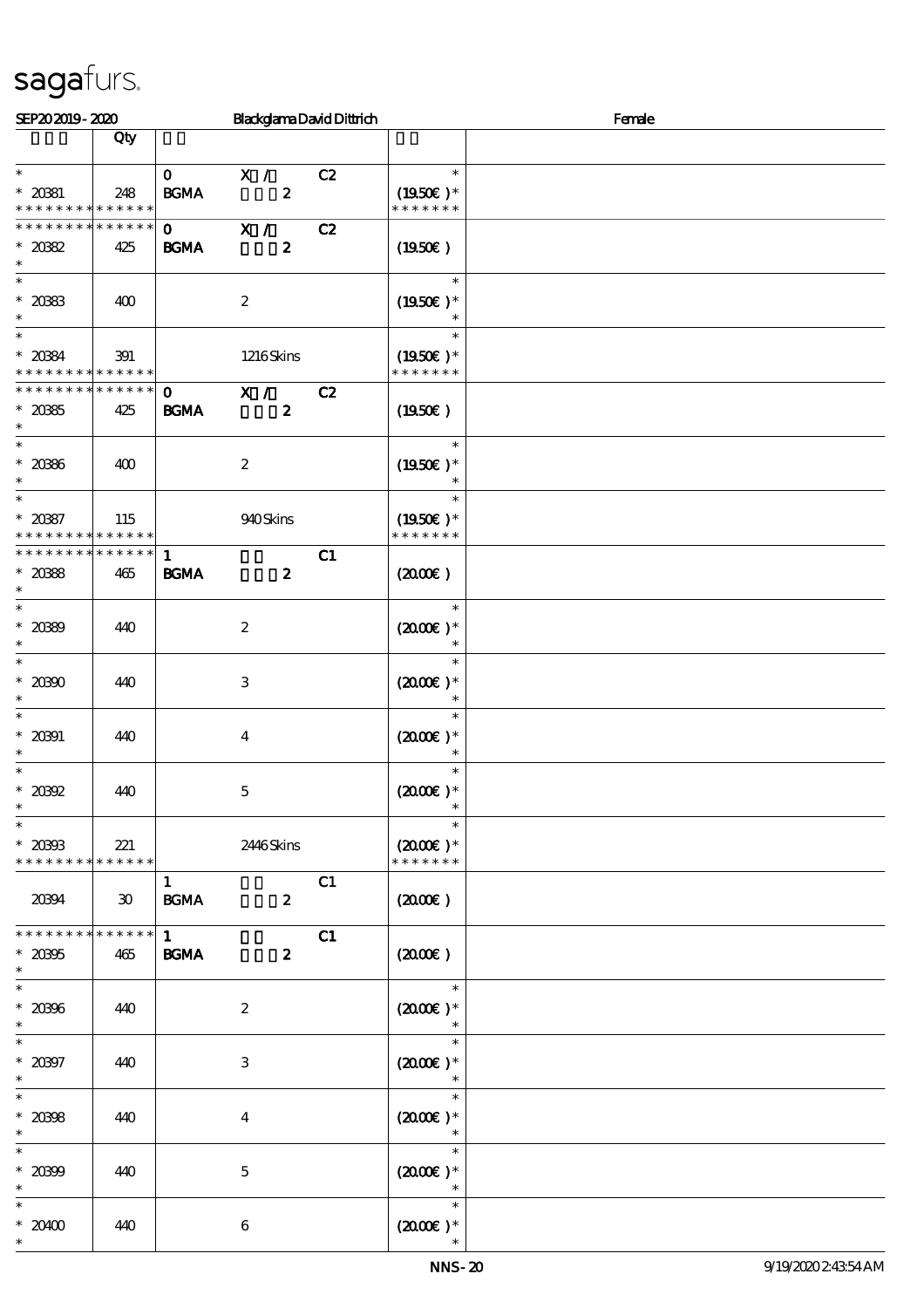| SEP202019-2020                                                     |                        | <b>BlackglamaDavidDittrich</b>                        | Female                                          |  |  |  |  |
|--------------------------------------------------------------------|------------------------|-------------------------------------------------------|-------------------------------------------------|--|--|--|--|
|                                                                    | Qty                    |                                                       |                                                 |  |  |  |  |
| $\ast$<br>$* 20001$<br>$\ast$                                      | 440                    | $\mathbf{1}$<br>C1<br><b>BGMA</b><br>$\boldsymbol{z}$ | $\ast$<br>$(2000)$ *                            |  |  |  |  |
| $\ast$<br>$*20002$<br>$\ast$                                       | 440                    | ${\bf 8}$                                             | $\ast$<br>$(2000\varepsilon)*$<br>$\ast$        |  |  |  |  |
| $\overline{\phantom{0}}$<br>$*20403$<br>$\ast$                     | 440                    | $\boldsymbol{9}$                                      | $\ast$<br>$(2000\varepsilon)*$<br>$\ast$        |  |  |  |  |
| $\overline{\ast}$<br>$* 20404$<br>$\ast$                           | 440                    | $10\,$                                                | $\ast$<br>$(2000)$ *<br>$\ast$                  |  |  |  |  |
| $\ast$<br>$^\ast$ 20405<br>$\ast$                                  | 440                    | $11\,$                                                | $\ast$<br>$(2000\varepsilon)*$<br>$\ast$        |  |  |  |  |
| $\overline{\ast}$<br>$* 20406$<br>$\ast$<br>$\overline{\ast}$      | 440                    | $12\,$                                                | $\ast$<br>$(2000\varepsilon)*$                  |  |  |  |  |
| $* 20407$<br>$\ast$                                                | 440                    | $13\,$                                                | $\ast$<br>$(2000\varepsilon)*$                  |  |  |  |  |
| $\overline{\phantom{0}}$<br>$* 20408$<br>$\ast$                    | 440                    | $14\,$                                                | $\ast$<br>$(200E)*$<br>$\ast$                   |  |  |  |  |
| $\overline{\ast}$<br>$* 20109$<br>$\ast$                           | 440                    | $15\,$                                                | $\ast$<br>$(200E)*$<br>$\ast$                   |  |  |  |  |
| $\overline{\ast}$<br>$* 20410$<br>$\ast$                           | 440                    | 16                                                    | $\ast$<br>$(2000)$ *<br>$\ast$                  |  |  |  |  |
| $\overline{\ast}$<br>$* 20411$<br>* * * * * * * * * * * * * *      | 196                    | 7261 Skins                                            | $\ast$<br>$(2000\varepsilon)*$<br>* * * * * * * |  |  |  |  |
| * * * * * * * *<br>$* 20412$<br>$\ast$<br>$\overline{\phantom{0}}$ | $* * * * * * *$<br>465 | C1<br>$\mathbf{1}$<br><b>BGMA</b><br>$\boldsymbol{z}$ | (200E)                                          |  |  |  |  |
| $* 20413$<br>$\ast$<br>$\overline{\phantom{0}}$                    | 440                    | $\boldsymbol{2}$                                      | $\ast$<br>$(2000\varepsilon)*$                  |  |  |  |  |
| $* 20414$<br>$\ast$<br>$\overline{\ast}$                           | 440                    | 3                                                     | $\ast$<br>$(200E)*$<br>$\ast$                   |  |  |  |  |
| $* 20415$<br>$\ast$<br>$\overline{\ast}$                           | 440                    | $\overline{\mathbf{4}}$                               | $\ast$<br>$(2000\varepsilon)*$<br>$\ast$        |  |  |  |  |
| $* 20416$<br>$\ast$                                                | 440                    | $\mathbf{5}$                                          | $\ast$<br>$(2000\text{E})$ *<br>$\ast$          |  |  |  |  |
| $\ast$<br>$* 20417$<br>$\ast$                                      | 440                    | $6\phantom{.}6$                                       | $\ast$<br>$(2000\varepsilon)*$<br>$\ast$        |  |  |  |  |
| $\ast$<br>$* 20418$<br>$\ast$                                      | 440                    | $\mathcal{I}$                                         | $\ast$<br>$(2000)$ *                            |  |  |  |  |
| $\ast$<br>$* 20419$<br>$\ast$                                      | 440                    | 8                                                     | $\ast$<br>$(2000E)*$<br>$\ast$                  |  |  |  |  |
| $*20420$<br>$\ast$                                                 | 440                    | $\boldsymbol{9}$                                      | $\ast$<br>$(2000\varepsilon)*$                  |  |  |  |  |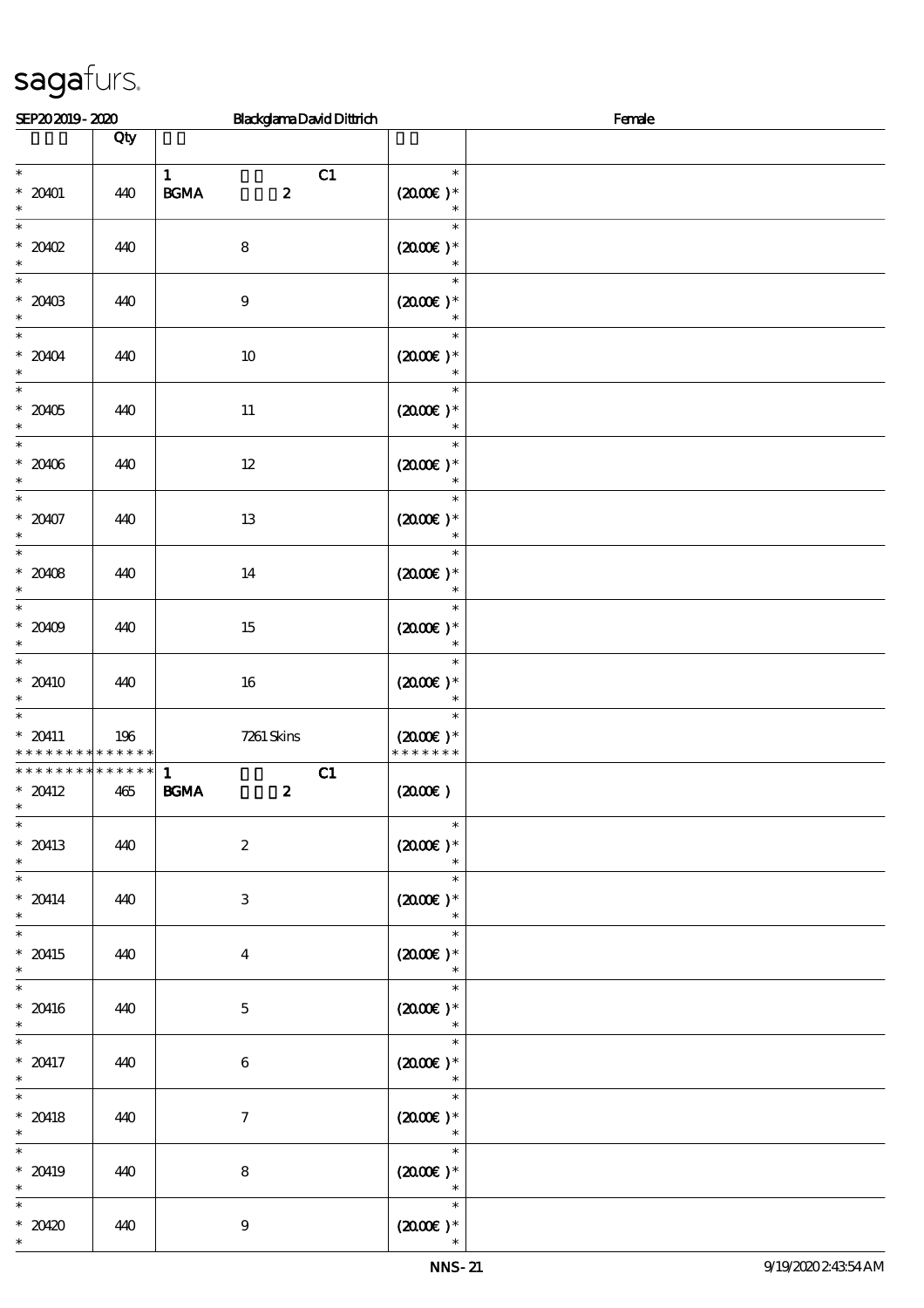| SEP202019-2020                          |                |                                            |                           | <b>BlackglamaDavidDittrich</b> | Female                      |  |  |  |
|-----------------------------------------|----------------|--------------------------------------------|---------------------------|--------------------------------|-----------------------------|--|--|--|
|                                         | Qty            |                                            |                           |                                |                             |  |  |  |
| $\ast$                                  |                | $\mathbf{1}$                               |                           | C1                             | $\ast$                      |  |  |  |
| $* 20421$<br>$\ast$                     | $30\!\!\!\;\,$ | $\mathbf{B}\mathbf{G}\mathbf{M}\mathbf{A}$ | $\boldsymbol{z}$          |                                | $(2000\text{E})$ *          |  |  |  |
| $\ast$                                  |                |                                            |                           |                                | $\ast$                      |  |  |  |
| $*20422$<br>* * * * * * * * * * * * * * | 283            |                                            | 4571 Skins                |                                | $(2000)$ *<br>* * * * * * * |  |  |  |
| * * * * * * *                           | * * * * * *    | $\mathbf{1}$                               | $\boldsymbol{\alpha}$     | C1                             |                             |  |  |  |
| $*20423$<br>$\ast$                      | 465            | <b>BGMA</b>                                | $\boldsymbol{z}$          |                                | (1900E)                     |  |  |  |
| $\overline{\phantom{0}}$<br>$* 20424$   | 440            |                                            | $\boldsymbol{2}$          |                                | $\ast$<br>$(1900E)*$        |  |  |  |
| $\ast$                                  |                |                                            |                           |                                | $\ast$                      |  |  |  |
| $\ast$                                  |                |                                            |                           |                                | $\ast$                      |  |  |  |
| $*20425$<br>$\ast$                      | 438            |                                            | $\,3$                     |                                | $(1900E)*$<br>$\ast$        |  |  |  |
| $\ast$<br>$* 20426$                     | 440            |                                            | $\boldsymbol{4}$          |                                | $\ast$<br>$(1900E)*$        |  |  |  |
| $\ast$                                  |                |                                            |                           |                                | $\ast$                      |  |  |  |
| $\overline{\ast}$<br>$*20427$           | 271            |                                            | 2054 Skins                |                                | $\ast$<br>$(1900E)^*$       |  |  |  |
| * * * * * * * *                         | * * * * * *    |                                            |                           |                                | * * * * * * *               |  |  |  |
| * * * * * * * * * * * * * *             |                | $\mathbf{1}$                               | $\boldsymbol{\mathsf{X}}$ | C1                             |                             |  |  |  |
| $*20428$<br>$\ast$                      | 465            | <b>BGMA</b>                                | $\boldsymbol{z}$          |                                | (1900E)                     |  |  |  |
| $\overline{\ast}$<br>$*20429$           | 440            |                                            | $\boldsymbol{2}$          |                                | $\ast$<br>$(1900)$ *        |  |  |  |
| $\ast$<br>$\overline{\phantom{0}}$      |                |                                            |                           |                                | $\ast$<br>$\ast$            |  |  |  |
| $* 20430$                               | 440            |                                            | $\,3$                     |                                | $(1900E)*$                  |  |  |  |
| $\ast$                                  |                |                                            |                           |                                | $\ast$                      |  |  |  |
| $\ast$<br>$* 20431$                     | 440            |                                            | $\boldsymbol{4}$          |                                | $\ast$<br>$(1900E)*$        |  |  |  |
| $\ast$                                  |                |                                            |                           |                                | $\ast$                      |  |  |  |
| $\ast$<br>$* 20432$                     | 440            |                                            | $\mathbf 5$               |                                | $\ast$<br>$(1900\epsilon)*$ |  |  |  |
| $\ast$                                  |                |                                            |                           |                                |                             |  |  |  |
| $\overline{\phantom{0}}$<br>$* 20433$   | 440            |                                            | $\bf 6$                   |                                | $\ast$<br>$(1900)$ *        |  |  |  |
| $\ast$                                  |                |                                            |                           |                                |                             |  |  |  |
| $\ast$                                  |                |                                            |                           |                                | $\ast$                      |  |  |  |
| $* 20434$<br>$\ast$                     | 440            |                                            | $\boldsymbol{7}$          |                                | $(1900E)*$                  |  |  |  |
| $\overline{\phantom{a}^*}$              |                |                                            |                           |                                | $\ast$                      |  |  |  |
| $* 20435$<br>$\ast$                     | 440            |                                            | $\bf 8$                   |                                | $(1900E)*$<br>$\ast$        |  |  |  |
| $\overline{\ast}$                       |                |                                            |                           |                                | $\ast$                      |  |  |  |
| $* 20436$<br>$\ast$                     | 440            |                                            | $\boldsymbol{9}$          |                                | $(1900E)*$<br>$\ast$        |  |  |  |
| $\ast$                                  |                |                                            |                           |                                | $\ast$                      |  |  |  |
| $* 20437$<br>$\ast$                     | 440            |                                            | 10                        |                                | $(1900E)*$<br>$\ast$        |  |  |  |
| $\ast$<br>$* 20438$                     | 312            |                                            |                           |                                | $\ast$<br>$(1900E)*$        |  |  |  |
| * * * * * * * *                         | * * * * * *    |                                            | 4737 Skins                |                                | * * * * * * *               |  |  |  |
| * * * * * * * *                         | * * * * * *    | $\mathbf{1}$                               | $\mathbf{z}$              | C1                             |                             |  |  |  |
| $* 20139$<br>$\ast$                     | 440            | <b>BGMA</b>                                | $\boldsymbol{z}$          |                                | $(2000\varepsilon)$         |  |  |  |
| $\ast$                                  |                |                                            |                           |                                | $\ast$                      |  |  |  |
| $* 2040$<br>$\ast$                      | 440            |                                            | $\boldsymbol{z}$          |                                | $(2000\varepsilon)*$        |  |  |  |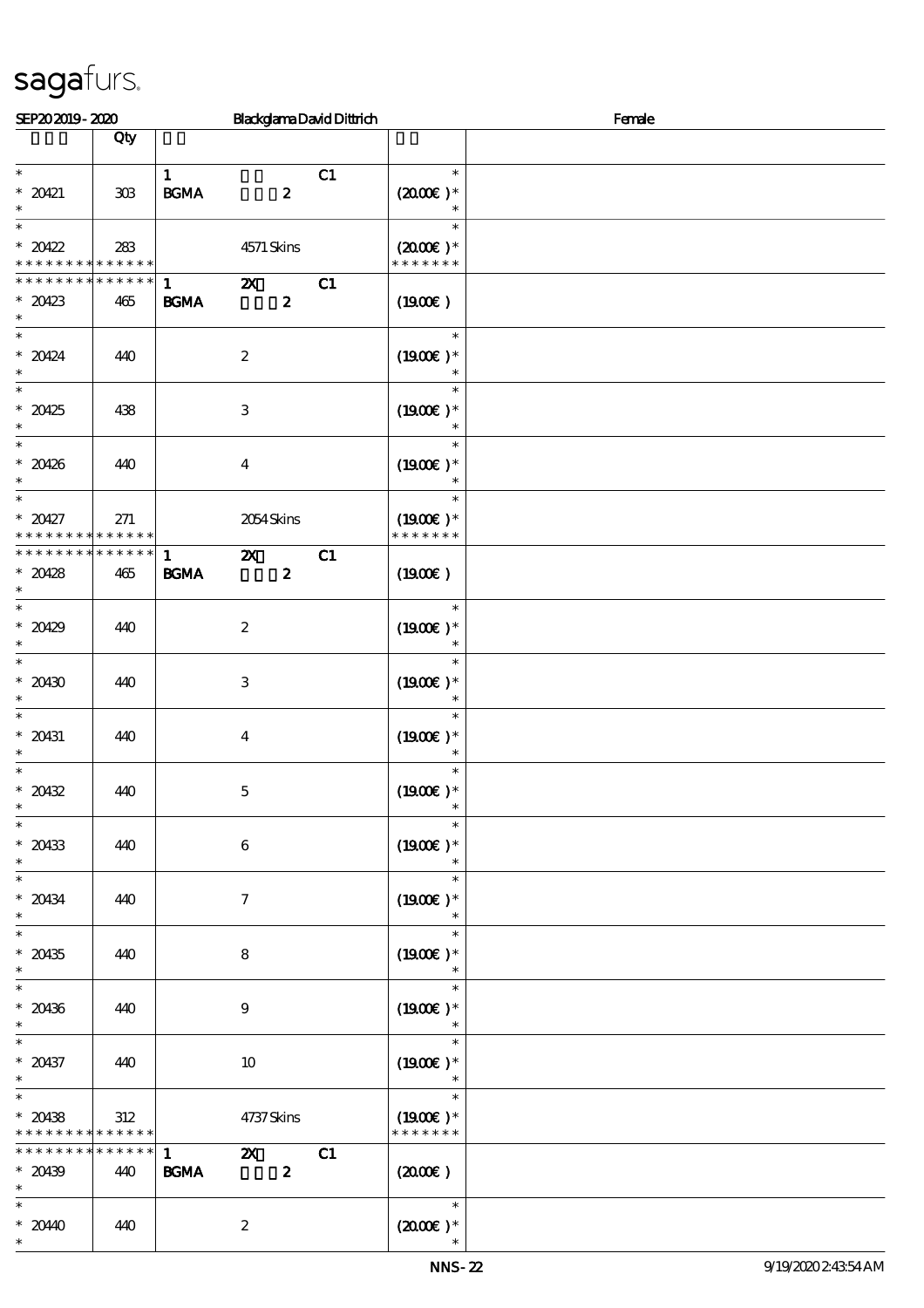| SEP202019-2020                                                  |                    |                                  |                         |                  | <b>BlackglamaDavidDittrich</b> | Female                                          |  |  |
|-----------------------------------------------------------------|--------------------|----------------------------------|-------------------------|------------------|--------------------------------|-------------------------------------------------|--|--|
|                                                                 | Qty                |                                  |                         |                  |                                |                                                 |  |  |
|                                                                 |                    |                                  |                         |                  |                                |                                                 |  |  |
| $\ast$<br>$* 2041$<br>$\ast$                                    | 440                | $\mathbf{1}$<br><b>BGMA</b>      | $\boldsymbol{\alpha}$   | $\boldsymbol{z}$ | C1                             | $\ast$<br>$(2000\varepsilon)*$                  |  |  |
| $\ast$<br>$*2042$<br>$\ast$                                     | 440                |                                  | $\boldsymbol{4}$        |                  |                                | $\ast$<br>$(2000\varepsilon)*$                  |  |  |
| $\ast$<br>$* 2043$<br>$\ast$                                    | 313                |                                  | $\mathbf{5}$            |                  |                                | $\ast$<br>$(2000\varepsilon)*$<br>$\ast$        |  |  |
| $\ast$<br>$*20444$<br>* * *                                     | 235<br>* * * * * * |                                  | 2308Skins               |                  |                                | $\ast$<br>$(2000\varepsilon)*$<br>* * * * * * * |  |  |
| * * * * * * * *                                                 | $******$           | $\mathbf{1}$                     | $\mathbf{X}$            |                  | C2                             |                                                 |  |  |
| $* 20445$<br>$\ast$                                             | 465                | <b>BGMA</b>                      |                         | $\boldsymbol{z}$ |                                | (1800)                                          |  |  |
| $\ast$<br>$* 2046$<br>$\ast$                                    | 440                |                                  | $\boldsymbol{2}$        |                  |                                | $\ast$<br>1800 £*<br>$\ast$                     |  |  |
| $\ast$<br>$* 20447$<br>$\ast$                                   | 440                |                                  | $\,3$                   |                  |                                | $\ast$<br>$(1800)$ *                            |  |  |
| $\overline{\ast}$<br>$* 2048$<br>$\ast$                         | 440                |                                  | $\overline{4}$          |                  |                                | $\ast$<br>$(1800E)*$                            |  |  |
| $\overline{\ast}$<br>$* 2049$<br>$\ast$                         | 440                |                                  | $\mathbf 5$             |                  |                                | $\ast$<br>$(1800)$ *<br>$\ast$                  |  |  |
| $\ast$<br>$*20450$<br>$\ast$                                    | 440                |                                  | $\bf 6$                 |                  |                                | $\ast$<br>$(1800)$ *<br>$\ast$                  |  |  |
| $\ast$<br>$* 20451$<br>$\ast$                                   | 386                |                                  | $\boldsymbol{7}$        |                  |                                | $\ast$<br>$(1800E)*$<br>$\ast$                  |  |  |
| $\ast$<br>$* 20452$<br>* * * * * * * * <mark>* * * * * *</mark> | 224                |                                  | 3275Skins               |                  |                                | $\ast$<br>$(1800)$ *<br>* * * * * * *           |  |  |
| * * * * * * * * * * * * * * *<br>$* 20453$<br>$\ast$            | 465                | $\frac{1}{1}$ X /<br><b>BGMA</b> |                         | $\boldsymbol{2}$ | C2                             | (17.50)                                         |  |  |
| $\ast$<br>$* 20454$<br>$\ast$                                   | 440                |                                  | $\boldsymbol{2}$        |                  |                                | $\ast$<br>$(17.50)$ *                           |  |  |
| $\overline{\phantom{a}^*}$<br>$* 20455$<br>$\ast$               | 440                |                                  | 3                       |                  |                                | $(17.50)$ *<br>$\ast$                           |  |  |
| $\overline{\ast}$<br>$* 20456$<br>$\ast$                        | 440                |                                  | $\overline{\mathbf{4}}$ |                  |                                | $\ast$<br>$(17.50)$ *                           |  |  |
| $\ast$<br>$* 20457$<br>$\ast$                                   | 440                |                                  | $\mathbf{5}$            |                  |                                | $\ast$<br>$(17.50)$ *<br>$\ast$                 |  |  |
| $\ast$<br>$* 20458$<br>* * * * * * * * * * * * * * *            | 359                |                                  | 2584Skins               |                  |                                | $\ast$<br>$(17.50)$ *<br>* * * * * * *          |  |  |
| * * * * * * * *<br>$* 20459$<br>$\ast$                          | ******<br>440      | $\mathbf{1}$<br><b>BGMA</b>      | X / C2                  | $\boldsymbol{2}$ |                                | 17.00E                                          |  |  |
| $\ast$<br>$* 20400$<br>$\ast$                                   | 440                |                                  | $\boldsymbol{z}$        |                  |                                | $\ast$<br>1650€ *<br>$\ast$                     |  |  |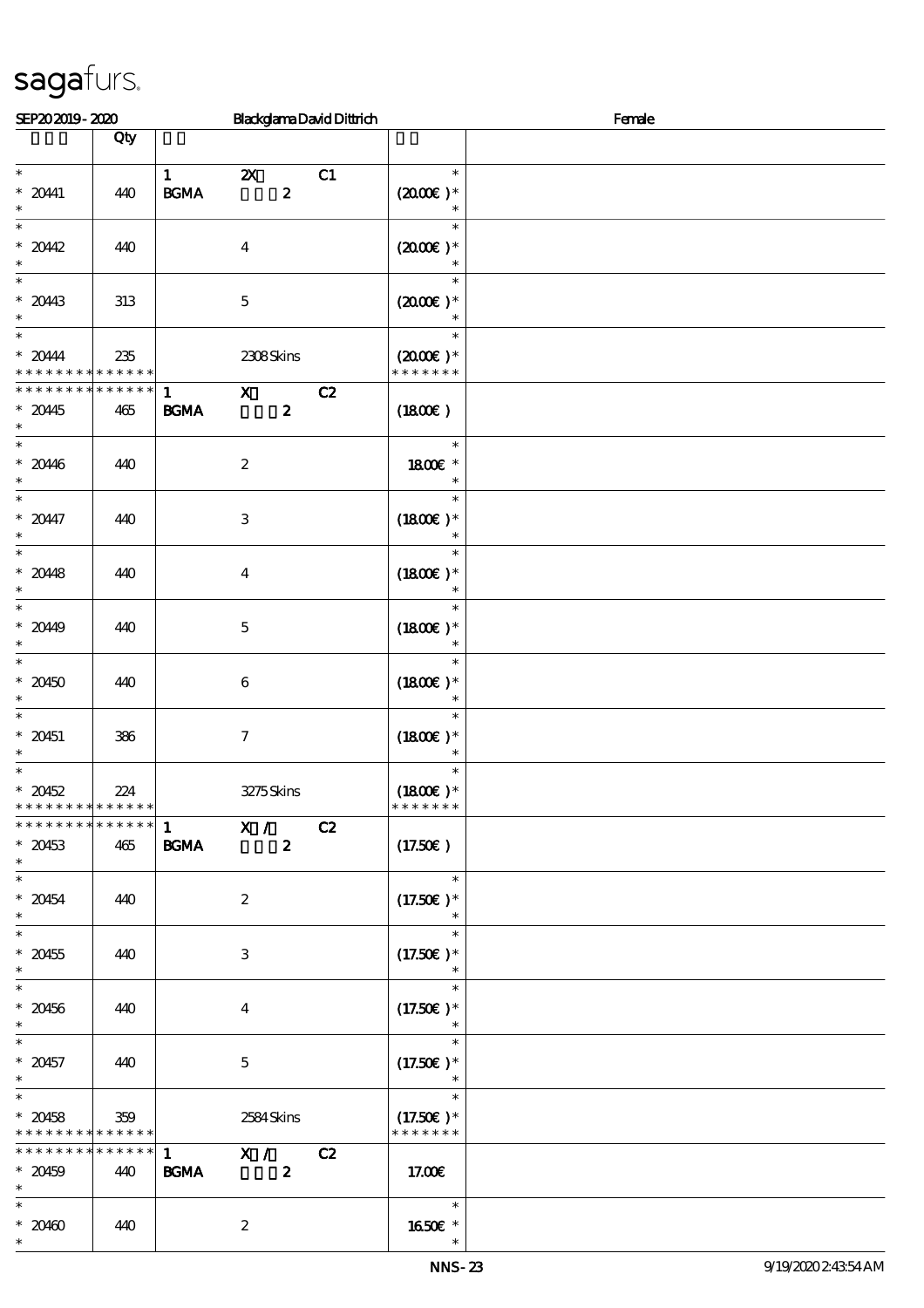| SEP202019-2020                                 |                    |                   | <b>BlackglamaDavidDittrich</b> |    | Female                      |  |  |  |
|------------------------------------------------|--------------------|-------------------|--------------------------------|----|-----------------------------|--|--|--|
|                                                | Qty                |                   |                                |    |                             |  |  |  |
| $\ast$                                         |                    | $\mathbf{1}$      | $\mathbf{X}$ /                 | C2 | $\ast$                      |  |  |  |
| $* 20461$                                      | 440                | <b>BGMA</b>       | $\boldsymbol{z}$               |    | 1650E *                     |  |  |  |
| $\ast$                                         |                    |                   |                                |    | $\ast$                      |  |  |  |
| $\ast$                                         |                    |                   |                                |    | $\ast$                      |  |  |  |
| $*20462$<br>$\ast$                             | 440                |                   | $\boldsymbol{4}$               |    | 1650€ *<br>$\ast$           |  |  |  |
| $\ast$                                         |                    |                   |                                |    | $\ast$                      |  |  |  |
| $* 20463$                                      | 248                |                   | 2008Skins                      |    | 1650€ *<br>* * * * * * *    |  |  |  |
| * * * * * * * * * * * * * *<br>* * * * * * * * | $******$           | $\mathbf{1}$      |                                | C2 |                             |  |  |  |
| $* 20464$                                      | 465                | $\mathbf{B G MA}$ | $\boldsymbol{z}$               |    | (17.50)                     |  |  |  |
| $\ast$                                         |                    |                   |                                |    |                             |  |  |  |
| $\ast$<br>$* 20465$                            | 440                |                   | $\boldsymbol{2}$               |    | $\ast$<br>$(17.50)$ *       |  |  |  |
| $\ast$                                         |                    |                   |                                |    | $\ast$                      |  |  |  |
| $\ast$                                         |                    |                   |                                |    | $\ast$                      |  |  |  |
| $* 20466$<br>$\ast$                            | 440                |                   | $\,3$                          |    | $(17.50)$ *<br>$\ast$       |  |  |  |
| $\ast$                                         |                    |                   |                                |    | $\ast$                      |  |  |  |
| $* 20467$                                      | 410                |                   | $\boldsymbol{4}$               |    | $(17.50)$ *                 |  |  |  |
| $\ast$<br>$\ast$                               |                    |                   |                                |    | $\ast$                      |  |  |  |
| $* 20468$                                      | 353                |                   | 2108Skins                      |    | $(17.50)$ *                 |  |  |  |
| * * * * * * * * <mark>* * * * * *</mark>       |                    |                   |                                |    | * * * * * * *               |  |  |  |
| * * * * * * * *                                | * * * * * *        | $\boldsymbol{z}$  |                                | C1 |                             |  |  |  |
| $* 20469$<br>$\ast$                            | 465                | $\mathbf{B G MA}$ | $\boldsymbol{z}$               |    | $(1450\varepsilon)$         |  |  |  |
| $\overline{\ast}$                              |                    |                   |                                |    | $\ast$                      |  |  |  |
| $*20470$                                       | 440                |                   | $\boldsymbol{2}$               |    | $(1450E)^*$                 |  |  |  |
| $\ast$<br>$\ast$                               |                    |                   |                                |    | $\ast$<br>$\ast$            |  |  |  |
| $* 20471$                                      | 440                |                   | $\,3\,$                        |    | $(1450E)*$                  |  |  |  |
| $\ast$                                         |                    |                   |                                |    | $\ast$                      |  |  |  |
| $\ast$<br>$* 20472$                            | 309                |                   | 1654Skins                      |    | $\ast$<br>$(1450E)^*$       |  |  |  |
| * * * * * * * * <mark>* * * * * * *</mark>     |                    |                   |                                |    | * * * * * * *               |  |  |  |
| * * * * * * * * * * * * * *                    |                    | $\boldsymbol{z}$  |                                | C1 |                             |  |  |  |
| $* 20473$<br>$\ast$                            | 465                | <b>BGMA</b>       | $\boldsymbol{z}$               |    | $(1450\epsilon)$            |  |  |  |
| $\ast$                                         |                    |                   |                                |    | $\ast$                      |  |  |  |
| $* 20474$                                      | 440                |                   | $\boldsymbol{2}$               |    | $(1450E)*$                  |  |  |  |
| $\ast$<br>$\overline{\ast}$                    |                    |                   |                                |    | $\ast$                      |  |  |  |
| $* 20475$                                      | 440                |                   | $\,3\,$                        |    | $(1450E)*$                  |  |  |  |
| $\ast$                                         |                    |                   |                                |    | $\ast$                      |  |  |  |
| $\ast$<br>$* 20476$                            | 437                |                   | 1782Skins                      |    | $\ast$<br>$(1450E)*$        |  |  |  |
| * * * * * * * * * * * * * *                    |                    |                   |                                |    | * * * * * * *               |  |  |  |
| * * * * * * * *                                | $******$           | $\mathbf{2}$      | $\boldsymbol{\mathsf{X}}$      | C1 |                             |  |  |  |
| $* 20477$<br>$\ast$                            | 465                | BGMA              | $\boldsymbol{z}$               |    | $(1400\varepsilon)$         |  |  |  |
| $\ast$                                         |                    |                   |                                |    | $\ast$                      |  |  |  |
| $* 20478$                                      | 440                |                   | $\boldsymbol{z}$               |    | $(1400E)*$                  |  |  |  |
| $\ast$<br>$\ast$                               |                    |                   |                                |    | $\ast$<br>$\ast$            |  |  |  |
| $* 20479$                                      | 440                |                   | $\,3$                          |    | $(1400E)*$                  |  |  |  |
| $\ast$                                         |                    |                   |                                |    |                             |  |  |  |
| $\ast$<br>$* 20480$                            |                    |                   |                                |    | $\ast$                      |  |  |  |
| * * * * * * * *                                | 191<br>* * * * * * |                   | 1536Skins                      |    | $(1400E)*$<br>* * * * * * * |  |  |  |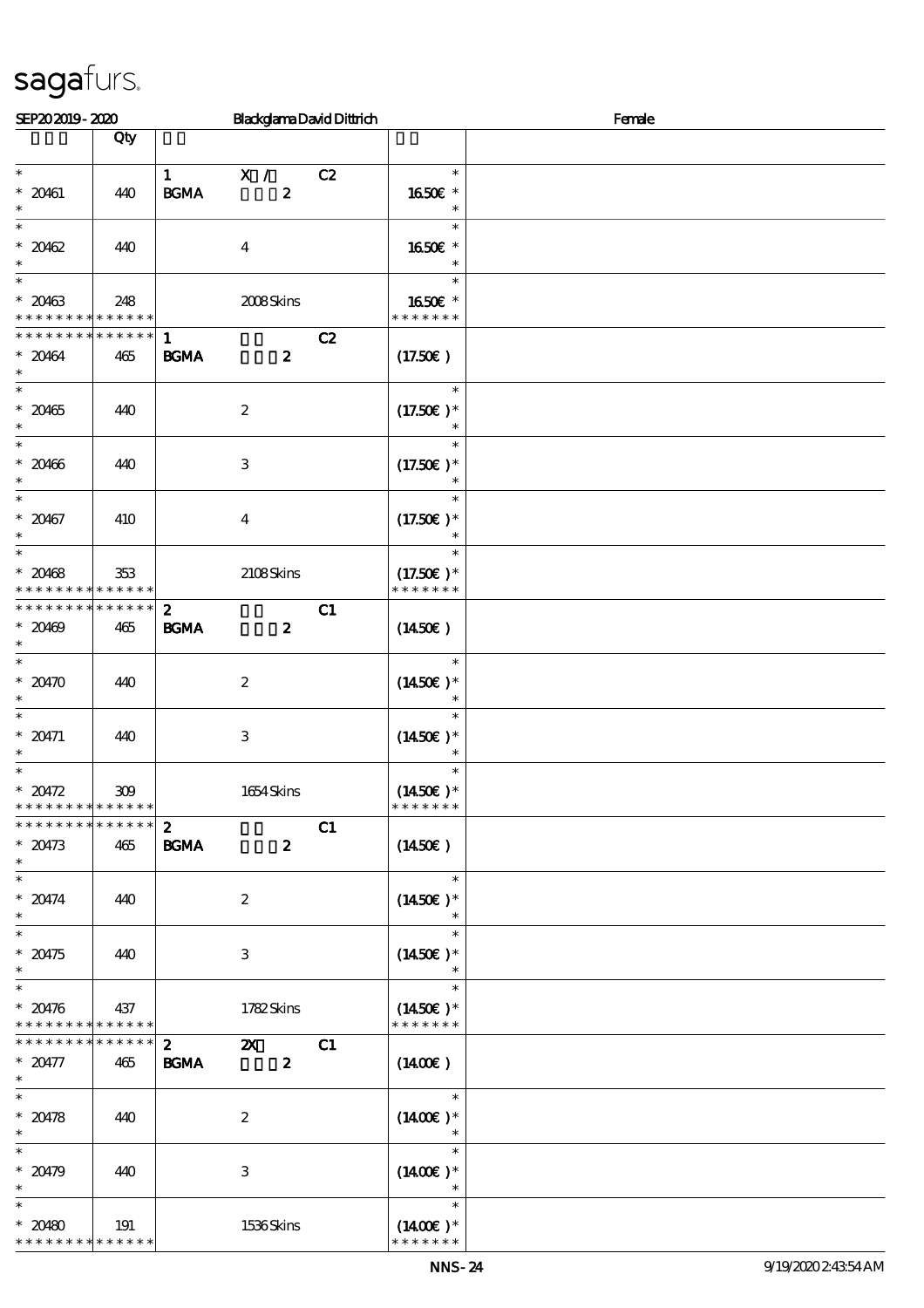| SEP202019-2020                                                                         |                    |                             |                           |                  | <b>BlackglamaDavidDittrich</b> | Female                                 |  |  |
|----------------------------------------------------------------------------------------|--------------------|-----------------------------|---------------------------|------------------|--------------------------------|----------------------------------------|--|--|
|                                                                                        | Qty                |                             |                           |                  |                                |                                        |  |  |
| * * * * * * * *<br>$* 20481$<br>$\ast$                                                 | * * * * * *<br>465 | $\mathbf{z}$<br>BGMA        | $\boldsymbol{\mathsf{z}}$ | $\boldsymbol{z}$ | C1                             | $(1400\varepsilon)$                    |  |  |
| $\ast$<br>$* 20482$<br>$\ast$                                                          | 440                |                             | $\boldsymbol{2}$          |                  |                                | $\ast$<br>$(1400E)*$<br>$\ast$         |  |  |
| $\overline{\ast}$<br>$* 20483$<br>$\ast$                                               | 440                |                             | $\,3$                     |                  |                                | $\ast$<br>$(1400E)*$<br>$\ast$         |  |  |
| $\ast$<br>$* 20484$<br>$\ast$                                                          | 440                |                             | $\boldsymbol{4}$          |                  |                                | $\ast$<br>$(1400E)*$<br>$\ast$         |  |  |
| $\ast$<br>$* 20485$<br>$\ast$                                                          | 440                |                             | $\mathbf 5$               |                  |                                | $\ast$<br>$(1400E)*$<br>$\ast$         |  |  |
| $\ast$<br>$* 20486$<br>$\ast$                                                          | 440                |                             | $\bf 6$                   |                  |                                | $\ast$<br>$(1400E)*$                   |  |  |
| $\ast$<br>$* 20487$<br>* * * * * * * *                                                 | 394<br>* * * * * * |                             | 3059Skins                 |                  |                                | $\ast$<br>$(1400E)^*$<br>* * * * * * * |  |  |
| * * * * * * * *<br>$* 20488$<br>$\ast$                                                 | * * * * * *<br>465 | $\mathbf{z}$<br><b>BGMA</b> | $\mathbf{x}$              | $\boldsymbol{z}$ | C2                             | (1350E)                                |  |  |
| $\overline{\ast}$<br>$* 20489$<br>$\ast$                                               | 440                |                             | $\boldsymbol{2}$          |                  |                                | $\ast$<br>$(1350)$ *<br>$\ast$         |  |  |
| $\ast$<br>$* 20490$<br>$\ast$                                                          | 440                |                             | $\,3$                     |                  |                                | $\ast$<br>$(1350E)*$<br>$\ast$         |  |  |
| $\ast$<br>$* 20491$<br>$\ast$                                                          | 440                |                             | $\boldsymbol{4}$          |                  |                                | $\ast$<br>$(1350E)*$<br>$\ast$         |  |  |
| $\ast$<br>$*20492$<br>$\ast$<br>$\overline{\phantom{0}}$                               | 440                |                             | $\mathbf 5$               |                  |                                | $\ast$<br>$(1350E)*$                   |  |  |
| $* 20493$<br>* * * * * * * * <mark>* * * * * * *</mark>                                | 145                |                             | 2370Skins                 |                  |                                | $\ast$<br>$(1350E)*$<br>* * * * * * *  |  |  |
| * * * * * * * * <mark>* * * * * * *</mark><br>$* 20494$<br>$\ast$<br>$\overline{\ast}$ | 465                | $\mathbf{2}$<br><b>BGMA</b> | X / C2                    | $\boldsymbol{z}$ |                                | (1300E)                                |  |  |
| $^\ast$ 20495<br>$\ast$                                                                | 440                |                             | $\boldsymbol{2}$          |                  |                                | $\ast$<br>$(1300E)*$<br>$\ast$         |  |  |
| $\overline{\ast}$<br>$* 20496$<br>$\ast$                                               | 440                |                             | 3                         |                  |                                | $\ast$<br>$(1300E)*$<br>$\ast$         |  |  |
| $\ast$<br>$* 20497$<br>$\ast$                                                          | 440                |                             | $\overline{\mathbf{4}}$   |                  |                                | $\ast$<br>$(1300E)*$<br>$\ast$         |  |  |
| $\ast$<br>$* 20498$<br>* * * * * * * * * * * * * *                                     | 40                 |                             | 1825Skins                 |                  |                                | $\ast$<br>$(1300E)*$<br>* * * * * * *  |  |  |
| * * * * * * * * * * * * * * *<br>$* 20499$<br>$\ast$                                   | 465                | $\mathbf{z}$<br><b>BGMA</b> |                           | $\boldsymbol{z}$ | C2                             | $(1300\varepsilon)$                    |  |  |
| $\ast$<br>$^\ast$ 20500<br>$\ast$                                                      | 440                |                             | $\boldsymbol{2}$          |                  |                                | $\ast$<br>$(1300E)*$                   |  |  |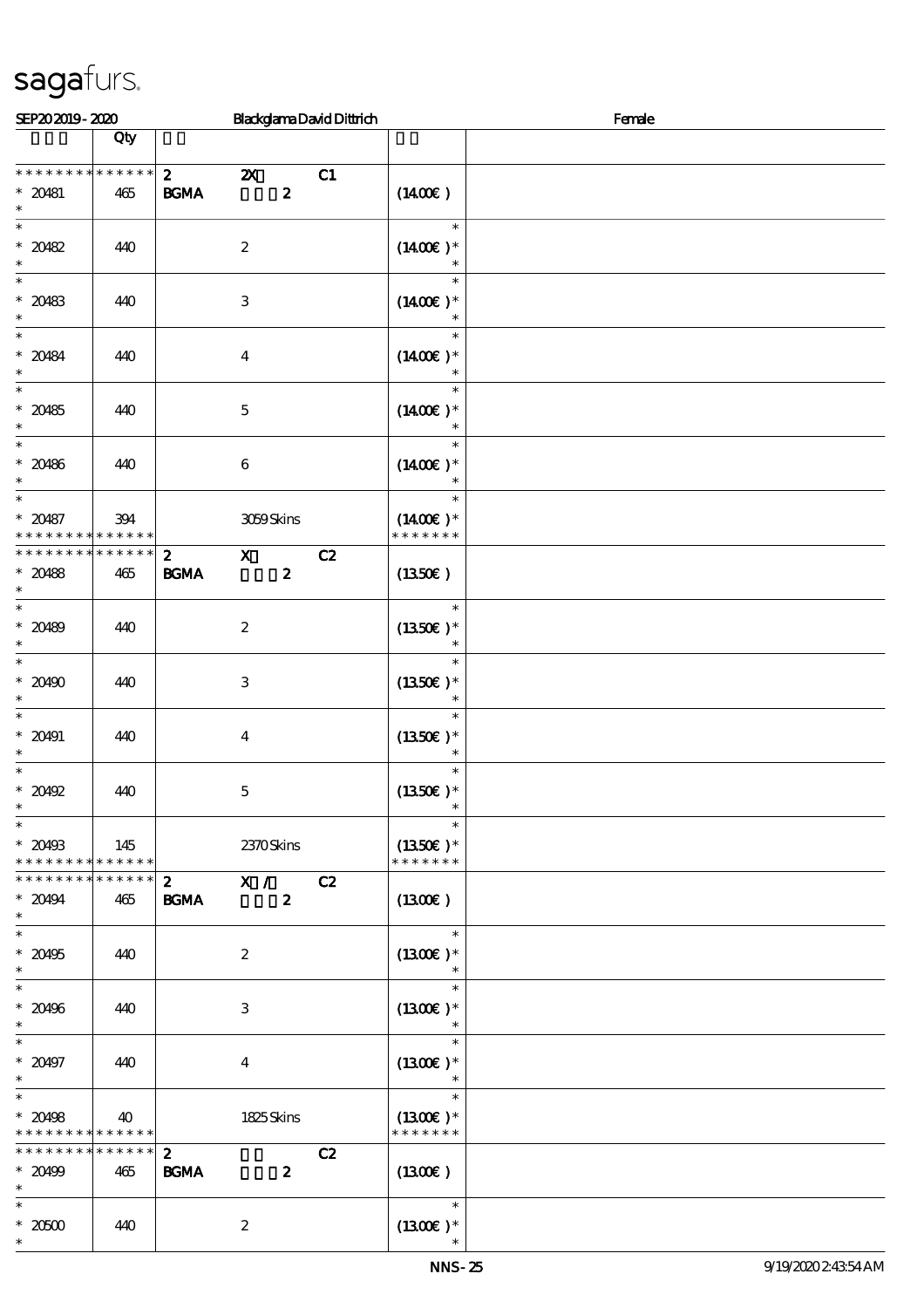| SEP202019-2020                           |     |                                     | <b>BlackglamaDavidDittrich</b> |    |                             | Female |  |  |
|------------------------------------------|-----|-------------------------------------|--------------------------------|----|-----------------------------|--------|--|--|
|                                          | Qty |                                     |                                |    |                             |        |  |  |
| $\ast$                                   |     | $\boldsymbol{z}$                    |                                | C2 | $\ast$                      |        |  |  |
| $* 20001$<br>$\ast$                      | 433 | <b>BGMA</b>                         | $\boldsymbol{z}$               |    | $(1300E)*$<br>$\ast$        |        |  |  |
| $\ast$                                   |     |                                     |                                |    | $\ast$                      |        |  |  |
| $*2002$<br>$\ast$                        | 420 |                                     | $\overline{4}$                 |    | $(1300E)*$<br>$\ast$        |        |  |  |
| $\ast$                                   |     |                                     |                                |    | $\ast$                      |        |  |  |
| $* 20503$<br>* * * * * * * * * * * * * * | 57  |                                     | 1815Skins                      |    | $(1300E)*$<br>* * * * * * * |        |  |  |
| **************                           |     | 3 <sup>1</sup>                      | <b>BL/ZXD</b>                  | C1 |                             |        |  |  |
| $*20504$<br>$\ast$                       | 525 | <b>BGMA</b>                         | $\boldsymbol{z}$               |    | 900                         |        |  |  |
| $\ast$                                   |     |                                     |                                |    | $\ast$                      |        |  |  |
| $*20005$<br>$\ast$                       | 265 |                                     | $\boldsymbol{2}$               |    | $900$ $*$<br>$\ast$         |        |  |  |
| $\ast$                                   |     |                                     |                                |    | $\ast$                      |        |  |  |
| $*20506$<br>$\ast$                       | 500 |                                     | 3                              |    | $900$ $*$<br>$\ast$         |        |  |  |
| $\ast$                                   |     |                                     |                                |    | $\ast$                      |        |  |  |
| $* 2007$<br>* * * * * * * * * * * * * *  | 118 |                                     | 1408Skins                      |    | 850€ *<br>* * * * * * *     |        |  |  |
| 20508                                    | 525 | 3 <sup>1</sup><br>$\mathbf{B G MA}$ | X / C2<br>$\boldsymbol{z}$     |    | 850E                        |        |  |  |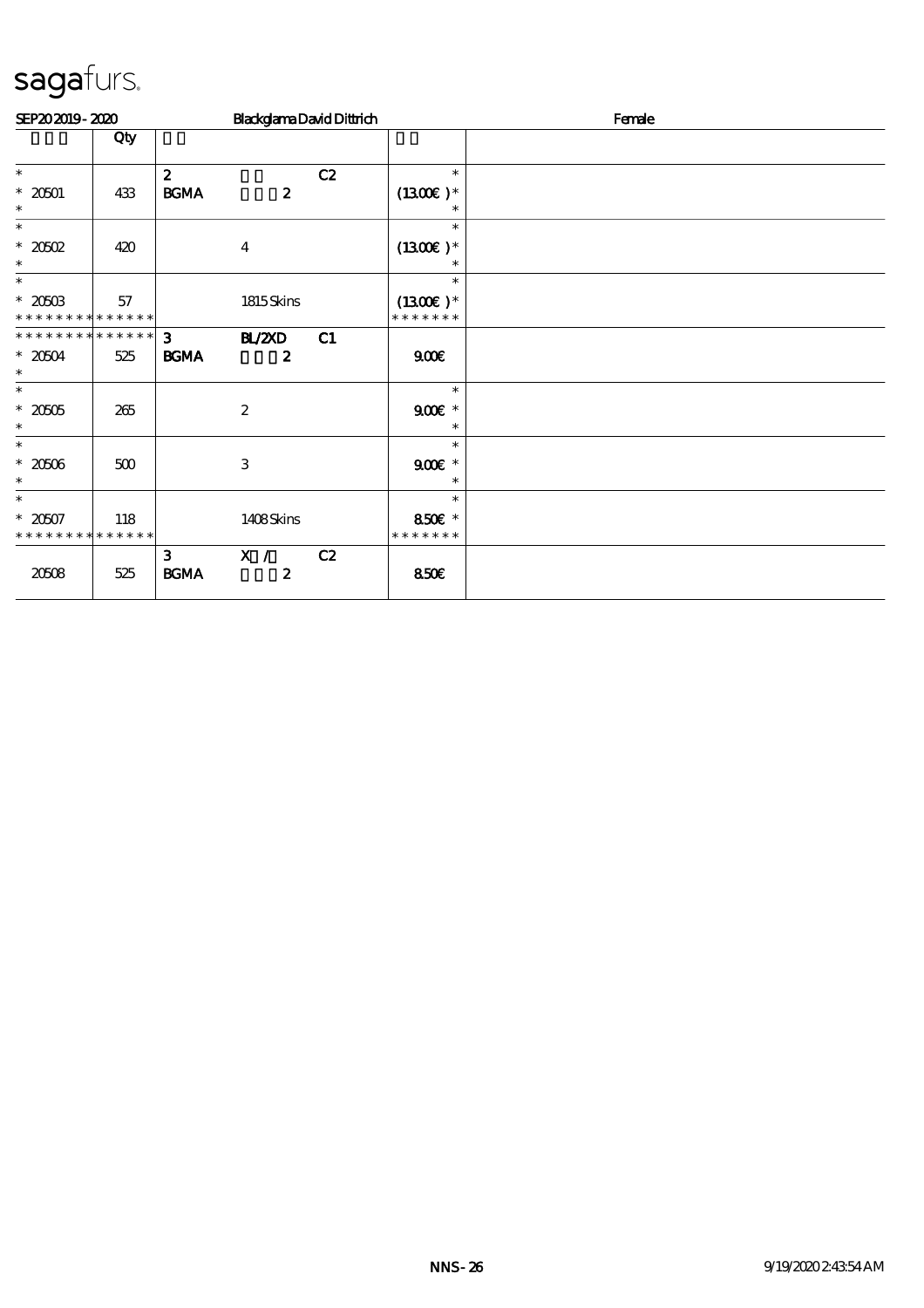| SEP202019-2020                                                  |                    |                                            | Blackglama E&M Dittrich                   |       | Female                                   |  |  |
|-----------------------------------------------------------------|--------------------|--------------------------------------------|-------------------------------------------|-------|------------------------------------------|--|--|
|                                                                 | Qty                |                                            |                                           |       |                                          |  |  |
| * * * * * * * * * * * * * *<br>$* 20521$<br>$\ast$              | 405                | $\boldsymbol{\mathfrak{D}}$<br><b>BGMA</b> | $X$ $N$<br>$\boldsymbol{z}$               | C1/C2 | (230E)                                   |  |  |
| $\ast$<br>$* 20522$<br>* * * * * * * * * * * * * *              | 53                 |                                            | 458Skins                                  |       | $\ast$<br>$(2300)$ *<br>* * * * * * *    |  |  |
| * * * * * * *<br>$* 20523$<br>$\ast$                            | * * * * * *<br>425 | $\mathbf{o}$<br>$\mathbf{B G MA}$          | <b>HAZD</b><br>$\boldsymbol{z}$           | C1    | (21.00)                                  |  |  |
| $\overline{\ast}$<br>$* 20524$<br>$\ast$                        | 400                |                                            | $\boldsymbol{2}$                          |       | $\ast$<br>$(21.00)$ *<br>$\ast$          |  |  |
| $\ast$<br>$* 20525$<br>$\ast$                                   | 400                |                                            | $\,3$                                     |       | $\ast$<br>$(21.00)$ *<br>$\ast$          |  |  |
| $\ast$<br>$* 20526$<br>* * * * * * * * <mark>* * * * * *</mark> | 346                |                                            | $1571$ Skins                              |       | $\ast$<br>$(21.00)$ *<br>* * * * * * *   |  |  |
| * * * * * * * * <mark>* * * * * *</mark><br>$*20527$<br>$\ast$  | 425                | $\mathbf 0$<br><b>BGMA</b>                 | X /<br>$\boldsymbol{z}$                   | C2    | (2000)                                   |  |  |
| $\ast$<br>$* 20528$<br>* * * * * * * * <mark>* * * * * *</mark> | 347                |                                            | 772Skins                                  |       | $\ast$<br>$(2000)$ *<br>* * * * * * *    |  |  |
| * * * * * * * * * * * * * *<br>$*20529$<br>$\ast$               | 465                | $\mathbf{1}$<br>$\mathbf{B G MA}$          | $\boldsymbol{z}$                          | C1    | (200E)                                   |  |  |
| $\overline{\ast}$<br>$^\ast$ 20530<br>$\ast$                    | 440                |                                            | $\boldsymbol{2}$                          |       | $\ast$<br>$(2000\varepsilon)*$<br>$\ast$ |  |  |
| $\ast$<br>$^\ast$ 20631<br>$\ast$                               | 440                |                                            | $\,3$                                     |       | $\ast$<br>$(2000\varepsilon)*$<br>$\ast$ |  |  |
| $\ast$<br>$* 20532$<br>$\ast$                                   | 440                |                                            | $\boldsymbol{4}$                          |       | $\ast$<br>$(2000\varepsilon)*$           |  |  |
| $\overline{\phantom{a}^*}$<br>$* 20533$<br>$\ast$               | 440                |                                            | $\mathbf 5$                               |       | $\ast$<br>$(2000\text{E})$ *             |  |  |
| $\ast$<br>$* 20534$<br>* * * * * * * * * * * * * *              | 326                |                                            | 2551 Skins                                |       | $\ast$<br>$(2000)$ *<br>* * * * * * *    |  |  |
| * * * * * * * *<br>$* 20535$<br>$\ast$                          | * * * * * *<br>440 | $\mathbf{1}$<br>$\mathbf{B G MA}$          | $\boldsymbol{\alpha}$<br>$\boldsymbol{z}$ | C1    | $(2000\varepsilon)$                      |  |  |
| $\overline{\ast}$<br>$^\ast$ 20536<br>$\ast$                    | 440                |                                            | $\boldsymbol{2}$                          |       | $\ast$<br>$(2000\varepsilon)*$<br>$\ast$ |  |  |
| $\ast$<br>$* 20537$<br>$\ast$                                   | 440                |                                            | $\,3$                                     |       | $\ast$<br>$(2000)$ *<br>$\ast$           |  |  |
| $\ast$<br>$* 20538$<br>* * * * * * * *                          | 189<br>* * * * * * |                                            | 1509Skins                                 |       | $\ast$<br>$(2000)$ *<br>* * * * * * *    |  |  |
| * * * * * * * *<br>$* 20539$<br>$\ast$                          | * * * * * *<br>465 | $\mathbf{1}$<br><b>BGMA</b>                | X /<br>$\boldsymbol{z}$                   | C2    | $(1950\epsilon)$                         |  |  |
| $\ast$<br>$* 20540$<br>$\ast$                                   | 440                |                                            | $\boldsymbol{2}$                          |       | $\ast$<br>$(1950)$ *                     |  |  |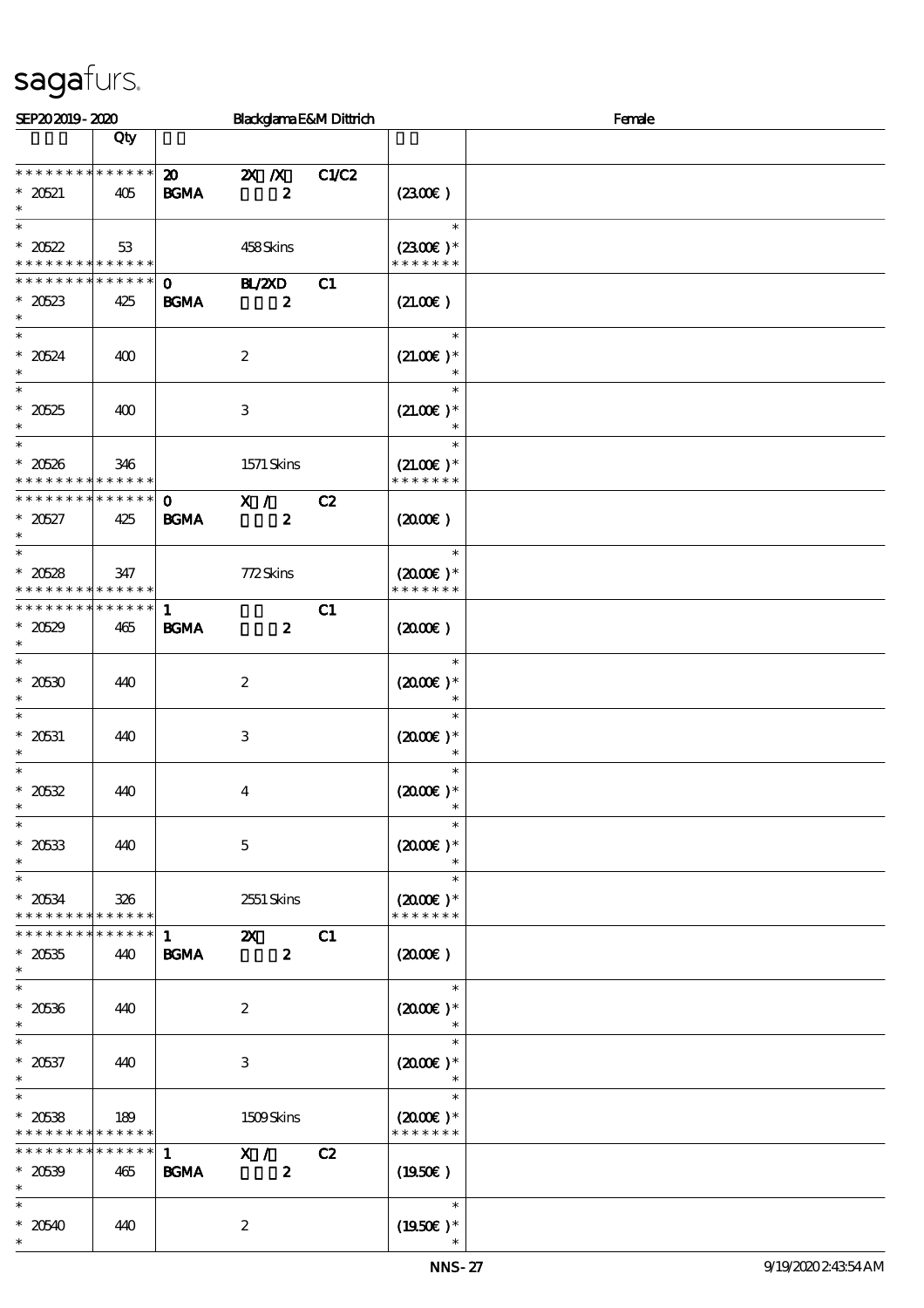| SEP202019-2020                                                       |     |                             |                                               | Blackglama E&M Dittrich |                                        | Female |
|----------------------------------------------------------------------|-----|-----------------------------|-----------------------------------------------|-------------------------|----------------------------------------|--------|
|                                                                      | Qty |                             |                                               |                         |                                        |        |
| $\ast$<br>$*$ 20541<br>$\ast$                                        | 440 | $\mathbf{1}$<br><b>BGMA</b> | X /<br>$\boldsymbol{z}$                       | C2                      | $\ast$<br>$(1950E)*$<br>$\ast$         |        |
| $\ast$<br>$* 20542$<br>$\ast$                                        | 440 |                             | $\overline{4}$                                |                         | $\ast$<br>$(1950E)*$                   |        |
| $\overline{\phantom{1}}$<br>$* 20543$<br>* * * * * * * * * * * * * * | 402 |                             | 2187Skins                                     |                         | $\ast$<br>$(1950E)*$<br>* * * * * * *  |        |
| * * * * * * * * * * * * * *<br>$* 20544$<br>$\ast$                   | 465 | $\mathbf{2}$<br><b>BGMA</b> | $\boldsymbol{z}$                              | C1                      | $(1500\varepsilon)$                    |        |
| $\ast$<br>$* 20545$<br>$\ast$                                        | 440 |                             | $\boldsymbol{2}$                              |                         | $\ast$<br>$(1500E)*$                   |        |
| $\ast$<br>$* 20546$<br>* * * * * * * * * * * * * *                   | 440 |                             | 1345 Skins                                    |                         | $\ast$<br>$(1500E)*$<br>* * * * * * *  |        |
| * * * * * * * * * * * * * *<br>$* 20547$<br>$\ast$                   | 465 | $\mathbf{z}$<br><b>BGMA</b> | $\boldsymbol{\mathsf{z}}$<br>$\boldsymbol{z}$ | C1                      | $(1500\varepsilon)$                    |        |
| $\ast$<br>$* 20548$<br>$\ast$                                        | 440 |                             | $\boldsymbol{2}$                              |                         | $\ast$<br>$(1500E)*$                   |        |
| $\ast$<br>$* 20549$<br>$\ast$                                        | 440 |                             | 3                                             |                         | $\ast$<br>$(1500E)*$<br>$\ast$         |        |
| $\overline{\ast}$<br>$* 2050$<br>* * * * * * * * * * * * * *         | 207 |                             | 1552Skins                                     |                         | $\ast$<br>$(1500E)^*$<br>* * * * * * * |        |
| * * * * * * * * * * * * * *<br>$* 2051$<br>$\ast$                    | 465 | $\mathbf{z}$<br><b>BGMA</b> | X /<br>$\boldsymbol{z}$                       | C2                      | $(1400\varepsilon)$                    |        |
| $\ast$<br>$* 2052$<br>* * * * * * * * * * * * * *                    | 445 |                             | 910Skins                                      |                         | $\ast$<br>$(1400E)^*$<br>* * * * * * * |        |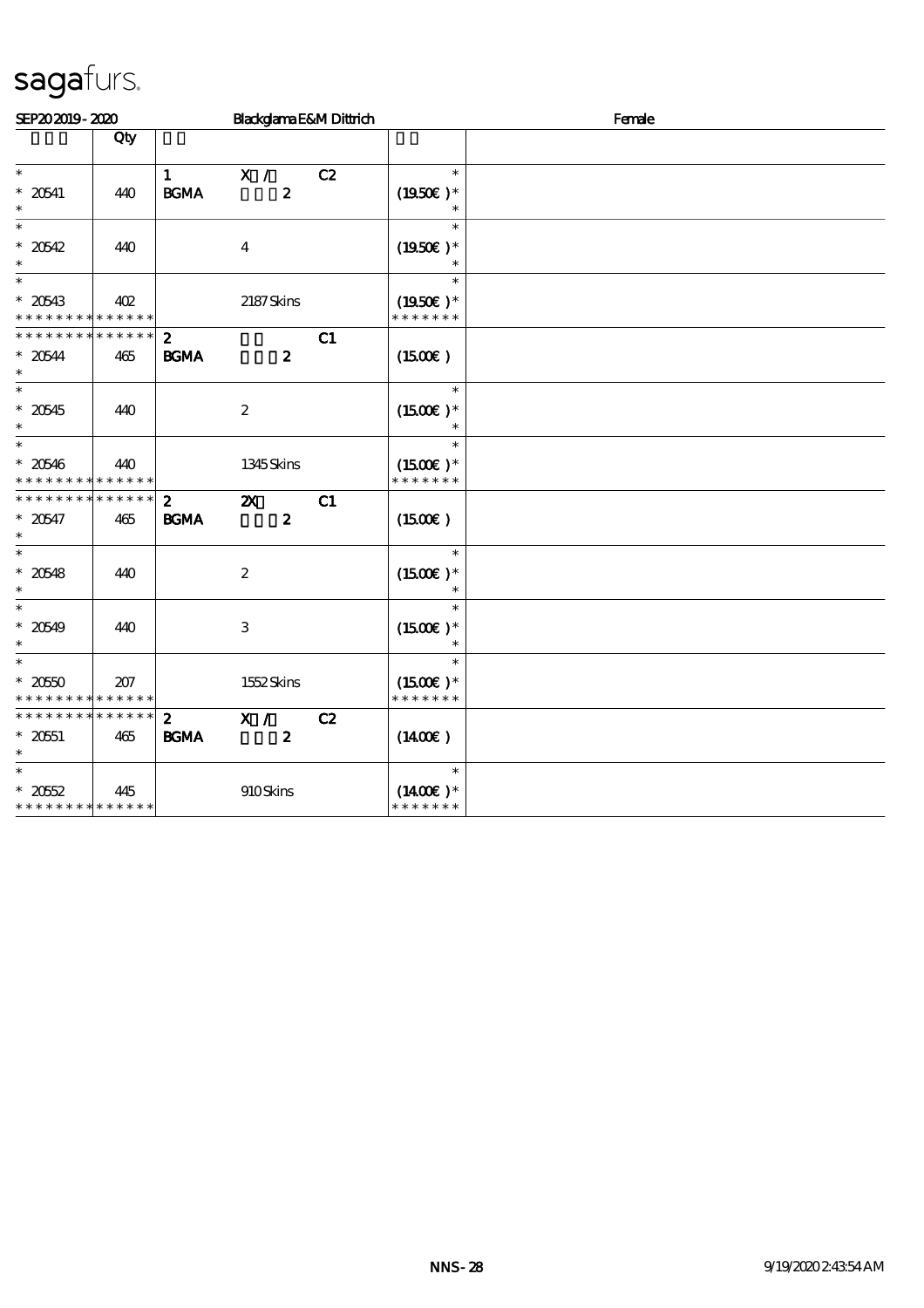| SEP202019-2020                                                             |                    |                                   | <b>Blackglama Patrick</b>         |    |                                        | Female |
|----------------------------------------------------------------------------|--------------------|-----------------------------------|-----------------------------------|----|----------------------------------------|--------|
|                                                                            | Qty                |                                   |                                   |    |                                        |        |
| * * * * * * * * * * * * * *<br>$* 20661$<br>$\ast$                         | 425                | $\mathbf{o}$<br><b>BGMA</b>       | <b>BL/2XD</b><br>$\boldsymbol{z}$ | C1 | (220E)                                 |        |
| $\ast$<br>$* 2062$<br>$\ast$                                               | 400                |                                   | $\boldsymbol{2}$                  |    | $\ast$<br>$(2200)$ *                   |        |
| $\ast$<br>$* 20563$<br>$\ast$                                              | 400                |                                   | $\ensuremath{\mathsf{3}}$         |    | $(2200\varepsilon)*$                   |        |
| $\ast$<br>$* 2064$<br>$\ast$                                               | 400                |                                   | $\bf{4}$                          |    | $\ast$<br>$(2200)$ *<br>$\ast$         |        |
| $\ast$<br>$^\ast$ 20565<br>$\ast$                                          | 400                |                                   | $\mathbf 5$                       |    | $\ast$<br>$(2200)$ *<br>$\ast$         |        |
| $\ast$<br>$* 20506$<br>* * * * * * * * <mark>* * * * * *</mark>            | 72                 |                                   | 2097Skins                         |    | $\ast$<br>$(2200)$ *<br>* * * * * * *  |        |
| * * * * * * * *<br>$* 20567$<br>$\ast$                                     | * * * * * *<br>425 | $\mathbf{O}$<br><b>BGMA</b>       | <b>HL/2XD</b><br>$\boldsymbol{z}$ | C1 | $(2200\varepsilon)$                    |        |
| $\overline{\ast}$<br>$* 20568$<br>* * * * * * * * <mark>* * * * * *</mark> | 400                |                                   | 825Skins                          |    | $\ast$<br>$(2200)$ *<br>* * * * * * *  |        |
| * * * * * * * *<br>$* 20569$<br>$\ast$                                     | * * * * * *<br>425 | $\mathbf{o}$<br>$\mathbf{B G MA}$ | X /<br>$\boldsymbol{z}$           | C2 | (21.00)                                |        |
| $\ast$<br>$* 20570$<br>$\ast$                                              | 400                |                                   | $\boldsymbol{2}$                  |    | $\ast$<br>$21.00E*$<br>$\ast$          |        |
| $\ast$<br>* $20571$<br>$\ast$                                              | 400                |                                   | $\,3$                             |    | $\ast$<br>$(21.00)$ *<br>$\ast$        |        |
| $\ast$<br>$* 20572$<br>$\ast$                                              | 400                |                                   | $\boldsymbol{4}$                  |    | $\ast$<br>$(21.00)$ *<br>$\ast$        |        |
| $\ast$<br>$* 20573$<br>* * * * * * * * * * * * * *                         | 218                |                                   | 1843Skins                         |    | $\ast$<br>$(21.00)$ *<br>* * * * * * * |        |
| 20574                                                                      | 425                | $\mathbf 0$<br><b>BGMA</b>        | X /<br>$\boldsymbol{z}$           | C2 | (21.00)                                |        |
| * * * * * * * *<br>$*20575$<br>$\ast$                                      | * * * * * *<br>440 | $1 \quad$<br><b>BGMA</b>          | $\boldsymbol{z}$                  | C1 | 1900E                                  |        |
| $\overline{\ast}$<br>$* 20576$<br>$\ast$                                   | 440                |                                   | $\boldsymbol{2}$                  |    | $\ast$<br>1900€ *<br>$\ast$            |        |
| $\ast$<br>$* 20577$<br>$\ast$                                              | 440                |                                   | 3                                 |    | $\ast$<br>1900 *<br>$\ast$             |        |
| $\ast$<br>$* 20578$<br>$\ast$                                              | 440                |                                   | $\bf{4}$                          |    | $\ast$<br>1900E *<br>$\ast$            |        |
| $\ast$<br>$* 20579$<br>$\ast$                                              | 440                |                                   | $\mathbf 5$                       |    | $\ast$<br>1900€ *<br>$\ast$            |        |
| $\ast$<br>$* 20580$<br>$\ast$                                              | 440                |                                   | 6                                 |    | $\ast$<br>1900 *<br>$\ast$             |        |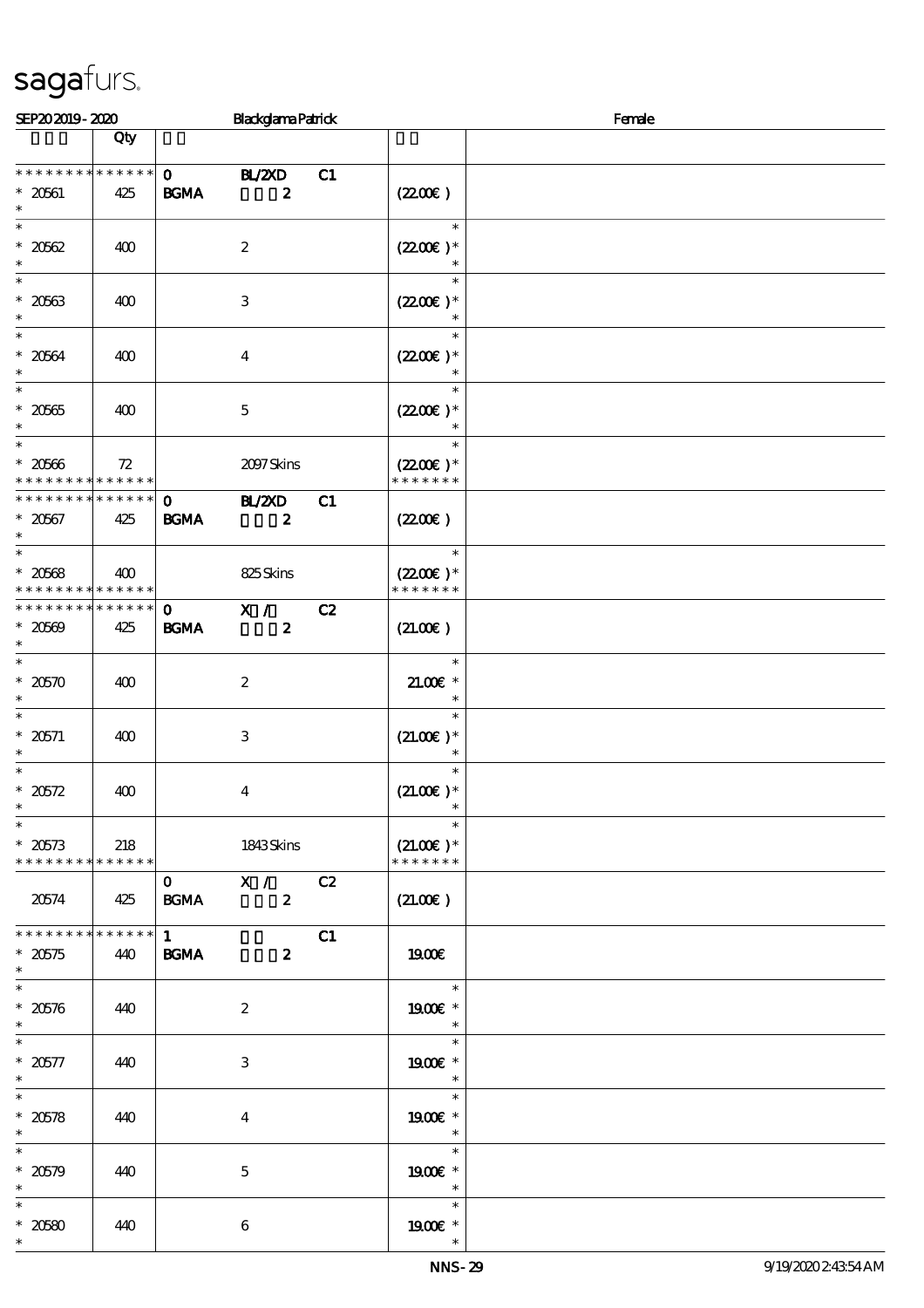| SEP202019-2020                                             |               |                                   | <b>Blackglama Patrick</b>                     |    |                      | Female |  |  |
|------------------------------------------------------------|---------------|-----------------------------------|-----------------------------------------------|----|----------------------|--------|--|--|
|                                                            | Qty           |                                   |                                               |    |                      |        |  |  |
| $\ast$                                                     |               |                                   |                                               |    |                      |        |  |  |
| $* 20581$                                                  | 440           | $\mathbf{1}$<br>$\mathbf{B G MA}$ | $\boldsymbol{z}$                              | C1 | $\ast$<br>1900E *    |        |  |  |
| $\ast$                                                     |               |                                   |                                               |    | $\ast$               |        |  |  |
| $\ast$                                                     |               |                                   |                                               |    | $\ast$               |        |  |  |
| $* 20582$<br>$\ast$                                        | 440           |                                   | 8                                             |    | 1900€ *<br>$\ast$    |        |  |  |
| $\overline{\phantom{0}}$                                   |               |                                   |                                               |    | $\ast$               |        |  |  |
| $* 20583$                                                  | 440           |                                   | $\boldsymbol{9}$                              |    | 1900 *               |        |  |  |
| $\ast$<br>$\overline{\ast}$                                |               |                                   |                                               |    | $\ast$<br>$\ast$     |        |  |  |
| $* 20584$                                                  | 440           |                                   | 4400Skins                                     |    | 1900E *              |        |  |  |
| * * * * * * * * <mark>* * * * * *</mark>                   |               |                                   |                                               |    | * * * * * * *        |        |  |  |
| * * * * * * * *                                            | * * * * * *   | $\mathbf{1}$                      |                                               | C1 |                      |        |  |  |
| $* 20585$                                                  | 465           | <b>BGMA</b>                       | $\boldsymbol{z}$                              |    | <b>1850€</b>         |        |  |  |
| $\ast$<br>$\ast$                                           |               |                                   |                                               |    | $\ast$               |        |  |  |
|                                                            | 440           |                                   | $\boldsymbol{2}$                              |    | 1850E *              |        |  |  |
| $^\ast$ 20586 $^\ast$                                      |               |                                   |                                               |    | $\ast$               |        |  |  |
| $\overline{\ast}$                                          |               |                                   |                                               |    | $\ast$               |        |  |  |
| $* 20587$<br>$\ast$                                        | 440           |                                   | $\,3$                                         |    | 1850E *<br>$\ast$    |        |  |  |
| $\ast$                                                     |               |                                   |                                               |    | $\ast$               |        |  |  |
| $* 20588$                                                  | 440           |                                   | $\bf{4}$                                      |    | 1850€ *              |        |  |  |
| $\ast$<br>$\overline{\phantom{0}}$                         |               |                                   |                                               |    | $\ast$<br>$\ast$     |        |  |  |
| $* 20589$                                                  | 440           |                                   | $\mathbf 5$                                   |    | 1850E *              |        |  |  |
| $\ast$                                                     |               |                                   |                                               |    | $\ast$               |        |  |  |
| $\overline{\ast}$                                          |               |                                   |                                               |    | $\ast$               |        |  |  |
| $* 20500$<br>$\ast$                                        | 440           |                                   | 6                                             |    | 1850E *<br>$\ast$    |        |  |  |
| $\ast$                                                     |               |                                   |                                               |    | $\ast$               |        |  |  |
| $* 20591$                                                  | 440           |                                   | $\boldsymbol{7}$                              |    | 1850€ *              |        |  |  |
| $\ast$<br>$\ast$                                           |               |                                   |                                               |    | $\ast$               |        |  |  |
| $*20592$                                                   | 359           |                                   | 3464Skins                                     |    | $\ast$<br>1850E *    |        |  |  |
| * * * * * * * * <mark>* * * * * * *</mark>                 |               |                                   |                                               |    | * * * * * * *        |        |  |  |
| * * * * * * * * * * * * * * *                              |               | $\mathbf{1}$                      |                                               | C1 |                      |        |  |  |
| $*20503$<br>$\ast$                                         | 465           | <b>BGMA</b>                       | $\boldsymbol{z}$                              |    | $(2000\varepsilon)$  |        |  |  |
| $\overline{\ast}$                                          |               |                                   |                                               |    | $\ast$               |        |  |  |
| $* 20594$                                                  | 415           |                                   | 880Skins                                      |    | $(2000)$ *           |        |  |  |
| * * * * * * * * * * * * * *                                |               |                                   |                                               |    | * * * * * * *        |        |  |  |
| * * * * * * * *<br>$* 20505$                               | ******<br>440 | $\mathbf{1}$<br><b>BGMA</b>       | $\boldsymbol{\mathsf{Z}}$<br>$\boldsymbol{z}$ | C1 | $(2000\varepsilon)$  |        |  |  |
| $\ast$                                                     |               |                                   |                                               |    |                      |        |  |  |
| $\overline{\ast}$                                          |               |                                   |                                               |    | $\ast$               |        |  |  |
| $^\ast$ 20596                                              | 440           |                                   | $\boldsymbol{2}$                              |    | $(2000\text{E})*$    |        |  |  |
| $\ast$<br>$\ast$                                           |               |                                   |                                               |    | $\ast$<br>$\ast$     |        |  |  |
| $* 20597$                                                  | 357           |                                   | 1237 Skins                                    |    | $(2000\varepsilon)*$ |        |  |  |
| * * * * * * * * * * * * * *                                |               |                                   |                                               |    | * * * * * * *        |        |  |  |
| * * * * * * * *                                            | * * * * * *   | $\mathbf{1}$                      | $\boldsymbol{\mathsf{Z}}$                     | C1 |                      |        |  |  |
| $* 20508$<br>$\ast$                                        | 465           | <b>BGMA</b>                       | $\boldsymbol{z}$                              |    | $(1950\epsilon)$     |        |  |  |
| $\ast$                                                     |               |                                   |                                               |    | $\ast$               |        |  |  |
| $* 20509$                                                  | 50            |                                   | 515Skins                                      |    | $(1950\text{E})*$    |        |  |  |
| * * * * * * * * * * * * * *<br>* * * * * * * * * * * * * * |               | 1                                 | X /                                           | C2 | * * * * * * *        |        |  |  |
| $*2000$                                                    | 465           | <b>BGMA</b>                       | $\boldsymbol{z}$                              |    | (1850)               |        |  |  |
| $\ast$                                                     |               |                                   |                                               |    |                      |        |  |  |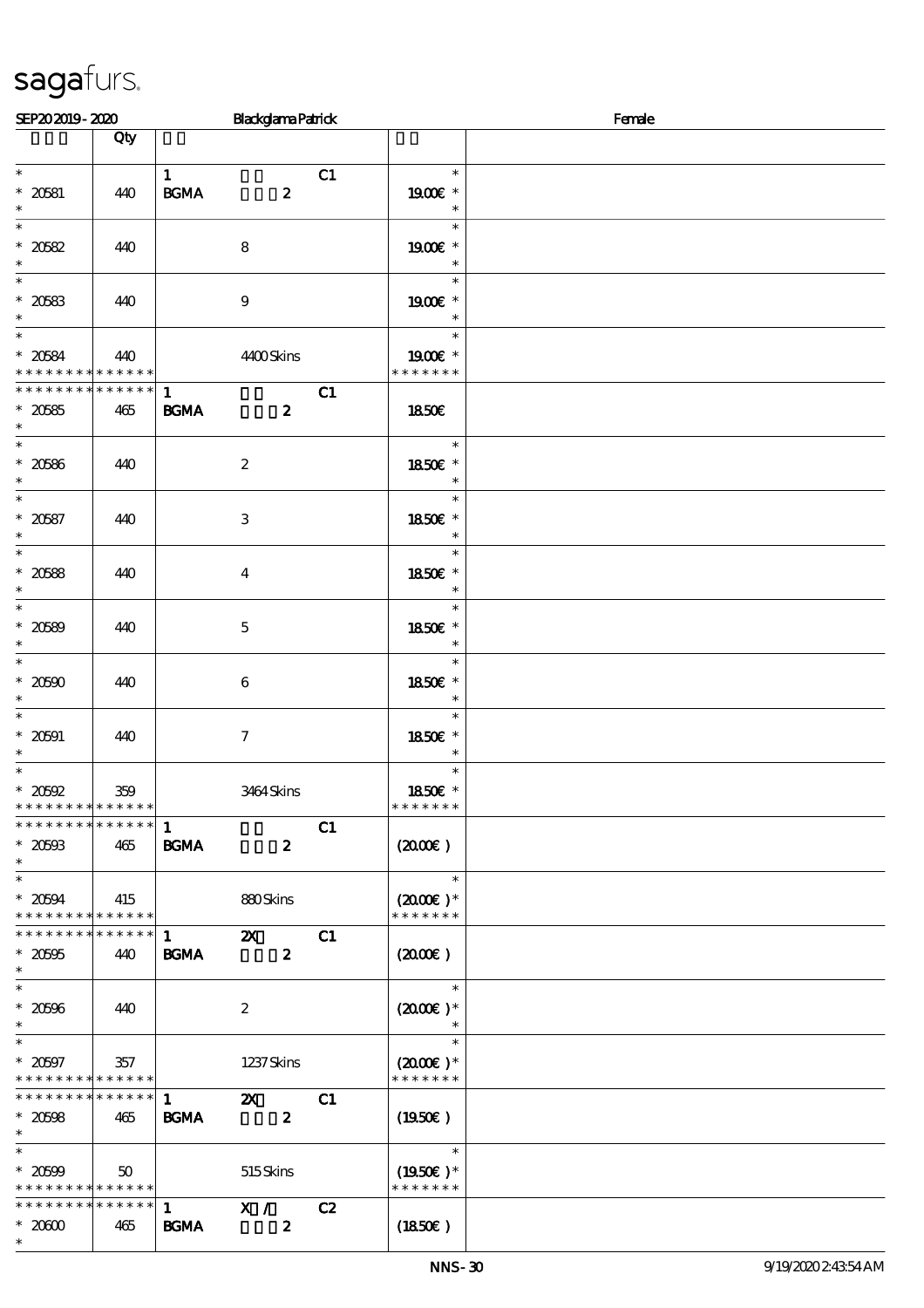| SEP202019-2020                                                       |                    | <b>Blackglama Patrick</b>                                    | Female                                |
|----------------------------------------------------------------------|--------------------|--------------------------------------------------------------|---------------------------------------|
|                                                                      | Qty                |                                                              |                                       |
| $\ast$                                                               |                    | C2<br>$1$ $X /$                                              | $\ast$                                |
| $^\ast$ 2001<br>$\ast$                                               | 440                | $\boldsymbol{z}$<br>$\mathbf{B G MA}$                        | $(1850)$ *                            |
| $\ast$<br>$^\ast$ 2002<br>$\ast$                                     | 440                | $\ensuremath{\mathsf{3}}$                                    | $\ast$<br>$(1850)$ *                  |
| $\overline{\ast}$<br>$^\ast$ 2003<br>$\ast$                          | 440                | $\boldsymbol{4}$                                             | $\ast$<br>$(1850)$ *<br>$\ast$        |
| $\overline{\phantom{0}}$<br>$^\ast$ 2004<br>$\ast$                   | 440                | $\mathbf 5$                                                  | $\ast$<br>$(1850)$ *<br>$\ast$        |
| $\ast$<br>$^\ast$ 2005<br>$\ast$                                     | 440                | $\,6\,$                                                      | $\ast$<br>$(1850)$ *<br>$\ast$        |
| $\ast$<br>$^\ast$ 2006<br>$\ast$                                     | 440                | $\boldsymbol{7}$                                             | $\ast$<br>$(1850)$ *<br>$\ast$        |
| $\ast$<br>$* 20007$<br>$\ast$                                        | 440                | $\bf 8$                                                      | $\ast$<br>$(1850)$ *                  |
| $\ast$<br>$*2008$<br>$\ast$                                          | 440                | $\boldsymbol{9}$                                             | $\ast$<br>$(1850)$ *                  |
| $\overline{\ast}$<br>$^\ast$ 2009<br>$\ast$                          | 440                | $10$                                                         | $\ast$<br>$(1850)$ *<br>$\ast$        |
| $\overline{\ast}$<br>$* 20610$<br>$\ast$                             | 440                | $11\,$                                                       | $\ast$<br>$(1850)$ *<br>$\ast$        |
| $\ast$<br>$* 20611$<br>$\ast$                                        | 440                | $12\,$                                                       | $\ast$<br>$(1850)$ *<br>$\ast$        |
| $\ast$<br>$* 20612$<br>$\ast$                                        | 440                | 13                                                           | $\ast$<br>$(1850)$ *<br>$\ast$        |
| $\overline{\phantom{0}}$<br>$* 20613$<br>* * * * * * * * * * * * * * | 440                | 6185Skins                                                    | $\ast$<br>$(1850)$ *<br>* * * * * * * |
| * * * * * * * * <mark>* * * * * * *</mark><br>$* 20614$<br>$\ast$    | 465                | X /<br>C2<br>$\mathbf{1}$<br>BGMA<br>$\boldsymbol{z}$        | (1850)                                |
| $\overline{\ast}$<br>$* 20615$<br>$\ast$                             | 440                | $\boldsymbol{2}$                                             | $\ast$<br>$(1850)$ *<br>$\ast$        |
| $\overline{\ast}$<br>$* 20616$<br>* * * * * * * *                    | 161<br>* * * * * * | 1066Skins                                                    | $\ast$<br>$(1850)$ *<br>* * * * * * * |
| * * * * * * * *<br>$* 20617$<br>$\ast$                               | * * * * * *<br>465 | X /<br>$\mathbf{1}$<br>C2<br><b>BGMA</b><br>$\boldsymbol{z}$ | (1850)                                |
| $\ast$<br>$* 20618$<br>* * * * * * * *                               | 156<br>******      | 621 Skins                                                    | $\ast$<br>$(1850)$ *<br>* * * * * * * |
| * * * * * * * *<br>$* 20619$<br>$\ast$                               | * * * * * *<br>465 | $\mathbf{z}$<br>C1<br><b>BGMA</b><br>$\boldsymbol{z}$        | $(1500\varepsilon)$                   |
| $\ast$<br>$*20620$<br>$\ast$                                         | 440                | $\boldsymbol{2}$                                             | $\ast$<br>$(1500E)*$                  |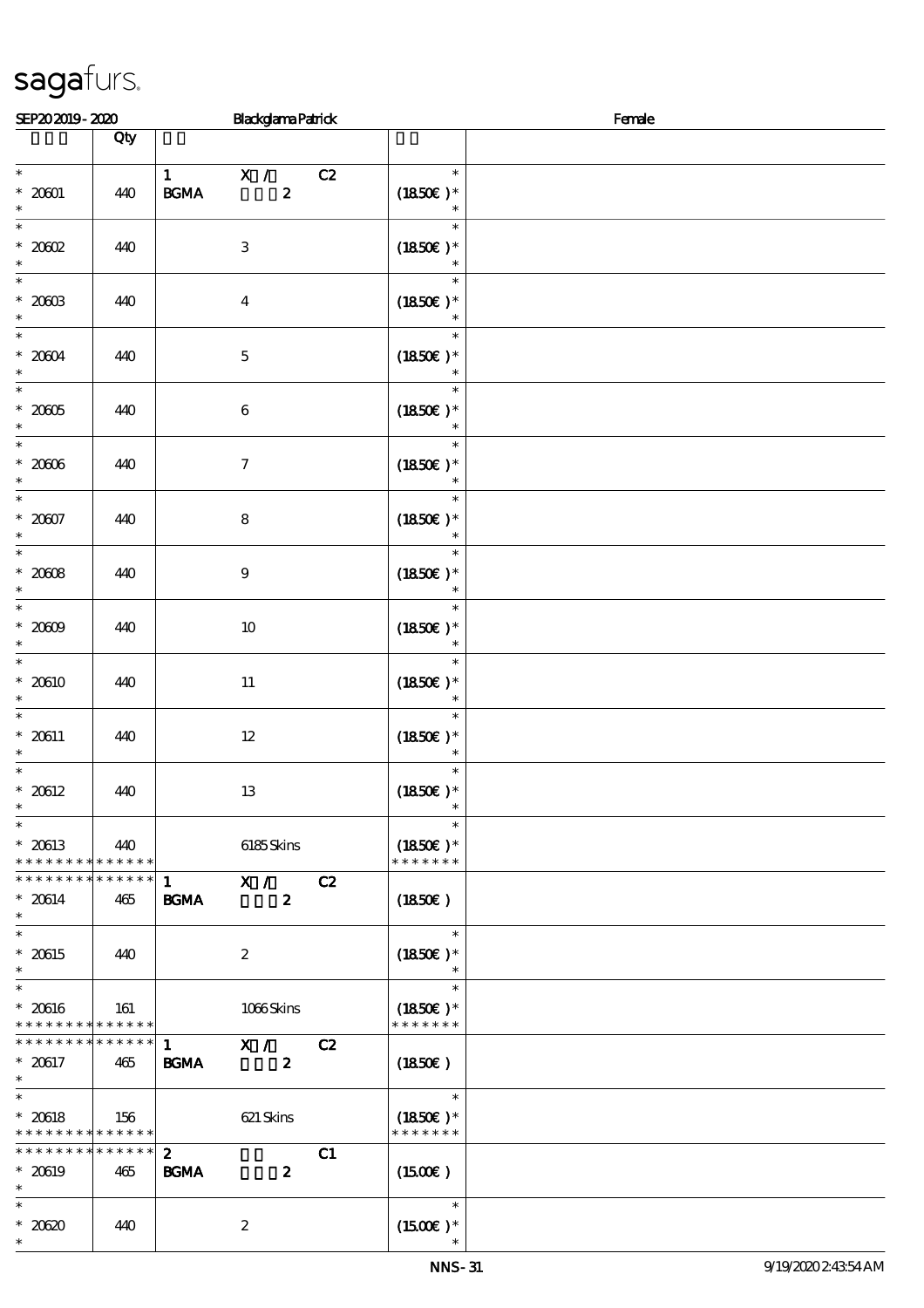| SEP202019-2020                                                    |                    | <b>Blackglama Patrick</b>                                                              |                             | Female           |  |  |
|-------------------------------------------------------------------|--------------------|----------------------------------------------------------------------------------------|-----------------------------|------------------|--|--|
|                                                                   | Qty                |                                                                                        |                             |                  |  |  |
| $\ast$<br>$* 2021$<br>$\ast$                                      | 440                | $\boldsymbol{z}$<br>$\mathbf{B G MA}$<br>$\boldsymbol{z}$                              | C1<br>$(1500E)*$            | $\ast$           |  |  |
| $\ast$<br>$* 20622$<br>$\ast$                                     | 440                | $\boldsymbol{4}$                                                                       | $(1500E)*$                  | $\ast$           |  |  |
| $\overline{\phantom{0}}$<br>$* 20623$<br>$\ast$                   | 440                | $\mathbf 5$                                                                            | $(1500E)*$                  | $\ast$<br>$\ast$ |  |  |
| $\overline{\phantom{0}}$<br>$* 20624$<br>$\ast$                   | 440                | $\,6\,$                                                                                | $(1500E)*$                  | $\ast$<br>$\ast$ |  |  |
| $\ast$<br>$* 2025$<br>$\ast$                                      | 440                | $\boldsymbol{7}$                                                                       | $(1500E)*$                  | $\ast$<br>$\ast$ |  |  |
| $\ast$<br>$* 20626$<br>$\ast$                                     | 440                | $\bf 8$                                                                                | $(1500E)*$                  | $\ast$<br>$\ast$ |  |  |
| $\overline{\phantom{0}}$<br>$* 20627$<br>$\ast$                   | 440                | $\boldsymbol{9}$                                                                       | $(1500E)*$                  | $\ast$           |  |  |
| $\ast$<br>$* 20628$<br>$\ast$                                     | 440                | $10$                                                                                   | $(1500E)*$                  | $\ast$           |  |  |
| $\overline{\phantom{0}}$<br>$* 20629$<br>* * * * * * * *          | 440<br>* * * * * * | 4865Skins                                                                              | $(1500E)*$<br>* * * * * * * | $\ast$           |  |  |
| * * * * * * * * * * * * * *<br>$*2030$<br>$\ast$                  | 465                | $\mathbf{z}$<br>$\mathbf{B G MA}$<br>$\boldsymbol{z}$                                  | C1<br>$(1500\varepsilon)$   |                  |  |  |
| $\overline{\ast}$<br>$^\ast$ 20631<br>* * * * * * * * * * * * * * | 375                | 840Skins                                                                               | $(1500E)*$<br>* * * * * * * | $\ast$           |  |  |
| * * * * * * * * * * * * * *<br>$*20632$<br>$\ast$                 | 465                | $\boldsymbol{\mathsf{z}}$<br>$\boldsymbol{2}$<br>$\mathbf{B G MA}$<br>$\boldsymbol{z}$ | C1<br>$(1500\varepsilon)$   |                  |  |  |
| $\ast$<br>$* 20633$<br>$\ast$                                     | 440                | $\boldsymbol{2}$                                                                       | $(1500E)*$                  | $\ast$           |  |  |
| $\ast$<br>$* 20634$<br>$\ast$                                     | 440                | 3                                                                                      | $(1500E)*$                  | $\ast$           |  |  |
| $\ast$<br>$^\ast$ 20635<br>$\ast$                                 | 440                | $\bf{4}$                                                                               | $(1500E)*$                  | $\ast$<br>$\ast$ |  |  |
| $\ast$<br>$^\ast$ 20636<br>$\ast$                                 | 440                | $\mathbf 5$                                                                            | $(1500E)*$                  | $\ast$<br>$\ast$ |  |  |
| $\ast$<br>$* 20637$<br>$\ast$                                     | 440                | $\boldsymbol{6}$                                                                       | $(1500E)*$                  | $\ast$<br>$\ast$ |  |  |
| $\ast$<br>$* 20638$<br>* * * * * * * *                            | 440<br>* * * * * * | 3105Skins                                                                              | $(1500E)*$<br>* * * * * * * | $\ast$           |  |  |
| * * * * * * *<br>$* 20639$<br>$\ast$                              | * * * * * *<br>465 | $\mathbf{2}$<br>$\mathbf{x}$<br>$\boldsymbol{z}$<br><b>BGMA</b>                        | C1<br>$(1500\varepsilon)$   |                  |  |  |
| $\ast$<br>$* 20640$<br>$\ast$                                     | 420                | $\boldsymbol{z}$                                                                       | $(1500)$ *                  | $\ast$           |  |  |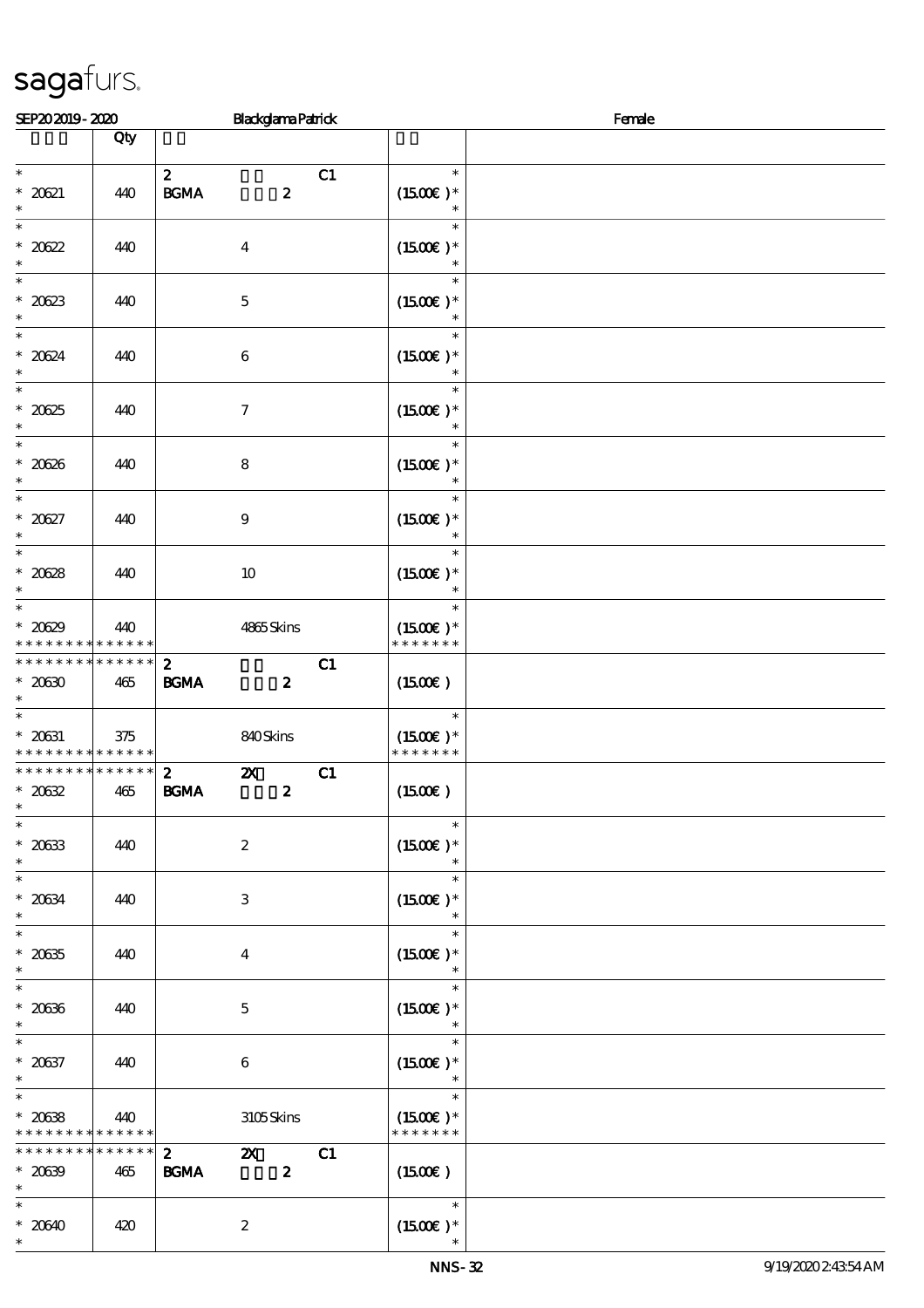| SEP202019-2020                                                   |                   | <b>Blackglama Patrick</b>                                              |                                                  | Female |
|------------------------------------------------------------------|-------------------|------------------------------------------------------------------------|--------------------------------------------------|--------|
|                                                                  | Qty               |                                                                        |                                                  |        |
| $\ast$                                                           |                   | $\mathbf{z}$<br>C1<br>$\boldsymbol{\mathsf{X}}$                        | $\ast$                                           |        |
| $* 20641$<br>* * * * * * * *                                     | 66<br>* * * * * * | $\mathbf{B G MA}$<br>$\boldsymbol{z}$                                  | $(1500E)*$<br>* * * * * * *                      |        |
| * * * * * * *                                                    | * * * * * *       | $\overline{\mathbf{x}}$ /<br>C2<br>$\mathbf{2}$                        |                                                  |        |
| $* 20642$<br>$\ast$                                              | 465               | $\mathbf{z}$<br><b>BGMA</b>                                            | $(1450\epsilon)$                                 |        |
| $\ast$<br>$* 20643$<br>$\ast$                                    | 440               | $\boldsymbol{z}$                                                       | $\ast$<br>$(1450E)*$                             |        |
| $\ast$<br>$* 20644$<br>$\ast$                                    | 108               | 3                                                                      | $\ast$<br>$(1450E)*$<br>$\ast$                   |        |
| $\overline{\phantom{0}}$<br>$* 20645$<br>$\ast$                  | 440               | $\bf{4}$                                                               | $\ast$<br>$(1450E)*$<br>$\ast$                   |        |
| $\ast$<br>$* 20646$<br>$\ast$                                    | 440               | $\mathbf 5$                                                            | $\ast$<br>$(1450\varepsilon)*$<br>$\ast$         |        |
| $\ast$<br>$* 20647$<br>$\ast$                                    | 440               | $\boldsymbol{6}$                                                       | $\ast$<br>$(1450E)^*$<br>$\ast$                  |        |
| $\overline{\ast}$<br>$* 20648$<br>$\ast$                         | 440               | $\tau$                                                                 | $\ast$<br>$(1450E)*$                             |        |
| $\ast$<br>$* 20649$<br>$\ast$                                    | 440               | 8                                                                      | $\ast$<br>$(1450E)*$                             |        |
| $\overline{\ast}$<br>$* 2060$<br>$\ast$                          | 440               | $\boldsymbol{9}$                                                       | $\ast$<br>$(1450\varepsilon)^*$<br>$\ast$        |        |
| $\ast$<br>$^\ast$ 20651<br>$\ast$                                | 440               | $10\,$                                                                 | $\ast$<br>$(1450E)*$<br>$\ast$                   |        |
| $\ast$<br>$* 2062$<br>* * * * * * * * <mark>* * * * * *</mark> * | 340               | 4433Skins                                                              | $\ast$<br>$(1450\varepsilon)^*$<br>* * * * * * * |        |
| * * * * * * * * * * * * * *<br>$* 2063$<br>$\ast$                | 465               | X /<br>$\mathbf{z}$<br>C2<br><b>BGMA</b><br>$\boldsymbol{z}$           | (1450E)                                          |        |
| $\ast$<br>$* 20654$<br>* * * * * * * *                           | 89<br>* * * * * * | 554Skins                                                               | $\ast$<br>$(1450E)*$<br>* * * * * * *            |        |
| 20655                                                            | 486               | C1<br><b>BL/2XD</b><br>$\mathbf{3}$<br><b>BGMA</b><br>$\boldsymbol{z}$ | (1050)                                           |        |
| 20666                                                            | 277               | $\mathbf{3}$<br>X /<br>C2<br><b>BGMA</b><br>$\boldsymbol{z}$           | (1050)                                           |        |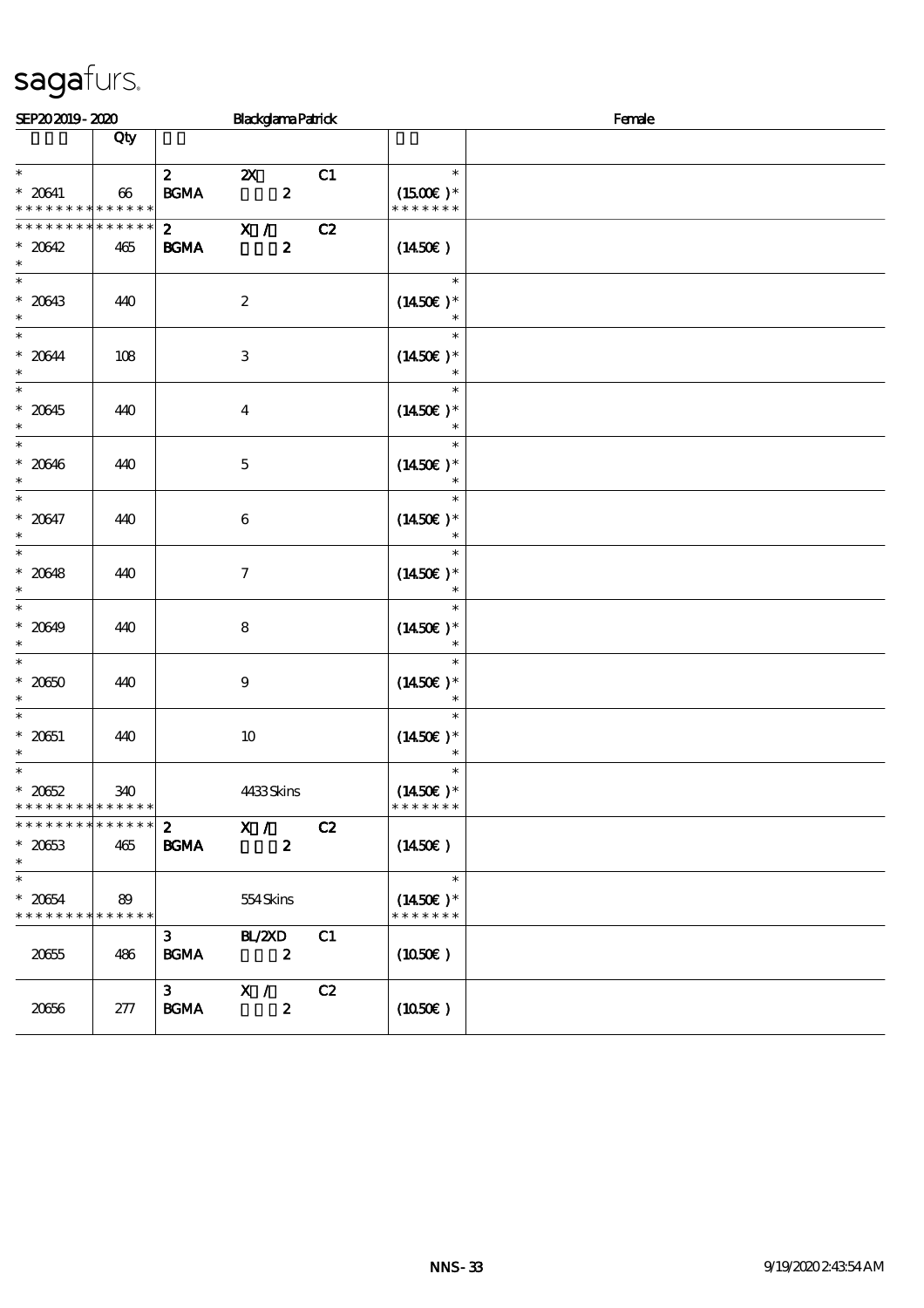| Blackglama Zimbal Mink<br>SEP202019-2020                 |               |                                        |                                               | Female |                                       |  |
|----------------------------------------------------------|---------------|----------------------------------------|-----------------------------------------------|--------|---------------------------------------|--|
|                                                          | Qty           |                                        |                                               |        |                                       |  |
| 20661                                                    | 388           | $\mathbf{0}$<br>$\mathbf{B G MA}$      | $\mathbf{X}$<br>$\boldsymbol{z}$              | C2     | <b>1950€</b>                          |  |
| **************<br>$* 2062$                               | 465           | $1 \qquad \qquad$<br>$\mathbf{B G MA}$ | $\mathbf{x}$<br>$\boldsymbol{z}$              | C2     | <b>1850€</b>                          |  |
| $\ast$                                                   |               |                                        |                                               |        |                                       |  |
| $\overline{\phantom{0}}$<br>$* 2063$<br>$\ast$           | 440           |                                        | $\boldsymbol{2}$                              |        | $\ast$<br>1850E *<br>$\ast$           |  |
| $\ast$<br>$* 2064$<br>$\ast$                             | 440           |                                        | $\,3$                                         |        | $\ast$<br>1850€ *<br>$\ast$           |  |
| $\ast$<br>$^\ast$ 2065<br>$\ast$                         | 440           |                                        | $\boldsymbol{4}$                              |        | $\ast$<br>1850€ *<br>$\ast$           |  |
| $* 20006$<br>$\ast$                                      | 440           |                                        | $\mathbf 5$                                   |        | $\ast$<br>1800 £*<br>$\ast$           |  |
| $\overline{\ast}$<br>$* 2067$<br>$\ast$                  | 440           |                                        | 6                                             |        | $\ast$<br>1800 £*<br>$\ast$           |  |
| $\overline{\phantom{0}}$<br>$* 20008$<br>* * * * * * * * | 358<br>****** |                                        | 3023Skins                                     |        | $\ast$<br>1800 £*<br>* * * * * * *    |  |
| * * * * * * * * * * * * * *<br>$* 2000$<br>$\ast$        | 465           | $\mathbf{2}$<br><b>BGMA</b>            | $\boldsymbol{z}$                              | C1     | 1500                                  |  |
| $\ast$<br>$* 20570$<br>$\ast$                            | 440           |                                        | $\boldsymbol{2}$                              |        | $\ast$<br>1500€ *<br>$\ast$           |  |
| $\ast$<br>$* 20671$<br>$\ast$                            | 440           |                                        | 3                                             |        | $\ast$<br>1500€ *<br>$\ast$           |  |
| $\ast$<br>$* 20572$<br>$\ast$<br>$\overline{\ast}$       | 440           |                                        | $\boldsymbol{4}$                              |        | $\ast$<br>1500E *                     |  |
| $* 20673$<br>* * * * * * * * * * * * * *                 | 230           |                                        | 2015Skins                                     |        | $\ast$<br>$1500E$ *<br>* * * * * * *  |  |
| * * * * * * * * * * * * * *<br>$* 20674$<br>$\ast$       | 465           | $\mathbf{2}$<br><b>BGMA</b>            | $\mathbf{X}$<br>$\boldsymbol{z}$              | C1     | (1550E)                               |  |
| $\ast$<br>$* 20575$<br>$\ast$                            | 440           |                                        | $\boldsymbol{z}$                              |        | $\ast$<br>$(1550E)*$<br>$\ast$        |  |
| $\ast$<br>$* 20576$<br>$\ast$                            | 440           |                                        | 3                                             |        | $\ast$<br>$(1550E)*$<br>$\ast$        |  |
| $\ast$<br>$* 20577$<br>$\ast$                            | 440           |                                        | $\bf{4}$                                      |        | $\ast$<br>$(1550E)*$<br>$\ast$        |  |
| $\ast$<br>$* 20578$<br>* * * * * * * * * * * * * *       | 233           |                                        | 2018Skins                                     |        | $\ast$<br>$(1550E)*$<br>* * * * * * * |  |
| * * * * * * * * * * * * * *<br>$* 20679$<br>$\ast$       | 425           | $2^{\circ}$<br><b>BGMA</b>             | $\boldsymbol{\mathrm{X}}$<br>$\boldsymbol{z}$ | C2     | (1500E)                               |  |
| $\ast$<br>$* 2000$<br>* * * * * * * * * * * * * *        | 53            |                                        | 478Skins                                      |        | $\ast$<br>$(1500E)*$<br>* * * * * * * |  |